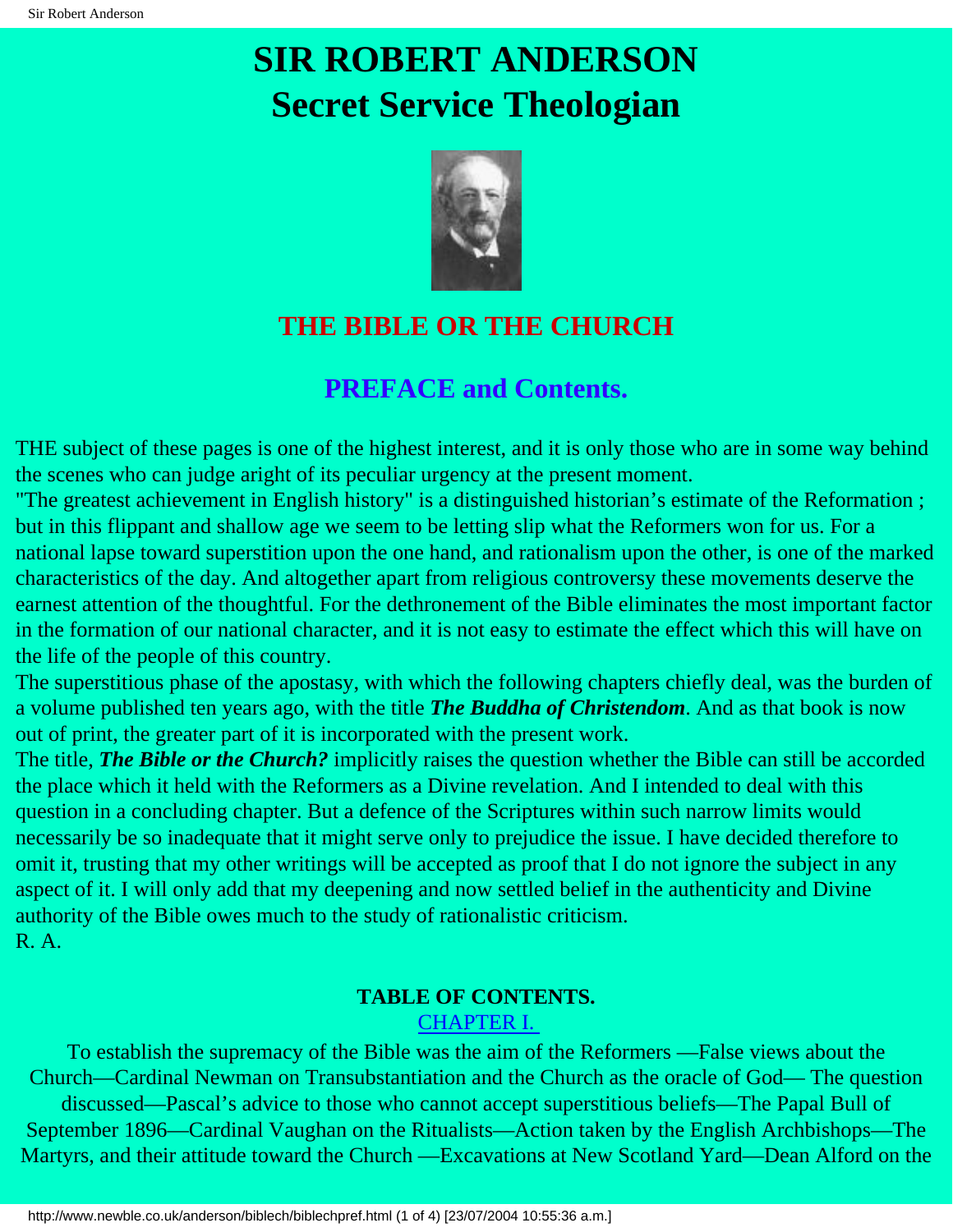apostasy of the Christian Church—The scheme and purpose of this book

#### [CHAPTER II.](#page-8-0)

Man is a religious animal—Renan's dictum—Testimony of Tiele, Max Muller, and Charles Darwin—How can the fact be explained ?—How can man's evil propensities be accounted for?— These appear in the spiritual, more universally than in the moral, sphere—The Pelagian heresy—If man is a religious being, why is not religion always pure and true ?—The tendency of all religions is to regenerate and to corrupt mankind—The only possible explanation of this

#### [CHAPTER III.](#page-12-0)

It follows that religion should always be tested—By what standard? The Christian answers, "By the Bible"; and yet the Church is set up as the authority—What and where is the Church ?—~The Church of England's position-The claim of Rome is an instance of "the confidence trick "-How, then, is the question to be decided ?-The claims of the Greek Church-The dogma of Papal supremacy-It is unsupported by evidence and refuted by Scripture-The Apostle Peter's ministry-To him were given the keys of the kingdom, not of the Church -A confirmation of the Eden fall

#### [CHAPTER IV](#page-17-0).

The dogmas of the religion of Christendom: on what ground are they presented to our faith ?-Dr. Pusey's answer: Scripture as interpreted by the Fathers-This is refuted by the testimony of the Fathers themselves, and by the condition of the early Church--The Bampton Lectures, 1864, quoted -The Church of Christendom was founded on the Fathers - Augustine's pottion and influence - His Confessions -The teaching of the Greek and the Latin Fathers contrasted - Clement and Augustine - Dean Farrar on the Church as formulated by Augustine

### [CHAPTER V.](#page-23-0)

The teaching of Gautama and the corruption of Buddhism-The Lamaism of Tibet-The Christian religion marked by corruptions akin to those of Buddhism and the old classic cults-The explanation of this strange phenomenon -The Divine religion of Judaism differed from all other religions-The character of the apostasy it suffered-The "Golden Calf"

### [CHAPTER VI.](#page-28-0)

The religion of Christendom refuses an appeal to Scripture - Not so was it with the Reformers - Article XX.-The true character of the Reformation-Henry VIII. and Paul -The vital question is whether the supreme authority is the Bible or the Church- Bishop Gore cited as an exponent of the Romish view-Lux Mundi and The Ministry of the Christian Church-The absutdlty and effrontery of his position--Professor Harnack quoted-The figment of Apostolic Succession stated and refuted .

#### [CHAPTER VII.](#page-35-0)

With the Romanisers the Church is paramount -The one mediator -This is the cause of the secessions to Rome -The true character of Protestantism -Salvation a personal matter -The teaching of the Law and the Gospel contrasted: Moses and Paul - The meaning of "religion": Trench and Carlyle quoted - The secular Press on Ritualism - A typical letter quoted - What these men mean by "The Church "- The Reformers' definition of it - The vital importance of the distinction - The revival of the Confessional in England - The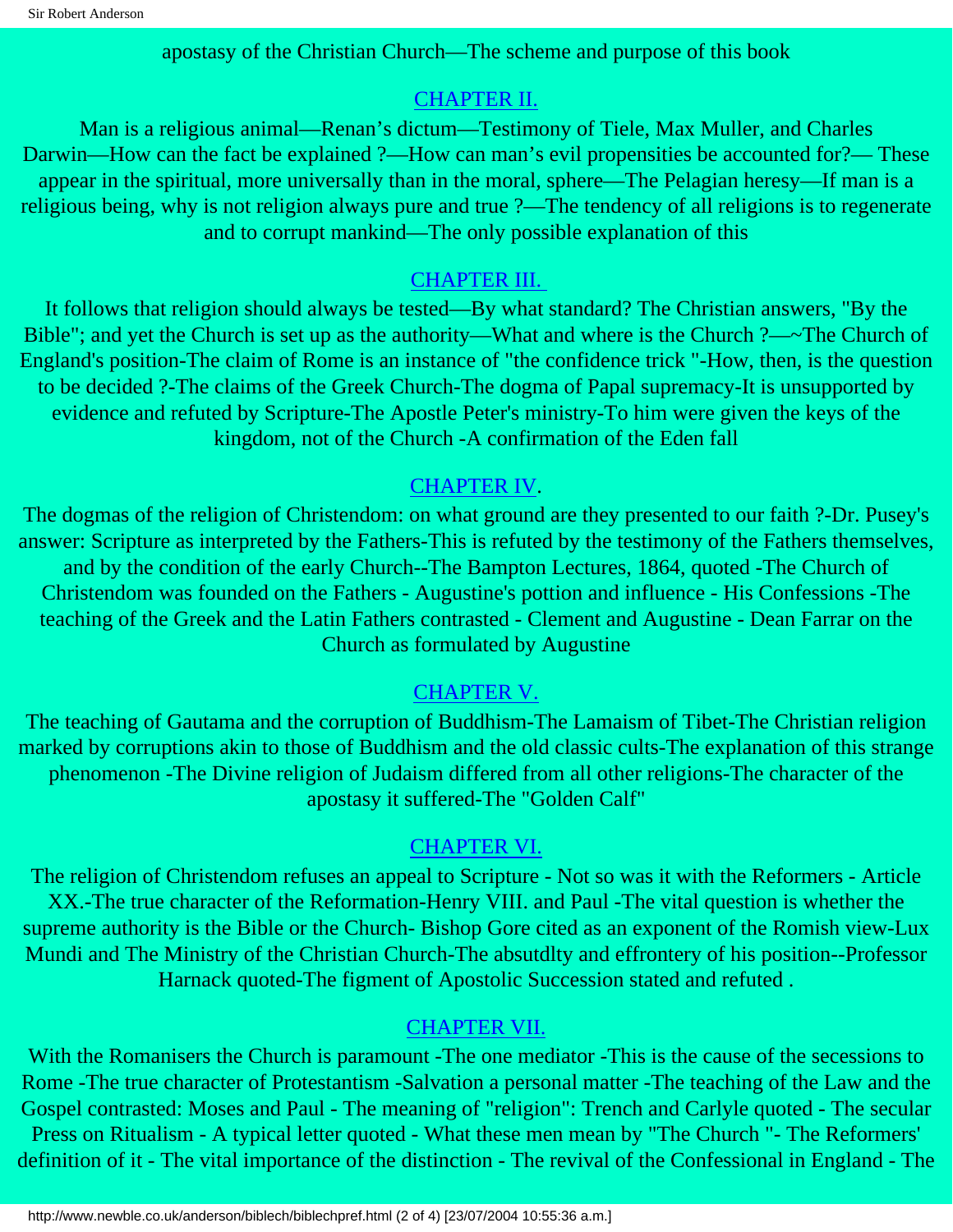manuals in use by priests - The profanity of priestly absolution - Scripture condemns it - Its degrading effect on national character

#### [CHAPTER VIII.](#page-42-0)

The fate of an unbaptized infant-The change alleged to be caused by baptism-What kind of God is thus presented to us? - Three facts established by an appeal to Scripture-Baptismal regeneration traced to the classic cults of Paganism-Mithras worship- The Eleusinian mysteries-Description of the cult, and its influence on the Christian Church-The Hibbert Lectures, 1888- Similar rites in Mexico and T'ibet-The early corruption of the other "Sacrament"

#### [CHAPTER IX](#page-49-0).

"The illuminated mind of primitive Christendom "-The Church of Christendom and "the Church in the wilderness "-The early Church marked by false doctrine and low morality--Pledged celibacy and asceticism-Nuns and nunneries -Tertullian's baneful teaching-The testimony of Cyprian and Clement-Chrysostom and the Church in his day-The Imperial Edict to shield women from "The greed of the clergy-Cyril of Alexandria and the Council of 1431-The "Council of Robbers" -Salvian and his testimony to the state of the Church-"A sink of vices "-Ritualists appeal to this "primitive Church :" the Reformers appealed to the Christianity of the New Testament- The decline of the Evangelical party

#### [CHAPTER X.](#page-57-0)

The apostasy of Christendom and of "the Jews' religion "—The apostasy of Buddhism—Satan's influence in the religion of Christendom—Alexander VI. and his immoralities—The Emperor Charles V. and his dreams of reform—The Edict of Worms —Charles' efforts to obtain the calling of a Council—The Council of Trent and Paul —The Massacre of Bartholomew, and Gregory XIII.—Submission to the Pope is declared to be the way of salvation — Cardinal Vaughan's statement of this— Macaulay's problem—Human Religion a curse to mankind—Mill's dictum discussed and justified—The God of the historic Church a monster

#### [CHAPTER XI](#page-64-0).

The true method of theological study—The typology of Scripture a safeguard against Ritualism—The Passover; the Exodus; Sinai; the Covenant—Redemption was completed apart from priesthood —The antitype of all this in Christianity—Latin theology ignores or denies the truth of it—The teaching of Hebrews . . .

#### [CHAPTER XII](#page-69-0).

Bishop Gore again cited as an exponent of the Romish view of the Church—The covenant is for the covenant people: How then men be brought within it ?—The answer is to be found in the fundamental, but forgotten, truth of Grace—The doctrine explained and vindicated—The teaching of Hebrews and Romans contrasted

#### [CHAPTER XIII.](#page-73-0)

Restatement of the question —The "Catholic's" answer—The Church an apostasy, but the Bible stands unchanged—" But the Church has given us the Bible": discussion of this and other like themes of Rome—The true Church cannot fail, but the professing Church has become a part of the world—The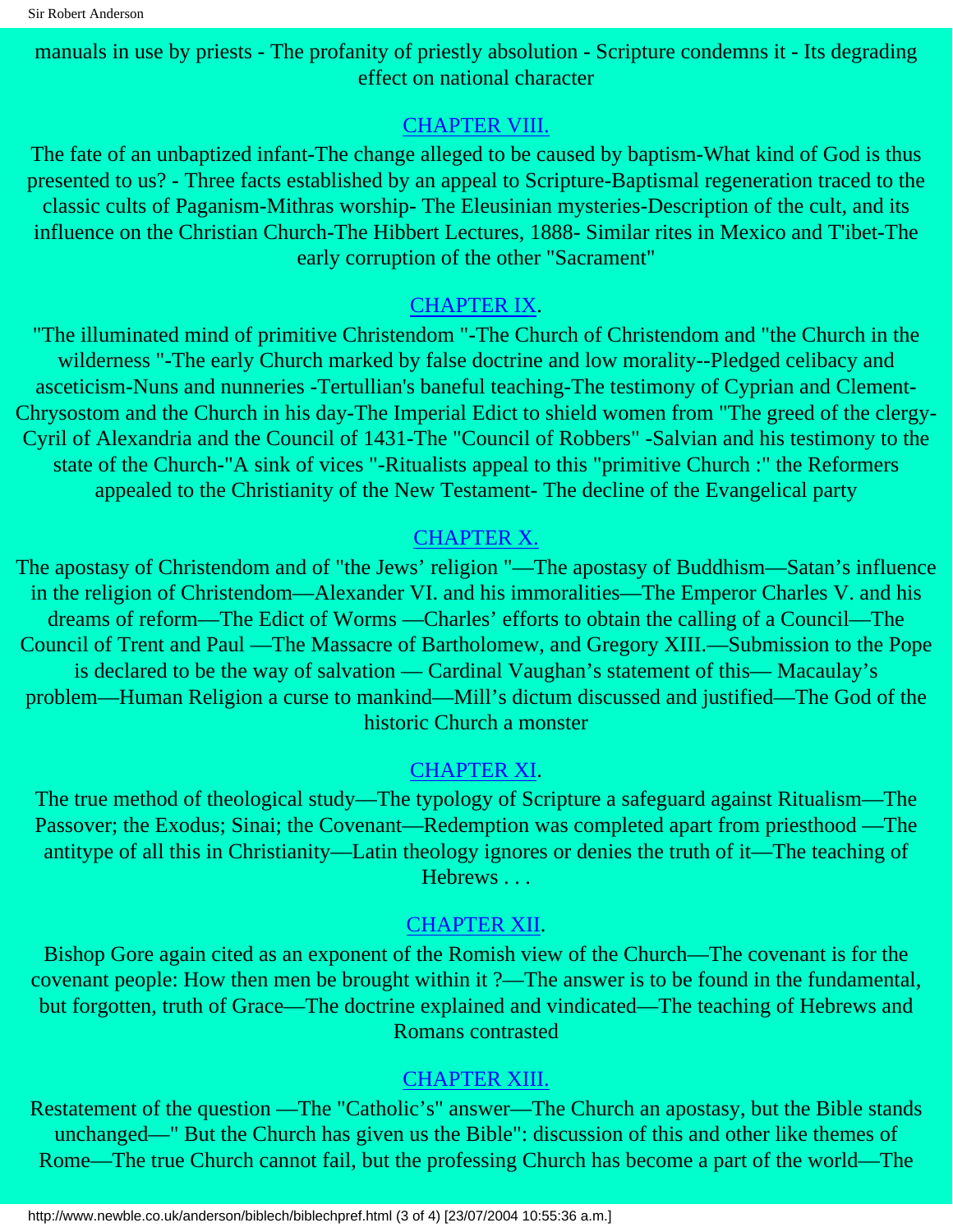charge of Bibliolotry—To the Christian, Christ is, not first, but all in all- Christianity not a religion—Archbishop Trench quoted—Judaism and Christianity compared and contrasted—The origin of sacrifice—Harnack on the Church of the Fathers—Dr. Hatch quoted—The position and teaching.

> [APPENDIX I.](#page-78-0) Christian Baptism and Baptismal Regeneration [APPENDIX II](#page-85-0) The Romish Propaganda [APPENDIX III](#page-88-0) Paolo Sarpi and the Council of Trent [APPENDIX IV.](#page-92-0)

NOTE I. Bishops II. "Deacons" III. "The Church" . . IV. "The Priest in Absolution". V. Death-dates of the leading Fathers VI. The "Virgin Mary" myth VII. The Apostle Paul on Celibacy - VIII. "We have an altar" .

[Chapter One](#page-4-0)

[Literature](http://www.newble.co.uk/anderson/literature.html) | [Photos](http://www.newble.co.uk/anderson/photos.html) | [Links](http://www.newble.co.uk/anderson/links.html) | [Home](http://www.newble.co.uk/anderson/index.html)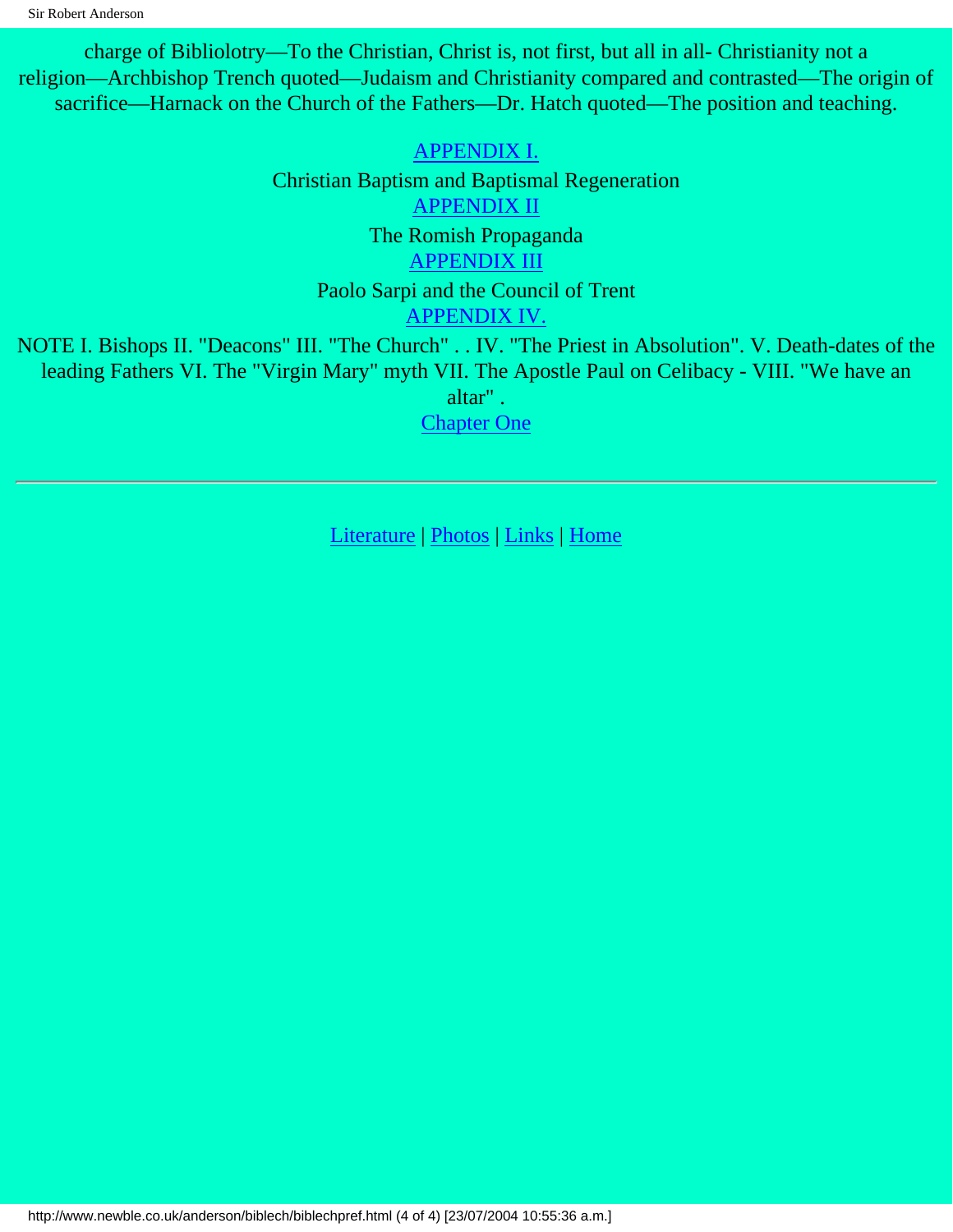

## **THE BIBLE OR THE CHURCH CHAPTER ONE**

<span id="page-4-0"></span>"IT was the main purpose of the then rulers of the Church to put prominently forward the supremacy of the Bible."

These words are quoted from the Archbishops' decision in the famous Incense case; and they indicate the chief aim of the leaders of the Reformation in England. For the Reformation was not merely a revival, it was a revolt. And ecclesiastical supremacy was the bondage from which those brave and noble men delivered us.

That Church which is the vital unity of the Body of Christ Rome confounds with the visible Church on earth - the public organisation entrusted to human administration. But more than this, the Church on earth, which, according to Scripture, is the congregation of the faithful, the Romish system represents as an authority established to govern the faithful, with power to control not only their acts but their beliefs. The following words of Cardinal Newman will afford an admirable text for the discussion of the question here at issue. With reference to the dogma of Transubstantiation, he writes: "I had no difficulty in believing it as soon as I believed that the Catholic Roman Church was the oracle of God, and that she had declared this doctrine to be part of the original revelation." Transubstantiation, the Reformers maintain, "overthroweth the nature of a sacrament."' Simple and clear though this statement be, people fail to grasp its meaning. A sacrament is merely a sign or symbol to represent some spiritual reality. In the Eucharist, for example, the bread is bread and nothing more, but it represents the Lord's body. If therefore the bread be regarded as being in fact His body, it is no longer a "sacrament" at all. But let us analyse Cardinal Newman's words. Why should we believe that a piece of bread is flesh, seeing that, judged by every possible test, it is not flesh but only bread? The Roman Catholic replies that we should believe it on the authority of the Church, for the Church is the oracle of God. But why, we dernand again, should we believe the Church to be the oracle of God? We should believe it, the Roman Catholic tells us, because the Church is thus accredited by Holy Scripture. Is it not then our plain duty to test this claim by referring to the Scripture? "Certainly not," is the emphatic rejoinder; "that is Protestant heresy of the worst kind. For the Church is the oracle of God, and therefore the authoritative exponent of Scripture; and instead of using our own judgment or reason, we must accept the Church's teaching on the subject." To the enlightened this may be the highest wisdom; but to the benighted Protestant it bears a sinister resemblance to the artifice which, in another sphere, the vulgar describe as "ringing the changes." "Why, even of yourselves, judge ye not what is right?" the Lord demanded of the unbelieving Jews. But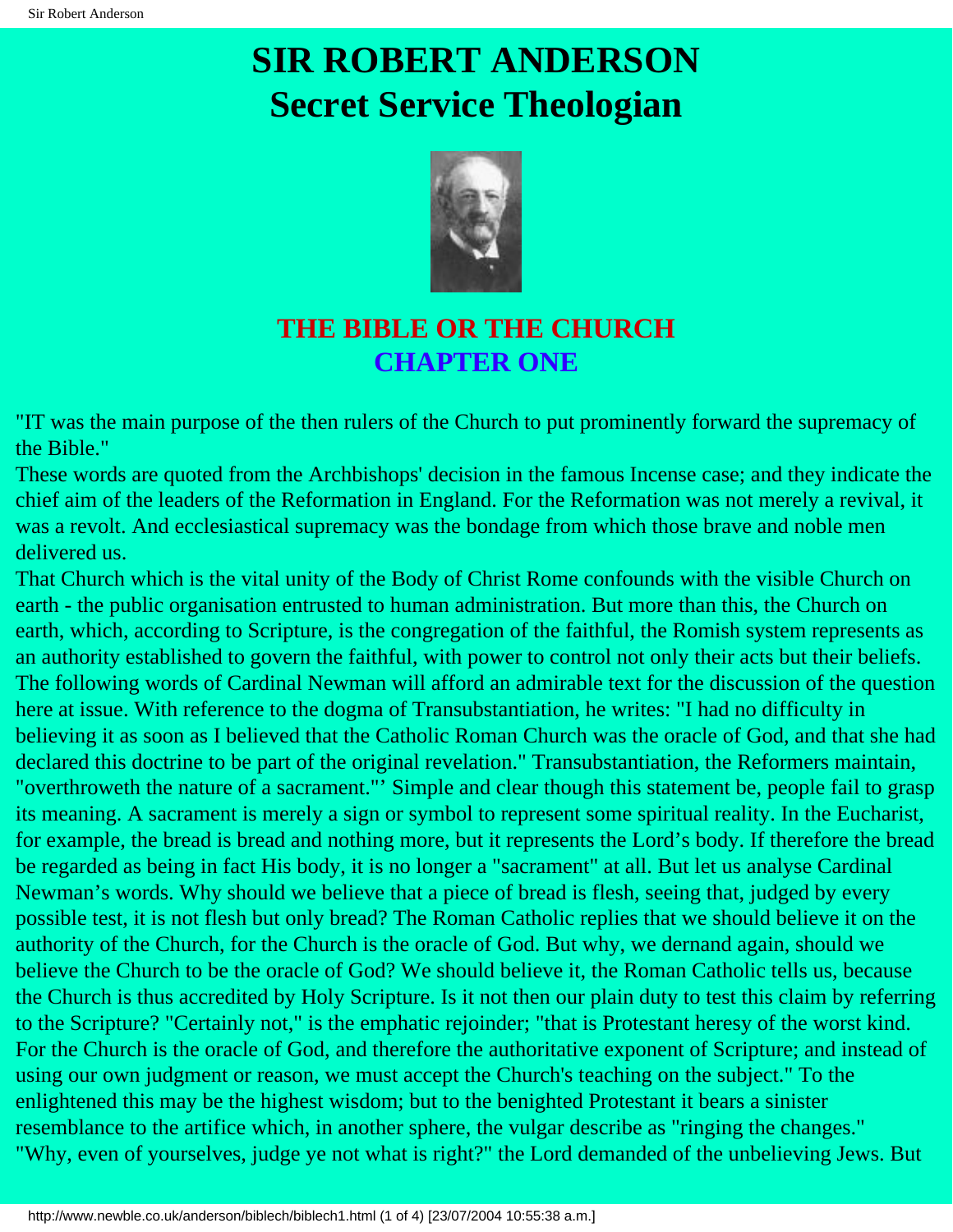Sir Robert Anderson

while faith is the highest exercise of reason, Newman's position is the complete abnegation of reason. "Come now, and let us reason together," was the Divine appeal to His people in the old time, even in days of apostasy. And coupled with that appeal was the Divine lament, "My people doth not consider." and the word is emphatic and significant. It means using their intelligence, and thinking for themselves, instead of blindly following their reigious leaders, or in other words "obeying the voice of the Church." That the Church is "the oracle of God" is a figment unsupported by evidence and disproved by facts. But no matter how able and pious a man may be, if he stultifies his reason by accepting it, he has "no difficulty in believing" that a piece of bread is the flesh of the Lord of Glory. In the same way he would have "no difficulty in believing" that this earth is not a planet but a fixed plane and the centre of the solar system; that the drivel contained in some parts of the Apocrypha was divinely inspired; and that the tortures of the Inquisition and the, fires of Smithfield were divinely sanctioned and blessed! Superstition such as this explains the advice which Pascal gave to those who found a difficulty in accepting the dogmas of the Church. Take to religion, he said in effect, "for that will make you stupid and enable you to believe."

*(Footnote - He is dealing with the difficulties of people who say they cannot believe, and he urges them to act as if they believed, using the ordinances, holy water, masses, &c. &c., and he adds: "Naturellement même cela vous fera croire et vous abétira." The passage is given by Matthew Arnold in the preface to God and The Bible. No wonder that Pascal's Port Royal editors suppressed words so cruelly cynical, though so true. For while Christianity elevates or ennobles the whole being, human religion seems to make men either fools or fiends.*

It is important to notice, first, that the Church for which this monstrous claim is made is not "the Catholic Church of undivided Christendom," but that section of it called the "Catholic Roman Church"; and secondly that the claim is not based on a history marked by purity of faith and morals such as might be deemed proof of divine calling and favour. Any appeal to considerations of that kind would be fatal; and Rome discreetly founds its claims upon the figment of "Apostolic succession." This was made emphatically clear by the Papal Bull of September, 1896. Exposing the duplicity and ignorance of the Anglican Romanisers,. who sought Papal recognition of Anglican Orders, that Bull declared : - - - "A new rite was publicly introduced under Edward VI.; the true Sacrament of Orders, as introduced by Christ, lapsed, and with it the hierarchical succession."

While the Anglican conspirators sought to ignore the Reformation, the Pope of Rome thus insisted on its importance. To quote Cardinal Vaughan, "They have persuaded themselves that their clergy are really sacerdotal ; - that they possess sacrificing powers, and that they hold direct continuity from the old Catholic Church of England, as founded by St. Augustine." A "strange and almost incomprehensible belief," he justly calls it, for a main object with the Reformers was to break that continuity of guilt, and to set the national Church upon a basis only and altogether divine.'*(Footnote - I am reminded of one of my visits to the Cardinal. It was in connection with an unpleasant Police case. I gave him certain facts which*  led me to believe that one of his priests was a thoroughly evil man. He listened with an incredulous air, *and then, opening the " Clergy List," he showed me that the delinquent was a beneficed clergyman of the Cht~ch of Ejigland. My apology for troubling him was, that the man called himself a Catholic priest, and my officers never doubted that he was a Roman Catholic. To which the Cardinal replied, "My dear Mr. Anderson, these men call themselves Catholic priests, but they are double - dyed Protestants!"*) And what was the action of the English Archbishops in this matter? Instead of seizing the opportunity to

reaffirm the principles of the Reformation, they openly took sides with the conspirators. Their "letter" of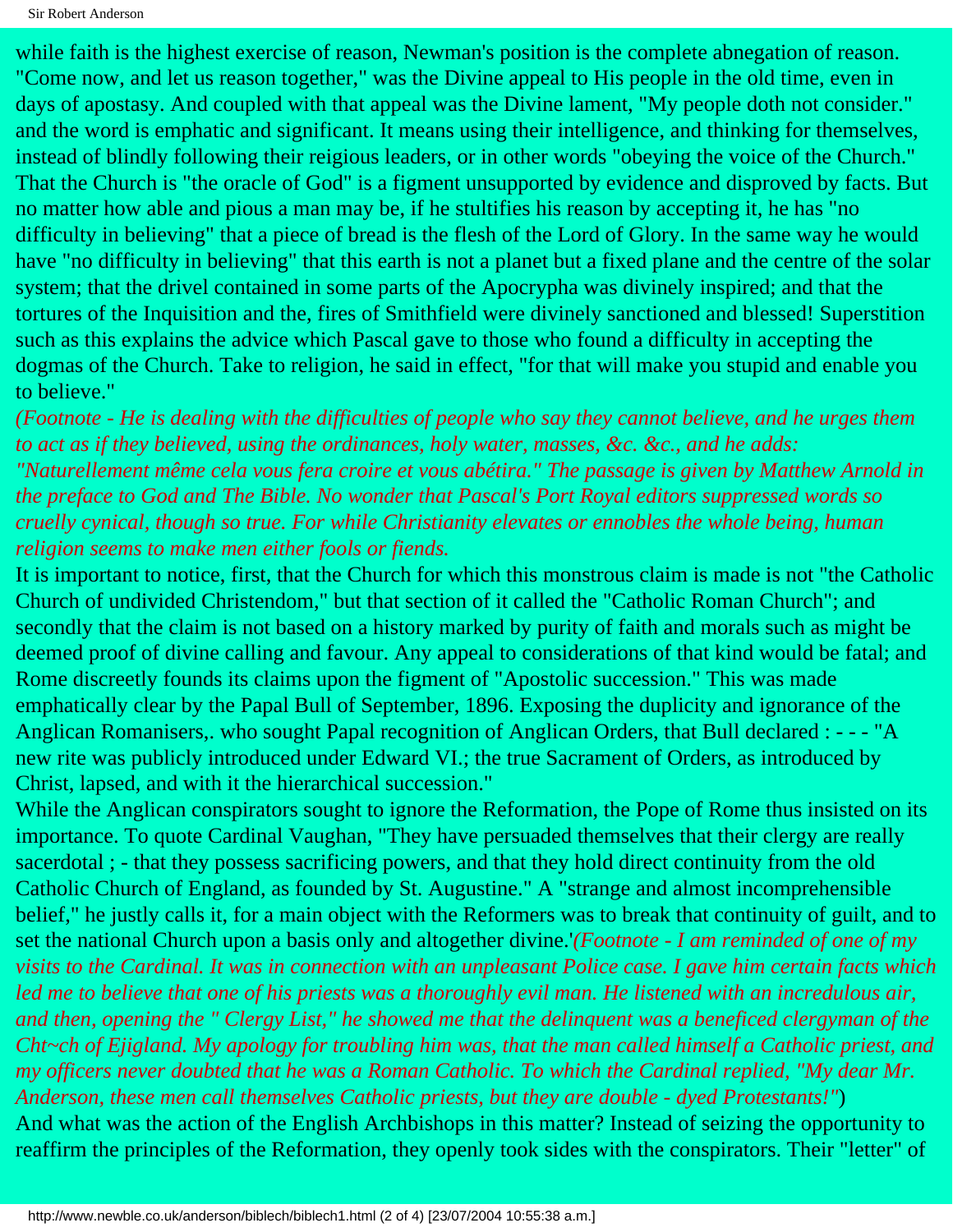19th February, 1897, was in effect an appeal to their "venerable brother Pope Leo XIII." to acknowledge that the Clergy of the Church of England were sacrificing priests and that they ought to be recognised as such by Rome. Did the Prelates never stand by the Martyrs' Memorial at Oxford? Or were they so blinded by the superstitions to which they thus pandered that they failed to realise that Cranmer and Ridley and Latimer, who were there burned to death, stood for the Chuzch of England, or rather for the truth of God, and that the guilt of that hideous crime rests upon the apostate Church with which they thus basely sought to ally themselves? Was there ever a more shameful betrayal of the National Church! In the days of Pagan Rome the Church was on the side of the martyrs. But under Papal Rome the martyrs were the victims of "the Church." The Reformers of the sixteenth century were the proscribed antagonists of the religion of Christendom. The struggle for the truth, and for the liberty which we owe to the maintenance of the truth, was waged by men who dared to stand out against "the Church," denouncing its errors and defying its power. But in these strange days of ours, the great question which till lately we supposed the Reformation had settled for ever, is again reopened in all kinds of insidious ways. And a superstitious and false view of "the Church" is the main cause of our troubles. According to the Reformers "the visible Church of Christ is a congregation of faithful men in which the pure word of God is preached." But, according to Rome, the Church is, as already noticed, an institution set up to lord it over the "congregation of faithful men," and to mediate between them and God. Such a conception of the Church is essentially anti-Christian; and even if the Historic Church of Christendom had been always pure, and true to its high ideals, it would be none the less an outrage upon Christians and Christian truth. But there are many who, though they have no sympathy with Rome, consider that the work of the Reformation was marred by fanatical excess. The Reformers, they would tell us, ought to have been content to fall back upon "the Primitive Church of the Fathers." But those great men acted with full knowledge of facts and truths which are now forgotten or ignored. They knew that the much vaunted Church of the Fathers was tainted with the errors and evils which were afterwards developed in the Romish system.

While at Scotland Yard I watched the excavations for the building which has been erected on the then vacant ground across the way. The removal of a deep layer of river mud, permeated by the foul refuse of centuries, disclosed a rich bed of sand which had been thrown up by the sea in an earlier age. That sand was pure and wholesome in comparison with the filth which had been heaped upon it. But it was cleared away, and the foundations of the new building were laid on the rock which lay beneath. This parable needs no interpreting. The Reformers knew well what they were about when they refused to build even upon "the Primitive Church of undivided Christendom," and insisted on going back to Apostolic times, and laying their foundations deep and firm on the bedrock of Holy Scripture.

In his exposition of the parable of Matthew Xli. 43 - 45, Dean Alford, after explaining its primary reference to the Jewish people, goes on to notice its application to "the Christian Church." Here are his words: "Strikingly parallel with this runs the history of the Christian Church. Not long after the Apostolic times, the golden calves of idolatry were set up by the Church of Rome. What the effect of the captivity was to the Jews, that of the Reformation has been to Christendom. The first evil spirit has been cast out. But by the growth of hypocrisy, secularity and rationalism, the house has become empty, swept and garnished: swept and garnished by the decencies of civilisation and discoveries of secular knowledge, but empty of living and earnest faith. And he must read prophecy but ill who does not see under all these seeming improvements the preparation for the final development of the man of sin, the great repossession, when idolatry and the seven [morewicked spirits] shall bring the outward frame of so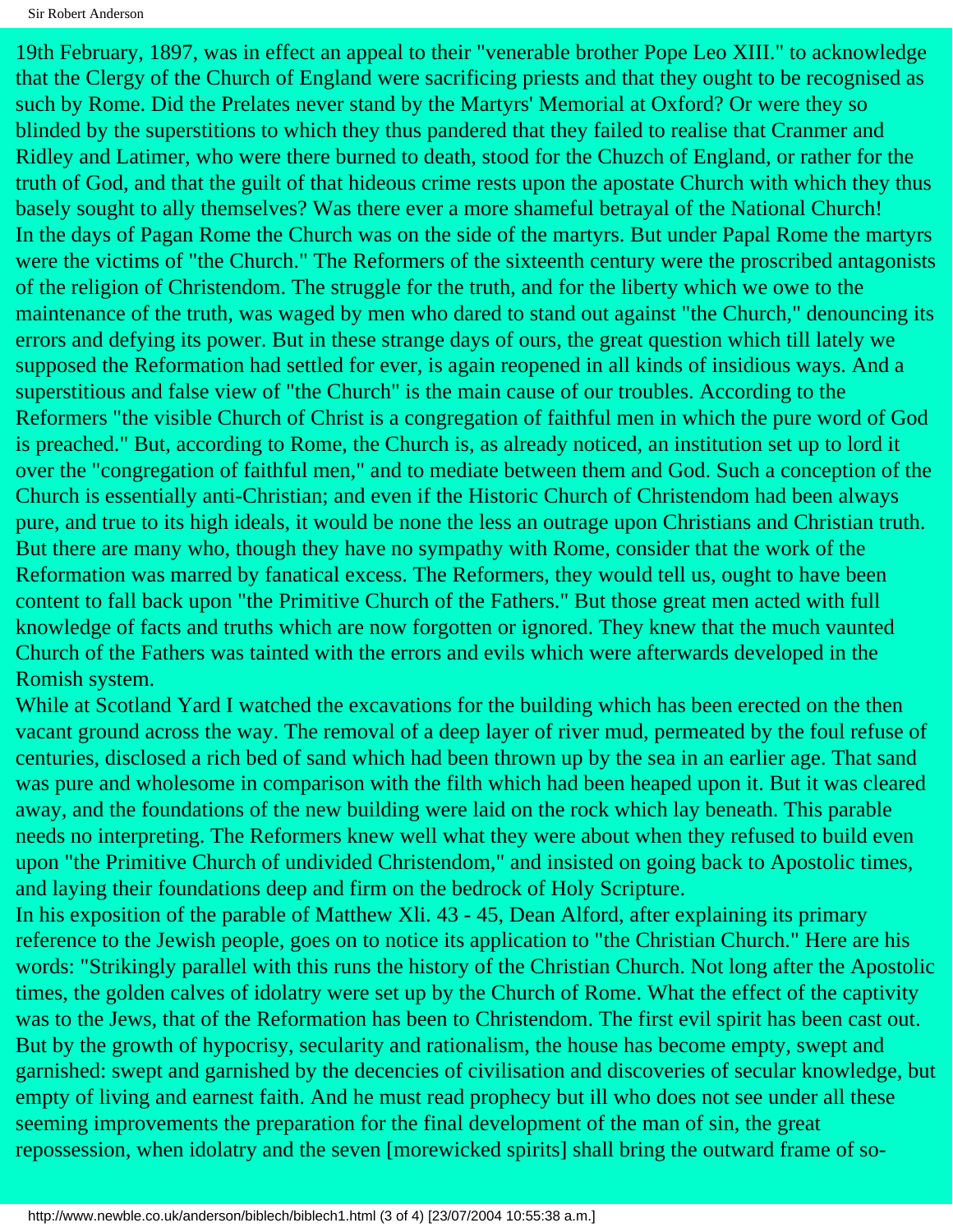called Christendom to a fearful end."

These words have no reference to the Church regarded as the Body of Christ, the vital unity.Between the Bible and the Church in this its firstand highest aspect, there can be no conflict, no antithesis. The Lord's promise is eternal, "Iwill build My Church, and the gates of hell shall not prevail against it." Dean Alford's words refer to the Professing Church on earth, "the outward frame" entrusted to the care of men.And keeping this clearly in view - we shall recognise that the Church on earth has apostatised from the place divinely given to it, and has utterly failed to fulfil its mission. And justifying the conduct and attitude of the Reformers, we shall avoid the superstitions and errors from which they sought to deliver us.To defend their acts and words is my mainpurpose in these pages. And my method will be to give plain facts and clear testimony for theconsideration of the thoughtful. "Muck-rake" work in the filth of pre-Reformation times is not sufficient. It is necessary to go farther back,and by an appeal to the writings of the Fathers themselves, to throw light upon the condition of the "Primitive Church." But all this suggests a preliminary inquiry.The history of all ages and of every land gives proof that in the sphere of religion man always drifts away from God. What explanation can be offered of this strange and sinister law of gravitation in the spiritual sphere? The following investigation of the problem is conducted on new lines. And it is here placed first, because the solution of it will prepare the way for all that follows.

[Chapter Two](#page-8-0)

[Literature](http://www.newble.co.uk/anderson/literature.html) | [Photos](http://www.newble.co.uk/anderson/photos.html) | [Links](http://www.newble.co.uk/anderson/links.html) | [Home](http://www.newble.co.uk/anderson/index.html)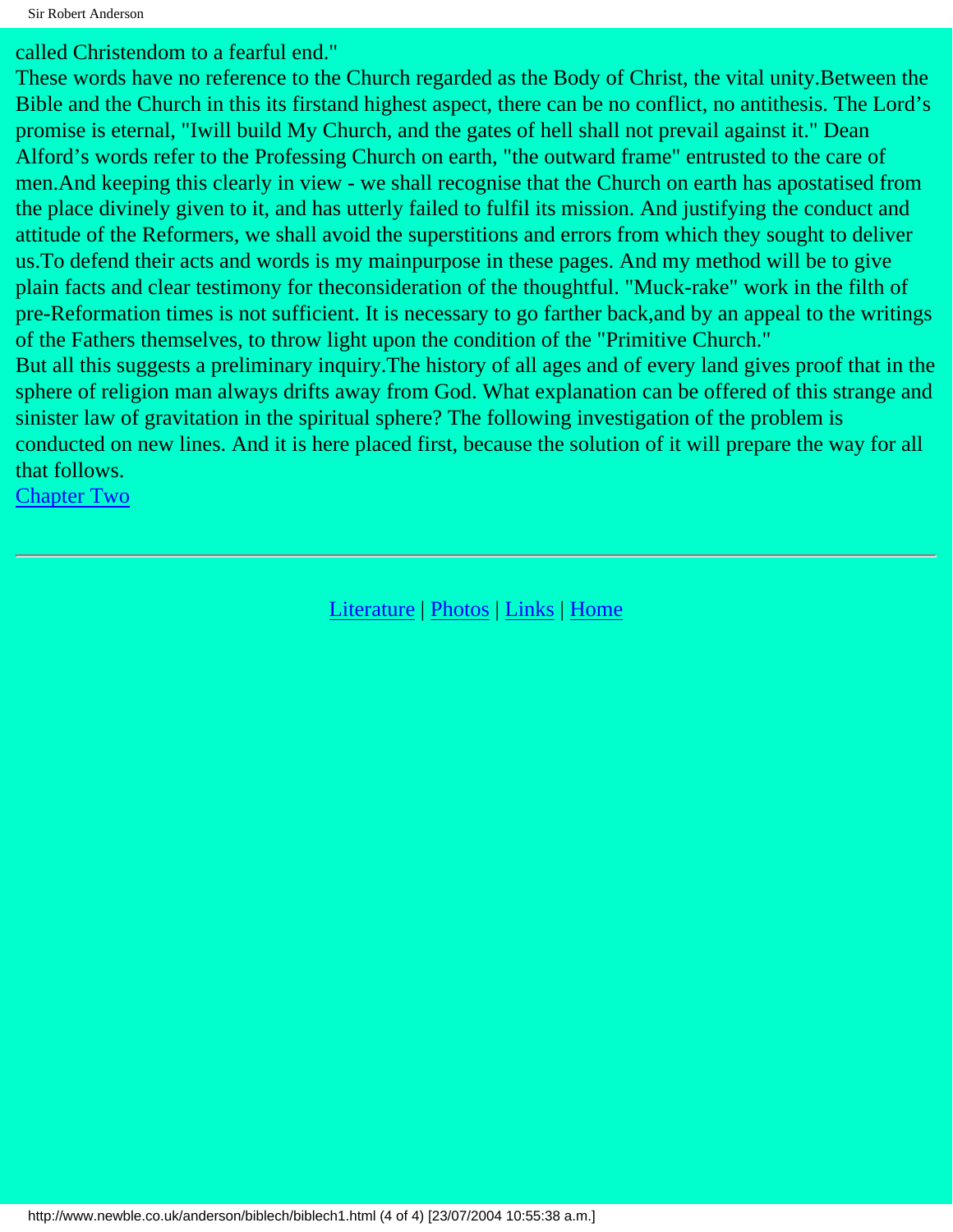

## <span id="page-8-0"></span>**THE BIBLE OR THE CHURCH**

## **CHAPTER TWO UNIVERSALITY OF RELIGION**

"AS soon as man grew distinct from the animal he became religious." No one gifted with a sense of humour could have gravely penned a suggestion so grotesque as this. That the remote descendant of an ape might become intelligent, philosophical, mathematical, musical, poetical, scientific-all this possibly we could understand; but why should he become religious?

And yet this dictum of Renan's is most important as a testimony from such a quarter to the fact that man is a religious being. The universality of religion has, indeed, been denied ; but the denial is based on grounds that are inadequate.

"The statement," says Professor Tiele, "that there are nations or tribes which possess no religion, rests either on inaccurate observations, or on a confusion of ideas. No tribe or nation has yet been met with destitute of belief in any higher beings, and travellers who asserted their existence have been afterwards refuted by facts. It is legitimate, therefore, to call religion, in its most general sense, an universal phenomenon of humanity." And in quoting these words, Professor Max Muller declares: "We may safely say that, in all researches, no human beings have been found anywhere who do not possess something which to them is religion."' And Charles Darwin himself admits that "a belief in all-pervading spiritual agencies seems to be universal."

Accepting the conclusion, therefore, that man is by nature religious, the question remains, How can this fact be accounted for? Philosophers may amuse themselves with the theory that it is due to his losing a tail and learning to talk; but all who acknowledge the reign of law, and insist on seeking a cause for an effect, will see in it a proof of that, as even heathen poets taught, man is in a special sense the offspring of God. This conclusion suggests the inquiry why it is that he is so unworthy of his origin. Were there a competent court to issue the writs, what damages human nature might obtain in libel actions against biological science and Augustinian theology! Bad as it is to proclaim that man is the child of an anthropoid ape, it is almost worse to declare that, through and through, and in every sense, he is only and altogether bad. True it is that the history of the race has been black and hateful. No less true is it that wrong-doing is easy, whereas well-doing calls for sustained effort. But in this connection such facts, important though they be, are not everything. In a real sense the truest test of a man is not what he does, but what he approves; not what he is, but what he would wish to be. Vicious indulgence may have so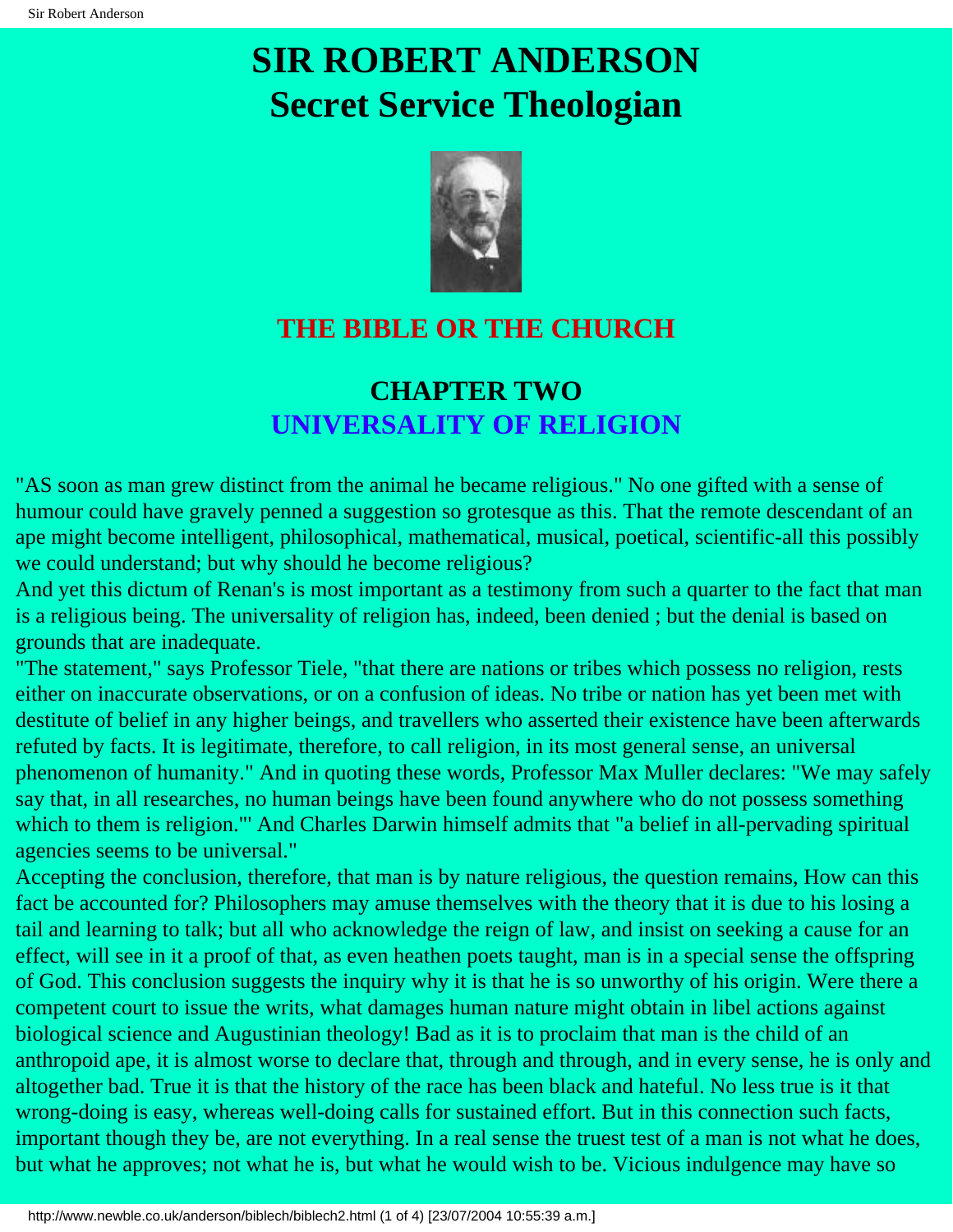depraved him that vice seems no longer vicious, for just as his physical faculties may be destroyed by abuse, so his conscience may become "seared as with a hot iron;" but this in an abnormal condition. What is called the "moral" law is so described because it is the law of our being. It was not the commandment which made thieving wrong. It was because it was wrong that the commandment was given. It has been said, indeed, by a modern disciple of Hobbes, that "Thou shalt not steal" is merely the selfish precept of the hog in the clover to warn off the hog outside the fence. But such teaching is the outcome of a reprobate mind, and merely exemplifies the fact that a man may sink morally to the level of a hog. But, it may be urged, we can point to communities that see no evil in theft. True; and we could also point to a nation whose women have stumps instead of feet. But let the lowest savage and the Chinese woman be removed in infancy from the influences which distort the conscience of the one and the limbs of the other, and in both cases nature will assert itself.

A full discussion of this problem would fill a volume. But no such discussion is necessary here. For no infidel will raise the question; and in the case of the believer an appeal to the Scripture should settle it. Its testimony is clear:

"When Gentiles which have no law do by nature the things of the law, these, having no law, are a law unto themselves; in that they show the work of the law written in their hearts, their conscience It may be useful to note that it is not the law, but the work of The law, which is written in man's heart by nature bearing witness therewith, and their thoughts one with another accusing or else excusing them." Words could not be plainer. A heathen, though destitute of a Divine revelation, has a knowledge of good and evil, for that is inherent in man. That such a knowledge was implanted in him by his Creator will be very generally admitted, but the popularity of a belief is no pledge of its truth. According to Scripture man was created innocent, and it was his lapse from innocency that brought him the knowledge of evil. But the knowledge of good and evil would not of itself make man religious. He was religious before he acquired that knowledge, and the atheistic evolutionist is theoretically right in holding that he might possess it now apart from religion. The fact is that what is so commonly mistaken for "conscience" is but a subordinate characteristic of conscience. For it is what may be termed God-consciousness, and not the knowledge of good and evil, which constitutes man a religious being ; and it was this that the Creator implanted in him when He made him a spiritual being.

Here then is the question : Man being the "offspring of God," and having instincts be-fitting his origin, how is it that he does not always choose the good and turn from the evil? Who will dare to answer that it is because he cannot? Not the Christian, certainly ; for his Scriptures assert the responsibility of man; and indeed the whole doctrine of future judgment is based upon that truth. Nor yet the infidel, for the dignity of humanity is his favourite theme. But the fact remains that while some, not only among Pagans, but even among those who, like Renan for example, affect to ignore all religions, can lead worthy and excellent lives, these are few and exceptional. The lives of the vast majority of men are evil. And they choose the evil in spite of knowing that it is evil, and in spite of a fitful desire to shun it. Apart from special depravity, a man's higher nature turns toward the good even while he yields to the evil. He praises virtue though he practises vice. It is his will that is paralysed, not his judgment. He is like a bird with a broken wing, whose instincts prompt it to fly while it flounders helplessly on the ground. Man has instincts and aspirations which indicate for him a noble origin and a still nobler destiny, but yet he is practically a failure. How is this to be accounted for? In the whole range of nature, man excepted, there is nothing to correspond with it. It must of course be due to the operation of some law which applies only to the human race. All other creatures fulfil the patent purpose of their being; man alone not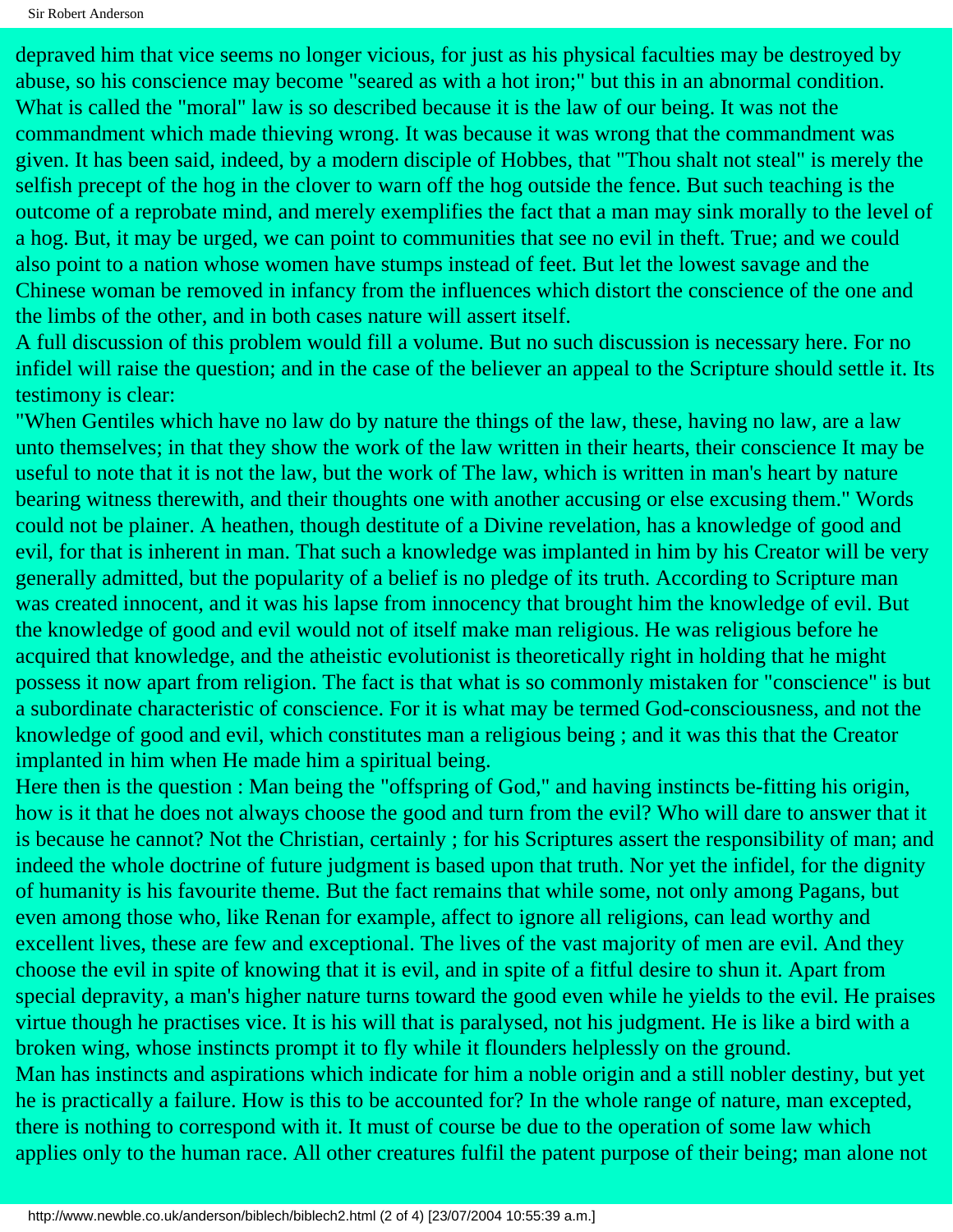merely falls short of this but out-rages it. How is this mystery to be explained? It may be said perhaps that man's vices are merely the natural propensities of the brute from which he is derived. But here we can silence the evolutionist once again by appealing to the phenomena of religion. The religious instincts of the race are certainly not derived from the brute, and it is precisely in this sphere that the corruption and perversity of human nature are most manifest. If it were merely a question of animal-worship among Pagan races, the evolutionist might again bring in his theories. But the fact to be explained is that, in the most advanced civilisations, whether of classic heathendom or of modern Christendom, religion has invariably tended to degenerate, and to make its votaries a prey to superstition.

Let us approach the matter from another standpoint. The bird is unable to fly: is it unreasonable to suppose that some mishap must have occurred to it? Let us then tentatively adopt the suggestion that some disaster in the moral and spiritual sphere befell the human race in primeval times; and let us consider what results might be expected as the consequence of such a catastrophe? Man's moral equilibrium would of course be disturbed. The machinery of his moral being would, so to speak, be thrown out of gear. But the effect upon his spiritual nature, by reason of its greater delicacy and sensitiveness, would be absolutely disastrous. A broken water-pipe may in a measure serve its purpose, but no electricity will pass along a broken wire.

And is not this precisely in accordance with experience? In the sphere of morals men differ vastly from one another. Apart from Christianity altogether, some men lead pure and excellent lives. Others are steeped in vice. And the fact that some are moral is proof that all might be so. In this limited sphere, indeed, we may, even at the risk of being made the quarry in a heresy hunt, adopt the dogma of Pelagius, "That as man has ability to sin, so has he also not only ability to discern what is good, but likewise to desire it and to perform it." And the truth of this is recognised when our selfish interests are involved. If a man steals his neighbour's cash, he goes to gaol; for "original sin" is no defence to a criminal charge. True it is that a thief comes in time to weaken his moral power to keep his hands out of his neighbour's pocket. But prison discipline is rightly deemed a useful tonic in such a case. And what the fear of human judgment is to the criminal, the fear of Divine judgment is intended to be to the sinner. But orthodoxy so dins it into men's ears that they have no power to live moral and virtuous lives, that they naturally believe it, and cease to make the effort. That they can, but will not, is the righteous basis of the judgment that awaits them.

The vital error of the Pelagian heresy was the application of it in the spiritual sphere. But in the fifth century, revealed truth had been so obscured by theology that the distinction was ignored. A traveller who has missed his way in a forest can stand upright and walk like a man; but so long as the heavens are shut out from his view, he cannot direct his steps, he is lost. The morality of Saul of Tarsus, the profane persecutor, was as unimpeachable as that of Paul, the inspired apostle; but his splendid morality only served to bring into stronger relief the depth of his spiritual blindness and depravity.*(Footnote - Some people are held in high esteem by all who do not know them: the Apostle Paul could appeal to those who had known him from his youth (Acts xxvi. 4, 5). "I have lived in all good conscience before God until this day," he could declare in the scene of his early life (xxiii. i). His life throughout had been blameless (Phil. iii. 6). Never perhaps did any other mere man live a life so perfect. therejore it was he wrote the words: "Christ Jesus came into the world to save sinners, of whom I am chief" (i Tim. i. i5). The claim to stand forth as "first" in all the long line of sinners, was not inspired (as with thousands who since have adopted the words) by "the pride that apes humility;" it was due to the fact that while he had had advantages which raised him above all other men, his religion had served only to make him a God-hater,*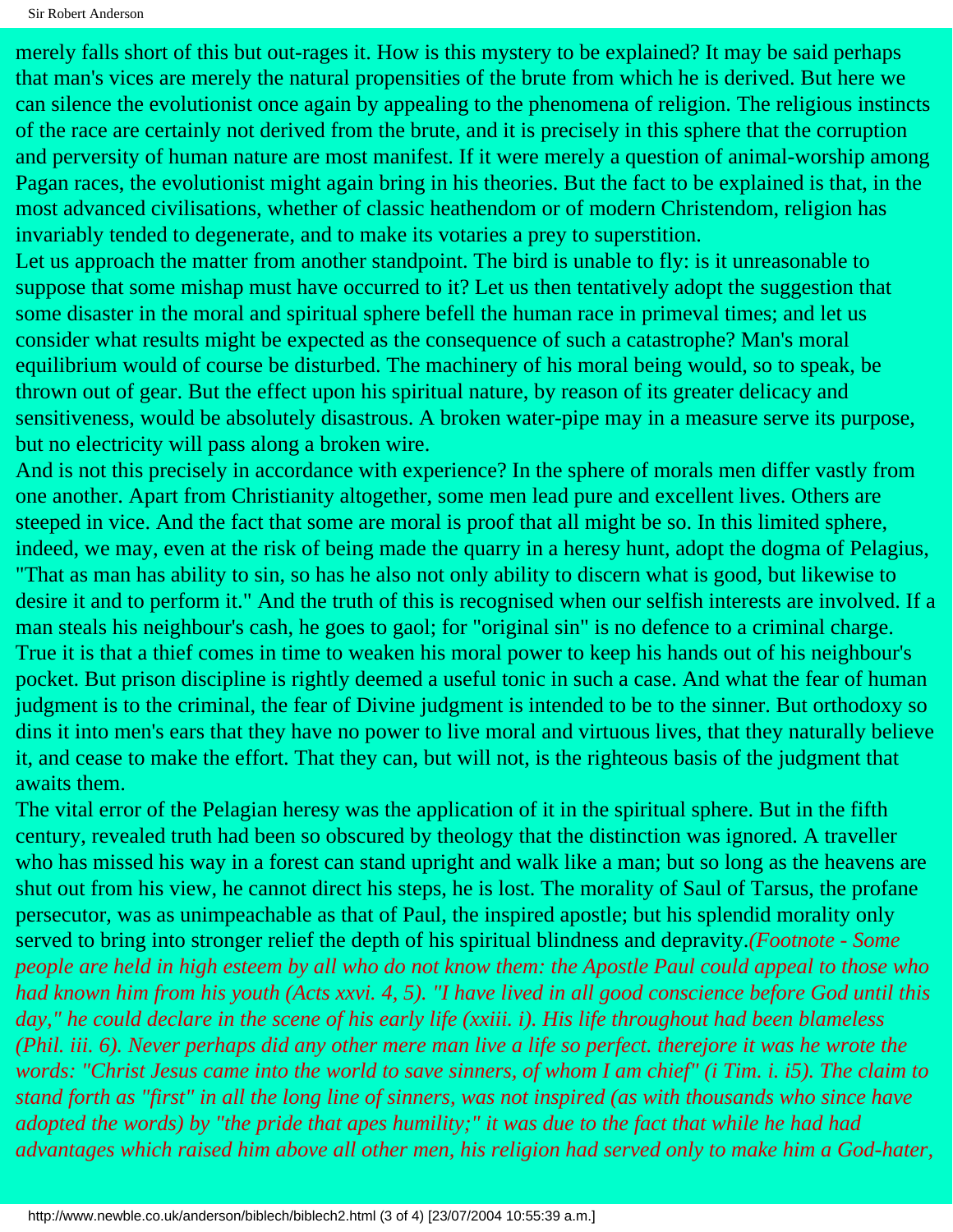#### *"a blasphemer and a persecutor." Mere religion always drags a man down spiritually.)*

Man, then, is a religious being, not moral, merely, but religious. And he is religious because he is spiritual. Here is the parting of the ways, where we must break once for all with the mere evolutionist. It is idle for him to talk to us of "embryonic developments "-dog's teeth and donkey's ears, and any amount besides. Even if we accept his account of the origin of man's animal structure, the fact remains that the spiritual element in his complex being must have come from God.

But this only serves to emphasise our difficulties. Were we to reason out the matter *a priori,* we should expect to find complete unity in the religious beliefs of the race, and they would have for us the same certainty as the truths and facts which are apparent to reason or the senses. And further, religion would always and inevitably tend to elevate and en-noble mankind. But if we could imagine any so ignorant and simple as to cherish such dreams, the records of the past and the facts of life on earth should bring them a rude awakening. As for the religious beliefs of the world, there is nothing too crude, too wild, too false, too monstrous, to find enthusiastic adherents. And whenever a great teacher has appeared, and has sought to elevate the religion of men, his system has soon been perverted and depraved.

It has ever been so. Of the early Egyptian religion, all that was sublime was demonstrably ancient, and its last stage was the grossest and most corrupt. In China the lofty system of ethics formulated by Confucius has suffered the utmost deterioration. In India the pure nature-worship of the Vedas has ended in superstitious puerilities. And the teaching of Gautama, sublime in its rejection of all idolatry and priestcraft, has ended in the gross asceticisms and superstitions of modern Buddhism. The Divine revelation of Judaism was degraded to the level of "the Jew's religion," which made the race the common enemy of God and His people. And Christianity itself has been almost swamped by "the religion of Christendom," that tangled skein of Divine truth and Pagan superstition. The whole history of the race records no exception to the rule. It is a law, like that of gravitation, that religion ever tends to degenerate, and in its decadence to corrupt and deprave man-kind. This subject will claim further notice in these pages. The question here is, What explanation can be given of facts so patent and yet so extraordinary? In the moral sphere we have to account for the phenomenon of a right judgment thwarted and violated. But in the spiritual sphere the problem is stranger still. It is not that the bird has a broken wing, but that instead of endeavouring to fly, its normal instinct is utterly perverted, and it clings to the ground and even struggles to burrow into it. How is this mystery to be accounted for? Only one solution of it has ever been proposed, and that is the story of the Eden Fall. And that explanation is so entirely reasonable and adequate that if it had been left for some thinker to suggest it, the dis-covery might well have evoked an exclamation such as that with which Huxley is said to have greeted the Darwinian theory of the origin of species, "How stupid not to have thought of that "

I do not stop to inquire whether the story of the Fall should be taken literally or as an allegory, for I desire to avoid here all side issues. If any choose to regard the forbidden tree as a "sacrament" (I use the word in the classical, not the superstitious and pagan, sense), it will not affect the argument. [Chapter Three](#page-12-0)

[Literature](http://www.newble.co.uk/anderson/literature.html) | [Photos](http://www.newble.co.uk/anderson/photos.html) | [Links](http://www.newble.co.uk/anderson/links.html) | [Home](http://www.newble.co.uk/anderson/index.html)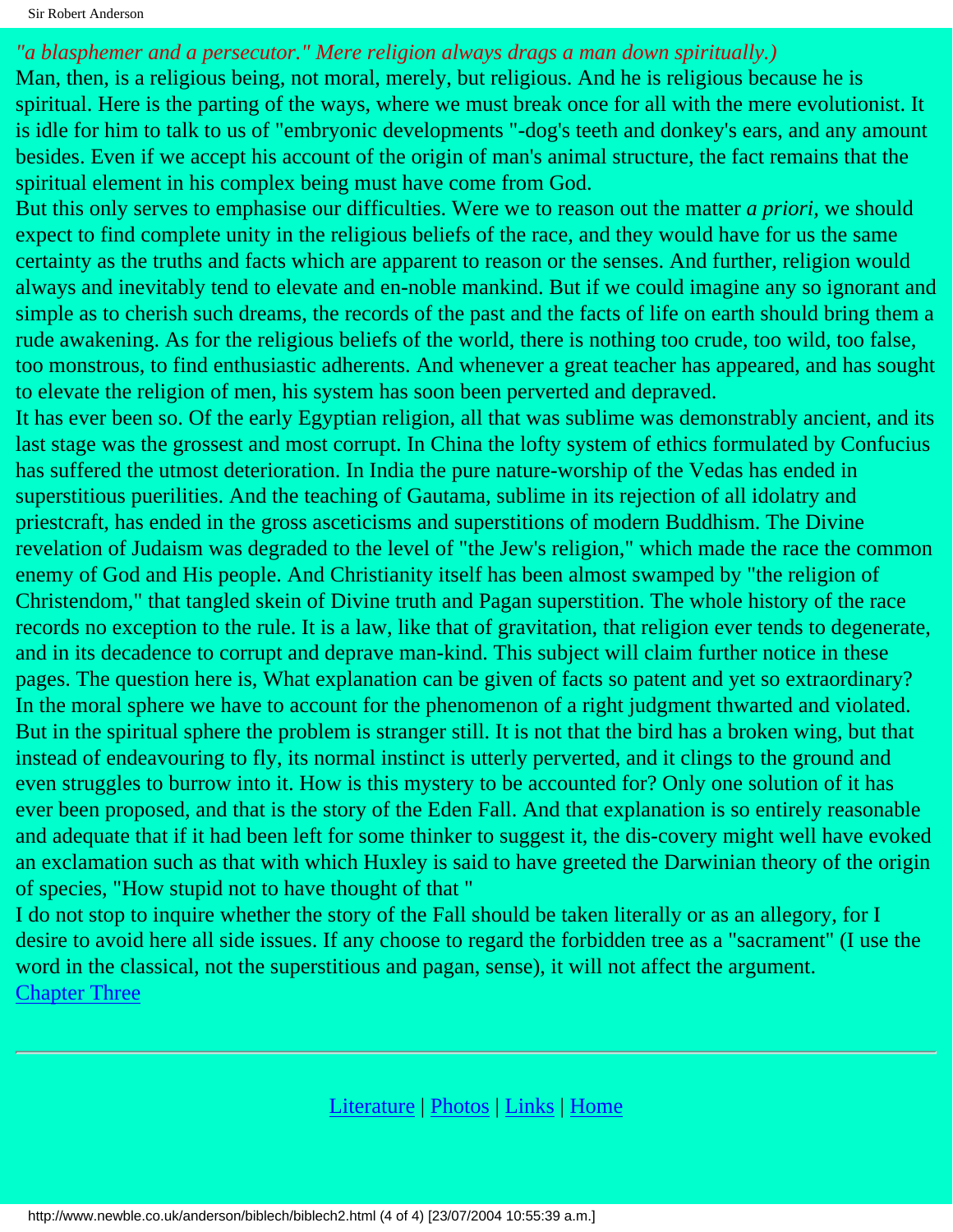

### <span id="page-12-0"></span>**THE BIBLE OR THE CHURCH CHAPTER THREE IS "Christian Religion" True**

ONE of the most obvious consequences of the conclusion reached in the preceding chapter is neglected or refused by many who profess to accept that conclusion most unreservedly. If it be the spiritual side of man's complex being that has suffered most by the disaster which has befallen him, it is here that the result will be most apparent. And while his moral nature may be capable of self-adjustment, we shall expect to find that, in the spiritual sphere, he is absolutely dependent upon a Divine revelation. In fact, nothing relating to man should be regarded with so much distrust as his religion, and yet this is precisely the sphere where self-satisfaction most prevails.

The phenomenon is all the stranger because every one is convinced that all religions are wrong save one; the exception of course being the particular cult of which he himself is a votary.

And, the unanimity felt by people who agree becomes to them a strong confirmation of their faith. After shouting "Great is Diana of the Ephesians!" "with one voice, about the space of two hours," the worship of Diana is raised to the level of "things that cannot be spoken against."

At the close of his Essays on Religion, John Stuart Mill states thus the result of his argument: "It follows that the rational attitude of a thinking mind towards the supernatural, whether in natural or revealed religion, is that of scepticism as distinguished from belief on the one hand and from atheism on

the other." This position is generally regarded as hostile to faith; but our nature being what it is, it becomes a test and safeguard of faith. No matter how excellent my chronometer may be, I am glad at all times to test it by the sun in the heavens. And as I belong to a fallen race, and it is in the sphere of religion that the effects of the catastrophe are most felt, I ought to be ever ready to test my religious tenets by whatever standard is the true one. Men may differ as to the standard, and as to how the testing process should be carried out, but all will agree upon the principle here enunciated."

What guarantee have we that the religion which prevails in Christendom to-day is true? To many the very statement of the question will seem scandalous and profane. They will set themselves angrily to shout it down, as the Ephesian Diana worshippers treated what they deemed to be the Christian heresy. But thoughtful people will welcome the inquiry. Assuming that Christianity is a Divine revelation, the question still remains, How far may we not have departed from "the faith once for all delivered"? We know how we can test our chronometers. Is there any standard by which we can test our religion? "All who profess and call themselves Christians" will reply with united voice in pointing us to the Bible.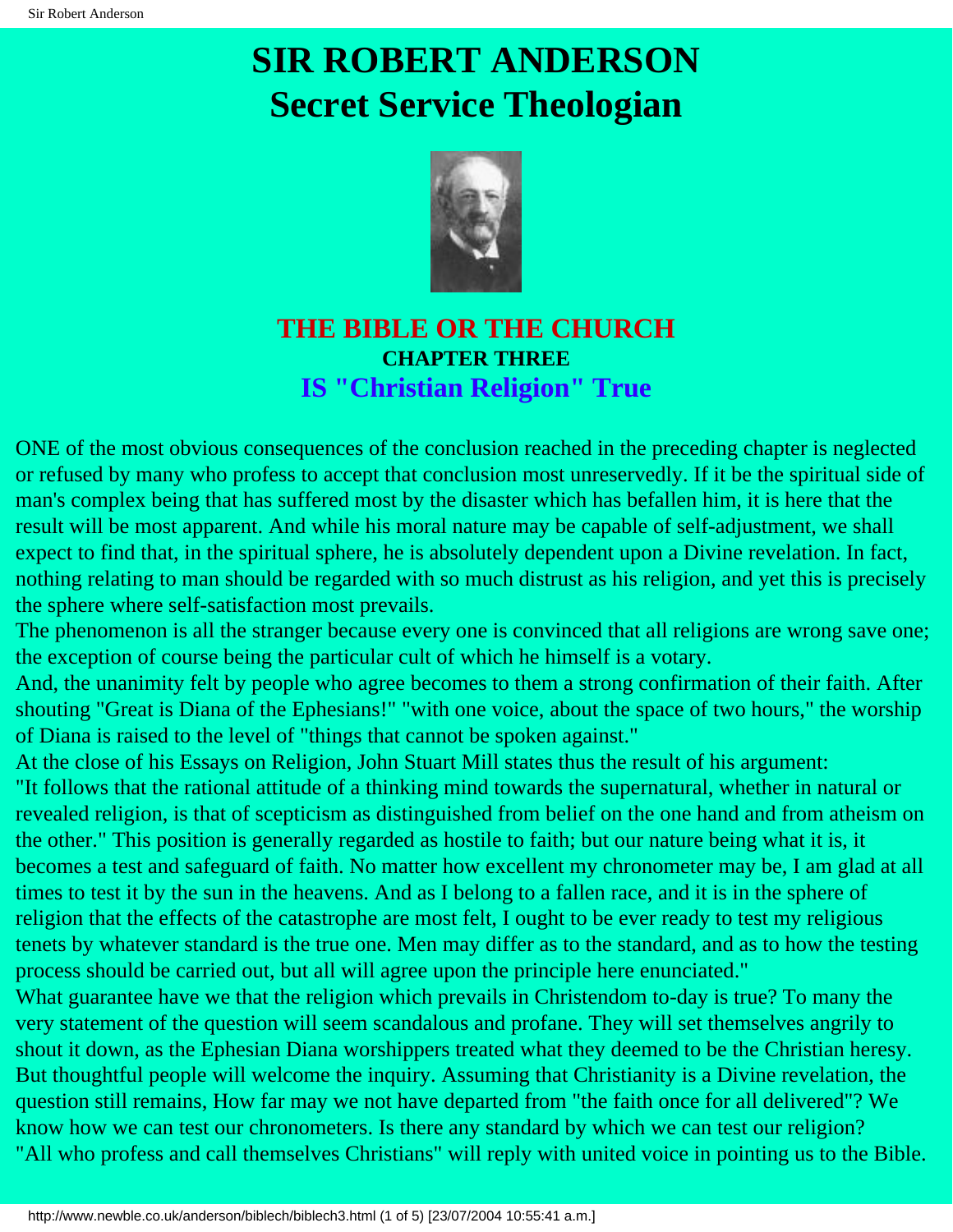But this unanimity is merely apparent, not real. The vast majority of Christians will object to our appealing to the Bible directly and immediately. We must, in turning to it, subject our minds to an authority that claims to be its interpreter. Every citizen is supposed to know the laws of his country; but though the statute-book is the standard of authority, the interpretation of the statutes does not depend on the citizen's private reading of them, but on the decisions of competent tribunals. So also in the religious sphere. The Bible is the only, as it is the infallible, standard of faith and practice, but the Church claims to be its authorised exponent.

At first sight nothing can be simpler than this, nothing more reasonable, nothing more practical. But no sooner do we attempt to act upon it than difficulties overwhelm us. What is the Church? and where are we to find it? There are rival claimants to the title; to which of them shall it be accorded? Answer will be made that the Eastern Church is heretical. But what tribunal has so decided? And by what standard? The tribunal, we shall be told, was the Catholic Church, and the standard was the common faith. But this is a most transparent begging of the question. What took place was that the head of the Western Church excommunicated the Eastern Church for refusing to acknowledge his supremacy, which supremacy the Eastern Church denounces as "the chief heresy of the latter days." Which, then, is in the right? If we appeal to the Church of England, her answer will be definite and clear, that both are wrong, and that they have "erred, not only in their living and manners of ceremonies, but also in matters of faith." Nor need we look to the Church of England to claim for herself the place she refuses to accord to any other Church, of being "the witness and keeper" of the truth. Hers is the humbler position of being "a witness and a keeper of Holy Writ"; and to that supreme authority she appeals as the only sanction for her practice and her teaching.

But, we are told, Christ did not write a book; He founded a Church; and He speaks in and through the Church; our part, therefore, is to commit ourselves to the Church's teaching and guidance. This is merely an attempt to get behind the question which it pretends to solve. How do I know that Christ founded a Church? And how do I know that I can trust myself to the teaching of what claims to be the Church? The only, possible answer to these questions is an appeal either to the Church itself or else to the New Testament. IF the former, then I am to trust the Church because the Church claims my confidence - a flagrant case of what in another sphere is known as "the confidence trick." If the latter, then by all means let me turn to the New Testament. But no "thimble-rigging" can be tolerated here. If the Church speaks with inherent authority, I must render unreasoning obedience to her teaching; but if she appeals to Holy Scripture, she must place an open Bible in my hands.

If we accept the former alternative we find ourselves again at the point from which the argument has moved away. What, and where, is the Church? Is this question to be decided by a plebicite? Are we to be content to settle it by blindly joining the biggest crowd? Or are we to yield to whichever authority presents its claims with the greatest arrogance? It is not thus that in sublunary affairs the thoughtful direct their conduct. But it is precisely thus that in highly-favoured England, in this enlightened age, people of culture decide a question which concerns their eternal destiny!

If our choice must be limited to one or other of the two most ancient Churches, it is extraordinary that educated Englishmen, acquainted with the history of both, should hesitate for a moment which to choose. That Rome should loom greater in our view is natural, but that Rome should engross our attention can be accounted for only by our insular ignorance and prejudice. For, as Dean Stanley writes- "That figure which seemed so imposing when it was the only one which met our view, changes all its proportions when we see that it is overtopped by a vaster, loftier, darker figure behind. If we are bent on having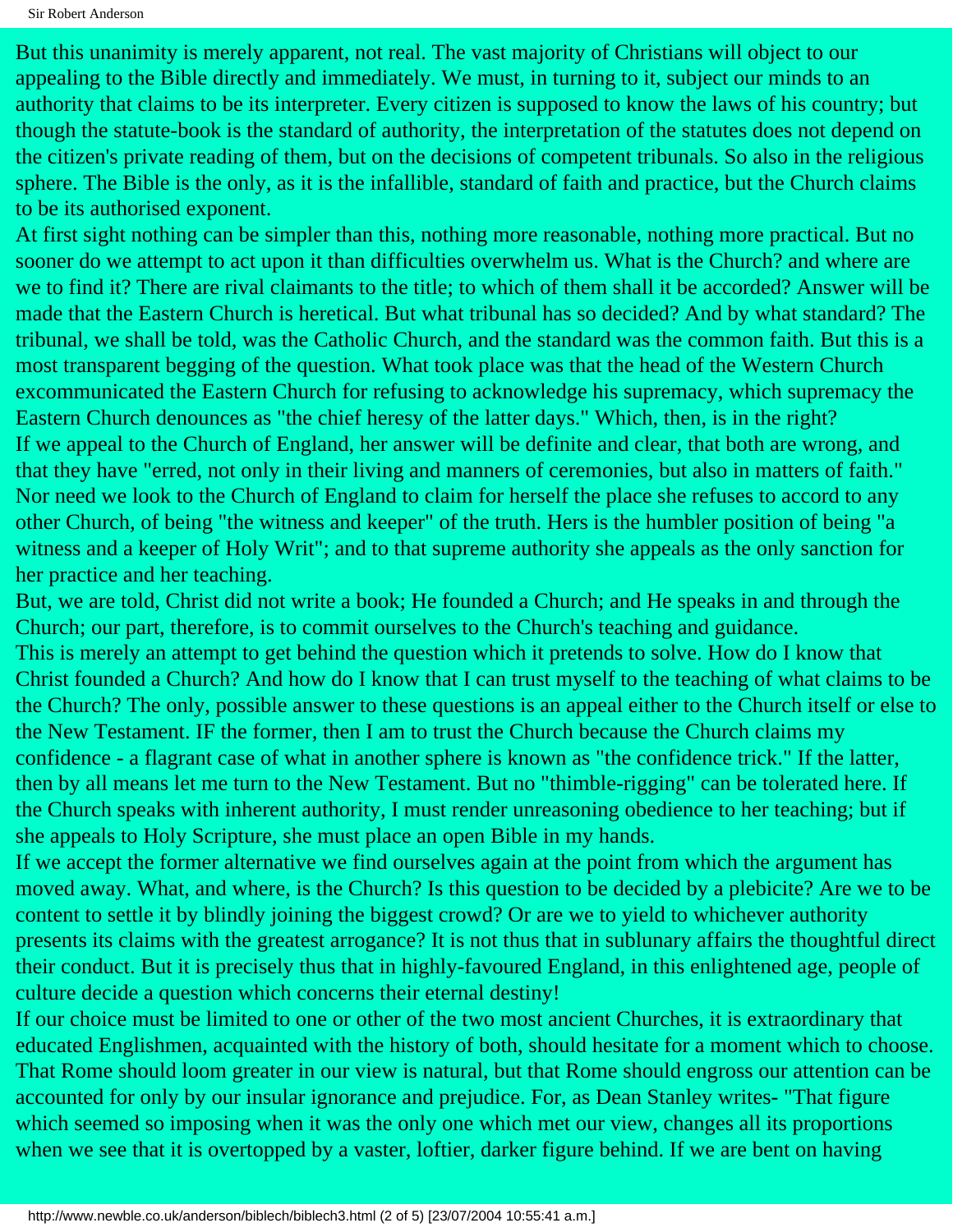dogmatical belief and conservative tradition to its fullest extent, we must go, not to the Church which calls itself Catholic, but to the Church which calls itself Orthodox."' And yet the fact is clear that in a book addressed to English readers the Eastern Church may be ignored as absolutely as though it had no existence.

Papal supremacy is the special characteristic of the Western Church. Even if the history of Christendom had run differently, and this dogma were accepted by Christians of every name, a sceptic would be none the less entitled to ask on what authority it rests. Christ, we are told, entrusted to the Apostle Peter the keys of the Church, thus conferring upon him the primacy of the Church. Peter became Bishop of Rome, and every after occupant of the See of Rome has succeeded to the Primacy. The Bishop of Rome, therefore, is supreme Pontiff, Christ's Vicar upon earth.

By all means let us investigate this without prejudice or passion. Let us refuse to be influenced by the fact that some of those who have filled the Papal throne were shameless profligates of infamous character. Let us refuse also to take account of the high personal qualities of its present occupant. And his environment is nothing to us. Gorgeous vestments, a magnificent ceremonial, regal dignity and pomp all these serve but to prove the faith of those who accept his claims. What concerns us is the evidence on which those claims are based.

Suppose it be conceded that the Apostle Peter held the place thus claimed for him, what ground is there for believing that his successors in the See of Rome had equal precedence and power? The only ground is that they themselves have asserted it, and that half Christendom has yielded them the position. Evidence there is absolutely none. What ground, again, is there for believing that the Apostle Peter was ever the Bishop of Rome? The only ground is that the Roman Church asserts it. Evidence there is absolutely none.

Indeed the very statement itself implies an anachronism as glaring as if it were asserted that the apostle was a cardinal. Of course there must have been bishops in the Church in Rome, as in the other Churches, but the thought of a bishop with a diocese or see, belongs to post-apostolic times; the New Testament knows nothing of it. And as Dean Alford bluntly says, "The *episkoftoi* of the New Testament have officially nothing in common with our bishops." Moreover bishops were appointed by an apostle, and therefore if Peter was a bishop in Rome he must, instead of being superior to any of his brethren, have become subordinate to them - a complete *reductio ad absurdum*. It is proverbially difficult to prove a negative; but the absence of all reference to Peter in Romans makes it reasonably certain that he had no relations with the Church in Rome when that Epistle was written : the last chapter of The Acts makes it practically certain that he was not in Rome during Paul's first imprisonment; and the last chapter of 2 Timothy leaves no doubt whatever that he was not there during Paul's last imprisonment. And to turn to a witness of post-apostolic times, Clement of Rome will confirm us in this conclusion. He was admittedly bishop of the Church in Rome before the end of the first century, and his Epistle to the Corinthians is admittedly genuine. Can any honest-minded man believe that his Epistle was written with the knowledge that the Apostle Peter had ever preceded him in the bishopric? (Footnote - The letter in question was written in the name of the Church of Rome. The only reference which it contains to Peter is in the following passage: "Peter by unjust envy underwent not one or two, but many labours, and thus having borne testimony unto death, he went unto the place of glory which was due to him) Lastly, what ground is there for supposing that the Apostle Peter was entrusted with the." keys of the Church? The only ground is the fact that to him were given "the keys of the kingdom of heaven," and the Church which proudly boasts of being the keeper of Holy Writ is so ignorant of Scripture that it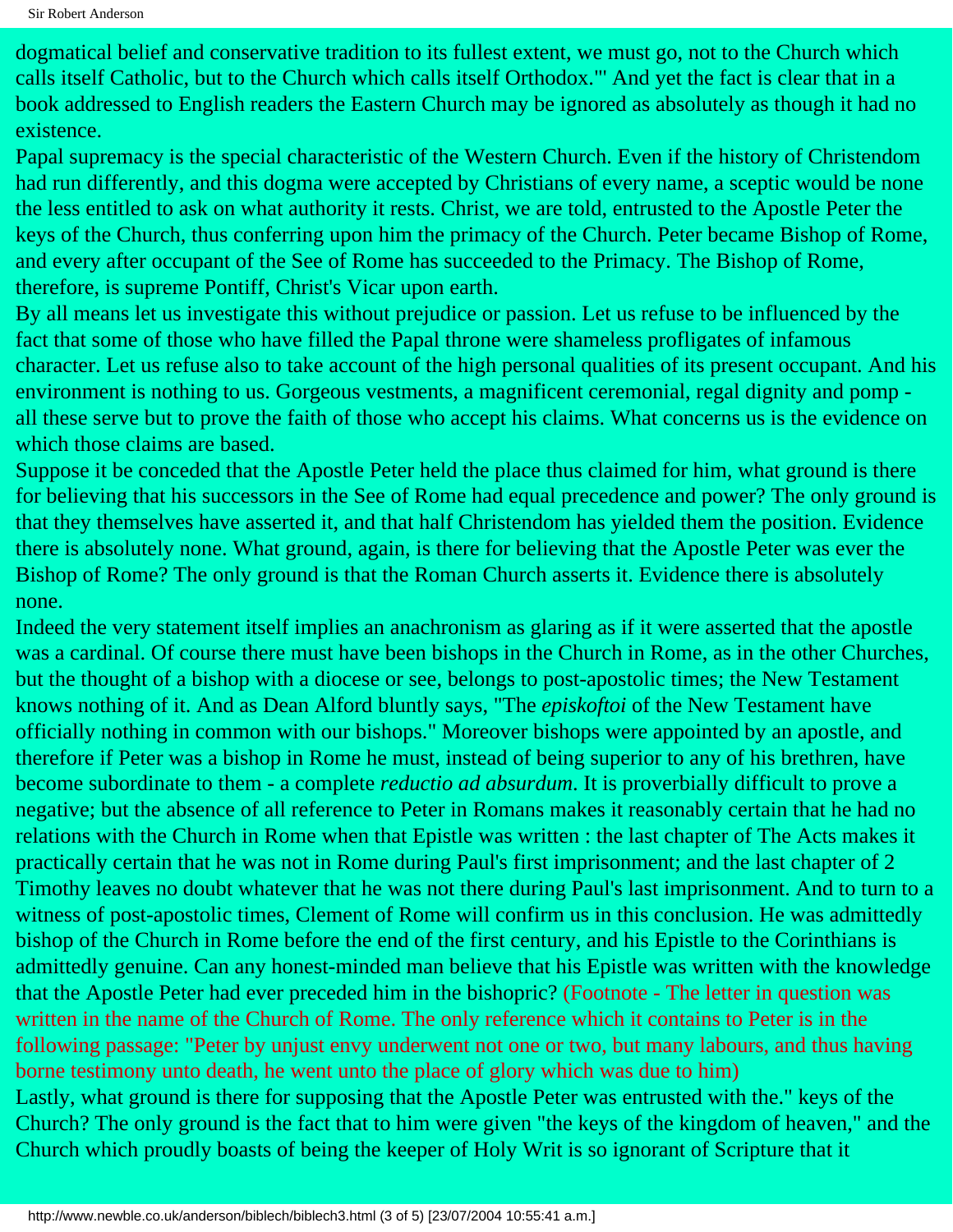confounds "the kingdom of heaven" with the Church!

Every well-instructed Sunday-school child is aware that the book which records these words is the Hebrew Gospel, "The book of the generation of Jesus Christ, the son of David, the son of Abraham" - in a word, the book which presents Him as Israel's Messiah. It deals only with the favoured nation - the covenant people - to the exclusion of Gentiles altogether. The gospel of the Grace is not in it. The very word "Grace" does not occur in it even once. And the reason why the Apostles were twelve in number was because the "tribes of Israel" were twelve in number. And among the twelve, Peter held the foremost place. To him were committed "the keys of the kingdom of the heavens "-an expression that is found only in connection with Israel. To him, therefore, it was that, at Pentecost, the proclamation of the great amnesty to Israel was entrusted.' And when "the word which God sent unto the children of Israel" was to be carried to Gentile proselytes, he was the appointed messenger. Throughout what theologians describe as "the Hebraic portion" of the Acts, his ministry is pre-eminent. He is the foremost, the commanding figure. But when Israel proved again impenitent and finally rejected the gospel of the kingdom, the very name of "the Apostle of the Circumcision" disappears from the narrative. Nay, more, it disappears from the New Testament, save for his two Epistles addressed to "the elect who are sojourners of the Dispersion" (that is of Israel), and for a passage in the Epistle to the Galatians, which proves to demonstrate that he had no precedence whatever except in relation to Israel. In the Church of this Gentile dispensation the pre-eminence is with "the Apostle of the Gentiles."

We are not dealing here with deep theological problems beyond the power of common men to investigate. And the conclusion is clear; first, that even if it could be shown that Peter was "the Vicar of Christ on earth," the fact would give no such precedence or dignity to the Roman Popes - a bishop might as well claim to be a cardinal or a marquis because his predecessor in the see wore the hat of the one or the coronet of the other; secondly, that the story that Peter was ever Bishop of Rome is the merest legend, and absolutely inconsistent with his office of Apostle; and, thirdly, that the figment of his having had a position of supreme authority in the Church is not supported by the Scripture to which appeal is made in its support.

Some errors are based on misread passages of Scripture. Others grow up apart from Scripture altogether, and Scripture is afterwards perverted to support them. In this latter category is the figment of the supremacy of Rome. It had its origin in the pride begotten of citizenship in the Imperial city - in what Augustine himself described as "the insolence of the city of Rome." Such is the foundation upon which rests the claim of the Pope to be the Vicar of Christ on earth. And yet his pretensions are acknowledged, not merely by ignorant peasants and superstitious women, but by educated and sensible men; by men reputed to be thinkers and scholars; by some even who are trained lawyers, holding high judicial offices. How, then, is the phenomenon to be accounted for? In presence of such facts evolution - talk is idle. When human ingenuity can suggest an answer, it will claim consideration. Meanwhile the story of the Eden fall holds the field.

Until I came to pen these pages I had not read any Roman Catholic work on this subject; and I have always supposed that a fair *prima facie* case could be made out for the Papal claims. But a perusal of Rev. Luke Rivington's Primitive Church and the See of Peter - work of high repute, to which Cardinal Vaughan contributed a preface - has destroyed that illusion. Any one who is either versed in Holy Scripture or accustomed to deal with evidence will search these 480 pages in vain for either. All that the writer proves may be freely conceded - namely, that the Pope has been acknowledged by vast numbers of people from very early times.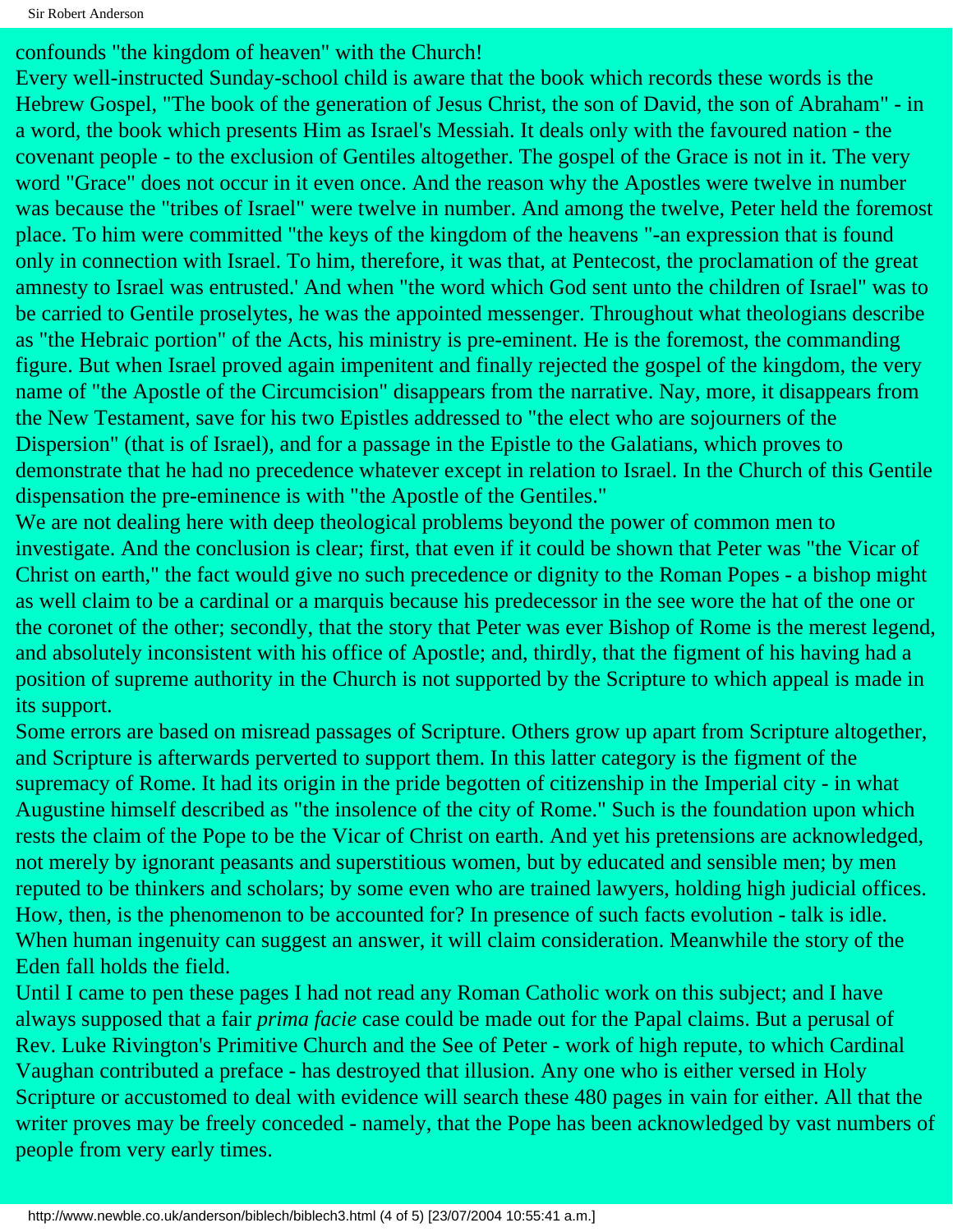[Literature](http://www.newble.co.uk/anderson/literature.html) | [Photos](http://www.newble.co.uk/anderson/photos.html) | [Links](http://www.newble.co.uk/anderson/links.html) | [Home](http://www.newble.co.uk/anderson/index.html)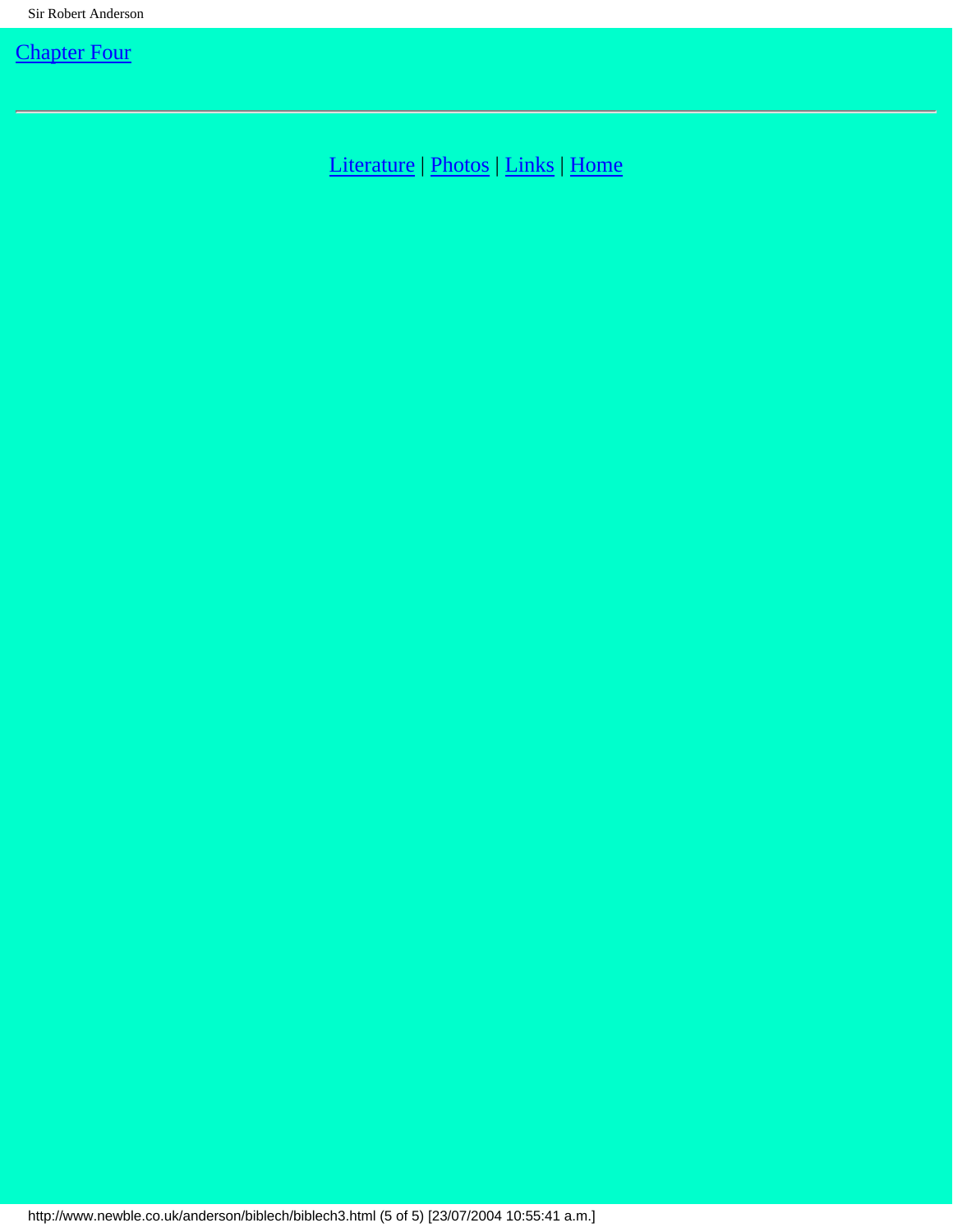

## <span id="page-17-0"></span>**THE BIBLE OR THE CHURCH**

### **CHAPTER FOUR Dr. Pusey's Teaching**

A THEORY, a legend, and a blunder - such, as we have seen, are the pillars upon which rest the proud pretensions of the great Western Church of Christendom. And the discovery may well lead us to distrust that Church's teaching, and fearlessly to investigate the truth of every dogma for which she claims our faith.

Now if these dogmas be true, they are transcendental truths; and therefore it is idle to appeal to any human experience or authority in their support. A Divine revelation alone can justify our accepting them. Have we such a revelation? And will an appeal to it convince us of their truth? To the first of these questions Christians of every name and creed will reply in perfect Unison. But when we come to the second, our suspicions will be aroused, not only by the fact that some of these doctrines the Churches of the Reformation repudiate, but also by the reluctance of those who champion them to permit an unfettered appeal to the authority on which they are supposed to rest. The Church is to limit and control our access to the Scriptures, either directly, in virtue of its own mystical authority - one of the very points at issue - or else in - directly, by insisting that we shall interpret the Scriptures in accordance with the writings of the Fathers.

Scripture, we are told, is "reverenced as paramount." "The Old and New Testaments are the fountain, the Catholic Fathers the channel, through which it has flowed down to us. The contrast, then, in point of authority is not between Holy Scripture and the Fathers, but between the Fathers and us." They are not "equalled, much less preferred, to Holy Scripture, but only to ourselves: i.e. the ancient to the modern, the waters near the fountain to the troubled estuary rolled backward and forward by the varying tide of human opinion, and rendered brackish by the continued contact with the bitter waters of the world." ' This is the language of Dr. Pusey - a teacher than whom no one has borne bolder testimony to the supreme authority and value of Holy Scripture. In the preface to his Daniel The Prophet, he writes: "No book can be written in behalf of the Bible like the Bible itself. Man's defences are man's word; they may help to beat off attacks, they may draw out some portion of its meaning. The Bible is God's Word, and through it God the Holy Ghost, who spake it, speaks to the soul which closes not itself against it." That one who wrote such words as these should seek to identify the Bible with the writings of men, gives proof how well he knew that, apart from the writings of men, the Bible would lend no sanction to the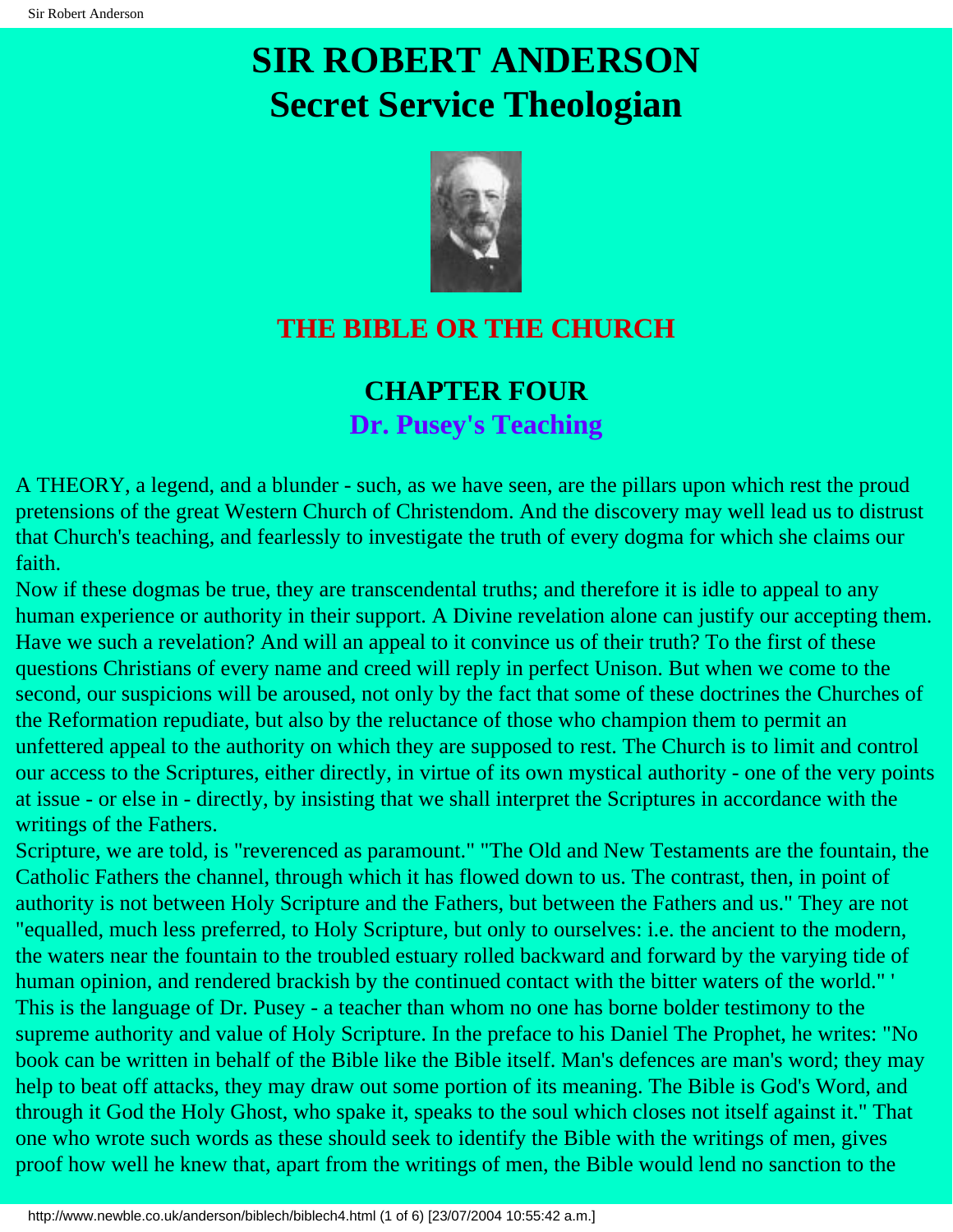system with which his name is associated.

And yet how plausible it is! It seems the perfection of reasonableness. The simple reader might suppose that in regard to doctrine and practice the Fathers were agreed. But the Fathers differed, and the Churches with which they were severally connected differed; and their differences led to many a division, many a feud. And so Dr. Pusey goes on to warn us that no one Father in particular is to be accepted as our guide, and we are to follow them only so far as their teaching was "universally received." "It is this only," he adds, "which according to Vincentius' invaluable rule, was received 'by all, in all Churches, and at all times,' which has the degree of evidence upon which we can undoubtedly pronounce that it is Apostolic." More plausible still! But, in fact, it is but dust flung into our eyes. If the "Catholic faith" is to be thus limited to doctrines universally accepted, we shall jettison at once not only certain Pagan superstitions which are "undoubtedly pronounced to be Apostolic;" but also some of the great fundamental doctrines of the Christian faith. And who is to decide for us what is the residuum of mingled truth and error which is to serve as a creed by which we shall mould our character and shape our course in view of the solemnities of our existence? The most honoured of the Fathers were men whose minds were impregnated by the superstitions of Pagan religion, or the subtleties of Pagan philosophy: are we to assume that nineteen centuries of the Christian religion have so enfeebled or depraved the intellect of Christendom that we are less capable of understanding the Scriptures than they were? They were "near the fountain" of Christianity, forsooth; yes, but they were nearer still to the cesspool of paganism. And inquiry will show that it is to the cesspool that we should attribute every perversion of the truth which today defaces what is called the Christian religion.

The Christian turns to the Bible to hear in it the voice of his living Saviour and Master and Lord, who, by the Holy Spirit, sent down from heaven to that very end, "speaks" in and through that Word, "to the soul which closes not itself against it." But the founder of this religious system is the dead Buddha of nineteen centuries ago, the pure waters of whose teaching are now dissipated in "the troubled estuary rolled backward and forward by the varying tide" of the opinions of the Fathers, and "rendered brackish by the continued contact with the bitter waters" of a corrupt and apostate Church.

Let those who thus appeal to the Fathers hear the Fathers. No one among them is held in higher esteem than Chrysostom. The most famous of the Greek Fathers, he has been canonised by the Roman church; and both Greek and Roman Churches celebrate his festival. And with abundant reason. For he lived a pure and floble life in an age when this much-vaunted "primitive Church" was characterised by shameless profligacy and corruption. Here is Chrysostom's testimony to the Scriptures -

"And why does he bid all Christians at that time to betake themselves to the Scriptures? Because at that time, when heresy hath got possession of those Churches, there can be no proof of true Christianity, nor any other refuge for Christians wishing to know the true faith but the Divine Scriptures. For before it was shown in many ways which was the Church of Christ, and which heathenism; but now it is known in no way to those who wish to ascertain which is the true Church of Christ, but only through the Scriptures. Why?

Because all those things which are properly Christ's in the truth, those heresies have also in their schism: Churches alike, the Holy Scripture alike, bishops alike, and the other orders of clergy, baptism alike, the eucharist alike, and everything else; nay, even Christ Himself. Therefore, if any one wishes to ascertain which is the true Church of Christ, whence can he ascertain it, in the confusion arising from so great a similitude, but only by the Scriptures? .

"Therefore the Lord, knowing that such a confusion of things would take place in the last days,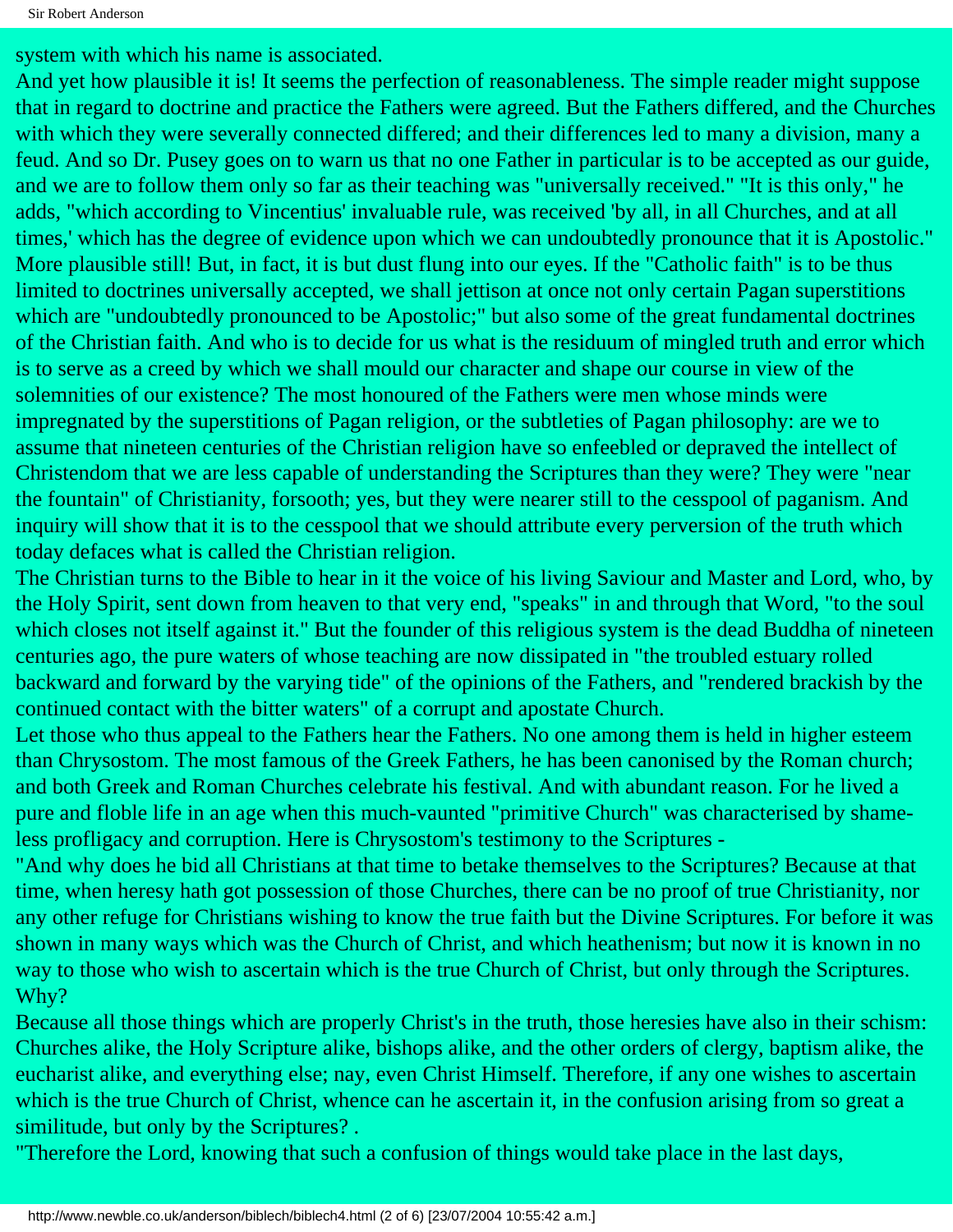commands on that account, that the Christians who are in Christianity, and desirous of availing themselves of the strength of the true faith, should betake themselves to nothing else but the Scriptures; otherwise, if they should look to other things they shall stumble and perish, not understanding which is the true Church."

These were the words of the most famous of the Greek Fathers: now let us hear the testimony of Augustine, the most famous of the Latin Fathers. He says - "I declare unto you that the Holy Scriptures which are called canonical, are the only books in the world to which I have learned to pay such honour and reverence, that I most firmly believe that none of their authors has committed any error therein. Other authors are read by me with the persuasion that however they may excel in holiness and learning, what they write is not true because they write it, but because they can prove it to be true either by Scripture or reason."

In "all things that pertain to life and godliness" the words of Holy Writ are so simple and clear that a little child can grasp their meaning. Thus the apostle could write to Timothy, "From a child thou hast known the Holy Scriptures which are able to make thee wise unto salvation." But who is to interpret the Fathers for us? Rival schools of Christian thought appeal to them in support ortheir opposing tenets; who, then, is to arbitrate between them? And by what standard? And why should we turn from what is plain and simple to writings which are maze of mingled heresy and truth? "Near the fountain!" These men talk as though the apostles left behind them a pure and united Church, and the Ante-Nicene Fathers had entered without a break upon the heritage. But what are the facts? "While the apostles wrote, the actual state of the visible tendencies of things showed too plainly what Church history would be." and the writer goes on to say - "I know not how any man, in closing the Epistles, could expect to find the subsequent history of the Church essentially different from what it is. In those writings we seem, as it were, not to witness some passing storms which clear the air, but to feel the whole atmosphere charged with the elements of future tempest and death. Every moment the forces of evil show themselves more plainly. They are encountered, but not dissipated. .

"The fact which I observe is not merely that these indications of the future are in the Epistles, but that they increase as we approach the close, and after the doctrines of the gospel have been fully wrought out, and the fulness of personal salvation and the ideal character of the Church have been placed in the clearest light, the shadows gather and deepen on the external history. The last words of St. Paul in the second Epistle to Timothy, and those of St. Peter in his second Epistle, with the Epistles of St. John and St. Jude, breathe the language of a time in which. the tendencies of that history had distinctly shown themselves; and in this respect these writings form a prelude and a passage to the Apocalypse." In very truth those "last words" were wrung from men depressed by patent signs of general apostasy. The same apostle who had exulted in the fact that "all they which dwelt in Asia heard the word of the Lord Jesus," lived to pen the sad lament, "This thou knowest, that all they which are in 'Asia be turned away from me." And then, taking a still wider view of the condition of the Church, he indited the solemn forecast, "Evil men and seducers shall wax worse and worse, deceiving and being deceived." And for more than a century before Ireneus - the earliest of the Patristic theologians - appeared upon the scene, the leaven had been working. That heresies should be the subject of the only treatise we possess from his pen, may indicate the state into which the Church had already passed. "Dogs," "evil workers," "the Concision," warned against even in apostolic times, increased in number and in influence, as the traditions of apostolic times lost their power in the Church. Such men were ever at work - lowering the standard of Christian life, and corrupting the purity and simplicity of the Christian faith and the Christian ordinances.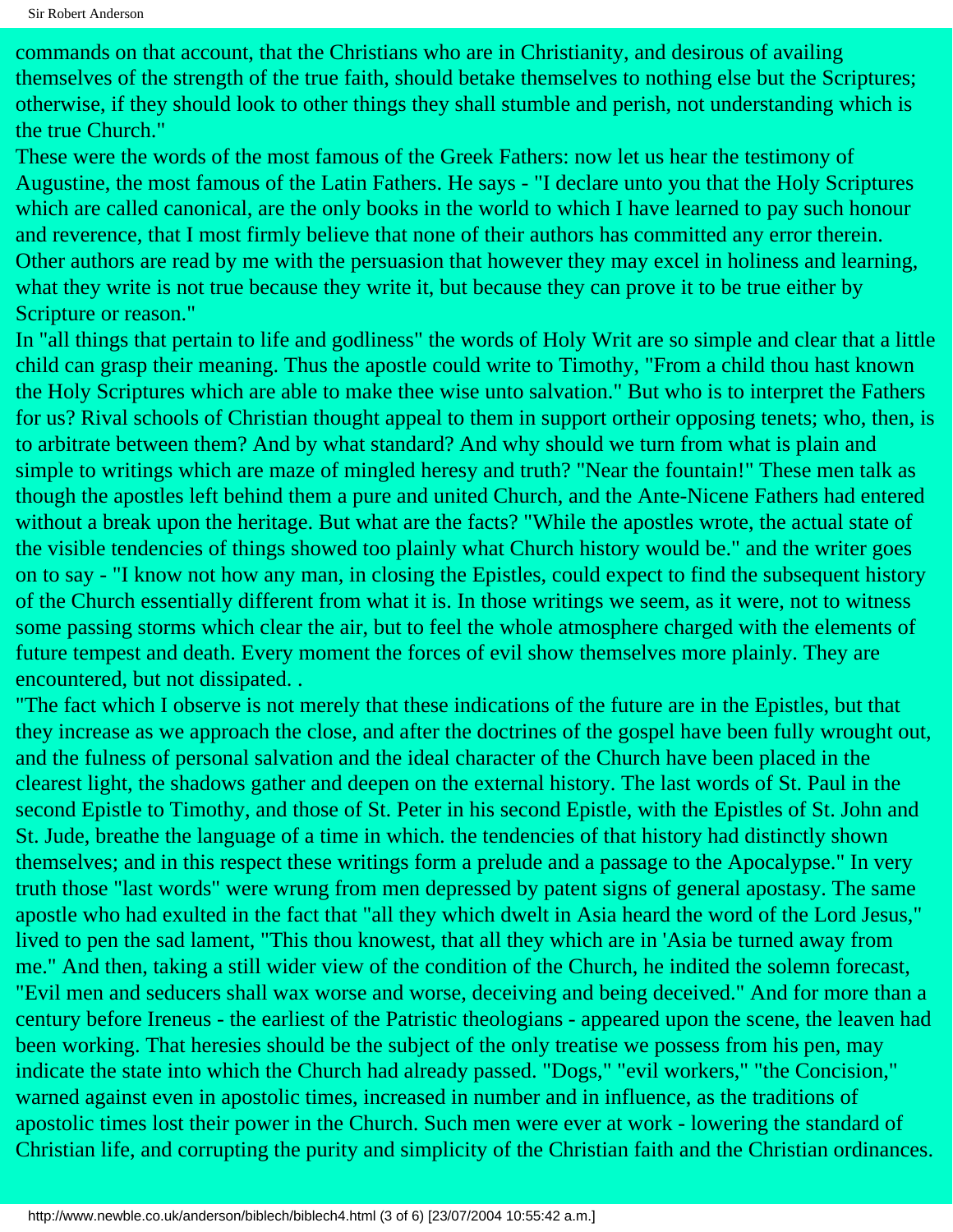Error is a weed of rank and rapid growth. But it was not until more than a century after Ireneus had gone to his rest, when the last and fiercest of the persecutions had ended, and, with the advent of Constantine, the wolf of paganism openly assumed the sheep's clothing of the Christian religion," that the errors, which were in the very 'warp and woof of that religion, began to ripen and spread unchecked; and ere another century had passed, the standard even of outward morality in the professing Church sank to the level of that of the heathen world.'

The Church of God is "built upon the foundation of the apostles and prophets"; the Church of Christendom is built upon the foundation of the Laiin Fathers. What the Apostle Paul was to the one, Augustine of Hippo was to the other. Though inferior to Jerome in learning, he was practically the founder of the Latin Church. The personal greatness of the man - beyond question. His writings give proof of it. Throughout the Middle Ages their authority was supreme, and their influence is felt to the present hour. And though till recently his Confessions were known only to the theologian and the student, the book now finds a place in thousands of English homes. But, as the inspired apostle wrote, "God accepteth no man's person," so we may fearlessly bring the teaching of Augustine to the test of Scripture.

Can any spiritually intelligent Christian read the Confessions without being struck by the ignorance it betokens of Christian doctrine? It reveals the experience of a great and pure and earnest soul reaching out after God in the midst of mists and darkness which the sunlight of Christianity would have dispelled. Intense reverence for God, and desire to please Him - these are manifest in it throughout. But it all savours of what the apostle describes as the effort to be "made perfect in the flesh." Indeed it is startling to notice how little there is of Christ in it all, even in the theology of it. It is possible of course that men unknown to fame, of whom no record has come down to us, may have been spiritually in advance of their ecclesiastical superiors. What is true in our own day may have been true in the days of the Fathers. But if the Patristic literature is to be our guide, the great truth of Grace disappeared from the Church with the Apostles who were its heralds. And ignorance of grace will go far to account for the differences which marked the systems of Greek and Latin theology, and for the heresies by which the one and the other were corrupted.

Before the law of gravitation was discovered, many problems in astronomy were solved as clearly and accurately as they are today; but there was no unity in the science, and much pertaining to it was incomprehensible. And so, if Grace be unknown, various Christian doctrines may still be understood, but the central principle which binds them together is wanting, and there are elements not only of darkness, but even of seeming contradiction. The truth of Grace having been lost, the doctrine of Divine wrath, eternal and inexorable, against human sin, became overwhelming and intolerable; and the theologies of the Fathers struggled to bridge over the chasm which separated God from men. The Greek school, under the influence of the Neo-Platonism of which Alexandria was the cradle and the home, leant toward the conception of a deity " immanent" in the world, and especially in humanity. The incarnation, not the cross, was to them the climax of the Divine revelation to men. But though a climax it was not a crisis. It was rather the unfolding and display of the principle on which the Supreme had been working throughout the ages. Thus it was that God restored relations with the fallen race, alienated and lost by sin. Thus was humanity redeemed; for the true emblem of Redemption was not the Cross of Calvary, but the manger of Bethlehem. It was Paganism in a Christian dress.'

The theology or the Latin Fathers, on the other hand, was governed by the old Platonic conception of the "transcendent" Deity, a God far removed from men; whose alienation, moreover, was rendered more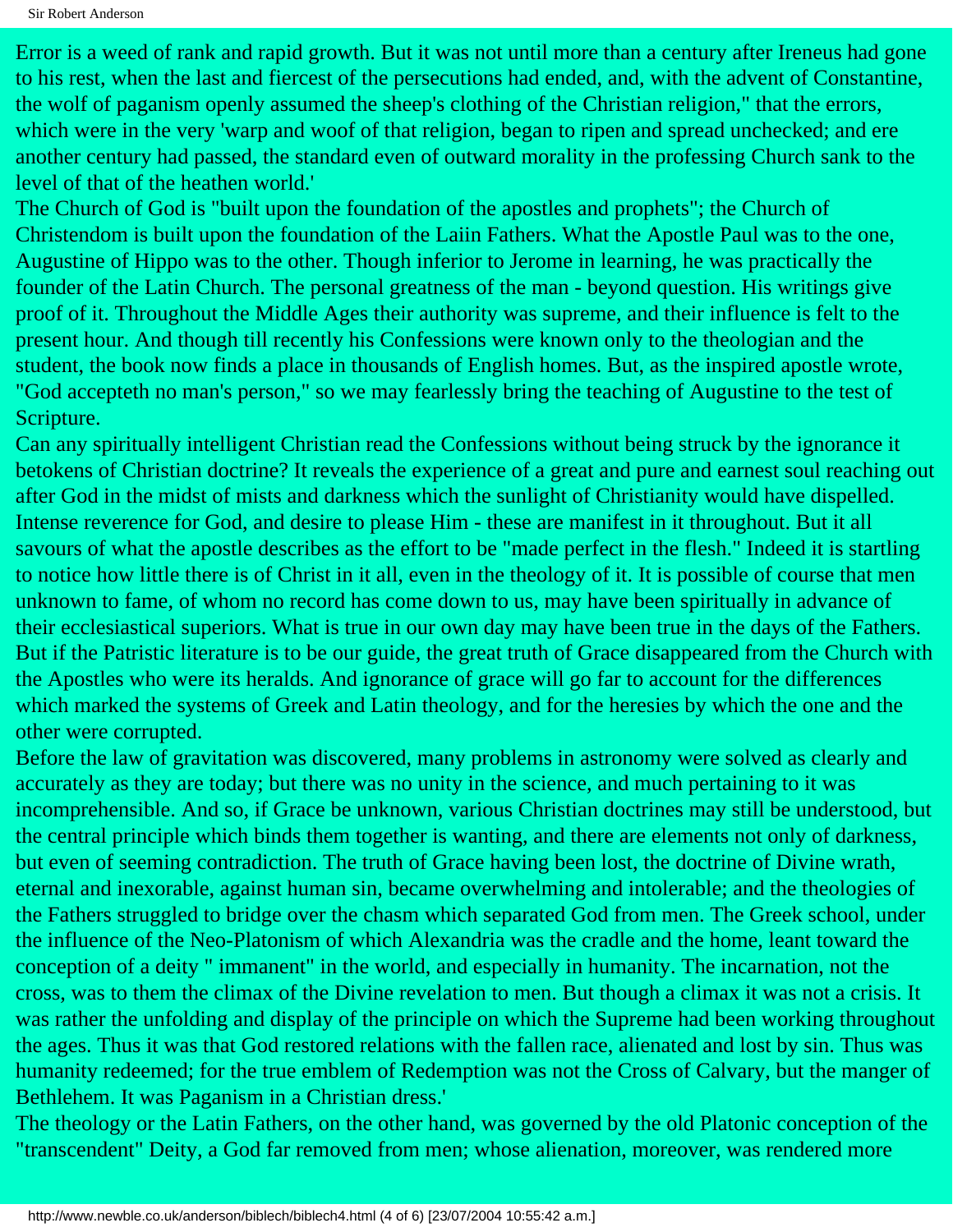Sir Robert Anderson

terrible by the doctrine of original sin. In their view the benefits of the work of Christ were limited to a privileged few, and their system aimed at extending the number of that minority, and mitigating for them the perils of their position. The simple baptism of the New Testament - a public confession of Christ by those whom the gospel had won to the ranks of His disciples - was remodelled on Pagan lines' as a mystical regeneration and cleansing from sin, bringing the sinner from under the stormcloud of Divine wrath into the sphere where a mystically endowed priesthood could minister to him further grace. For in this theology Divine sovereignty became sheer favouritism; election was degraded to mean no more than immunity from wrath; and grace, instead of being, as in the New Testament, the principle of the Divine action, and the characteristic of the Divine attitude toward mankind, was regarded rather as a sort of spiritual electricity, to be communicated to the favoured few by ordinances which owed their validity to a sacerdotal class. The Church, which in their system meant practically the clergy, was the mediator between an alienated and angry God, and men depraved and doomed. The horrors of the system became further alleviated by the figment of a purgatory, prayers and masses for the dead, the invocation of saints, and all the superstitions which, to the present day, characterise the reli - gion of Christendom. Paganism, again, in a Christian dress.

It is not that these conflicting views were taught thus plainly by all the leaders of the rival schools of Christian thought. Far from it. But in varying degrees the writings of all are tainted by them. Clement of Alexandria, rival claimant with Ireneus to the title of father of Greek theology, and Augustine of Hippo, so specially honoured by the Latin Church, are the most pronounced exponents of them. Though the fame of Clement is eclipsed by that of his brilliant disciple and successor as head of the Alexandrian catechetical school,' he remains to the present hour the "patron saint" of "the sect of the Sadducees." It was not till two centuries after his time that the Roman Church was moulded by Augustine into the form it has ever since maintained. Of all the errors that later centuries developed in her teaching there is scarcely one that cannot be found in embryo in his writings.

"The Church to him," Dean Farrar writes, "was an external establishment, subjected to the autocracy of bishops, largely dependent on the opinion of Rome. It was a Church represented almost exclusively by a sacerdotal caste, cut off by celibacy from ordinary human interests, armed with fearful spiritual weapons, and possessing the sole right to administer a grace which came magically through none but mechanical channels. And this Church might, nay, was bound to, enforce the acceptance of its own dogmas and customs even in minute details and in outward organization. It was justified in enforcing unity by using the arm of the State to fetter free consciences by cruel persecution.

And outside this Church, with its many abuses, its few elect, its vast masses arbitrarily doomed to certain destruction, its acknowledged multitudes of ambitious, greedy, ignorant and unworthy priests - there was no salvation! Augustine substituted an organised Church and a supernatural hierarchy for an ever-present Christ. To Augustine more than to any one else is due the theory which is most prolific of the abiding curse inflicted on many generations by an arrogant and usurping priestcraft.

"The outward Church of Augustine was Judaic, not Christian. The whole Epistle to the Hebrews is a protest against it. And all that was most deplorable in this theology and ecciesiasticism became the most cherished heritage of the Church of the Middle Ages in exact proportion to its narrowest ignorance, its tyrannous ambition, its moral corruption, and its unscrupulous cruelty."'

Farrar's Lives of the Fathers, vol. ii. 603.

[Chapter Five](#page-23-0)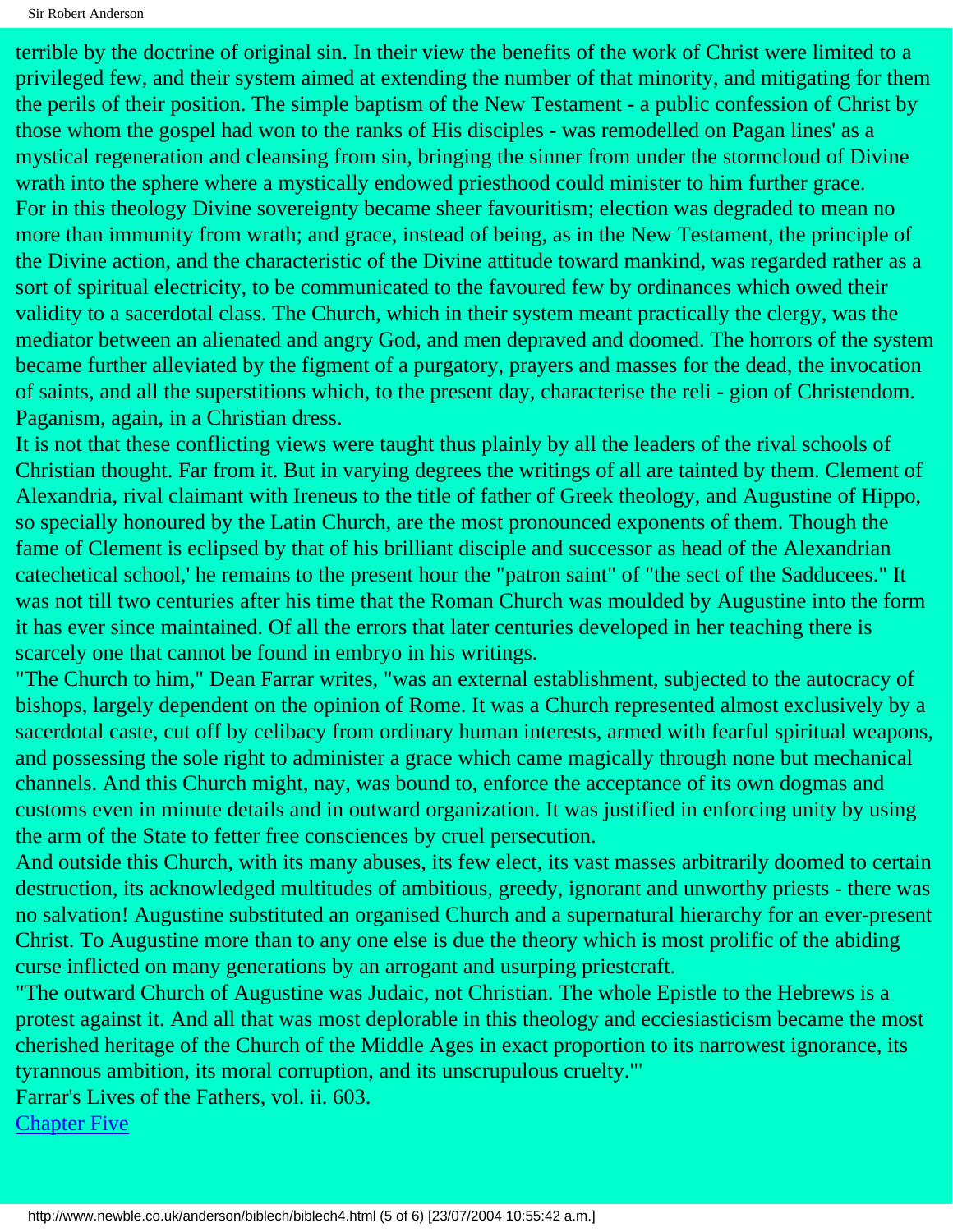[Literature](http://www.newble.co.uk/anderson/literature.html) | [Photos](http://www.newble.co.uk/anderson/photos.html) | [Links](http://www.newble.co.uk/anderson/links.html) | [Home](http://www.newble.co.uk/anderson/index.html)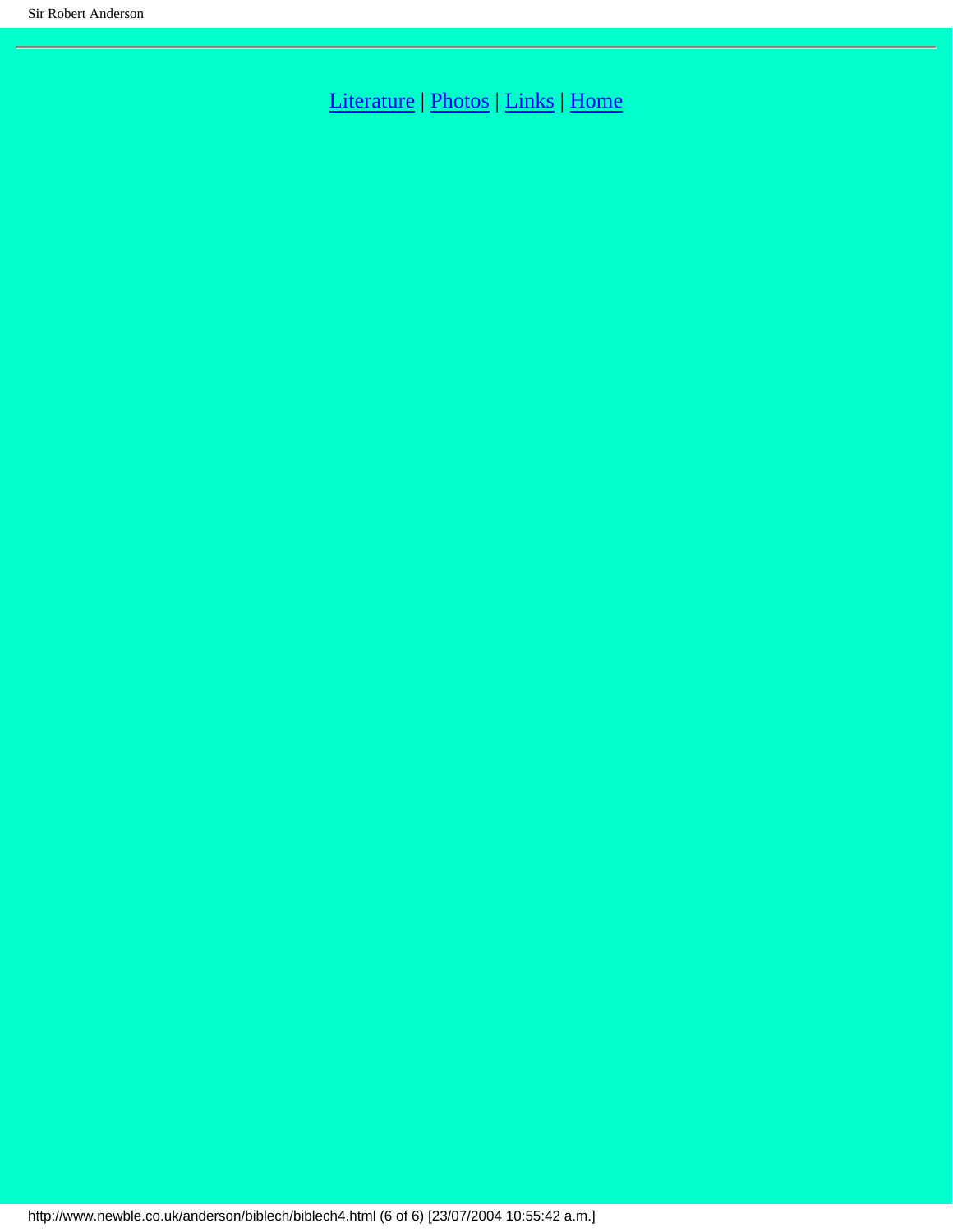

## <span id="page-23-0"></span>**THE BIBLE OR THE CHURCH**

### **CHAPTER FIVE**

"THE extravagances which disfigure the record and practice of Buddhism are to be referred to that inevitable degradation which priesthoods always inflict upon great ideas committed to their charge." Thus writes Sir Edwin Arnold, in the preface to his great Indian poem; and the words may serve to "point a moral" here.

In its origin Buddhism was no more than "a mere system of morality and philosophy, founded on a pessimistic theory of life." It was lacking in the essential element of a religion, for it had no God. And yet it had much in common with Christianity. It resembled it notably in its repudiation of idolatry and priestcraft and asceticism, and in its contempt for everything unworthy, material, and base. And not only in these respects, but also in its doctrine of the "path," it comes nearer to Christianity than does the historic religion of Christendom. A. man's acts and words, important though they be, are in one respect not so important as his aims, and the beliefs that inspire them. For his acts and words may, like the clothes he wears, be assumed; but his aims bespeak the deeper currents of his inner life, and his beliefs are part and parcel of himself.

But though the teaching traditionally attributed to Gautama was thus beautiful and pure, the Buddhism of today is one of the most degraded forms of Paganism. And what concerns us here is to mark that, though Buddhism and Christianity have flowed in channels wholly separate, the corruptions of both are of the same type, both having developed errors and superstitions so precisely similar that the errors of the one cult could easily be adapted to the other. The following most striking language is used by Dr. Rhys Davids in describing the Lamaism of Tibet :- The principles of "the noble eightfold path" are (r) right belief ; (2) right aims ; (3) right words ; (4) right actions; (5) right means of livelihood; (6) right endeavour; (7) right mindfulness and (8) right meditation. The more this is studied the more will the order be approved.

"Lamaism, indeed, with its shaven priests, its bells, and rosaries, its images, and holy water, and gorgeous dresses; its service with double choirs, and processions, and creeds, and mystic rites, and incense, in which the laity are spectators only; its abbots and monks, and nuns of many grades; its worship of the double Virgin, and of the saints and angels; its fasts, confessions, and purgatory; its images, its idols, and its pictures; its huge monasteries, and its gorgeous cathedrals, its powerful hierarchy, its cardinals, its Pope, bears outwardly at least a strong resemblance to Romanism, in spite of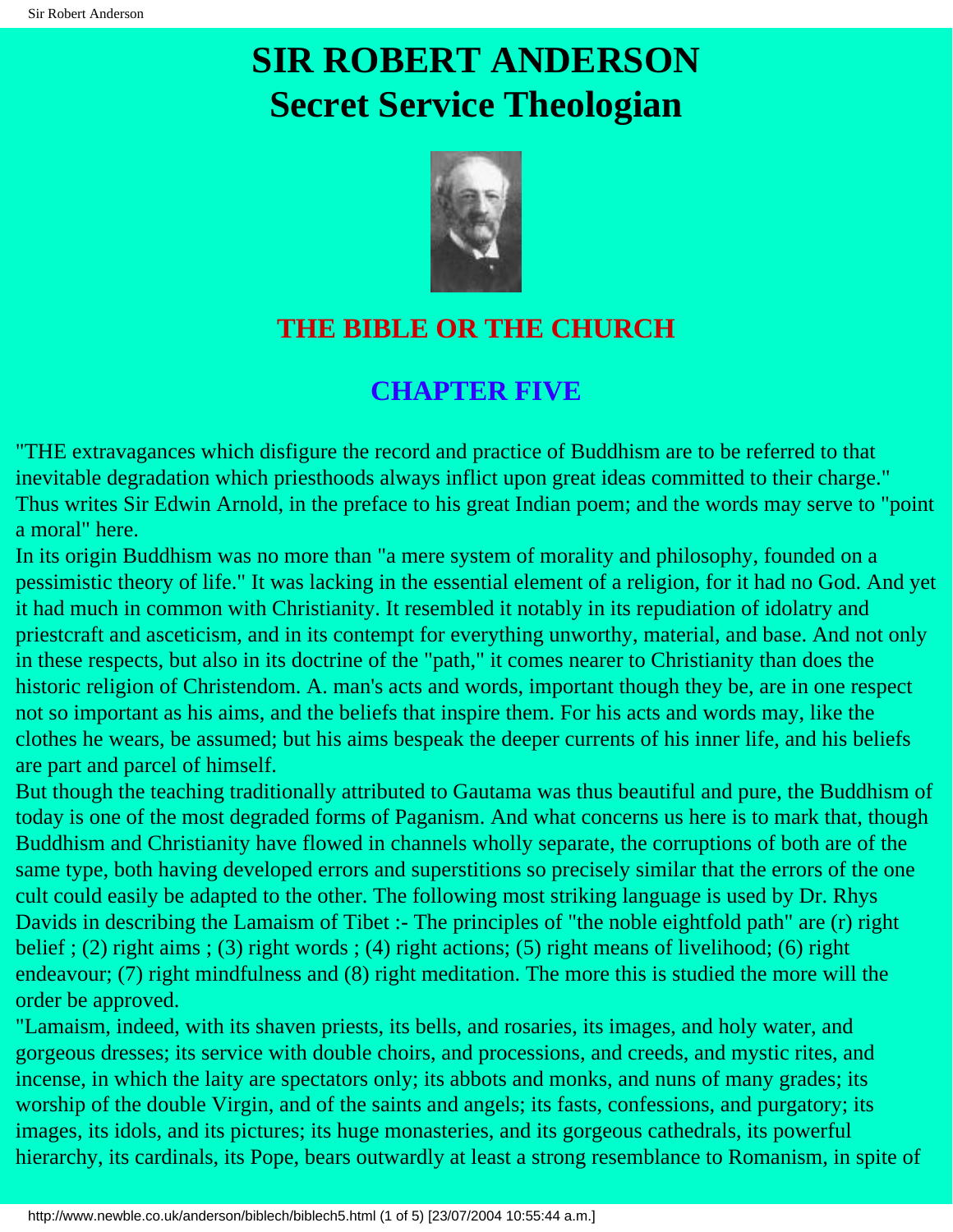the essential difference of its teachings, and of its mode of thought."

Such is Buddhism in countries where it has made its home. Is it any wonder that when Roman Catholic missionaries settled in certain provinces of China, they were amazed to find all the externals of their own religion ready to their hand; and that a change of images and of nomenclature alone seemed needed to "Christianise" the native cult?

But more than this, both Christianity and Buddhism in their decadence bear a family resemblance to the religions of classic Paganism, and to the old-world cults of Babylon and Egypt. What is common to all is the presence of some material representation of the God, a priesthood and an altar, and mystical rites and ceremonies

This intensely interesting fact has escaped the attention it deserves. How is it to be accounted for? Evolution-talk about "cells and sacs and nerves" and "abnormal reversions" will throw no light on it. Neither dogs, nor donkeys, nor anthropoid apes, display the least appreciation of images, or priests, or millinery, or "incense used ceremonially." Therefore, even if it were only among degraded races that these frauds and fooleries of human religion prevailed, evolution could claim no hearing. Not so, indeed, if men turned naturally to atheism; for the lapse might fairly be described as an "abnormal reversion." But atheism is always a revolt against a false religion, and it never maintains its hold upon the minds of men. The problem here, however, is that the superstitions which prevail in the midst of Western civilisation are essentially identical with those of Buddhism in its most depraved form, and with those of the Pagan religions of the ancient world. *Quod semper, quod ubique, quod ab omnibus!* The same phenomena apparent everywhere, whether in ancient Babylon or in modern England; whether in the decaying civilisations of the East or the advancing civilisation of the West. One explanation only is possible, and it is that already urged. Man is by nature the slave of perverted religious instincts. The existence of such instincts is proof of the Divine origin of the race; the perversion of them is proof of a great catastrophe in its primeval history. Man is God's creature in a special sense; but he is a fallen creature, and it is in his religion that the effects of the fall first and most declare themselves. And not only is man, regarded as a spiritual being, thus subject to a law of "degeneration," but there is some mysterious influence which so guides the operation of that law, that it invariably leads to similar results. No matter what the point of departure, no matter what the environment, man's religion assumes the same phase, and displays the same general characteristics.

In a world so full of doubt it is not easy to find a "rough and ready" test by which to distinguish truth from error. But "Vincent's famous rule,"' already cited, will rarely fail us. *(What has been accepted always, everywhere, by all)* The method of its application, however, must depend upon the sphere in which it is to be applied. Speaking generally, what mankind in the mass approves is seldom wrong. And the intuitive judgment of the many is not infrequently a safer guide than the reason of the few. But in one province, at least, the presumption is reversed. In the religious sphere anything which satisfies this threefold test we may with reasonable confidence reject. It may generally be taken as an authentic "hallmark" of falsehood.

In no other sphere save that of religion do men of intelligence and culture willingly subject their minds to delusions. The "historic Church" once tried to compel belief that this planet was the fixed centre of the solar system; but who believes it now? Men cannot be made to believe that water runs uphill, or that five and five make anything but ten. In no other sphere can they be induced to stultify reason and common sense. But in religion there seems to be no limit to their credulity. And in every age, and in all kinds of different environments, credulity fastens, and feeds itself, upon errors and superstitions of a kindred type.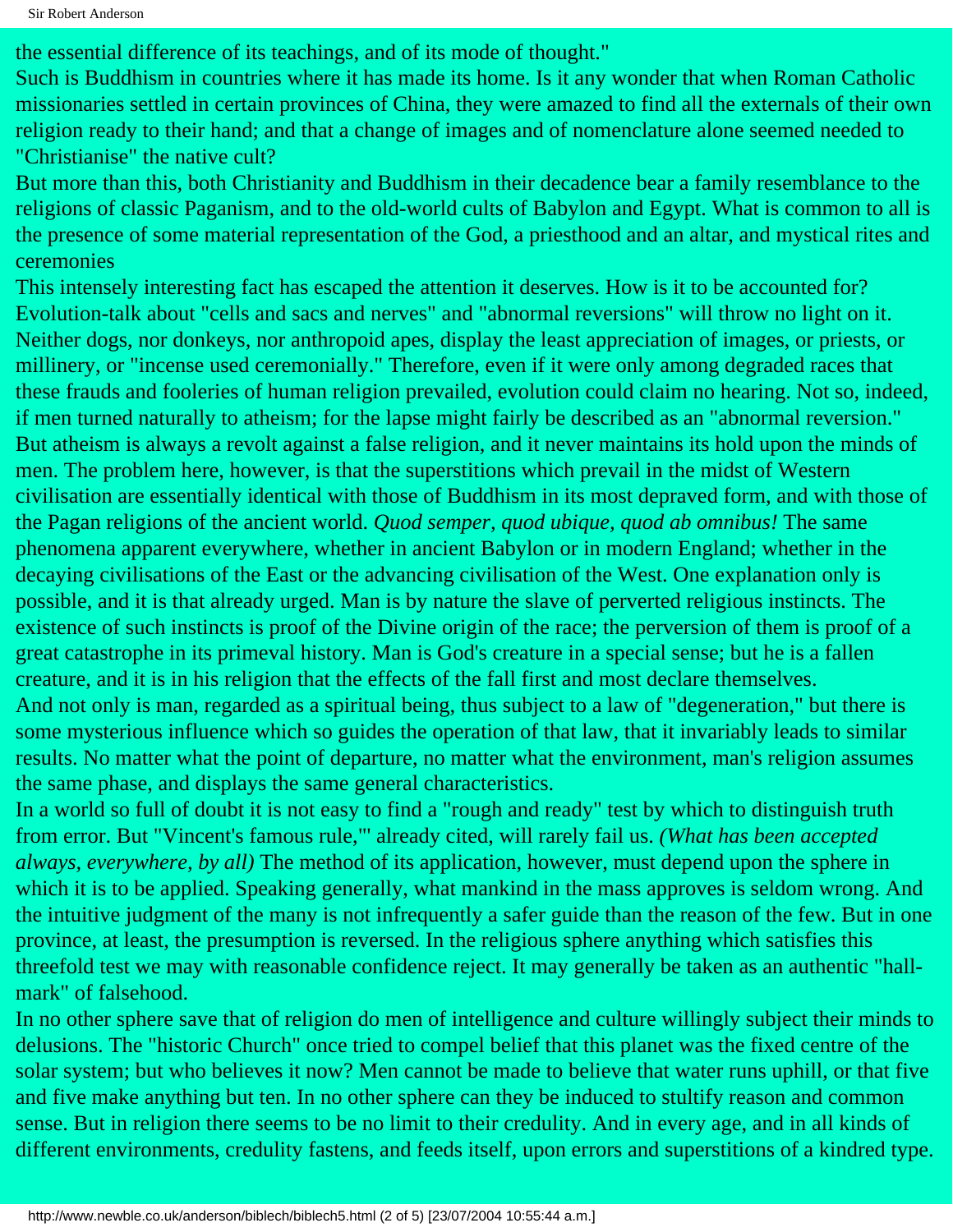One exception only has there been to this rule. In the ages when His people were in a state of tutelage, God gave them a religion. It was a concession to the weakness of human nature. That Divine religion is expressly described as "a shadow of the good things to come," namely, Christianity; for, to the spiritual discernment, Christ Himself was the sum and substance of it all. It was the only Divine religion the world has ever known; for Christianity is not, strictly speaking, a "religion" at all, but a revelation and a faith, And how did it differ from human religions, not excepting that which calls itself Christian? It differed essentially in these respects :-

(i) In the absence of any material representation of God.

(2) In the absence of mystical rites.

(3) In the absence of a mystically endowed priesthood.

(4.) In the absence of tradition. It was based altogether upon a Divine revelation which every Israelite was expected to study and obey.

And though in their apostasy the Jews lapsed into idolatry, the evil was eradicated by the judgments which fell on them in the era of the Captivity; and after the great revival under Ezra it never again declared itself. The post-captivity apostasy was not due to idolatry, but to the prevalence of human tradition, by which, as the Lord declared, they "make the word of God of none effect," "teaching for doctrines the commandments of men."'

But never even in the darkest period of the nation's history was, their religion corrupted by the Pagan conception of priesthood. "The Jews' religion" was, I repeat, an apostasy; but it never sank to the level to which "the Christians' religion" has fallen. It never knew the degradation of openly displaying those brand-marks of Paganism - mystical ordinances and a priesthood with mystical powers. "Sacraments" abounded. The priest himself, the appointed rites which he discharged, the altars at which he ministered, the sacrifices which were offered on them, the shrine, and every detail of its divinely ordered furniture each and all proclaimed some spiritual truth, and pointed forward to the Messiah who was the reality of every type, the substance of every shadow, of the national religion. But there was not a single act, a single rite, in the prescribed ritual, even for the high-priest himself, which would have been beyond the capacity of any member of the congregation to discharge. The priest's position was unique, his privileges and duties were exclusively his own; but mystical powers he had absolutely none. The prophets in Israel were specially inspired. They uttered God-breathed words: they "spake as they were moved by the Holy Ghost." But if the members of the Aaronic house were, like the prophets, a class apart, it was solely and altogether in virtue of the Divine appointment which separated them to the service of the altar. In no respect did they differ from the people in whose behalf they ministered.

The book has yet to be written which will describe what Israel might have been, and the world would have been, had the favoured nation been true to the revelation God entrusted to them. Solomon's prophetic prayer at the dedication of the temple gives a transient glimpse of the vision.' Blessed with the knowledge of the true God in a world that had wilfully lost it, they would have been a rallying centre to which earnest souls of every kindred might have come to seek and find the light. Professing a sublime faith, and commending it by noble and blameless living, they would have been missionaries to all the nations. The traditions of Eden, which even now still linger in some of the old religions of the world, of a coming deliverer, destined to bring blessing to mankind, would have been voiced by every part of their national cult. But that ritual was maintained solely in the interests of a carnal and corrupt priesthood. False prophets were honoured in proportion to the audacity with which they pandered to the nation's pride, and God-sent messengers were persecuted and slain. Appeal followed appeal, warning succeeded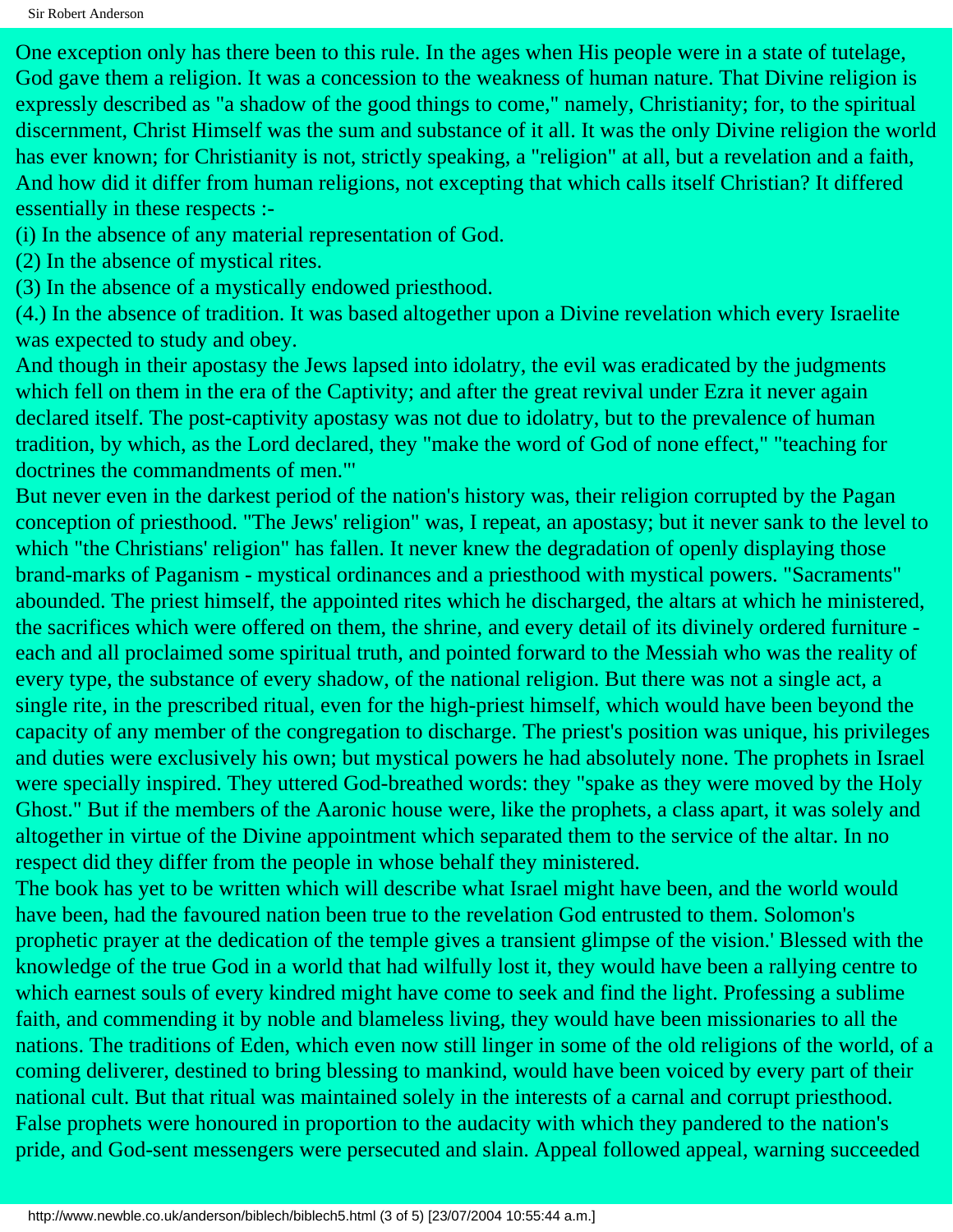warning, one judgment after another fell on them; but all without avail. Their divinely taught religion became utterly degraded, arid in its degradation dragged down the nation to still lower depths; until at last, in the name of that religion - in the name ot the God who gave it them - they became "the betrayers and murderers" of the Son of God.

And these were nominally "the people of God," and their priests were "the priests of God"; and during His life on earth our blessed Lord acknowledged them, and called them to repentance on the ground of their divinely given promises and covenant. If ever there was a people who had seemingly a right to boast of knowing the true God, and of having a divinely ordained religion, it was the Hebrews. In every detail their cult was ordered by an express revelation. During all their pilgrimage from the house of bondage to the land of promise the tabernacle of Jehovah was in their midst. But what was the judgment of God who reads the heart? We here recall the words of the prophet, quoted by the martyr Stephen: "Have ye offered unto me slain beasts and sacrifices forty years in the wilderness? Yea, ye look up to the tabernacle of Moloch."' Outwardly and with their hands they bore the tabernacle of Jehovah; but inwardly and with their hearts they were carrying the tabernacle of Moloch.

Who was the god they served when they stoned the prophets and persecuted the messengers of heaven? That god was Moloch, the god of blood; though Jehovah was the name by which they called him. Who was the god they served when they "killed the Prince of life"? That god was Moloch, though the name they gave him was Jehovah. The nation as a whole had in all respects the same ordinances, and used the same nomenclature, as those among them who were the true "Israel of God"; but they knew nothing of their spiritual significance; they were dead to their spiritual power.

It will be said that the making of the golden calf is proof that the Jews were always idolaters, whereas the Christians' religion has a pure and spiritual worship. The plea will not avail. Idolatry in the sense this argument implies has no existence save perhaps among the most degraded races of mankind. The golden calf was to fill the place of Moses, not of God. But yesterday, Moses the mediator of the covenant had offered the sacrifice by which the covenant was dedicated, and now he had gone up to the Mount, where for forty days he remained with God. The tabernacle had not yet been made -the daily ritual had not yet been appointed. So they cried out for something to represent to them: and make vivid to their minds the solemnities of their religion. And to this end they made an effigy of the calf which was the appointed victim in the great sacrifice of the covenant'; and Aaron forthwith proclaimed a feast, but it was a feast to Jehovah. It is crassly stupid to suppose that these men believed the calf to be the God of their deliverance. It was nothing but an outward symbol. It met the craving of man's fallen nature for something material in religion. It was idolatry, no doubt, but it was idolatry of the kind in which the Christians' religion is steeped. Altars and crucifixes, images and pictures, relics and the "hocus-pocus " of the mass - these fill precisely the same place in the religion of Christendom which the golden calf was designed by Aaron to hold in the cult of Israel. But "God is Spirit, and they that worship Him must worship Him in spirit." All such idolatry is hateful to Him. And are we to learn nothing from all this in our judgment of Christendom? The religion entrusted to the Jews was Divine, but yet "the Jews' religion" was false; false, moreover although in externals it had right ordinances, and it used a correct nomenclature. Why, then, should we suppose that the religion of Christendom is different? Like apostate Judaism, it is a human religion based upon a Divine ideal; and, as we have seen, every human religion gravitates towards error and evil.

[Chapter Six](#page-28-0)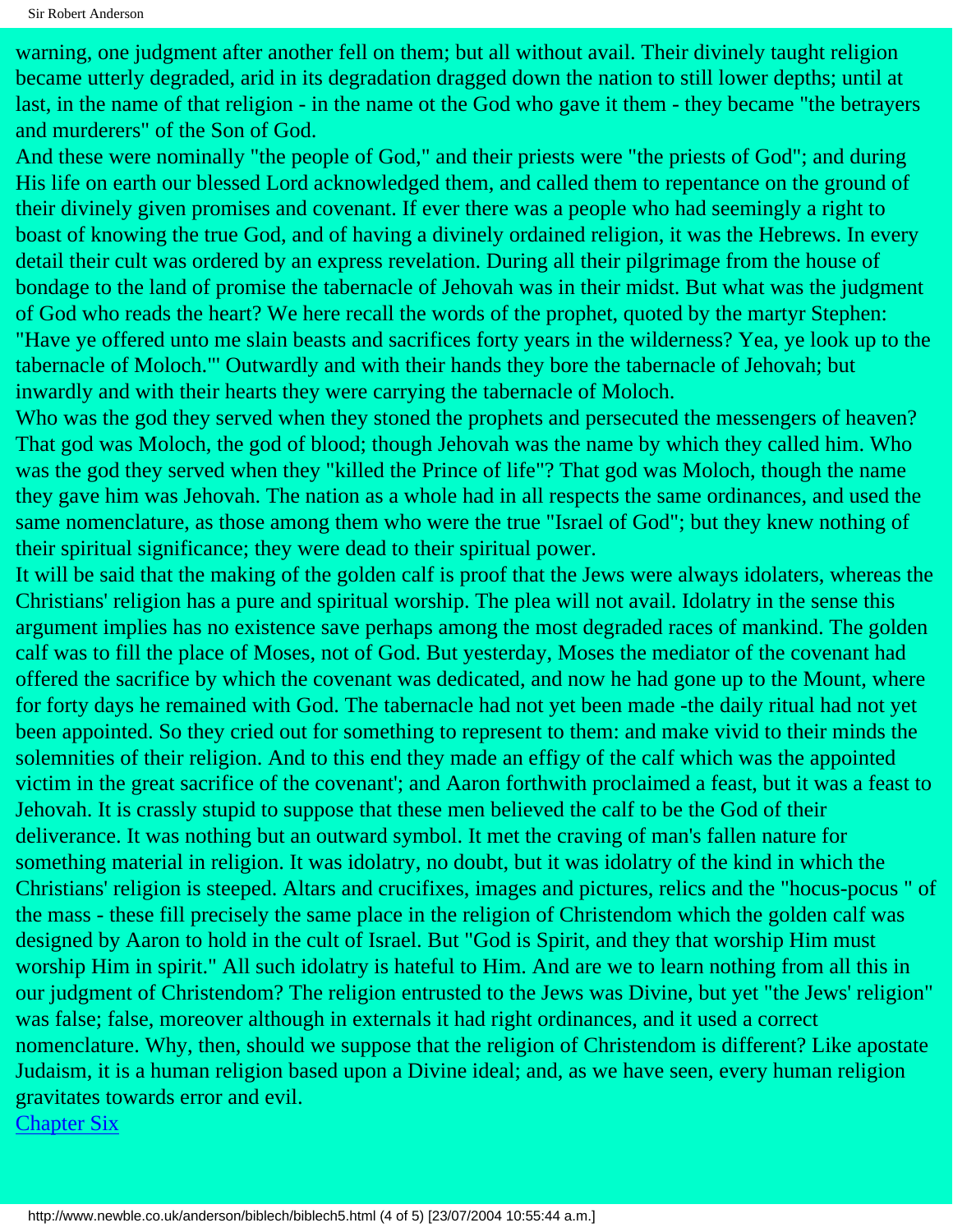[Literature](http://www.newble.co.uk/anderson/literature.html) | [Photos](http://www.newble.co.uk/anderson/photos.html) | [Links](http://www.newble.co.uk/anderson/links.html) | [Home](http://www.newble.co.uk/anderson/index.html)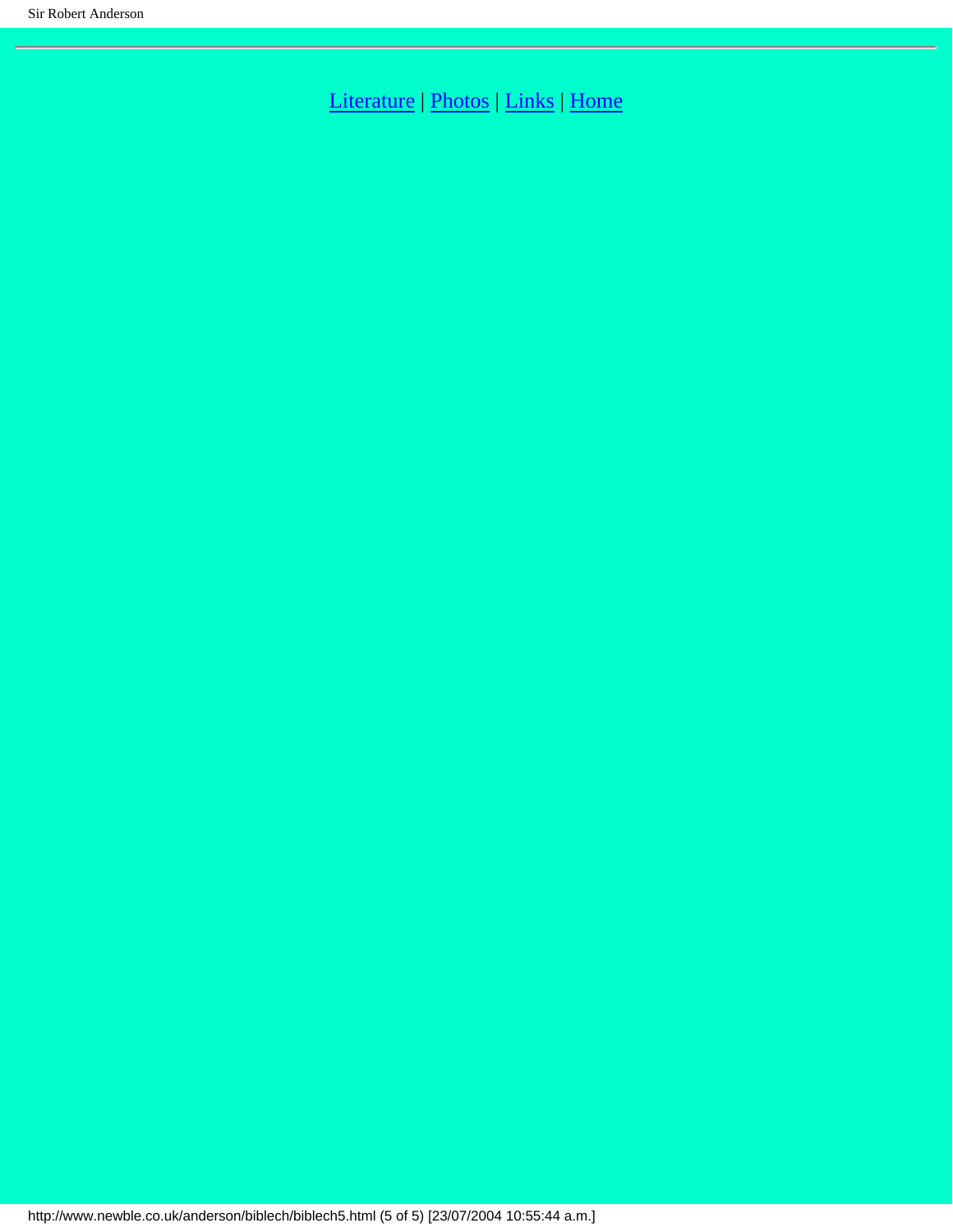

## <span id="page-28-0"></span>**THE BIBLE OR THE CHURCH**

## **CHAPTER SIX**

THE great religions of the world appeal to sacred writings for their sanction. But the religion of Christendom differs in this respect from the religions of the East, that its pretended appeal to Scripture is but a juggler's trick. It claims our acceptance of doctrines which none but the credulous would believe on mere human testimony; and when we demand to know when and where has God revealed them, the answer given us is that "He has founded a Church, and in and through the Church He speaks to us." When we seek authority for this we are referred back to Holy Scripture; but when in turn we claim to be allowed access to Scripture, human tradition is foisted upon us instead. This sort of thing is well known in another sphere: "ringing the changes," I again repeat, is what the vulgar call it! How different, this, from the attitude and language of the great men who, in the sixteenth century, sought to free England from the toil and tricks of priestcraft. Here are their words:-

"It is not lawful for the Church to ordain anything that is contrary to God's Word written; neither may it expound one place of Scripture, that it be repugnant to another. Wherefore although the Church be a witness and a keeper of Holy Writ, yet, as it ought not to decree anything against the same, so, besides the same, ought it not to enforce anything to be believed for necessity of salvation."(Art.20)

This was precisely the question at issue in the sixteenth century. Obviously so; for the Reformation was essentially a revolt against the pretensions of "the Church," and an appeal to the supreme authority of Holy Scripture. Different sorts of men of course were moved by different motives. With the devout, the ruling influence was love of truth: with others, it was detestation of the Church's immoralities and tyrannies. As for Henry VIII, he cared little for either piety or morals. What he wanted was to be master in his own realm. Roman Catholics seek to discredit the movement in England by representing Henry as its leader. But they are on dangerous ground. They forget that it was from the Pope that Henry obtained the title of "Defender of the Faith." Immorality and hypocrisy were no bar to Papal favour. Let them paint the King as black as they can, and brand him as hypocrite and scoundrel, the fact remains that he was no worse than the man who then sat in "the chair of St. Peter." The vices of Henry VIII. were of a kind that the Church habitually condoned. But what shall be said of Paul III.? This "Vicar of Christ on earth," so far from being ashamed of his immoralities, flaunted them in the face of the world. The Duchies of Parma and Piacenza he conferred upon his illegitimate son Lewis, and he made provision for two of his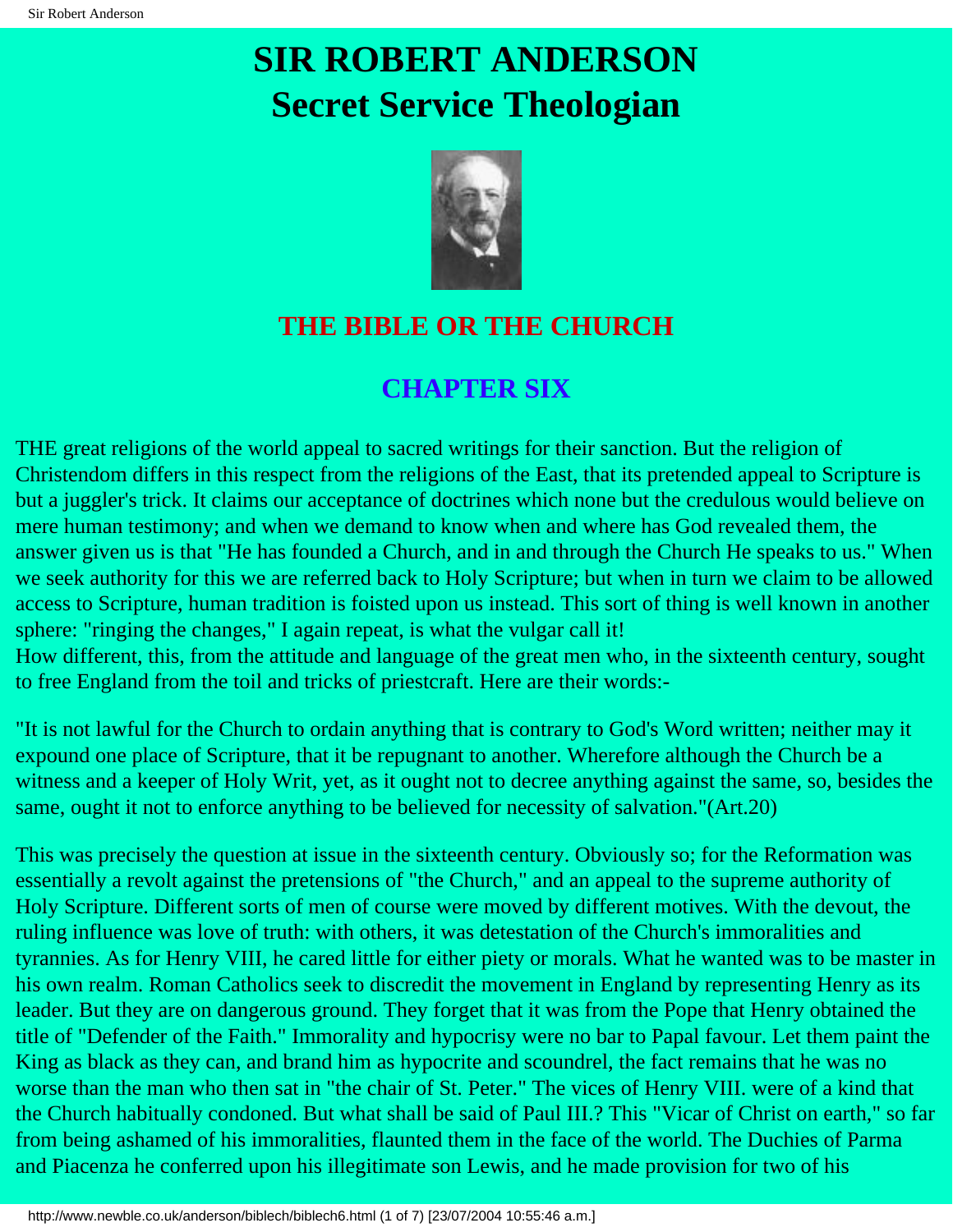schoolboy grandsons, by appointing them Cardinals. These things need to be remembered in these days when the salaried servants of the Church of the Reformation are trying to undermine the work of the Reformation.

Nothing is more unfair in controversy than to state in our own words the tenets of others from whom we differ. And to many the discussion of principles, apart from the men who champion them, seems too academic to be interesting. Let us then select an exponent of the views it is here desired to challenge. Dr. Gore, now Bishop of Birmingham, who was Dr. Pusey's immediate successor, as head of the House which bears his name, will serve the purpose admirably. All the more so because of his high personal character and his Christian spirit. His personal contribution to Lux Mundi gave prominent expression to certain of the errors here assailed, and *The Ministry of the Christian Church* was written in defence of them. "How irrational it is," he says, "considering the intimate links by which the New Testament canon is bound up with the historic Church, not to accept the mind of that Church as interpreting the mind of the apostolic writers." The logic of this is charming. Let us test it by a parallel case. "How irrational it is, considering the intimate links by which the Old Testament canon is bound up with the Jews (and they, moreover, were the divinely appointed custodians of them), not to accept the mind of the Jews as interpreting the Messianic prophecies." The glaring fallacy of this argument lies in confounding questions of fact with interpretations of doctrine. The question of the genuineness of the books of the New Testament is of the same character as issues of fact such as are dealt with every day in our courts of justice.' We owe our obligations to the historic Church in early times for settling and preserving the sacred canon. But this does not blind us to the fact that the hatred of the Scriptures which it displayed in later times was the natural fruit of the false teaching of the Fathers.

But the statement above cited calls for further criticism. First, it raises the whole question whether we possess a Divine revelation at all. Secondly, the question again presents itself, What is the Church? The argument assumes that it means the clergy - a figment which no one accepts who has not already given up his Bible. And, thirdly, waiving that point, how is the mind of the Church to be ascertained? If by the decrees of Councils, then we are met by the fact that the mind of the Church was not declared until after the epoch when "the mind of the apostolic writers" would, by lapse of time, have been lost. If by the writings of the Fathers, then the fact obtrudes itself that the Councils were convened to detect and expose their heresies, and, therefore, they cannot be safe guides to the "apostolic mind."

But our author is logical enough to see that this position is untenable, so he abandons it for another. Pusey reverenced the Bible as supreme, but his disciple is unembarrassed by any enthusiasm of faith in Holy Scripture. In his opinion "the Scriptures have suffered greatly from being isolated."' "Nor can a hard-andfast line be drawn between what lies within, and what lies without, the canon." And lest any one should miss the meaning of these monstrous statements, he explains them by an illustration. "The Epistle to the Hebrews and S. Clement's letter are closely linked together." And, he adds, "How impossible to tear the one from the other." Suffice it to say that in the letter referred to, appeal is made to the Pagan myth of the Pheonix, not incidentally, nor as an, allegory or illustration, but gravely and as a fact, to establish the truth of the resurrection.' Impossible to tear apart the Scriptures from puerilities and blunders like these! Could any one have written the sentence above quoted who believed the New Testament to be a Divine revelation?

(Footnote - And yet the letter which is traditionally attributed to Clement of Rome is in some respects vastly superior to the writings of the later Fathers. Suffice it here to say that while expressly connected with the apostolic Epistles to the Corinthians, it has nothing whatever in common with the Epistle to the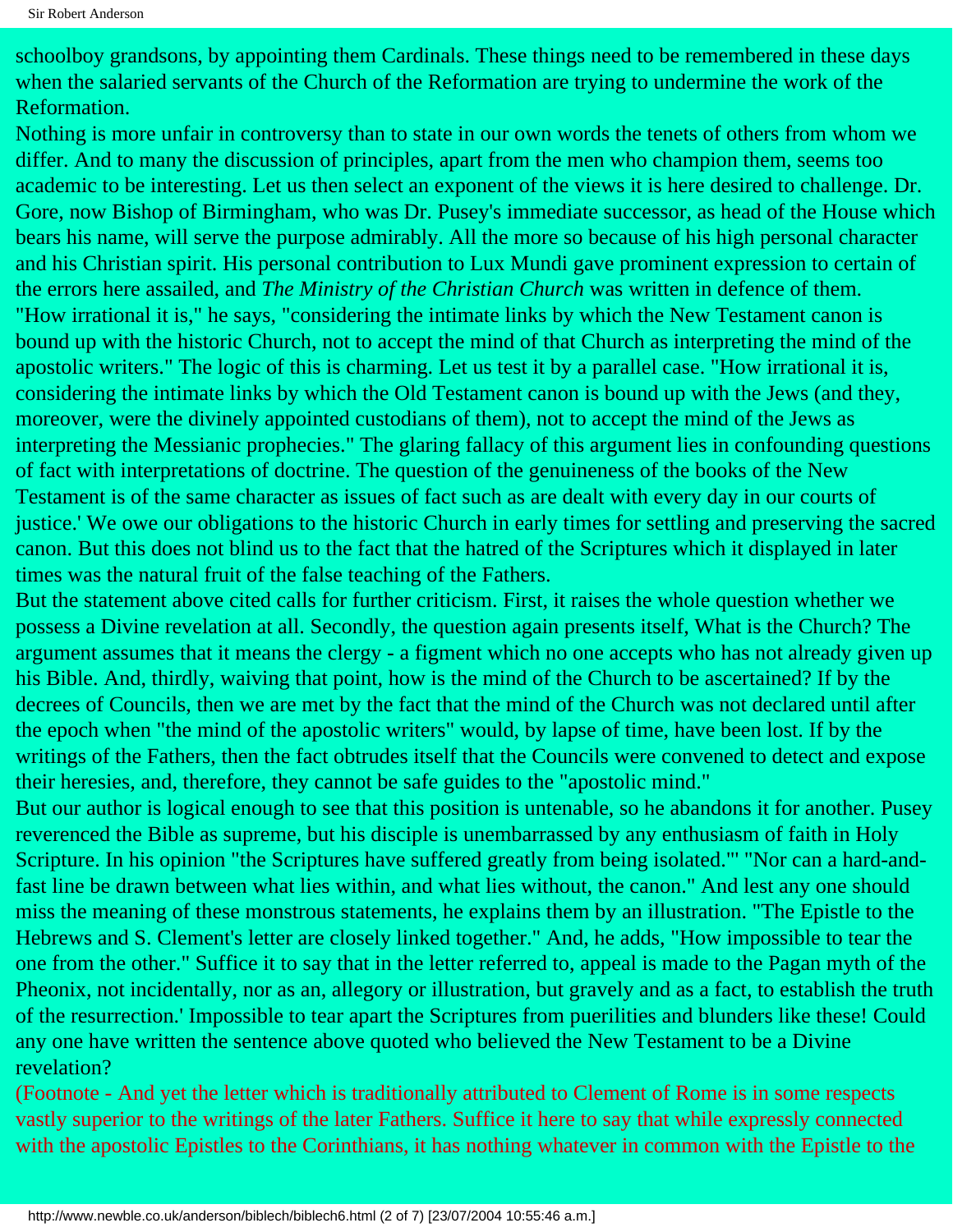Sir Robert Anderson

Hebrews. Why then bracket them thus together? The answer to this question may be gleaned from the following sentence: "For Clement interprets the high-priesthood of Christ in a sense which, instead of excluding, makes it the basis of, the ministerial hierarchy of the Church." Now, first, this appeal to Clement is an admission that Sèripture will not support what is pleaded for. And, secondly, the view here attributed to Clement the ordinary reader will search for in vain. In the clause referred to he enforces the maxim of r Cor. xiv. 40 (that "let all things be done in order ") by referring to the Jewish orders of chief priest, priest, levite, and layman, each having his fitting duties; but in the next clause but one he gives clear proof (as has been noticed by numberless writers) that he knew nothing of a "ministerial hierarchy.") Having thus undermined confidence in Holy Scripture, the writer goes on to set up the authority of "the Church" in its place. In a word, he falls back upon the position of medial superstition which was repudiated at the Reformation by the Church of which he is a minister. The immense importance of the subject must be my apology for pursuing it; for this is the teaching by which the people of this nation are being insidiously drawn back to the darkness, the intellectual and spiritual degradation, from which the Reformation delivered our forefathers.

Proceeding with his argument upon inspiration, he says:- *"Let us bear carefully in mind the place which the doctrine holds in the building up of a Christian faith. It is, in fact, an important part of the superstructure, but it is not among the bases of the Christian belief. The Christian creed asserts the reality of certain historical facts. To these facts, in the Church's name, we claim assent; but we do so on grounds which, so far, are quite independent of the inspiration of the evangelic records. All that we claim to show at this stage is that they are historical; not historical so as to be absolutely without error, but historical in the general sense, so as to be trustworthy. All that is necessary for faith in Christ is to be found in the moral dispositions which predispose to belief, and make intelligible and credible the thing to be believed; coupled with such acceptance of the generally historical character of the Gospels, and of the trustworthiness of the other apostolic documents, as justifies belief that our Lord was actually born of the Virgin Mary....*" (p. 340). Here in a single clause - and it is the climax of an argument - we have the root error of the apostasy, as definitely formulated by Augustine. As Professor Harnack expresses it,

"The Church guaranteed the truth of the faith, when the individual could not perceive it."' "To these facts, in the Church's name, we claim assent." If ever there was an appeal to ignorance and superstition it is here. Having regard to the Church's history the effrontery of it is amazing. Its folly will be apparent to any one who brings reason and common sense to bear upon the question at issue.

(Footnote - In the same connection he says, "When he (Augustine) threw himself into the arms of the Catholic Church he was perfectly conscious that he needed its authority not to sink in scepticism or nihilism" (History of Dogma, vol. v. ch. iii.). We are asked to follow the teaching of Augustine, and yet he himself was simply following the crowd - superstition calls it "the Church "- because, like a timid man in the dark, he could not trust himself to be alone!)

The first of "these facts," upon which all the rest depend, is that the Nazarene was the Son of God. The founder of Rome was believed to be the divinely begotten child of a vestal virgin. And in the old Babylonian mysteries a similar parentage was ascribed to the martyred son of Semiramis, Queen of Heaven. What reason have we, then, for distinguishing the birth at Bethlehem from these and other kindred legends of the ancient world? These men disparage the Scriptures, and, though yielding a conventional assent to their claim to inspiration, they refuse even to pledge themselves to their truth; and yet in the Church's name "they claim assent" to that to which no consensus of mere human testimony could lend even an *a priori* probability.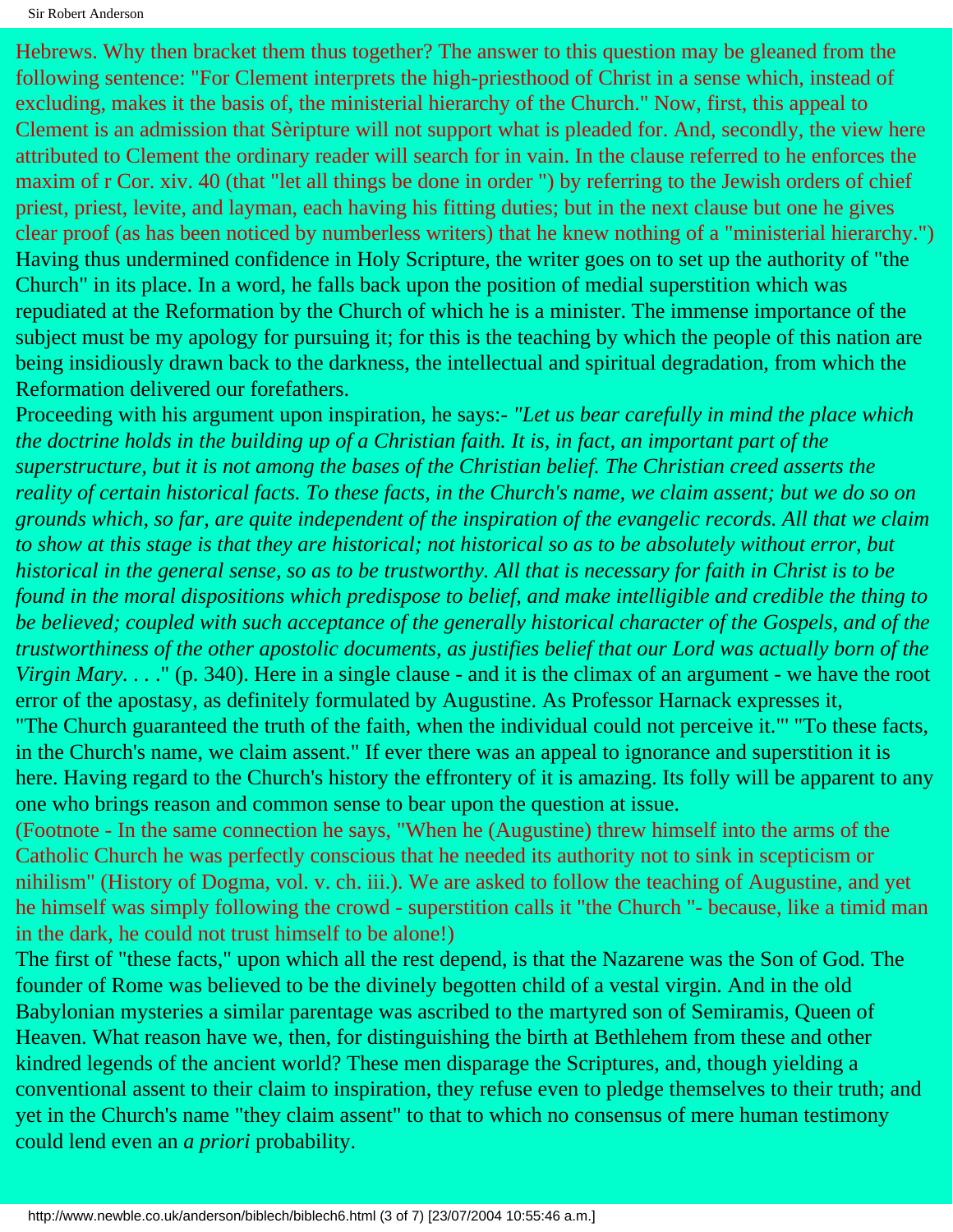Sir Robert Anderson

All we need for faith is to be found, forsooth, in "the moral dispositions which predispose to belief." When the weak-nerved guest who has been plied with tales about the haunted room, retires to rest with "the moral dispositions which predispose to belief" in ghosts, the ghost is certain to appear! And so also here: if we will but allow our minds to be hypnotised by priests, we shall be prepared to believe in the Incarnation, the sacrifice of Calvary, the sacrifice of the Mass, apostolic succession, and the mystic efficacy of the sacraments. And we shall swallow all these doctrines without any exercise of mind or heart or conscience, and without any capacity to distinguish between Divine truth and human error and superstition.

If, on the other hand, the New Testament is a Divine revelation; if "the evangelic records" are, in the language of the Apostle Paul, "God-breathed Scriptures," then indeed the Christian can face his fellowmen with the confession of his faith that the crucified Jew was the Son of God. But, apart from such a revelation, faith in anything which is outside the sphere of reason and the senses is mere superstition. The foundation fact of Christianity is of that character; and those who accept it on the authority of "the Church" are poor superstitious creatures who would believe anything.

And such these men prove themselves to be. They believe that the Nazarene was the Son of God; they believe the same, and on the same authority, of a piece of bread from the baker's oven. They are like the schoolboy who answers that six and seven are thirteen, and later on, in reply to a further question, says that six and eight are thirteen. The wrong answer destroys the value of the right one, by showing that it rests on no intelligent basis. And so here. Faith in that which is true is not necessarily true faith. In this instance it would seem to be sheer credulity. One quotation more to make clearer still the anti-Christian character of this system :-

"If we believe . . . that our Lord founded a visible Church, and that this Church with her creed and Scriptures, ministry and sacraments, is the instrument which He has given us to use, our course is clear. We must devote our energies to making the Church adequate to the Divine intention - as strong in principle, as broad in spirit, as our Lord intended her to be; trusting that, in proportion as her true motherhood is realised, her children will find their peace within her bosom. We cannot believe that there is any religious need which at the last resort the resources of the Church are inadequate to meet."

What does a man need in the spiritual sphere? Forgiveness of sins ?-the Church will grant him absolution. Peace with God? -he will find it in the Church's "bosom." "Grace to help in time of need"? Comfort in sorrow? Strength for the struggles of life, and support in the solemn hour of death? The whole burden of his need "the resources of the Church" are adequate to meet.

The Lord Jesus Christ is all in all in Christianity. But the Christ of this religion holds a position akin to that of the Sovereign in the British Constitution. Supreme in a sense, of course, the King must be regarded; but the King never touches the life of the ordinary citizen. And so here. Professor Harnack describes it admirably in a single sentence: "Christ as a person is forgotten. The fundamental questions of salvation are not answered by reference to Him; and in life the baptized has to depend on means which exist partly alongside, partly independent of Him, or merely bear His badge."

These words, descriptive of the Romish system under Gregory the Great, might be fitly placed upon the title-page of *The Church and The Ministry*. Witness the prevalence of such language as "salvation through the Church," "grace communicated from without"- expressions and ideas wholly foreign to Scripture, but well known in Romish theology. The work opens, of course, with an appeal to tradition. As soon as the writer comes to Scripture he at once betrays hopeless confusion between the kingdom of heaven and the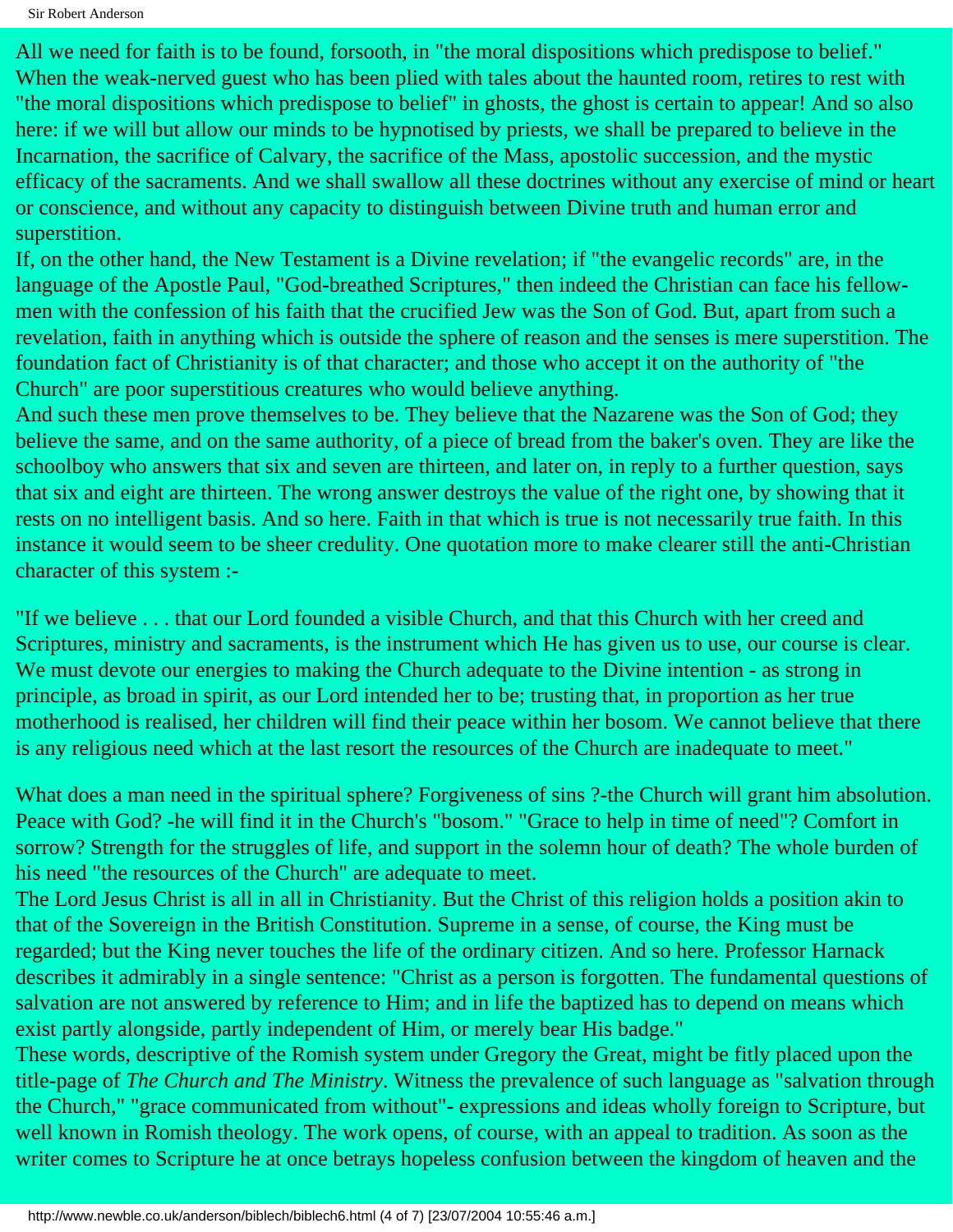```
Sir Robert Anderson
```
Church of God. The kingdom was the burden of Hebrew prophecy; the Church was a "mystery" revealed after Israel's rejection of Messiah. He goes on to confound the Church regarded as "the body of Christ," with the Church as an organised society on earth. The former is the whole company of the redeemed of the Christian dispensation; the latter consists of the professing body upon earth at any particular time. Distinctions of this kind, so clear upon the open page of Scripture, a false theology ignores; and ignorance of them makes the New Testament seem a maze of inconsistencies and contradictions.

(Footnote - Such distinctions explain, ex. gr., how the Lord could say, "I am not sent but to the lost sheep of the house of Israel" ; "Go not into the way of the Gentiles," &c.; and yet how He could speak of I\_ivine love to the world, and eternal life for "whosoever bëlieveth .. in Him." And as regards the twofold aspect of the Church, we find in Eph. iv. Ix, the ministry designed to fulfil the Diiiie pur-pose for the one, and in r Cor. xii. 28, we have the provision for the needs of the other. "For the building up of the body Of Christ" (Eph. iv. 12) we have (in addition to apostles, prophets, and teachers, which are common to both) evangelists or preachers of the gospel. In the Church as organised on earth we have no evangelists (for the Church is supposed to be composed of those who have been brought in by the gospel), but we have "helps, governments," &c. The sphere of government is the Church on earth; the sphere of the ministry of the gospel is the world. The Apostle Paul had this double ministry. "The gospel . . whereof I am made a minister"; and "the Church whereof I am made a minister" (Col. 1. 23-25).

Apostolic Succession, which is the burden of the book, is the special subject of the second chapter. The pundits of the Council of Trent had to face the fact that the Papal system rested upon a single text; the figment of Apostolic Succession has not even one perverted text to support it. It is not a question whether provision has been made for a true ministry in the Church until the end; that is assured by Divine faithfulness and power. But what we are here asked to believe is that Christ set in motion a mechanical system which, by a process of finger-tip touches, to be repeated generation after generation, would transmit to all posterity certain mystical influences, for the maintenance of what is called "grace." Now this may be considered from the standpoint either of Christianity or of reason. As regards the latter, suffice it here to ask, Is it any wonder that in view of such teaching, so many intelligent and honestminded men of the world should come to look upon religion as a jumble of silly fables and shameful frauds? And as regards the former, it would be idle to expect that the ordinary reader would follow an exhaustive exegesis of Scripture on the subject; but perhaps a clear statement of the error will render unnecessary an elaborate exposition of the truth.

The case stands thus. In the Apostolic Church there were apostles, bishops (or elders), and ministers. The apostles held a unique position. They admittedly had to do with the foundation of the Church. That they have successors is a mere inference. To establish that inference is the object of the treatise here under notice. A perusal of it will suggest to the intelligent reader a juggler's attempt to place a ball at rest half way down an inclined plane. Ordinary folk would place it either at the top or at the bottom. The Christian takes his stand upon Scripture; the Romanist falls back upon tradition; but these Romanising Anglicans are the advocates of an unintelligent and impossible compromise. It is a clever piece of casuistry, nothing more.

Not "deacons." There was no word in the Greek language for steam-engine when the New Testament was written; neither was there for deacon; and for the same reason! See Appendix IV., Note II. No one can fail to mark the contrast between the tone of this book and that of the volume cited on p. 46, ante. As we read Canon Bernard's Lectures we seem to be breathing the pure air of heaven; when we turn to Canon Gore's treatise we are oppressed by the atmosphere of the crypt and the cloister. In the one we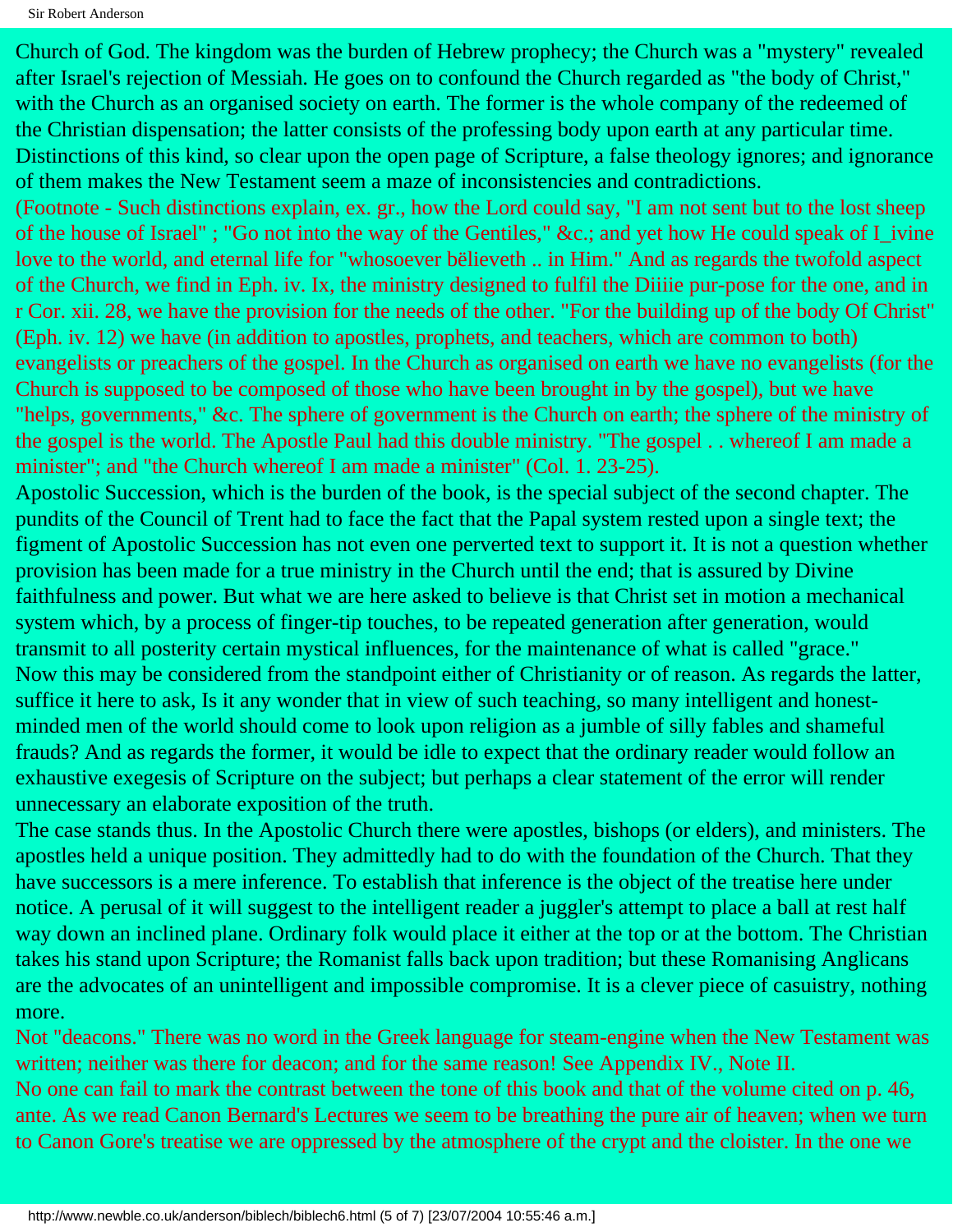Sir Robert Anderson

have Christian theology; in the other the theology of Christendom.

Here is the scheme: As there were three orders at the first, there must be three orders now. But as we no longer have apostles, the "bishops" of the New Testament are moved up to fill their place; and the position thus vacated by the promoted bishops is occupied by "priests" -not "presbyters writ large," but priests. The Romanist, more intelligent and more consistent than his imitators, recognises that above the apostles there was Christ, and so he sets up a Vicar of Christ, the Pope.

In the sublime arrogance of Rome there is something which almost commands an unwilling admiration; but this halting imitation of Rome evokes feelings of a very different kind. And there is nothing more pitiable about these men than their repudiation of the name of "Protestant." If their position be not a protest against Rome, it must be designed as a half-way house to Rome. If they are not Protestants they must be Jesuits. But whatever their intention, the tendency and results of their teaching are clear. Cardinal Vaughan writes: "The recent revival of Catholic doctrines and practices in the Church of England is very wonderful. It is a hopeful sign. It exhibits a yearning and a turning of the mind and heart towards the Catholic Church. It is a national clearing the way for something more."'

This religion bears a relation to Christ, akin to that which the Buddhism of to-day bears to Gautama. Nineteen centuries ago, as already explained, its Founder injected into His apostles the "grace" upon which our salvation depends; and the stock of the commodity now available has come down to us on the finger-tip touch system through a long succession. Salvation is thus "through the Church," by means of the sacraments; and therefore, apart from Apostolic Succession in an episcopacy, there can be no "Church," no valid sacraments, and of course no salvation. No, not quite that; for, we are told, "God's love is not limited by His covenant"; He is not bound to His sacraments. Which suggests that, considering the long ages during which the "sacramental grace" was flowing through the filthiest channels, sensible people will do well to distrust the orthodox "grace," and to cast themselves upon the "uncovenanted mercy" of God.

The Christian of course takes higher ground and denounces the whole system as both false and profane. It is false; for this theory of salvation "through the covenant" by "sacramental grace" denies the great characteristic truth of Christianity. This shall be demonstrated in the sequel. And it is profane, for it assumes that a "holy, holy, holy God" can recognise immoral and wicked men as His specially accredited ministers. What would be thought of the army - what would be thought of the Sovereign - if men convicted of crime, or disgraced by flagrant and notorious acts of immorality, were allowed to hold the King's commission? The only Scripture that can be cited in support of the profanity refutes it. For it was not the death of Judas which determined his apostleship, but his sin. All the apostles died; but Judas "by transgression fell." The man who stands upon Apostolic Succession may be indeed a minister of "the Christians' religion," but he has no valid claim to be acknowleged as a minister of Christ. He is separated from Christ by nineteen centuries of time,, and by an impassable slough of moral filth and spiritual apostasy.

To the superficial the grossness of the imposture is not apparent in the case of those whose life and character give them personal claims to respect and veneration. But if the position be tenable at all, such men are "in the same boat" with the vilest of the miscreants who disgraced the clerical office during the centuries before the Reformation shamed "the historic Church" into a show of outward decency, and compelled it to set its house in order. They moreover were "nearer to the fountain" than are their successors of to-day. And they, forsooth: were pillars of the Church, and custodians' of "grace," while men like a [Chalmers](http://www.newble.co.uk/chalmers/) or a Spurgeon are mere interlopers, whose deliverance from the doom of Uzzah is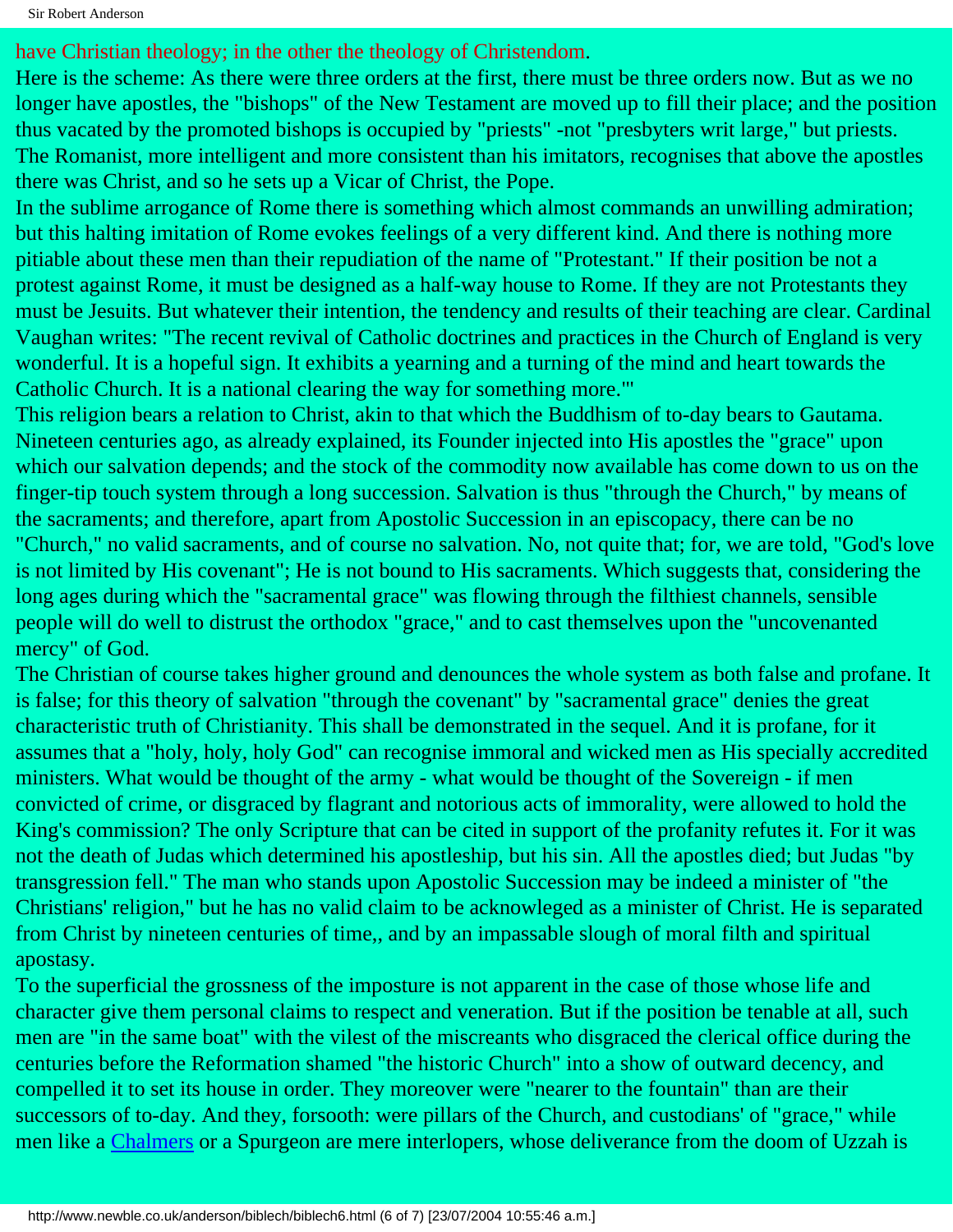due to the uncovenanted mercy of God! That educated men can be deluded by such a system is proof of the baneful influence of human religion upon the mind.

[Chapter Seven](#page-35-0)

[Literature](http://www.newble.co.uk/anderson/literature.html) | [Photos](http://www.newble.co.uk/anderson/photos.html) | [Links](http://www.newble.co.uk/anderson/links.html) | [Home](http://www.newble.co.uk/anderson/index.html)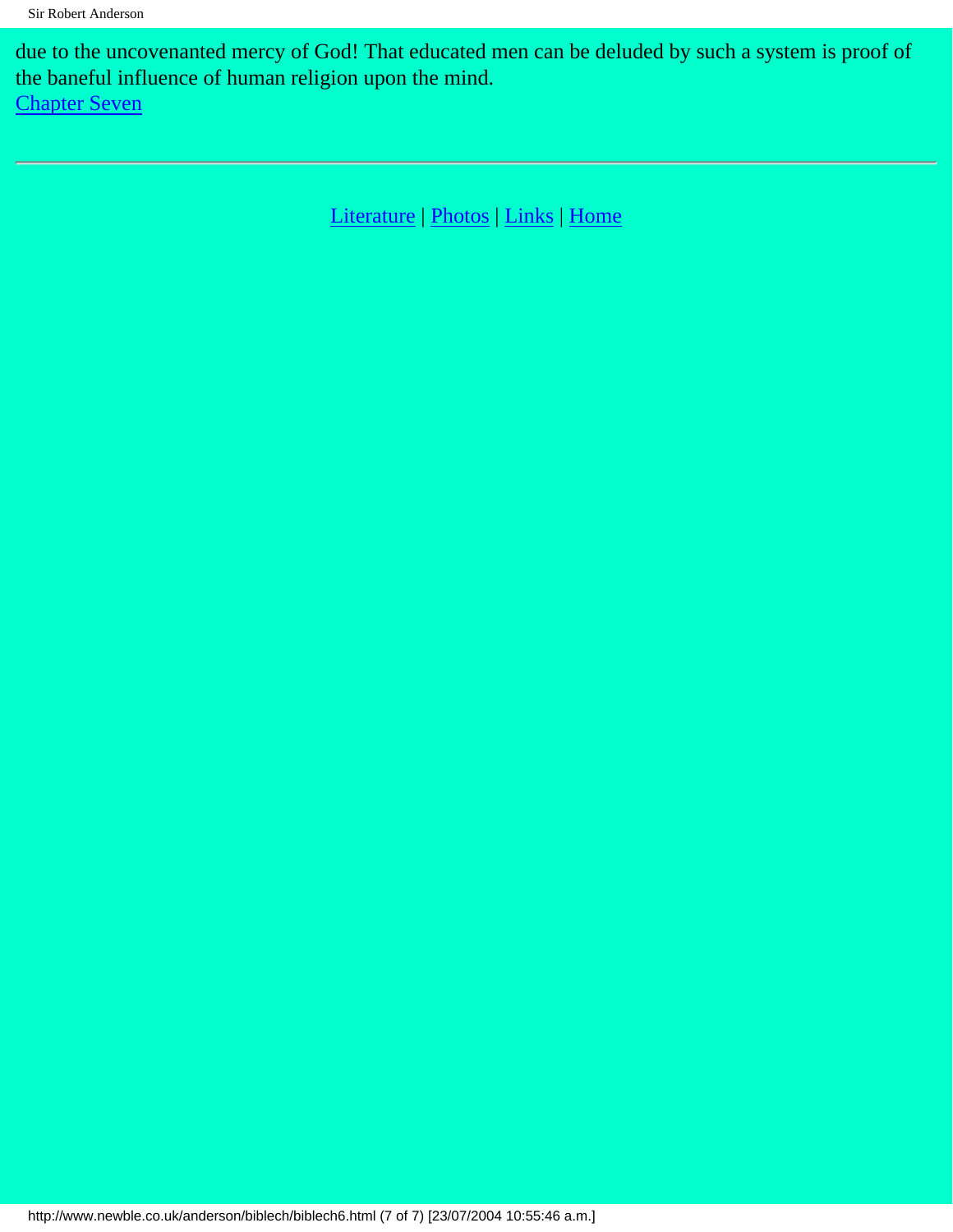

### <span id="page-35-0"></span>**THE BIBLE OR THE CHURCH**

### **CHAPTER SEVEN**

IN the Church's name! "Great is Diana of the Ephesians." The only sacred thing on earth is "the Church." As for Holy Scripture, *that* may be patronised or mangled at pleasure: the dissecting knife of criticism cannot be applied to it too remorselessly. But to question the Divine authority of "the Church" is profanity beyond forgiveness. Just as in Pagan Rome men were free to believe in anything or in nothing, as it pleased them, so long as they were willing to burn incense at the appointed shrine, so is it in "Christian" England. There is but one God, and "the Church" is His prophet.

"In the Church's name!" With these men "the Church" is the one mediator between God and men. No, they will exclaim, not the Church but Christ; the mediator is Christ, speaking in and through the Church. How plainly and fully the Divine Spirit anticipated this plausible falsehood when He inspired the words, "There is one God and one Mediator between God and men, THE MAN Christ Jesus, who gave Himself a ransom for all."' Not the Church, not Christ in the Church, not the "mystical Christ"; but Christ THE MAN who died for men; HE is the only mediator between men and God.

Society is occasionally startled by some notable secession to Rome; and the inference is a natural one that if "men of light and leading" take a step so momentous there cannot but be the most cogent reasons in its favour. As a matter of fact every one of these perverts has been angled for individually,(2) and the bait by which they have all been tempted is "the Church." (3) As the champions of the Neo-Romanism, so popular to-day in England, have taught them the founda-tion lie of the apostasy, that salvation is in and through "the Church," 4 they are easily drawn into the net, and duly make their submission to Rome. (Footnotes, -(2) I have myself been honoured in this way. See Appendix II. (3)The lie is a venerable one. "Outside the Church there is no salvation" was a favourite maxim of Cyprian.)

The great Orthodox Church being ignored, this result is inevitable. A simple process of negative induction leads to it. For the position claimed by the ritualists for the Church of England is obviously that of a schismatical sect, severed from and repudiated by that Church to which it owes everything which they deem vital; and Protestantism regarded as a religion is rightly rejected as a transparent fraud. It was a common saying in the days of the Council of Trent that the Bible was the religion of Protestants. Protestantism in itself affords no anchorage for faith. But it provides a breakwater which makes our anchorage secure: it shields us from influences which make Christianity impossible. While priestcraft would set up a Church to mediate between God and man, Protestantism places in our hands an open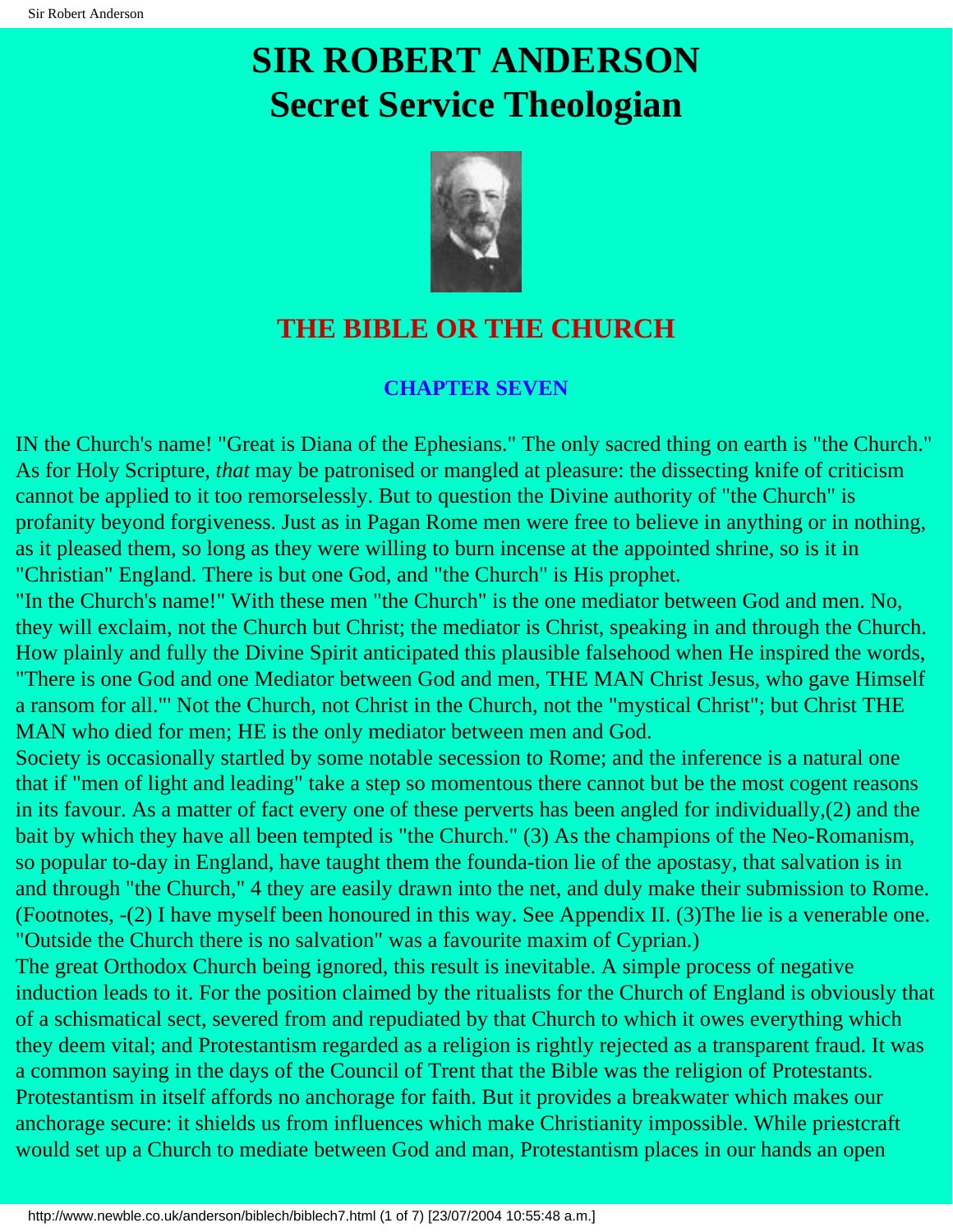Sir Robert Anderson

Bible, and pointing us to the only mediator, the Lord Jesus Christ, leaves us free to "obey the gospel." Christianity makes salvation a personal matter between the sinner and God. It is not a question of subjection to ordinances of religion, but of personal submission to the Lord Jesus Christ. The contrast is presented in the most emphatic way in the great doctrinal treatise of the New Testament. At the close of his parting charge to Israel, Moses spoke as follows :- "For this commandment which I command thee this day, it is not hidden from thee, neither is it far off. It is not in heaven, that thou shouldest say, Who shall go up for us to heaven, and bring it unto us, that we may hear it, and do it? Neither is it beyond the sea, that thou shouldest say, Who shall go over the sea for us, and bring it unto us, that we may hear it, and do it? But the word is very nigh unto thee, in thy mouth, and in the heart, that thou mayest do it (Deut. xxx. 11-14).

And now, mark how the inspired apostle uses these words. Addressing the Romans, he says :- "For Moses writeth that the man that doeth the righteousness which is of the law shall live thereby. But the righteousness which is of faith saith thus, Say not in thy heart, Who shall ascend into heaven? (that is, to bring Christ down:) or, Who shall descend into the abyss? (that is, to bring Christ up from the dead.) But what saith it? The word is nigh thee, in thy mouth, and in thy heart: that is, the word of faith, which we preach; because if thou shalt confess with thy mouth Jesus as Lord, and shalt believe in thy heart that God raised him from the dead, thou shalt be saved" (Rom. x. 5-9 R.V.). According to the Divine revelation of Judaism, the way of life was obedience to ordinances; according to the Divine revelation of grace in Christianity, it is faith in Christ, and the acknowledgment of Him as Lord. And thus the apostle adds, "For with the heart man believeth unto righteousness; and with the mouth confession is made unto salvation. . . . For whosoever shall call on the name of the Lord shall be saved." And the inspired definition of the Church is, "All that in every place call upon the name of our Lord Jesus Christ."' Salvation therefore is not by the Church, but the Church is composed of those who are thus saved by Christ.

But this is mere Christianity, and what men crave for is a religion. For their "affairs" they have a lawyer; for their bodies, a doctor; and for their souls they want a priest. Christianity is Divine and therefore, as men deem it, supernatural and visionary; whereas religion is human and natural, and therefore practical. Here, and throughout these pages, the word " religion" is used in its proper classical meaning - the only meaning in which it is used in our English Bible. "How little 'religion' once meant godliness," says Archbishop Trench, "how predominantly it was used for the outward service of God, is plain from many passages in our homilies and from other contemporary literature." So Thomas Carlyle writes that, "In Scotland, Dr. Laud, much to his regret, found 'no religion at all,' no surplices, no altars in the east or anywhere; no bowing, no responding; not the smallest regularity of fuglemanship or devotional drill exercise; in short, 'no religion at all that I could see - which grieved me much."'

In these days the secular press has taken up "religion." Priests and altars, confession and absolution, "the ornaments rubric" and "incense used ceremonially "- these and kindred topics are freely discussed in the daily newspapers. But no letters in the interests of Christianity appear in their columns. Letters of that kind gravitate to the waste-paper basket, while every one has been free to air his faith in the superstitions of human religion - superstitions which, formerly, the manhood of Christendom, especially in Roman Catholic countries, treated with cynical contempt.

(Footnote - Carlyle's Cromwell's Letters and Speeches (Introduction). Archbishop Laud was an authority upon religion, but not upon Christianity. For the Christian, "pure religion" (the Apostle James declares) "is to visit the fatherless and widows in their affliction, and to keep himself unspotted in the world." And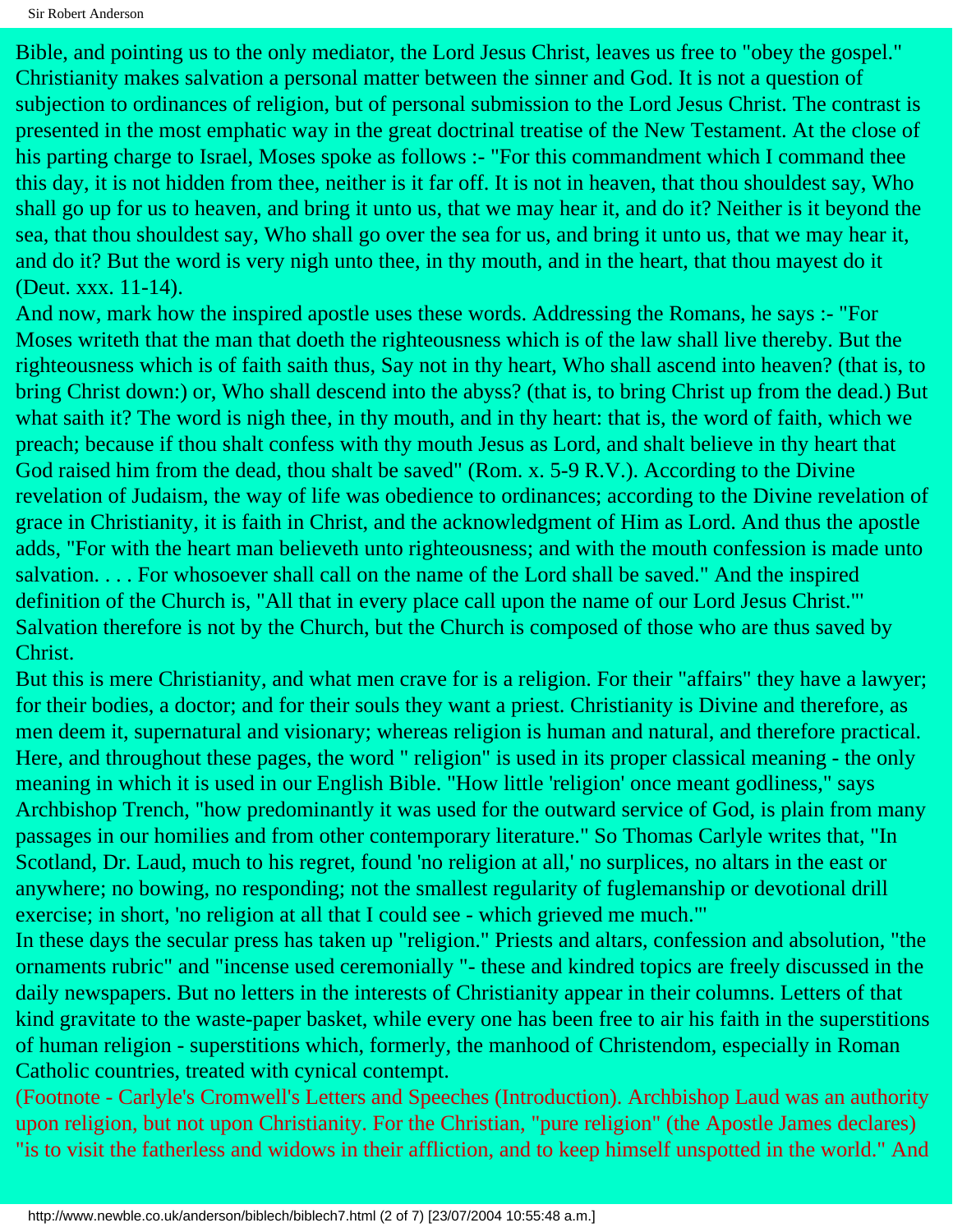in commenting on this, Archbishop Trench remarks that the very (Greek word) of Christianity "consists in acts of mercy, of love, of holiness." In other words, Christianity is not a religion at all. (See The Silence of God, pp. 43-45, and Note II. of the Appendix.)

The following is a typical specimen of the sort of effusion above alluded to. After referring to the charge that "a clergyman who has a High celebration with Catholic ritual" cannot teach the doctrines of the Church of England, he proceeds "So I used to think, but I found I was mistaken. I had never read any theology in those days; I had only glanced at my Prayer-book; I knew nothing of the Ornaments Rubric, the Act of Uniformity, the Tractarian movement, &c. Consequently I bore false witness against my neighbour - viz., the ritualistic clergy. But when God revealed the truth to me and I understood what conversion meant, and what the Incarnation, the Catholic Church, the Eucharistic Sacrifice, the Real Presence, Confession and Absolution, and all the rest meant, then a new light dawned on my soul and I found a beautiful peace in the Church of England. Then I saw that what looked to me in my ignorance to be idolatry, formalism, treachery, was really love of Jesus, faith in God's promises, and loyalty to, the Church of England as part "of the one true Church."'

It is not easy to gauge the spiritual, or even the intellectual condition of men who in presence of the awful solemnities of "sin and righteousness and judgment to come" can find "a beautiful peace" through the study of the ornaments rubric and the Act of Uniformity, Were it not indeed for the solemnity of the subject, it would be exquisitely amusing. But it is too serious and too sad for ridicule. Of course ecclesiastical doctrines and practices may be discussed in a cold and formal way, without reference to experience.

But here the writer discloses his own spiritual history and the ground of his soul's peace. And yet there is not a word about Christ and His atoning sacrifice. "Christ as a person is forgotten; the fundamental questions of salvation are not answered by reference to Him."' Instead of Calvary we have the "Eucharistic sacrifice" of the mass, that the Church of which the writer is a paid servant describes as a "blasphemous fable." A discussion of the many questions here raised would fill a volume; but let us seize upon this vital error of "the one true Church," "the Catholic Church."

The haughty isolation, the dignified reserve, of the Greek Church is well fitted to impress the imagination, as is also the lofty intolerance of Rome. We know what "the Church" means with them, and we know what the Reformers meant by it. But what is "the one true Church" of these Neo-Romanists? Not the company of "all that call upon the name of our Lord Jesus Christ," but the aggregate of the Episcopal communities, including that Church which rejects their fellowship with such disdain. The Reformers defined the Church as "a congregation of faithful men in the which the pure Word of God is preached, and the sacraments be duly administered";' and judging the Greek and Roman Churches by these tests, they in express terms excluded them from the category.

Mark what this implies. Prior to the Reformation, the English Church was but a branch of the Church of Rome; but the Reformers openly seceded from the Roman Communion; and in doing so they expressly repudiated its claims to be a true Church at all, and denounced its most characteristic ordinances as "blasphemous fables and dangerous deceits." But the Reformers were not so narrow-minded and silly as to imagine that there was no Church on earth save in the southern half of this little island of Britain. Rome limits the Church to those who are within her pale; but they, refusing the place of a mere sect, which is the position occupied by the Neo-Romanists to-day, so defined the Church as to include all Christians everywhere who took their stand with them upon the truth and practice of primitive Christianity.' The Church founded by Augustine of Canterbury was not the Church of England, but a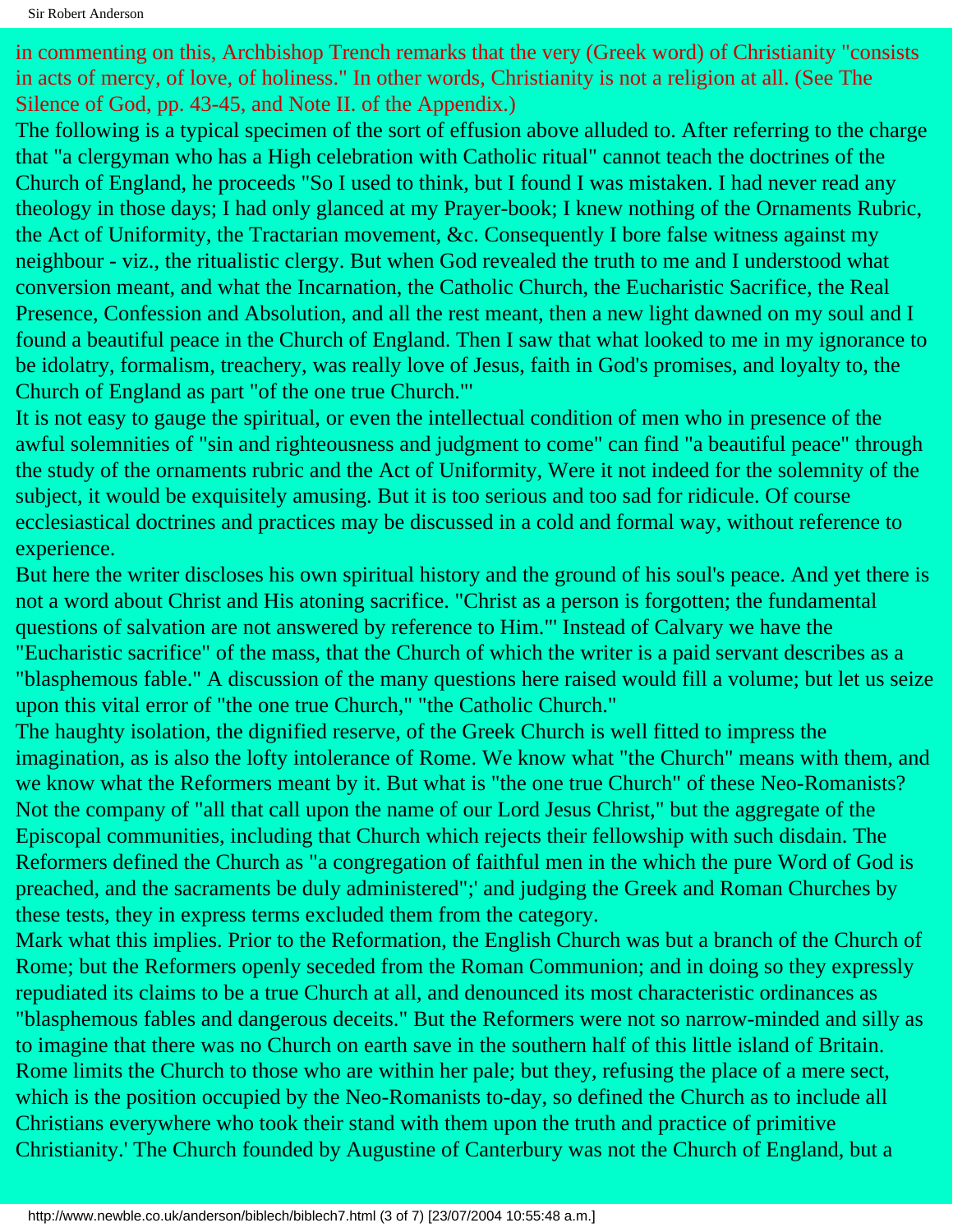branch of the Church of Rome in England. Pope Gregory's mission corrupted and eventually stamped out, so far as the southern kingdom was concerned, the purer Christianity of the ancient Church of Britain - a Church founded in apostolic times by apostolic emissaries.

Was the Reformation then no more than a surface cleaning of the English branch of the apostate Church, or was it a repudiation of that evil system, and a return to the purer faith of earlier days?

Great issues depend upon the answer given to this question. The time foretold in prophecy is not yet, when there can be no salvation within the professing Church of Christendom. Not until the earthly people shall have been restored to favour as "the Bride" will the Church of Christendom be openly revealed as "the Harlot." - And then the command will be peremptory; "Come out of her, my people, that ye be not partakers of her sins, and that ye receive not of her plagues. For her sins have reached even unto heaven, and God hath remembered her iniquities."

(Footnote - Rev. xviii. 4, 5. I would not be understood as palliating the sin of remaining in the communion of an apostate Church. And if the Church of England were a branch of "the Catholic Church," in the sense in which the Romanisers use that term, no Christian should remain in it for a single day; not because there is no salvation within the historic Church-this may not b~i 'asserted-but because the Christian has to stand before the judgment.seat of christ. 2 Luke xi. 5o, 5i.)

For Divine judgments are cumulative. He is "a jealous God, visiting the iniquity of the fathers upon the children unto the third and fourth generation of them that hate Him." It is not that the innocent suffer for the guilty, but that succeeding generations of God-haters, by identifying themselves with the sin of those whc have gone before them, become heirs of guilt. Thus it was that, as the Lord Himself declared, the Israel of Messianic days guilty of "the blood of all the prophets, which was shed from the foundation of the world." And by her own deliberate acts the "historic Church" entered upon the awful heritage of guilt; and when, at the close of this day of grace, her sins shall come up for judgment, upon her shall be avenged His holy apostles and prophets for "in her," we read, "was found the blood of prophets and of saints, even of all that have been slain upon the earth."' The Churches of the Reformation sought to "break the entail" of guilt, but these Neo-Romanists are determined, so far as in them lies, to restore it. Upon every man who stands upon "the continuity of the historic Church," "the blood of the martyrs" calls aloud for vengeance.

The question here involved is the pivot on which the pending controversy turns. The ritualist regards the Reformation as merely an incidental episode in the Church's history, and the Thirty-nine Articles as a passing ebullition of Protestant ignorance and bigotry. Therefore he practically ignores both. Therefore it is that he dreads the jurisdiction of the ordinary tribunals, knowing - well that every lawyer will regard the Reformation and the Articles as vital. The Articles are the Church's confession of faith, framed after the Prayer-book was compiled; and therefore the Prayer-book must be interpreted by the Articles, not the Articles by the Prayer-book. Men of the world are Gallios in all that concerns religion. Why should they take sides with one Church or party against another? But the revival of the confessional is fitted to put an end to this indifference. Men are beginning to understand that the question here at issue is one which touches all that is most precious and sacred in private and family life. And the more fully this is realised, the stronger will be the tide of popular indignation.

The standard theological treatise prepared for the guidance of priests in questioning penitents in the confessional, and actually used for this purpose, is so indescribably filthy that a pamphlet containing bare extracts from it in English, although admittedly published and circulated with a good motive, has been condemned for obscenity; and an enthusiast who sought thus to excite public feeling against the system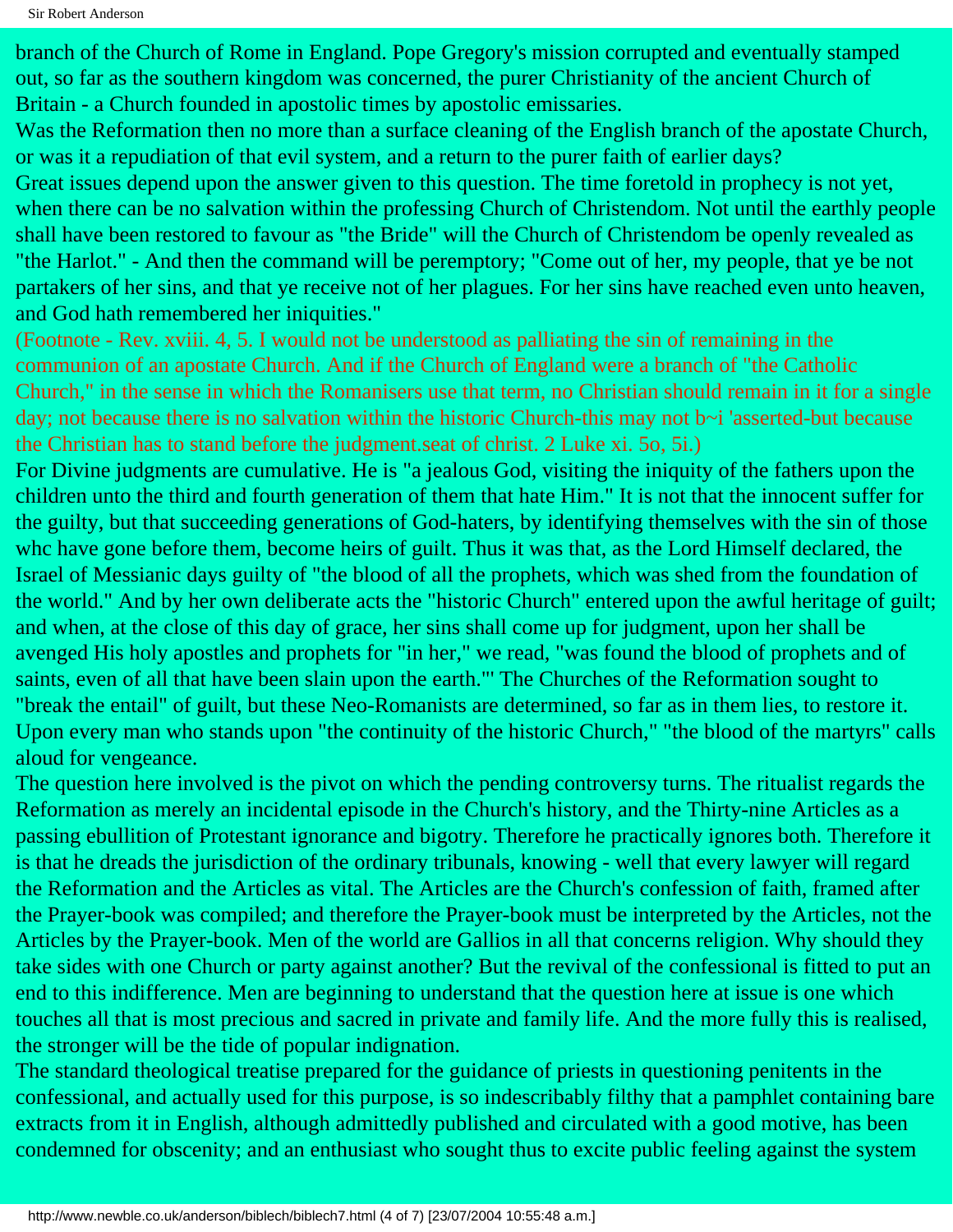has suffered imprisonment for his offence.

"If in these days," says Froude, "the Church of Rome were to persuade any secular power to burn a single heretic for it - as in past centuries it burned thousands - I suppose the whole system would at once be torn to atoms." And if some English gentleman should be sent to gaol for horsewhipping a "priest" who has received his wife's confession in matters relating to the secret confidences of married life, the event would do more than the bishops are likely, to effect to put down this iniquity in the land.' - Confession to a man is an outrage upon men; hence the popular clamour against the infamy of it. Absolution by a man is a far greater outrage upon God; but of this men seem to be unmindful. And yet there is in it something appallingly profane. It belongs to the Pagan conception of priesthood, by which the primitive Church was so soon corrupted. The Jew knew nothing of it. Even in the days of his deepest apostasy, he never forgot that the forgiveness of sins is a Divine prerogative.

(Footnote - Said Archbishop Tait, when speaking on this subject in the House of Lords on 14th June, 1877, "I am sure it would be the duty of any father of a family to remonstrate with the clergyman who had put the questions, and warn him never to approach his house again." I mean nothing more than this, save that I could suggest a method of "remonstrating" that would be efficacious!)

And no great knowledge of Scripture is needed to satisfy any one that the apostles themselves never claimed the power to which these priests of Christendom so impiously pretend. To point sinners to the Lord Jesus Christ was the aim of all their ministry. "To Him give all the prophets witness, that through His name, whosoever believeth in Him shall receive remission of sins."' Such was the Apostle Peter's testimony. And the Apostle Paul's was to the same effect: "Through Him is proclaimed unto you remission of sins; and by film, every one that believeth is justified from all things."

There was nothing distinctively apostolic about this. To give such a testimony to Christ is the privilege of every Christian. Indeed, until ecclesiasticism corrupted Christianity it was plainly recognised as his responsibility. In the persecution which followed the martyrdom of Stephen, the Christians, we are told, were all scattered abroad, and the record adds, -"They that were scattered abroad went everywhere, preaching the Word." That is to say, not only was missionary work of this kind not "an apostolic function," but at that particular stage of the Church's history the apostles alone refrained from entering upon it.' Priestly absolution, like Papal supremacy, depends on the perversion of a single text. The precept, "Confess your sins one to another," is the only Scripture to which it can appeal. Here is the passage in full

"Is any among you suffering? let him pray. Is any cheerful? let him sing praise. Is any among you sick? let him call for the elders of the church; and let them pray over him, anointing him with oil in the name of the Lord: and the prayer of faith shall save him that is sick, and the Lord shall raise him up; and if he have committed sins, it shall be forgiven him. Confess therefore your sins one to another, and pray one for another, that ye may be healed. The supplication of a righteous man availeth much in its working" (James v: I3-I6, R.V.).

(Footnote - Under Divine guidance, no doubt. While the testimony was specially addressed to Israel (that is, during the Pentecostal dis-pensation), Jerusalem was the divinely appointed centre.)

If men did not take leave of reason and common sense in all that concerns religion, could any one find priestly absolution here? "Confess your sins one to another," means, forsooth, "confess your sins to a priest, and "pray for one another" means, "and the priest will absolve you"! Forgiveness is with God; and if the weak would invoke human aid, that aid will be found in "the supplication of a righteous man," or (as the Reformers suggested) the counsel of a "minister of God's word," who, "by the ministry of God's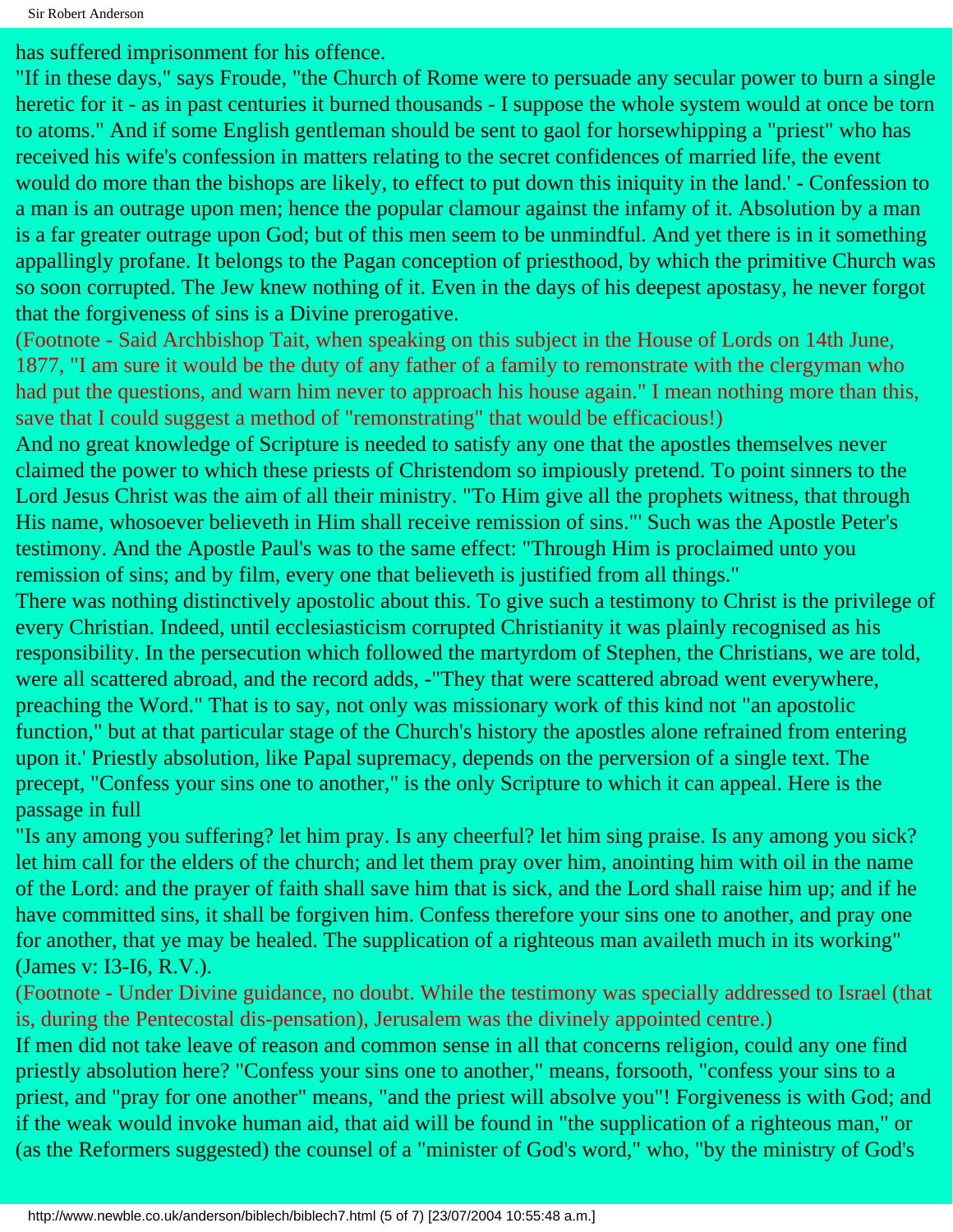holy word," may be able to quiet the conscience of the penitent."

If the Apostle Peter had known of the power to prescribe a penance, and to absolve the penitent, would he have said to Simon Magus, "Pray God, if perhaps the thought of thy heart may be forgiven thee"? If Simon had ever heard of it, would he have replied, "Pray ye to the Lord for me"?

(Footnote - "The ever memorable Mr. John Hales, of Eaton," an Oxford Professor in his day, and altogether a notable person-he got preferment from Laud-wrote as follows: "Your Pliny tells you 'that he that ,ls stricken by a scorpion, if he go immediately and whisper it into the ears of an ass, shall find himself immediately eased.' That sin is a scorpion and bites deadly, I have always believed; but that to cure the bite of it it was a sovereign remedy to whisper it into the ear of a priest, I do as well believe as I do that of Pliny." )

Paul alone of all the apostles, compelled by the attacks of the Judaisers, "magnified his office," insisting upon the dignity and power which pertained to the apostleship. Yet he it was who wrote, "What then is Apollos? and what is Paul?" And the answer is - not "Priests to stand between you and God," but "Ministers by whom ye believed." The same might have been said of any one of the thousands of the scattered Pentecostal Church. And he further emphasises this by declaring, "In nothing am I behind the very chiefest apostles, though I be nothing."'

The apostles had a position of undoubted pre-eminence and power in the Church - a position absolutely unique, though these sham priests pretend to share it; and yet so far as the remission of a sinner's sins was concerned, an apostle was no more than the humblest Christian. At this point man is absolutely nothing, and his intervention is indeed the sin of Korah - a sin compared with which the foulest immorality ever disclosed in the confessional is trivial. If such an outrage upon the Divine Majesty does not bring down swift and signal vengeance, it is because this is the age of a silent Heaven, the age of the reign of grace. Its punishment awaits the awful day when the priest and his dupe shall stand together before the throne of God.

But while, as already noticed, the question in this aspect of it is altogether a religious one, it has another side, in which it closely concerns the national character and the future of this realm. "It is yours, Right Reverend Fathers," said Cardinal Manning' in addressing the English Roman Catholic prelates, "to subjugate and subdue, to bend and to break the will of an imperious race, the will which, as the will of Rome of old, rules over nations and people, invincible and inflexible." And no method can be more certain of achieving this fell purpose of humiliating the spirit of Englishmen than that of habituating them to the degradation of confession to a priest. The ritualistic controversy abounds in questions respecting which wide differences of opinion must be tolerated in a Church which claims to be national. But here no toleration is possible.

Persecution? Yes, if needs be - persecution of the kind that sends men to gaol for fraud, or for dispensing poisons without a label. Let these men join the Church of Rome, and they can follow the practices of their religion unhindered. But the salaried servants of the National Church, the Church of the Reformation, must not be permitted to destroy the work of the Reformation. If the bishops will not, and the courts cannot, put down this abomination, the constituencies must deal with it. God forbid that the appeal should need to be carried further. But our liberties have been won at the cost of revolution, and we are prepared to maintain them, let the further cost be what it may. [Chapter Eight](#page-42-0)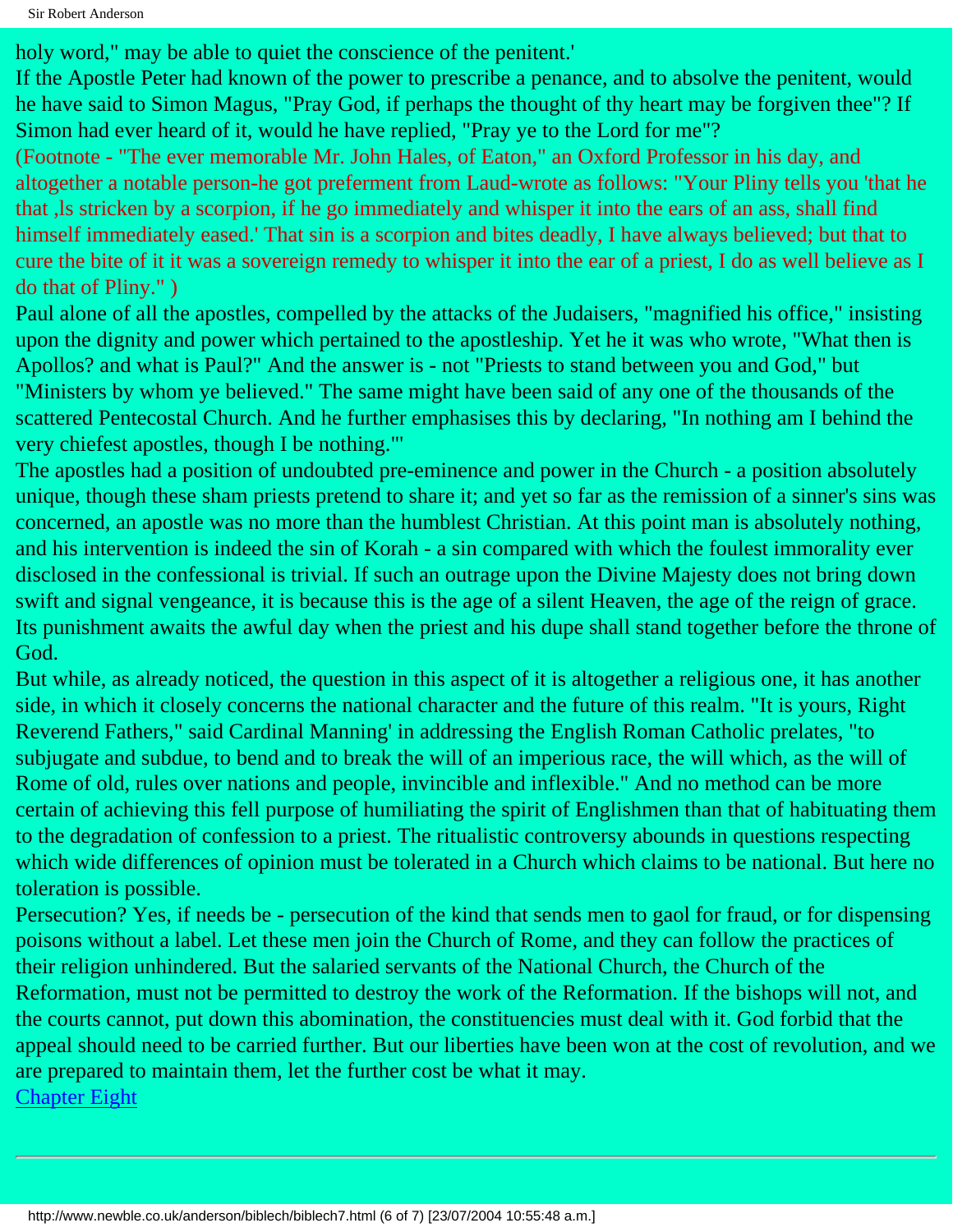[Literature](http://www.newble.co.uk/anderson/literature.html) | [Photos](http://www.newble.co.uk/anderson/photos.html) | [Links](http://www.newble.co.uk/anderson/links.html) | [Home](http://www.newble.co.uk/anderson/index.html)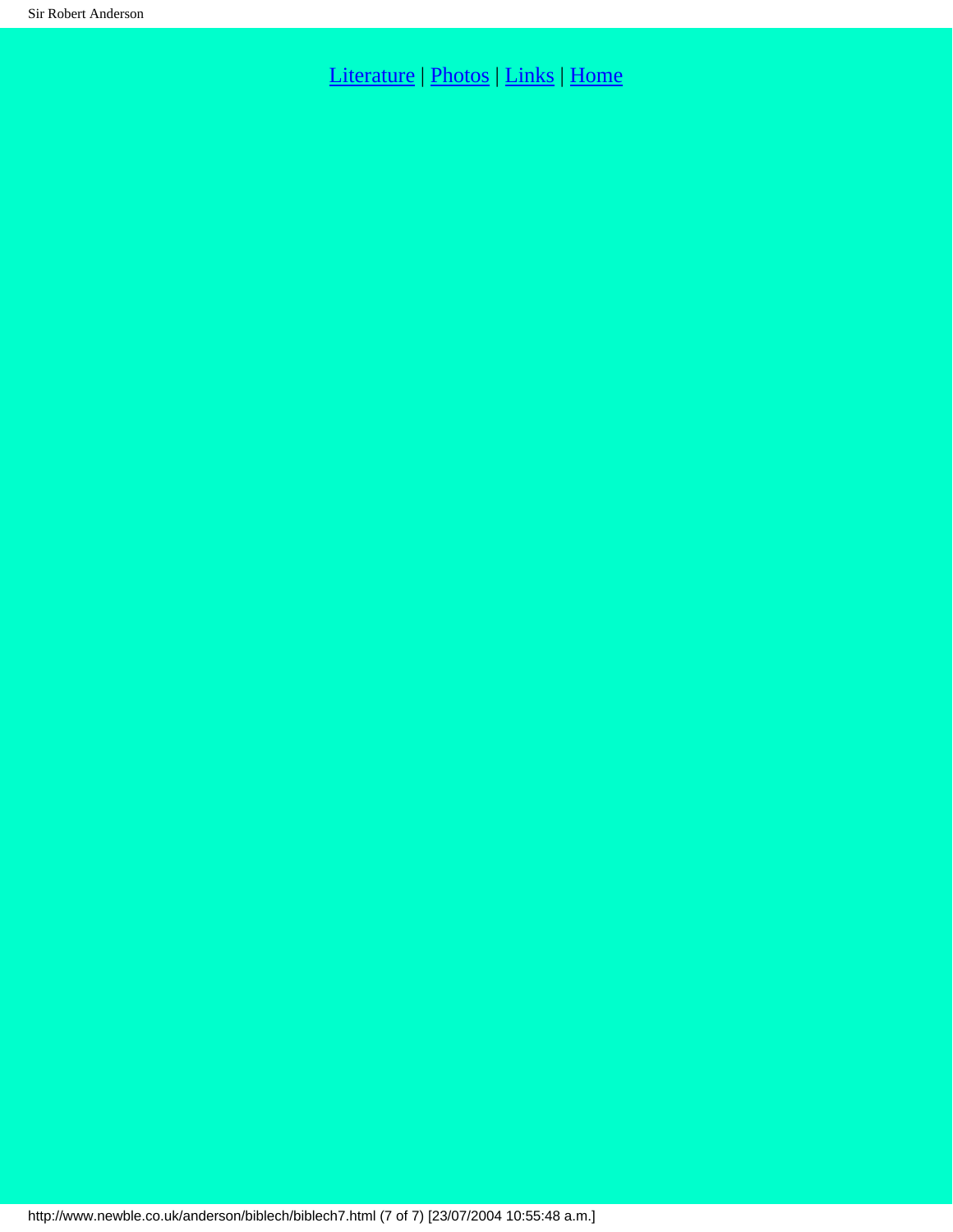# <span id="page-42-0"></span>**SIR ROBERT ANDERSON Secret Service Theologian**



### **THE BIBLE OR THE CHURCH**

#### **CHAPTER EIGHT**

HERE is an infant, born but yesterday, and yet so frail and sickly that its young life may flicker out at any moment. The question arises, If it should die, what is to be its future? If it dies in its present condition, we are told it must be lost, heaven it cannot enter. But, we plead, the poor creature does not know its right hand from its left ; it is absolutely innocent. Why should it be thus punished? Personally innocent, yes, we are answered; but by natural generation it belongs to the fallen race, and Adam's sin must banish it to hell, unless by regeneration it is brought within the family of God. But by the sacrament of baptism this change can be brought about without delay or difficulty, and thus the child's salvation can be secured if death should seize on it. Any one, perhaps, can perform the rite; but, as that is a disputed point, it may be well to make assurance still more sure, and call in the aid of one who is divinely appointed to administer the sacraments. But suppose the man we summon to our aid should be false to his profession, and prove to be of evil character and immoral life?

That, we are assured, will in no way affect the validity of the sacrament, or the reality of the change which it will produce in the child. If the man be lawfully ordained, God will acknowledge him as His minister, notwithstanding.

In a case of this kind nothing is gained by an appeal to passion. But will thoughtful and fair minds consider the matter, and honestly answer the question, whether even in the superstitions of Pagan races to whom we send out missionaries, there can be found a conception of God more unworthy, more revolting than this.

What kind of God is this that is thus presented to us? A Being, unjust, unloving, and cruel, who devotes an innocent and helpless infant to destruction. A Being, unreasonable, arbitrary, and capricious, who will change its eternal destiny if a few drops of water are sprinkled upon it, accompanied by the utterance of a few cabalistic words. An unholy, an immoral Being, for He employs and recognises agents no matter what their character and life may be.

(I have therefore dismissed it to the Appendix. See App. I.)

And yet this gross and profane misrepresentation of God is an essential part of the historic religion of Christendom. And not only does Western civilisation tolerate the system, but even in England, in these days of vaunted enlightenment, "men of light and leading" are turning back to it. And notwithstanding this proof of the power of religion to blind and deprave the human mind, men who pretend to be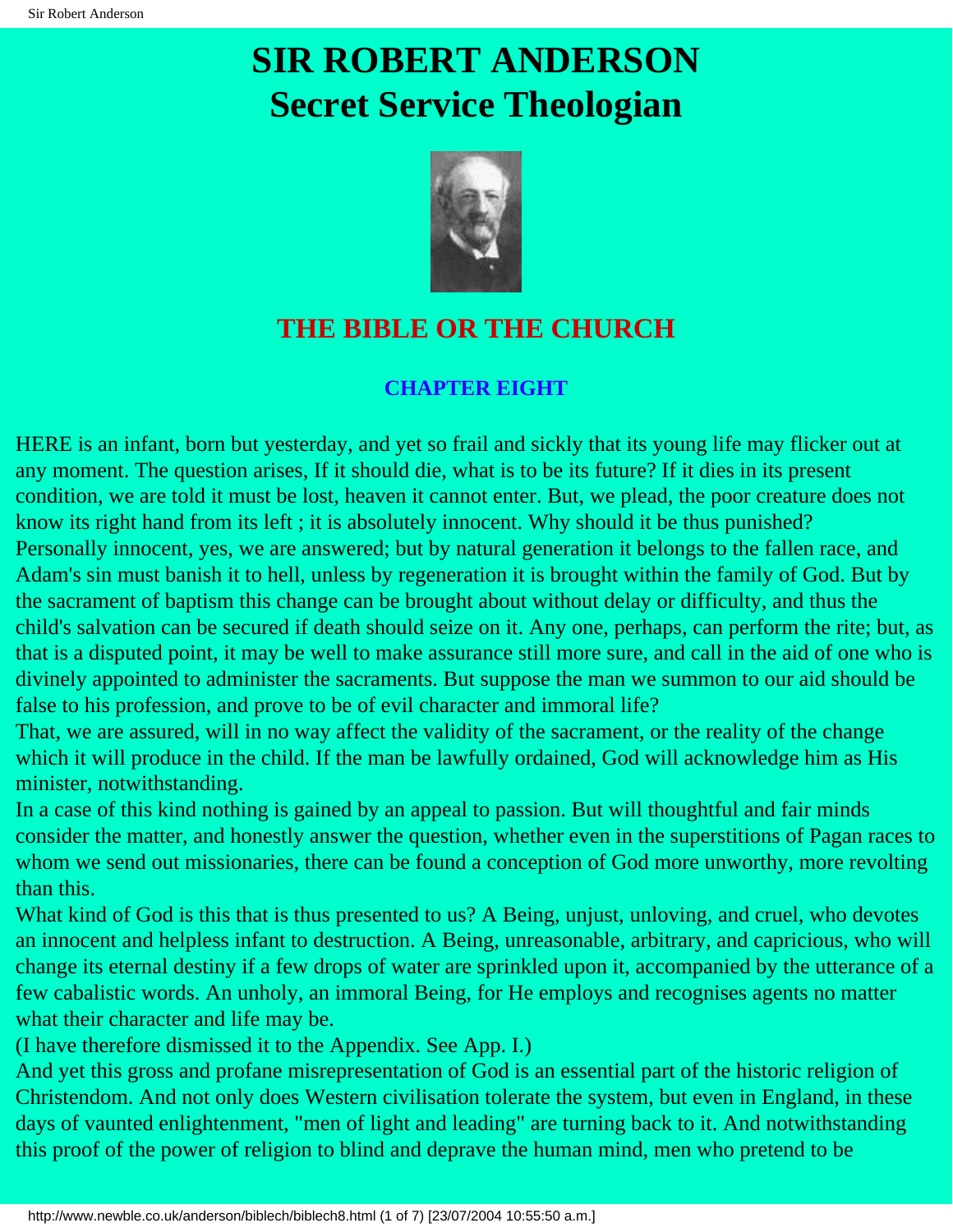Sir Robert Anderson

freethinkers sneer at the truth of Adam's fall, and refuse to believe in the spiritual apostasy of the fallen race! Although the figment of baptismal regeneration is but one link in a catena of errors, it is the first and most important; and if this can be pulverised and destroyed the rest will crumble and disappear. But how is the discussion to be conducted? Of course the vital question is, What does the Bible teach upon the subject? And yet the majority of those who will read these pages would refuse to follow such an inquiry.' This indeed is the secret of the influence of priests. I will here content myself therefore with calling attention to three plain and salient facts, which any one with the help of a concordance can verify. The first fact is that in not a single passage of the New Testament where baptism is mentioned is it connected with regeneration or spiritual birth. The next fact is still more significant, namely, that in those passages where the doctrine of baptism is unfolded it is definitely and emphatically connected with death, which of course is the very antithesis of birth. The third fact shall be stated in borrowed words. In combating these errors the late Bishop Ryle of Liverpool writes:

"It is most extraordinary that there is so little about baptism in the Epistles of the New Testament. In Romans it is only twice mentioned, and in i Corinthians seven times. In Galatians, Ephesians, Colossians Hebrews, and i Peter, we find it named once in each Epistle. In thirteen of the remaining Epistles it is neither named nor referred to. In the two pastoral Epistles to Timothy, where we might expect something about baptism, if anywhere, there is not a word about it! In the Epistle to Titus the only text that can possibly be applied to baptism is by no means clearly applicable (Titus iii. 5). Nor is this all. In the one Epistle which mentions baptism seven times, we find the writer saying that 'Christ sent me, not to baptize, but to preach the gospel'; and actually 'thanking God' that he had baptized none of the Corinthians save Crispus and Gaius."

To recapitulate. Baptism is nowhere connected with regeneration in the New Testament; it symbolises death and not birth and it has a comparatively small and incidental place in the teaching of the New Testament. How then, it may well be asked, could it have come to assume a meaning so different, and to hold a place so engrossing, in the religion of Christendom? In this connection the fact claims notice that while the writers of the New Testament, and the teachers whose names the New Testament has made familiar to us, were, without exception, men whose minds had been formed by the study of the Hebrew Scriptures, there was scarcely one of the post-apostolic Fathers of whom this could be averred. What the Scriptures and the Jewish faith were to the writers and teachers of the New Testament, the writings of the Greek philosophers and the cults of classic Paganism were to the Fathers.

Then again, we must clear our minds from the views which ordinary Christians hold of these cults. They were not the brutal and brutalising systems so commonly supposed. They had many characteristics which made them not only practically useful, but congenial to human nature at its best. So much so, indeed, that vast numbers of nominal Christians turned back to them, not merely under pressure of persecution, but after the persecutions had ceased, and in spite of penal laws of drastic severity. And lastly - a matter of principal importance - those cults gave pre-minence to baptism, and therefore it was easy to confound the Pagan with the Christian rite, and to associate with the latter the superstitions of the former. The religion of ancient Rome was marked by formalism and coldness. Every element of religious emotion and enthusiasm was due to the foreign cults which prevailed during the period of the Empire. Isis worship, which had its home in Egypt, and the Mithras worship of Persia, were widely popular. The former had its tonsured priesthood and its initiatory rite of baptism. And the latter had still more in common with the religion of Christendom. Its baptism of neophytes, its rite of confirmation, its oblation of the consecrated bread, its expiation from sin by washing in blood, its symbolic teaching of the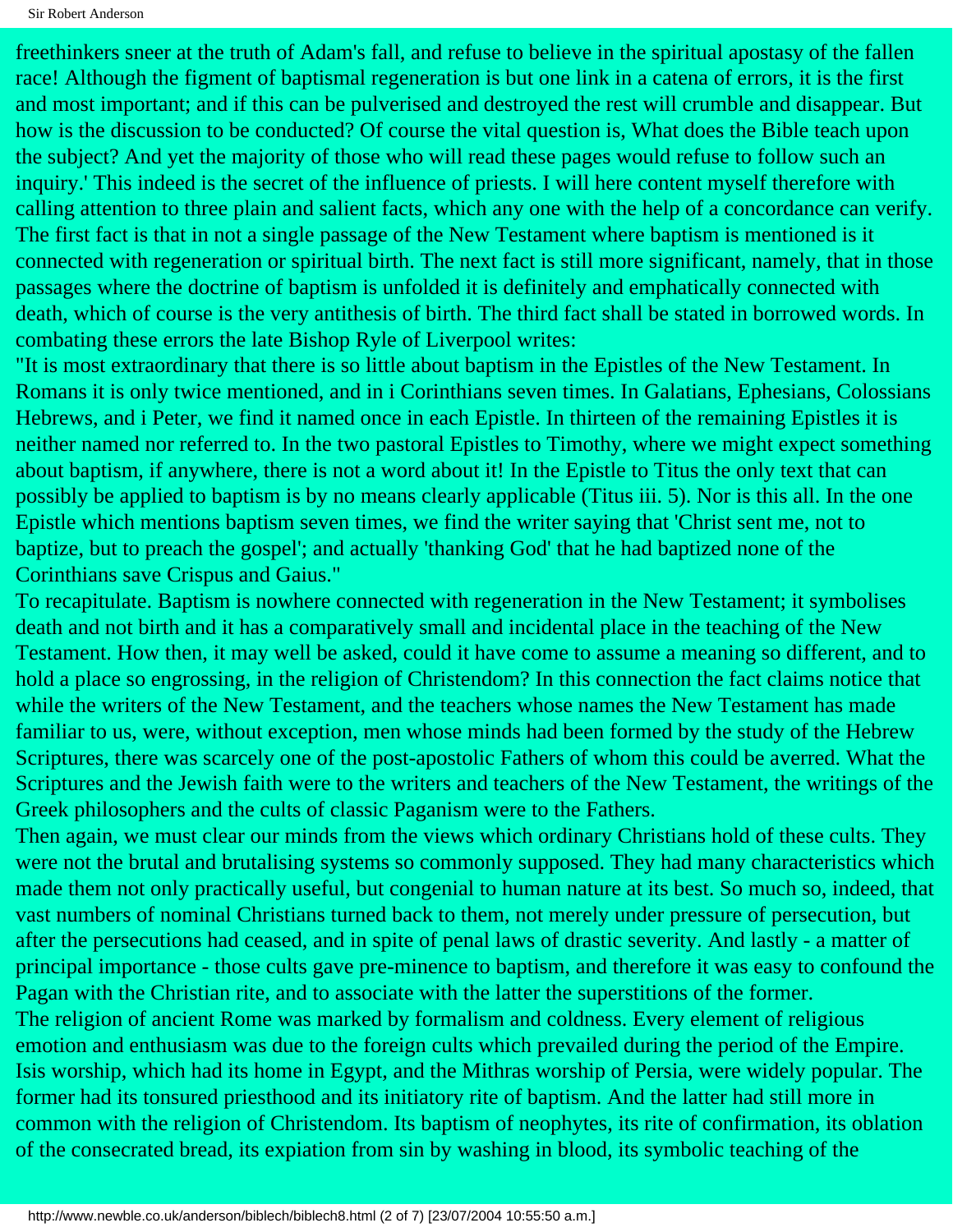resurrection, and its festival of the god on the 25th December, marked it out as a dangerous enemy of the so-called Christian religion. Thus it was regarded by the early Christhins; and Renan goes the length of surmising that, if Christianity had received same fatal check, it might have become the religion of the Western world.

But great as was the influence of the cults of Isis and of Mithras, it was not from these chiefly that the Fathers derived the leaven which corrupted the doctrine and perverted the ordinances of the Christian faith. All that was noble and true in Greek philosophy these men attributed to the Hebrew prophets. Justin Martyr, himself a thorough Platonist, went so far as to declare, in referring to the Greek Sophists, that "they who lived agreeably to reason were really Christians." It was only natural therefore that they should look upon the Greek religion as a reasonable cult, worthy of the race and the age to which it belonged.

(On this whole subject see Professor Dill's Roman Society in the Last Century of the Western Empire, pp. 66.-70. Apol. i. 6r. And see what he says in 57 and 76 about Plato's borrowing from the Bible. This is asserted still more plainly by Tertullian. "Who is there of the poets and sophists (he demands) who hath not drunk at the fountain of the prophets?" (Apol. xlvii.).

But, like the religion of old Rome, the national religion of Greece had lost its hold on the popular conscience. It failed to deal with the subject which troubled the minds of men - sin, a future life, and punishment for guilt. "But the mysteries concerned themselves precisely with these very subjects; they provided a series of preliminary purifications of their votaries; they turned men's minds to the deeper problems of life and death, and gave them new ideas; they made some attempt to reach and touch the individual mind." The human mind is the same in every age; therefore it is, that religious movements in different ages have so much in common. Just as, in our own day, wherever mere Protestantism is made a cult, instead of being regarded as a bulwark behind which spiritual Christianity can develop and flourish, men turn away from it to a system which parodies the great realities for which they instinctively crave; so in ancient Greece the mysteries marked a popular revival of religion.

The chief shrine, of world-wide fame, was at Eleusis, a city some fourteen miles from Athens. The great yearly celebration took place in the month Boedromion, which answered to the Jewish Tisri, in which fell the great day of expiation and the Feast of Tabernacles. All classes were admitted to the festival, but the immoral and the impure were warned off by a solemn initiatory proclamation. Notorious sinners were peremptorily excluded, while others were left to the judgment of their own conscience. They were asked to confess their sins before taking part in the rites. Confession was followed by a baptism. The candidates, having bathed in the sea, came from the bath new men: it was a layer of regeneration. This was followed by a sacrifice, which was known as "a sacrifice of salvation." Then, after an interval, took place a great procession of the candidates, bearing torches and singing the praises of the god. The sixth day of the festival was known by the name of Iacchus. To him, "the holy child," and "to his death and resurrection" the Homeric hymn in covert terms refers.

The climax of the celebration was the mystic plays. Their torches were extinguished; they stood outside the temple in the silence and the darkness. Then the doors were opened, and in a blaze of light there was acted before them the great drama of the festival. "There was probably no dogmatic teaching - there were possibly no words spoken - it was all an acted parable. But it was all kept in silence. There was an awful individuality about it. They saw the sight in common, but they saw it each man for himself. It was his personal communion with the Divine life. The glamour and the glory of it were gone when it was published to all the world. The effect of it was conceived to be a change both of character and of relation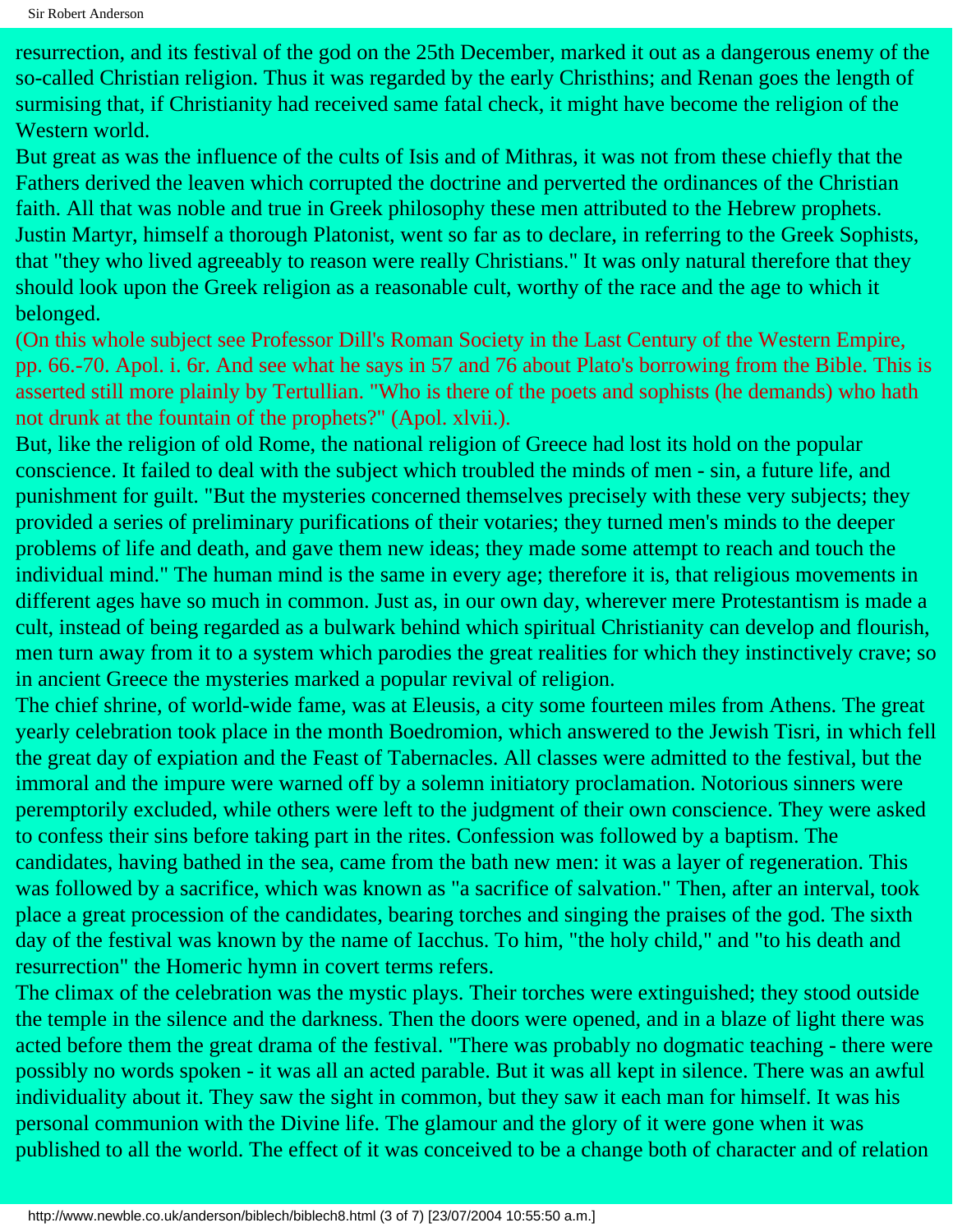to the gods. The initiated were by virtue of their initiation made partakers of a life to come. 'Thrice happy they who go to the world below having seen these mysteries: to them alone is life there, to all others is misery."

The question before us is how the simple baptism of the New Testament, administered to those who professed belief in Christ, as an acknowledgment by them of submission to His lordship over them and their identification with Him in death, was supplanted in the cult of "the historic Church" by a mystic rite by which the sinner is cleansed from sin and, as Augustine has it, "born of the bowels of the Church." Here is the solution of the problem! This brief notice of the Eleusinian mysteries has been given almost entirely in borrowed words, lest any should suppose the facts are mis-stated for a purpose. In the sequel, for the same reason, the language of another shall be followed still more closely. My purpose is to show to what extent the influence of the mysteries, and analogous religious cults, modified and corrupted the Christian ordinance of baptism. "In the earliest time (i) baptism followed at once upon conversion; (2) the ritual was of the simplest kind; nor does it appear that it needed any special minister." Both these points are clearly established by the narrative of the Acts of the Apostles.

"A later, though still very early stage, with significant modifications, is seen in the Teaching of the Apostles: (I) No special minister of baptism is specified, the vague 'he that baptizeth,' seeming to exclude a limitation of it to an officer; (2) the only element that is specified is water; (3) previous instruction is implied, but there is no period of catechumenate defined;  $(\sim)$  a fast is enjoined before baptism. These were the simple elements of early Christian baptism. When it emerges, after a period of obscurity- like a river which flows under the sand-the enormous changes of later times have already begun. "The first point is the change of name..

(a) So early as the time of Justin Martyr we find a name given to baptism which comes straight from the Greek mysteries - the name 'enlightenment.' It came to be the constant technical term.

(b) The name 'seal,' which also came from the mysteries and from some forms of foreign cult, was used partly of those who had passed the test and who were 'consignati,' as Tertullian calls them, partly of those who were actually sealed upon the forehead in sign of a new ownership.

(c) The term musterion is applied to baptism, and with it comes a whole series of technical terms unknown to the Apostolic Church, but well known to the mysteries, and explicable only through ideas and usages peculiar to them." After enumerating a number of words expressive either of the rite or act of initiation itself, - or of the agent or minister, or descriptive of the mysteries - and the communication of it was an important preparatory rite. Sometimes the newly baptized received the communion at once, just as the newly initiated at Eleusis were permitted, after a day's fast, to drink of the mystic cup and to eat of the sacred cakes.

"The baptized were sometimes crowned with a garland, as the initiated wore a mystic crown at Eleusis." Mention has been made of the blaze of light which marked the climax of the initiation festival at Eleusis; "so Chrysostom pictures Christian baptism in the blaze of Easter eve; and Cyril describes the white-robed band of the baptized approaching the doors of the church when the light turned darkness into day." Baptism was no longer administered, as in primitive days, at any place or time, but only in the great churches, and, as a rule, only once a year. "The primitive 'See, here is water; what doth hinder me to be

baptized?' passed into a ritual which at every turn recalls the ritual of tile mysteries."

The following is the account given of the administration of the baptismal sacrament at Rome as late as the ninth century :-

"Preparation went on through the greater part of Lent. The candidates were examined and tested; they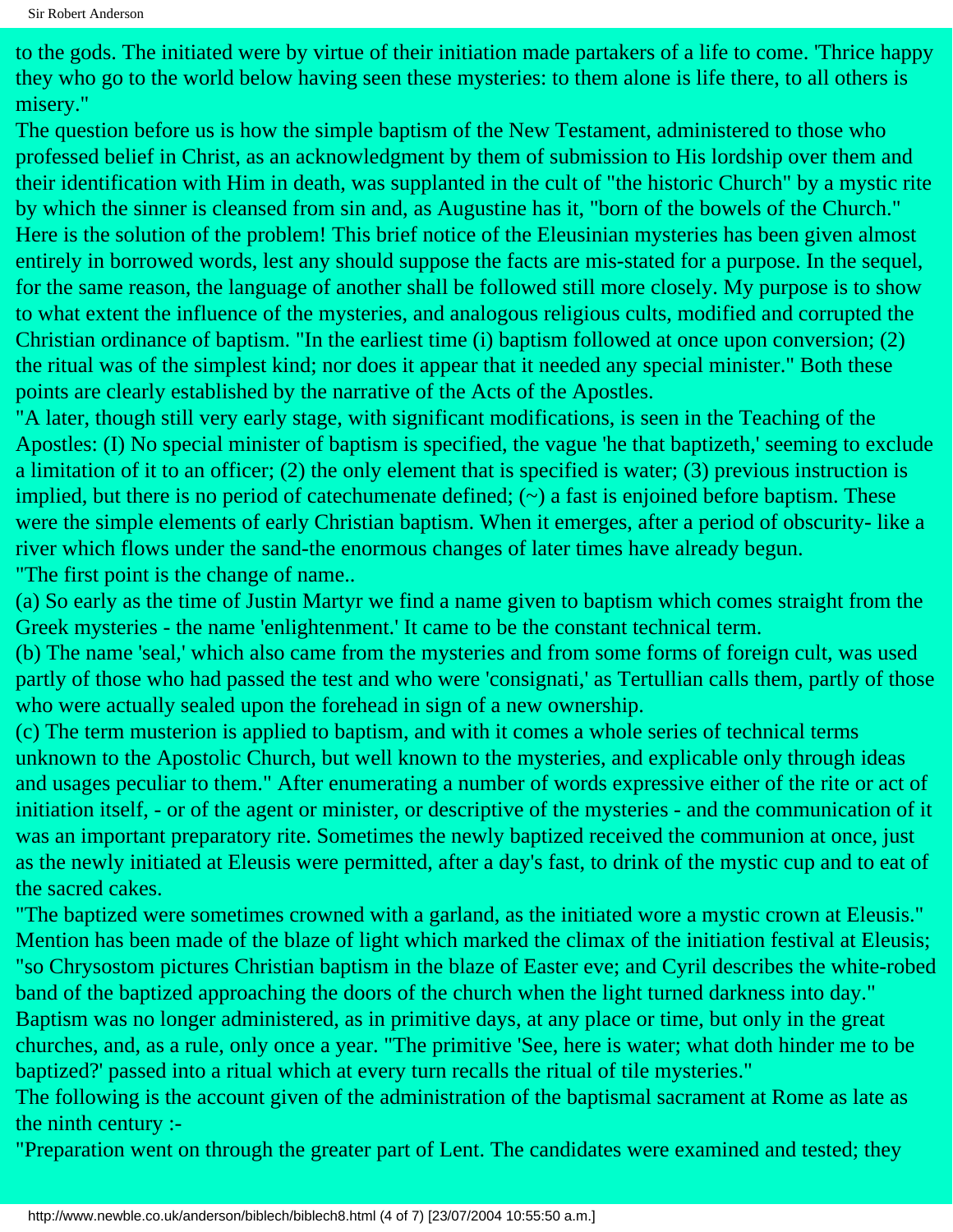fasted; they received the secret symbols, the Creed, and the Lord's Prayer. On Easter eve, as the day declined towards afternoon, they assembled in the Church of St. John Lateran. The rites of exorcism and renunciation were gone through in solemn form, and the rituals survive. The Pope and his priests come forth in their sacred vestments, with lights carried in front of them, which the Pope then blesses; there is a reading of lessons and a singing of psalms. And then, while they chant a litany, there is a procession to the great bath of baptism, and the water is blessed. The baptized come forth from the water, are signed with the cross, and are presented to the Pope one by one, who vests them in a white robe and signs their foreheads again with the cross. They are arranged in a great circle, and each of them carries a light. Then a vast array of lights is kindled; the blaze of them, says a Greek Father, makes night continuous with dawn. It is the beginning of a new life. The mass is celebrated - the mystic offering on the Cross is represented in figure; but for the newly baptized the chalice is filled, not with wine, but with milk and honey, that they may understand, says an old writer, that they have entered already upon the promised land. And there was one more symbolical rite in that early Easter sacrament, the mention of which is often suppressed - a lamb was offered on the altar, afterwards cakes in the shape of a lamb. It was simply the ritual which we have seen already in the mysteries. The purified crowd at Eleusis saw a blaze of light, and in the light were represented in symbol life and death and resurrection."

Utter Paganism in a Christian dress. To us who recognise the essential distinction between spirit and matter the thought of washing the soul from sin by water baptism is sheer nonsense. But it was otherwise with those whose minds were steeped in Pagan philosophy. The Greeks knew no such distinction. With them the soul was matter, as well as the body-matter in a more subtle form. There was nothing incongruous, therefore, in the thought of washing it with water. And the practice of exorcising or blessing the water sprang from the Gnostic belief that evil attached to everything corporeal. What further proof is needed of the Pagan origin of the baptism of Christendom? The early corrupters of Christianity transferred to their new religion a rite with which their old religion had made them familiar, and this they described by the term which Holy Scripture provided. Nor was it confined to the Eleusinian mysteries. In Prescott's Conquest of Mexico a description is given of the rite in use in that country when the Spaniards landed on its shores. The priestess midwife sprinkled water on the head of the infant, and then, after exorcising the unclean spirit (as does the Roman priest), she used these words: "He now liveth

anew and is born anew; now he is purified and cleansed."

And in his work on Buddhism Sir Monier Williams describes' a similar rite practised in Tibet and Mongolia. The child is baptized on the third or tenth day after birth. "The priest consecrates the water, while candles and incense are burning. He then dips the child three times, blesses it, and gives it a name." It was not from Greece that these superstitious rites were derived. All had a common origin, and that origin is to be sought in the mysteries of ancient Babylon.

(Footnote - The Gorham case decided that baptismal regeneration is not the doctrine of the Church of England. The then Bishop of Exeter refused to institute Mr. Gorham to a living in his diocese because he rejected this doctrine, and the Dean of Arches Court of Canterbury upheld the bishop's decision. But the judgment of the Court below was reversed on appeal by the Judicial Committee of the Privy Council (March 8). It is an interesting fact that, as the result of that judgment, one of Bishop Philpot's chaplains "verted" to Rome, and the other became a thorough evangelical. In those days men had a conscience and acted upon its dictates.)

The corruption of the other "sacrament" proceeded on similar lines. First the doctrine of it became leavened by that of the mysteries, and at a later stage the ceremonial was altered to suit the corrupted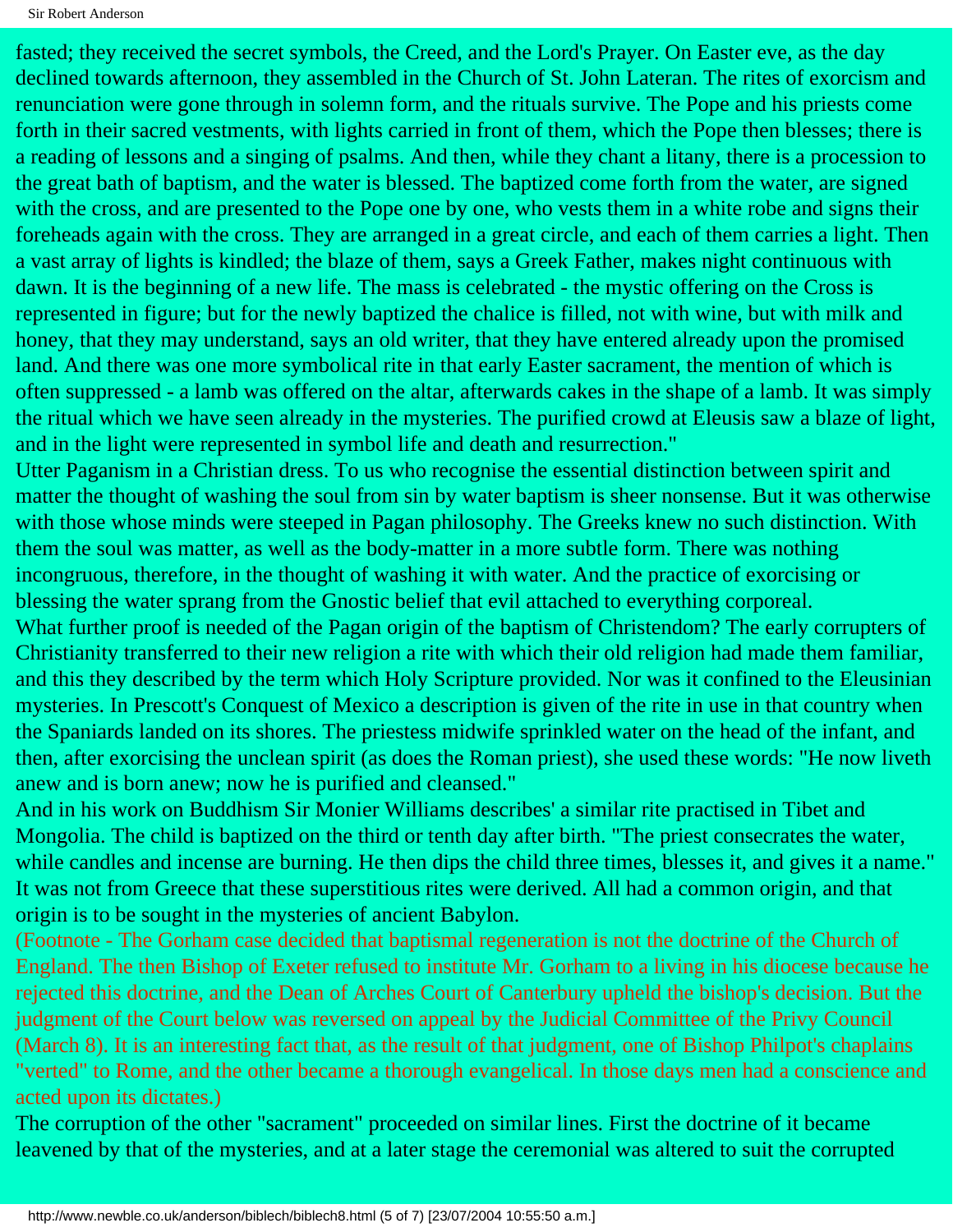Sir Robert Anderson

ordinance. The Paschal Supper was a memorial of Israel's redemption from the house of bondage; the Lord's Supper was a memorial of the great antitype of that redemption. No mind formed upon the teaching of Scripture could miss its meaning as a celebration of the Lord's death until He returns. Pliny's famous letter to Trajan gives proof of the simplicity of the rite in those early days; and the Apology of Tertullian' bears testimony that, so far as the ceremonial of it was concerned, the rite was still uncorrupted a century after the close, of the apostolic age. Not so its doctrine. In the same passage in which Justin Martyr gives proof how entirely the Pagan view of baptism had obtained, he uses language about the Eucharist that may fairly be appealed to in support of "transubstantiation," the "mixed chalice," and "the reservation of the sacrament"

The conception of the table as an altar came in later; and of the elements as "mysteries," later still. By a natural sequence of error the minister in due course became a priest. But it was not until the fifth century that the ordinance had been completely paganised. The following extracts describe the simple ritual of the middle of the second century and the beginning of the third. In the passage already referred to from his Apology, Justin describes the assembling of the Christians, and the order of service, and then proceeds :- "After which, there is brought to that one of the brethren who presides, bread and a cup of wine mixed with water. And he having received them gives praise and glory to the Father of all things through the name of the Son and of the Holy Spirit, and gives thanks in many words for that God hath vouchsafed these things. And when he hath finished his praises and thanksgiving, all the people who are present express their assent, saying, 'Amen,' which in the Hebrew tongue means, 'So be it.' The President having given thanks, and the people having expressed their assent, those whom we call deacons give to each of those who are present a portion of the bread which hath been blessed, and of the wine mixed with water; and carry some away for those who are absent." And Tertullian writes:- "Our supper sufficiently shows its meaning by its very name. It is called by a term which in Greek signifies love. . . . We do not sit down to eat until prayer to God be made. . . . Our conversation is that of men who are conscious that the Lord hears them.

After water is brought for the hands, and lights, we are invited to sing to God, according as each one can propose a subject from the Holy Scriptures, or of his own composing. Prayer in like manner concludes the feast."

The following is the description of what is ostensibly the same supper, as "celebrated" a few generations afterwards

"Then the sacred hierarch initiates the sacred prayer and announces to all the holy peace; and after all have saluted each other, the mystic recital of the sacred lists is completed. The hierarch and the priests wash their hands in water; he stands in the midst of the Divine altar, and around him stand the priests and the chosen ministers. The hierarch sings the praises of the Divine working, and consecrates the most Divine mysteries, and by means of the symbols which are sacredly set forth he brings into open vision the things of which he sings the praises. And when he has shown the gifts of the Divine working, he himself comes into a sacred communion with them, and then invites the rest. And having both partaken and given to the others a share in the thearchic communion, he ends with a sacred thanksgiving; and while the people bend over what are Divine symbols only, he himself, always by the thearchic spirit, is led in a priestly manner, in purity of his Godlike frame of mind, through blessed and spiritual contemplation, to the holy realities of the mysteries."

[Chapter Nine](#page-49-0)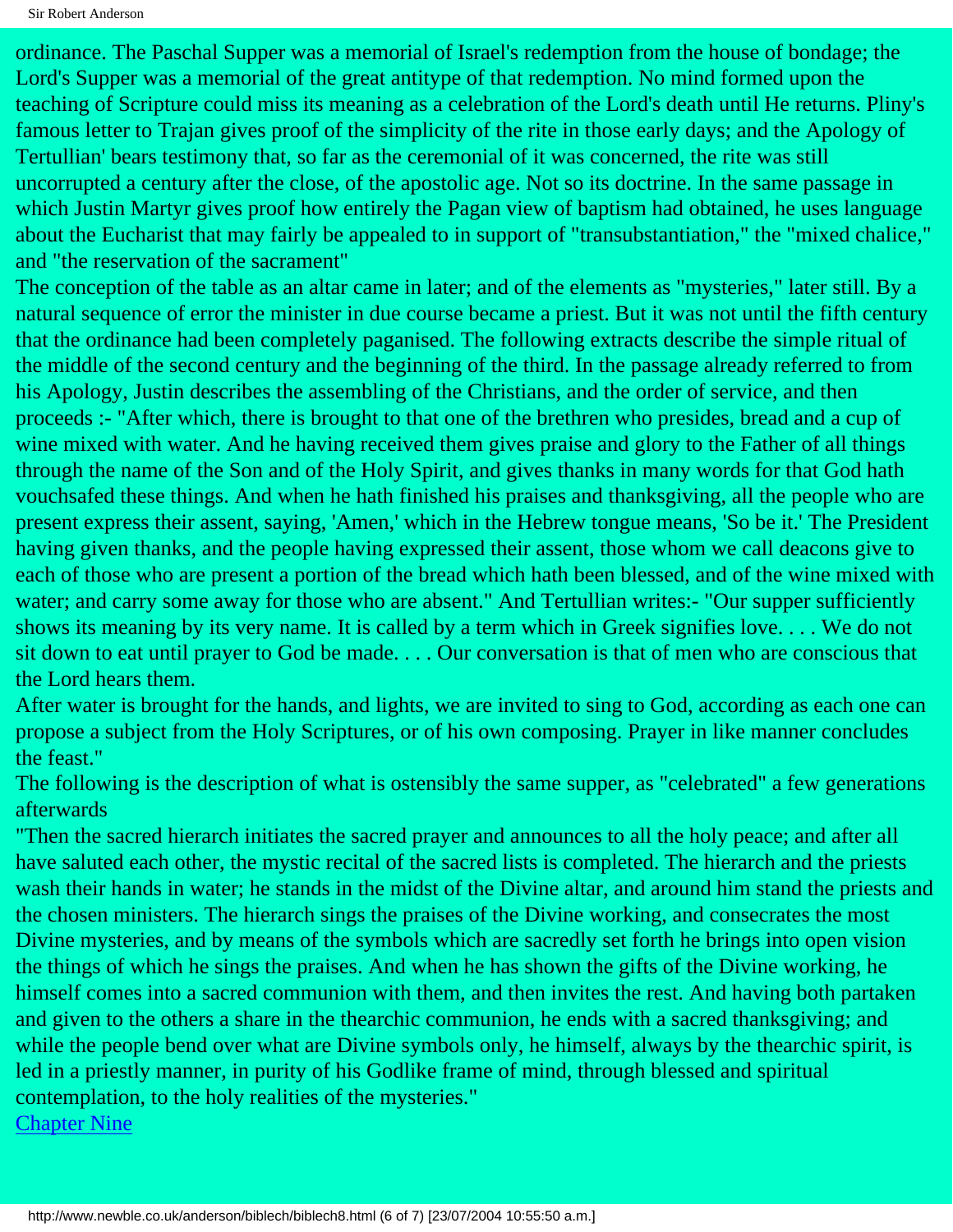[Literature](http://www.newble.co.uk/anderson/literature.html) | [Photos](http://www.newble.co.uk/anderson/photos.html) | [Links](http://www.newble.co.uk/anderson/links.html) | [Home](http://www.newble.co.uk/anderson/index.html)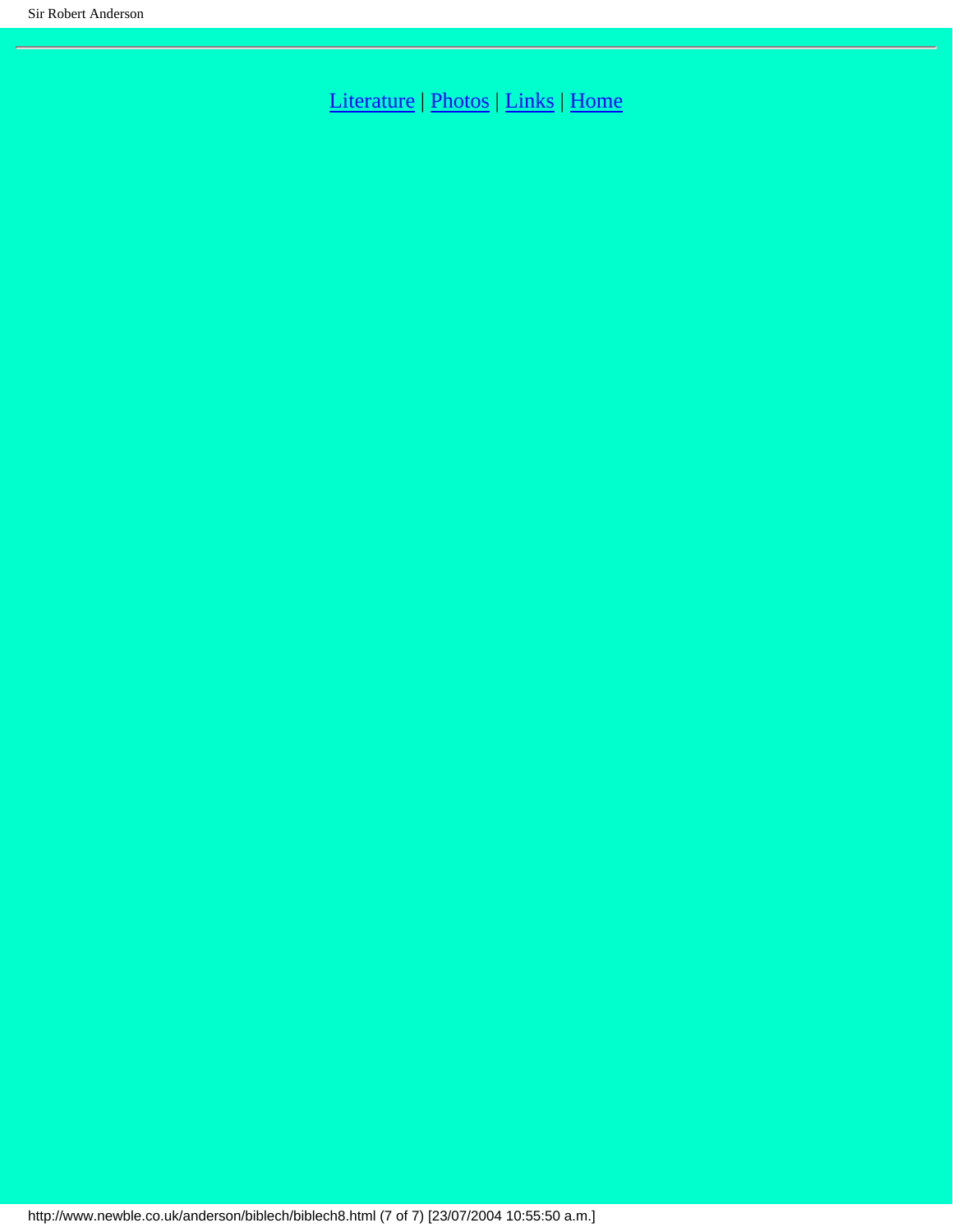# <span id="page-49-0"></span>**SIR ROBERT ANDERSON Secret Service Theologian**



#### **THE BIBLE OR THE CHURCH**

#### **CHAPTER NINE**

"THE illuminated mind of primitive Christendom" is a favourite illusion of modern Christian thought. It is the popular belief that in the early centuries of our era, in the days of "the undivided Church," the faith was pure, and a high morality marked the lives of those who professed it. To dispel so pleasing an illusion is an uncongenial task. But the *role* of the iconoclast is sometimes a useful one. When the brazen serpent became a fetish in Israel, and the people burned incense to it, the good king Hezekiah contemptuously "called it a bit of brass," and "brake it in pieces."' And since "the Church" has become an idol and an enemy to Christianity, it becomes a duty to expose the falseness of its pretensions. The position accorded to it in the religion of Christendom is itself a mark of the apostasy; and in the place which God in fact designed that it should holy the world, it has utterly failed.

In this respect its history in no way differs from that of "the Church in the wilderness."' In the one case as in the other, it is a story of Divine forbearance and of human failure and sin. When Israel's redemption was accomplished, and the mediator of the covenant had gone up to God, the people forthwith showed themselves to be "stiffnecked" by making the golden calf. And thereupon, Moses "took the tabernacle and pitched it without the camp, . . . and every one that sought the Lord went out unto the tabernacle of the congregation, which was without the camp." Organised religion proved a failure at the very outset. And so has it been in Christendom. Even in apostolic times incipient apostasy had declared itself; and the very Epistle which was written expressly to unfold the right of access to God in virtue of "eternal redemption" secured in Christ, gives prominence to the exhortation to "go forth unto Him without the camp." Upon Him, only and altogether, spiritual blessing depends.

Of the Church of the martyrs we would speak with deep and unfeigned respect. The noble testimony rendered by the devoted lives of Christians, amidst the indescribable sufferings of those awful times, is the heritage of the Church in all succeeding ages. And yet it is a startling fact that, even in presence of the constant danger of terrible persecution, abounding false doctrine produced its "kindly fruit" in lowering the standard of Christian morality.

Cyprian, the enthusiastic admirer and disciple of Tertullian, was born about the beginning of the third century. The child of heathen parents, he lived the life of a heathen until, at about 45 years of age, he was converted to Christianity. Within a few months after his baptism he was ordained presbyter, and some three years later (248) he became bishop of Carthage. Ten years afterwards he suffered martyrdom in the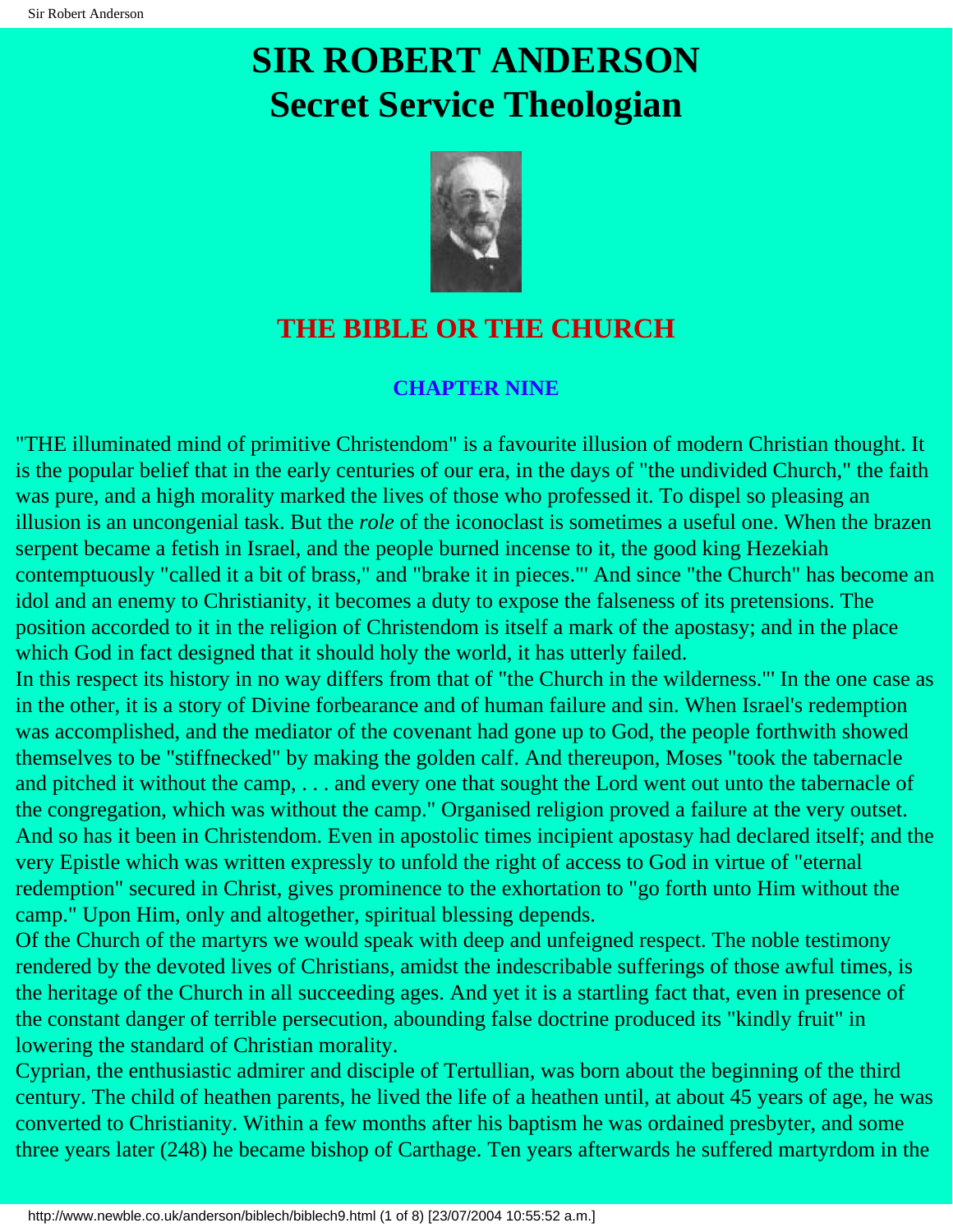Sir Robert Anderson

persecution under Valerian. In those early days a bishop was appointed with the consent of the whole Church," or by popular acclamation; and never was the popular voice more thoroughly justified than in the case of Cyprian. But what concerns us here is not the excellence of the man, but the condition to which organised Christianity had sunk at this early stage of its history.

The first eighteen months of Cyprian's episcopal rule were the close of a period during which the Church had rest from its enemies. In the absence of persecution Christianity had spread, but it had deteriorated. "Serious scandals existed even among the clergy. Bishops were farmers, traders, and money-lenders, and by no means always honest. Some were too ignorant to teach the catechumens. Presbyters made money by helping in the manufacture of idols."' But this was not all. With the close of the apostolic age the great truth of Grace had disappeared. No statement of it is to be found in the Patristic literature. And in the century and a half which had passed since the last of the apostles disappeared from the scene, Christian doctrines had become corrupted by the teaching of Greek paganism. As already noticed, Pagan baptism had superseded Christian baptism as the initiatory rite of Christian fellowship. Christian thought had become leavened by the Gnostic philosophy which regarded everything corporeal as evil. The result was an attempt to set up a more fastidious morality and a more exalted piety than were taught by Christianity itself. Christianity raised the marriage relationship to a dignity it had never before possessed;' but gnosticism taught the Church to disparage it, and to confound asceticism with sanctity. And even in those early days a system of pledged celibacy led to the deplorable evils which have always characterised it. There is no sadder reading than the story of "saints" shut up in lonely cells, and wasting their lives in wrestling with evil passions which Christians who make noo special claim to saintship overcome, as God intended they should be overcome, by turning away from them to the healthy activities of Christian work, or the no less healthy duties of a useful life. The Divine command, like all Divine commands, is intensely reasonable: "Flee youthful lusts; but follow after righteousness, faith, love, peace, with them that call on the Lord out of a pure heart," not abstract virtues to be spun out, like a spider's web, in solitude and gloom, but Christian graces to be cultivated in an active life helped and gladdened by Christian fellowship, the companionship, not of monks or nuns, but of all like-minded.

(Footnote - "Why," the apostle demands, "do ye subject yourselves to ordinances . . . after the precepts and doctrines of men? Which things have indeed a, show of wisdom in will-worship, and humility, and severity to the body; but are not of any value against the indulgence of the flesh" (Col. ii. 20-23, R.V.).) But the religion of Christendom, in violation of the truth of God and of the common sense of mankind, has ever taught that the better way is for men and women in the flush of youthful vigour to turn away from all that forms the Christian character, and constitutes the true discipline of Christian life, and to shut themselves up to the morbid contemplation of evil, and the effort to overcome it by unchristian ascetism and penances. The result has too often been utter shipwreck of both faith and morals. And not a few who seem to have succeeded have become, not saints, but pharisees.

As regards women the subject is a delicate one. The vows of a nun are no longer the introduction to a life of sin. In England at least, where the Reformation is a power, it may be assumed that morality is not outraged in a nunnery. But English law and the rights of citizens are outraged there. Although our gaols are open to inspection of the fullest and most systematic kind, official and unofficial, we do not tolerate life imprisonment even for the worst of criminals. But religious women who have been trapped into taking vows are shut up for life, where no inspection whatever is allowed. And can any one doubt that not a few of them eat out their very hearts in hopeless yearnings for liberty, and sink at last in madness or despair? Mahometans would not be permitted to entomb women thus in this country; but paganism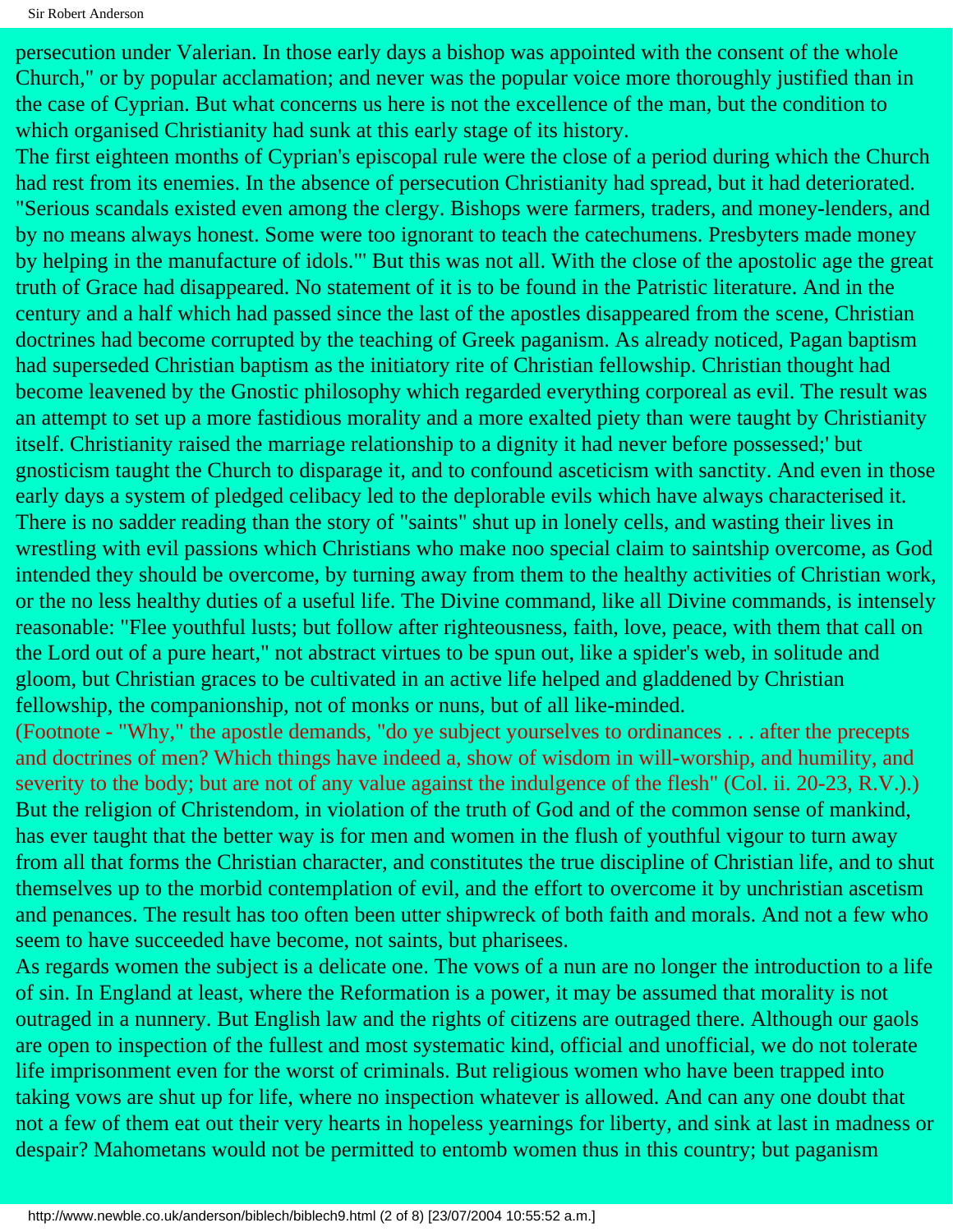which shelters itself under the name of Christ can override the law, and outrage the very principles of our constitution.

Tertullian, the founder of Latin theology, was the originator of the sanctimonious sentiment about marriage to Christ, which has in every age. betrayed so many thousands of impressionable young women into wrecking their lives by taking vows of celibacy.' His letters to his wife disclose the extent to which these baneful errors had obtained even then. The New Testament prescribes that "a bishop must be the husband of one wife": the Church had already reached the point of substituting may for "must." Indeed, the word celibacy had practically taken the place of "marriage" in the New Testament injunction, "Let marriage be had in honour among ALL."

2 Cor. xi. 2 lends no sanction to the sentimental and pestilently mischievous idea that a woman who devotes herself to a life of religious asceticism becomes "the spouse of Christ." The words referred to were not addressed to a young woman, but to the Christians at Corinth as a body. Moreover they are not doctrinal, but hortatory, and purely figurative. The figure of "the bride" is the expression of a truth, but the figure here used is merely illustrative. Not even the Church corporately is the bride - a vagary of religious doctrine which Scripture negatives; first by never asserting it; secondly, by teaching that the Church holds a relationship which is inconsistent with it, namely, that of the body of Christ; and thirdly, by assigning the bridal relationship to Israel. It was to Israel that John the Baptist referred in John iii. 29, and the bride then disappeared from the New Testament until in the Revelation we read of the New Jerusalem - the future glory of the true Israel ("our mother "-see Gal. iv. 26). But Eph. v. 25-33 is conclusive. The earthly relationship is readjusted according to a heavenly standard, and as the Church is the body of Christ, the Christian is to love his wife "even as himself." Mark 'the force of "nevertheless" in verse 33.

'Heb. xiii. 4, R.V. The words which follow in the text prove conclusively the meaning of the exhortation. The marriage intended was no Platonic union such as Tertullian might have approved. The results of this pestilent system, even at that early period, may be learned from Cyprian's words. He charges the nuns (the *word* had not yet been coined) with "frequenting public places sumptuously arrayed, alluring the eyes of youth fomenting lawless passions, and kindling the sparks of desire." He charges them with "hearing and taking part in licentious conversations, hearing what offends good morals, and seeing what must not be spoken of." "What have the virgins of the Church to do," he exclaims, "at promiscuous baths, there to violate the commonest dictates of feminine modesty! The places you frequent are more filthy than the theatre itself: all modesty is there laid aside, and with your robes, your personal honour and. reserve are cast off."'

To appreciate this we must remember that. these "virgins of the Church" were held in special honour for their supposed sanctity. The state of things here described would have been impossible if the general standard of piety, and even of morality, had not been utterly lowered.

Nor was this peculiar to Carthage. The writings of some of the earlier Fathers disclose their distress at the condition of the Church. Half a century before Cyprian wrote the words above cited, Clement of Alexandria had bewailed the worldliness and the low morality which prevailed around him even when, as he said, "the wells of martyrdom were flowing daily." His testimony, moreover, is the more striking because, unlike the majority of the Fathers, his teaching on the subject of marriage and celibacy was, in the main, Christian. "Those who make profession of Christianity," he urges, "should be all of a piece." But in contrast with this he charges the Christians with bearing one aspect while in church, and as soon as they left it, mingling in the crowd so as to be in no way distinguished from it. "After having reverently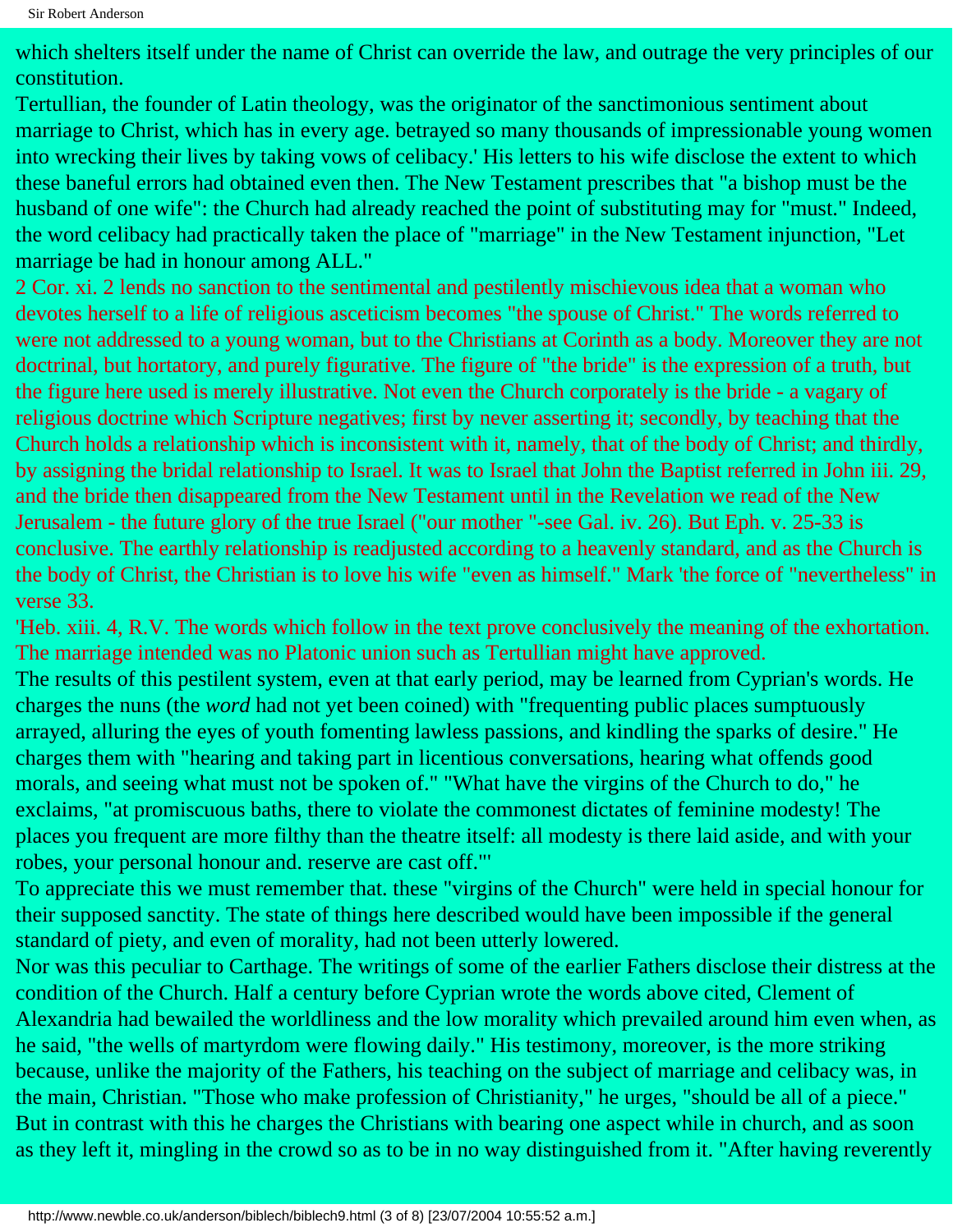Sir Robert Anderson

waited upon God and heard of Him," he says, "they leave Him there; and without, find their pleasure in ungodly fiddling and love-songs and what not - stage-plays and gross revelries."

But the true test of the teaching of the Fathers is to be found in the state of things which prevailed in the halcyon days when the persecutions had finally ceased, and the Church was free to shape her destiny and pursue her mission to the world unchecked. The condition of this much vaunted primitive Church in the days of Chrysostom may be judged by the fact that at a single visitation that great and good man' **deposed no fewer than thirteen bishops for simony and licentiousness.** Referring to the means by which men obtained election to bishoprics, he says: "That some have filled the churches with murders,

and made cities desolate when contending for this position, I now pass over, lest I should seem to say what is incredible to fact it proved, a death sentence. He practically died a martyr - one of the first of the great arm; whose blood cries to God for vengeance upon the "historic Church."

Nor were licentiousness and simony evils of recent growth in the Church; nor were they peculiar to the See of Chrysostom. In 370 an Imperial edict was read in the churches of Rome, prohibiting clerics and monks from resorting to the houses of widows or female wards, and making them "incapable of receiving anything from the liberality or will of any woman to whom they may have attached themselves under the plea of religion; and (the edict adds) any such donations or legacies as they shall have appropriated to themselves shall be confiscated."

This edict, sweeping though were its terms, had to be confirmed and strengthened by another twenty years later. And here is the comment of Jerome on the subject: "I blush to say it, heathen priests, players of pantomimes, drivers of chariots in the circuses, and harlots,, are allowed to receive legacies; clergy and monks are forbidden to do so by Christian princes. Nor do I complain of the law (he adds), but I am grieved that we deserve it."' According to Jerome, so great was the evil, that men actually sought ordination in order to gain easier access to the society of women, and to trade upon their credulity. He at least maintained no reserve about the vices of the clergy of his day. And the picture he draws of the state of female society among the Christians is so repulsive that, as a recent writer remarks, we would gladly believe it to be exaggerated; but, he adds, "if the priesthood, with its enormous influence, was so corrupt, it is only too probable that it debased the sex which is always most under clerical influence."

Among Chrysostom's enemies was Theophilus, Patriarch of Alexandria, whose nephew Cyril succeeded him in the patriarchate about the year 412, some five years after Chrysostom's death. Cyril inherited his uncle's antipathy to Chrysostom, and opposed as long as he could every effort to cancel the infamous sentence pronounced against him. He is held in fame as a "Saint" and a "Father": in his lifetime he was famous as a mob leader. He violently closed the churches of those whom he deemed heretics, attacked the synagogues, and drove the Jews in thousands from Alexandria, giving up their houses to pillage. As Dean Milman writes of him: "While ambition, intrigue, arrogance, rapacity, and violence are proscribed as un-christian means - barbarity, persecution, blood-shed, as unholy and unevangelic wickednesses, posterity will condemn this orthodox Cyril as one of the worst of heretics against the spirit of the Gospel."'

This turbulent Pagan was the ruling spirit in the third of the "Ecumenical" Councils held at Ephesus in 431 to deal with the Nestorian heresy. This is not the place to discuss the controversy then at issue; but the intelligent Christian will recognise, first, that all, orthodox and heretics alike, ignored the Lord's solemn warning that "No man knoweth the Son but the Father"; and, secondly, that the prominence given to the charge that Nestorius refused the title of "Mother of God" to the Virgin Mary, is proof that the socalled orthodbx had no monopoly of the truth. But Nestorius and his adherents were condemned and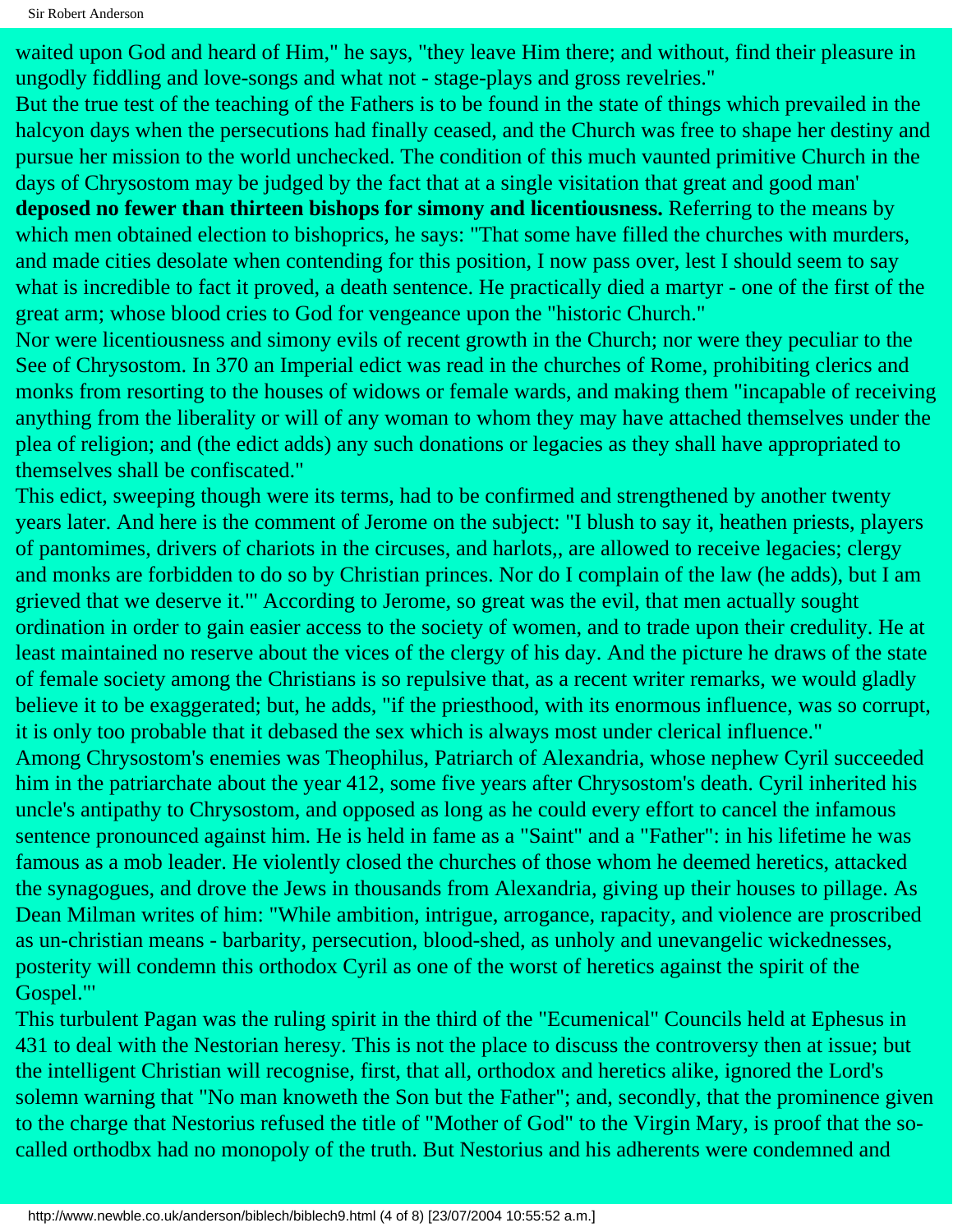Sir Robert Anderson

banished. Cyril secured this "ripe decision" of "the illuminated mind of primitive Christendom. Disgraceful as were the scenes which characterised this Ecumenical Council, they were far surpassed by those which marked the "Council of Robbers," as it is called, which assembled in Ephesus eighteen years later. On that occasion the violence of the orthodox majority was unrestrained. They openly called in their hired bullies, and the unfortunate Flavian, bishop of Byzantium, was so brutally beaten by them that he died from his injuries. That there were men of God among these bishops, whose hearts were filled with shame and sorrow by such proceedings, we may well assume. But the majority of them must have been a set of baptismally regenerated Pagans.

But some may think perhaps that the proceedings of these councils did not fairly represent the state of the Church in this post-Nicene era of its history. The testimony of a contemporary writer of the highest repute will silence all such generous doubts. Salvian, a presbyter in the Church at Marseilles, was born about the year 390. He was thus a contemporary of Jerome and Augustine, and his celebrated treatise on Providence appeared some twenty years after the death of the former, and ten years after the death of the latter, of these great lights of Latin theology. If ever there was a time when the teaching of the Fathers might fairly be judged by its fruits it was then. "The silence of God" was a favourite theme with the Fathers. If there was indeed a sovereign and righteous administration of human affairs-.--. if God was indeed the God of His people, why was the Church left to its fate? Augustine had attempted a learned and elaborate reply to the cavil. Salvian answers it bluntly thus: "See what Christians actually are, everywhere, and then ask whether, under the administration of a righteous and holy God, such men can expect any favour? What happens every day under our eyes is rather an evidence of the doctrine of Providence, as it displays the Divine displeasure, provoked by the debauchery of the Church itself." The scope of this indictment shall be given in Salvian's own words. The following passages are culled from pages full of earnest, and at times pathetic, appeals, and of scathing denuncia-tions of abounding profligacy and evil. Roman Catholics of course resent his unsparing disclosure of the state of the "primitive Church," but no honest mind can fail to be impressed by the transparent truthfulness of his language, and the evident pain which it cost him. Here is his testimony' :-

"How can we wonder that God does not hearken to our prayers, seeing that we listen not to His commands?

Not merely do we neglect what is enjoined, but with our utmost endeavour we do the very contrary. God commands us to love one another; we rend each other.

He commands us all to impart of our substance to the needy; we encroach upon each other's rights. God commands that the Christian should be pure, even as to the eye; but who among us does not roll himself in the mire of fornication? And what more? Alas, how grievous and doleful is what I have to say! The very Church of God, which in all things ought to be the pacificatrix of God, what, in fact, is she but the provoker of God? And a very few excepted, who flee from evil, what else is almost every assembly of Christians but a sink of vices? For you will find in the Church scarcely one who is not either a drunkard, or a glutton, or an adulterer, or a fornicator, or a ravisher, or a frequenter of brothels, or a robber, or a murderer;-and, what is worse than all- almost all these without limit. "I put it now to the consciences of all Christian people, whether it be not so, that you will hardly find one who is not addicted to some of the vices and crimes which I have mentioned: or rather, who is it that is not guilty of all? Truly you will more easily find the man who is guilty of all, than one who is guilty of none. As to this 'none,' my imputations perhaps may seem too serious: I will go further - sooner will you find those chargeable with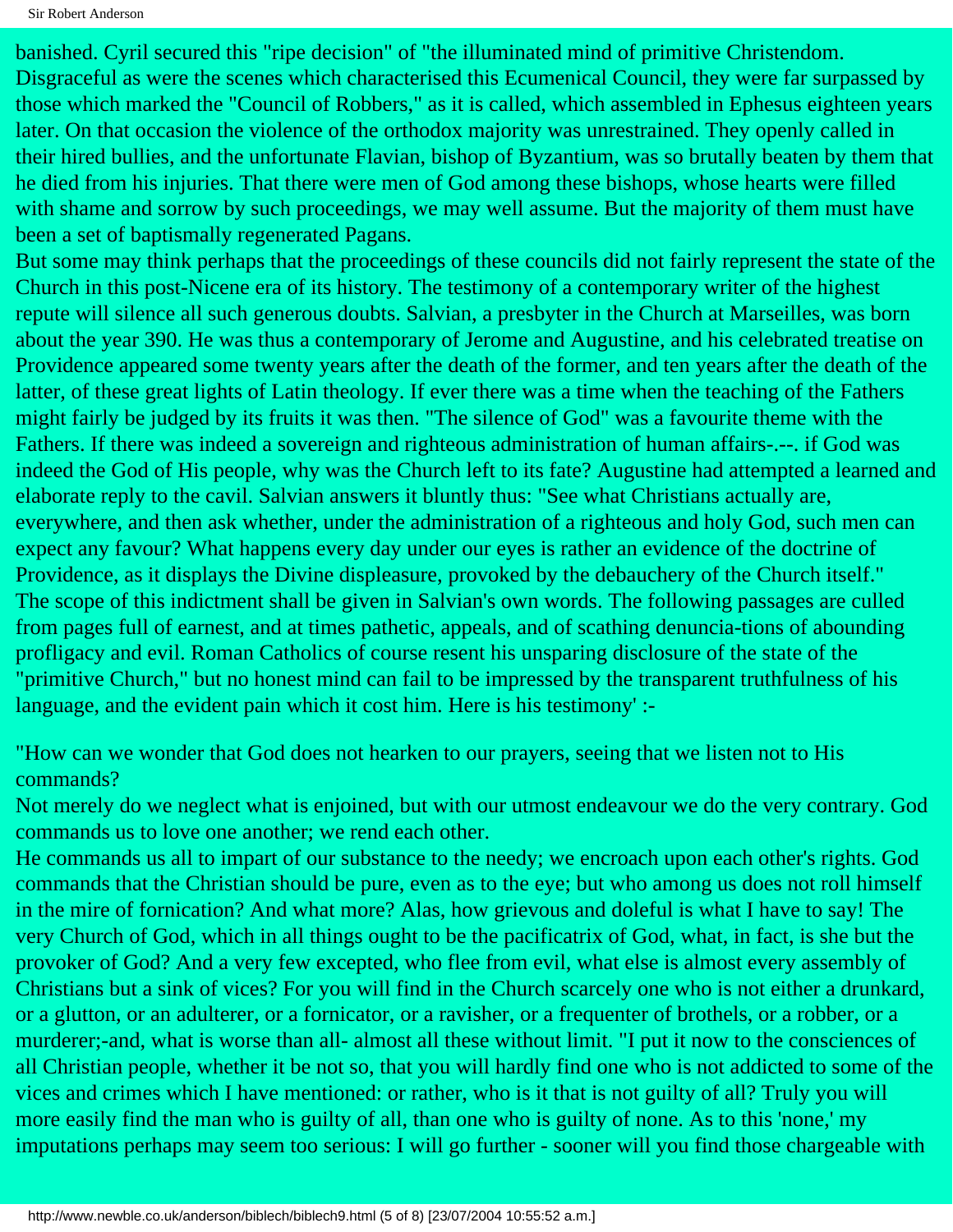every crime, than not chargeable with any; sooner those addicted to the greatest crimes than those guilty of the less. I mean to say, more are living in the perpetration of the greater as well as of the lighter vices, than of the lighter alone. Into this shameless dissoluteness of manners, is nearly the entire ecclesiastical mass so sunk, that throughout the Christian community it has come to be 'regarded as a species of sanctity, if one is a little less vicious than others. And so it is that the churches, or rather the temples and altars of God, are by some held in less reverence than the most inferior courts and common magistrates' rooms. . .

"The churches are outraged by indecencies, and by the irreverence of those who rush thence, after the formal confession of their past sins, to the perpetration of more. You may well imagine what men have been thinking about at church when you see them hurry off, some to plunder, some to get drunk, some to practise lewdness, some to rob on the highway. . "Let us then see whether any of this rank the rich and noble can plead exemption from one of these two capital crimes -murder and adultery. Who is there, that if his hands do not reek with human blood, is not soiled with foul impurities? And yet, though one of these burdens is enough to sink a man to perdition, hardly is there a rich man who is not chargeable with both!"

He goes on to assert plainly that the Christians were actually worse than the heathen around them, differing from them in nothing save in "the knowledge and profession of Catholic doctrine." And he goes on to say :- "I must not be understood as affirming this absolutely of the entire mass of the Roman world. For I except, first, all the monks,' and then some even of the seculars, not inferior to them, or, if that be saying too much, at least comparable to the monks in virtuous behaviour. As for the rest, all, or nearly all, I affirm to be more guilty than the heathen. Reader, art thou angry at seeing this stated? Condemn me if I lie; condemn me if I do not make good what I assert."

If the writer had declared that most of the monks were free from these charges it would be a grateful relief from the terrible darkness of the picture. But when he says "I except all the monks" it is too obvious that he does so merely on grounds of policy. The sequel, moreover, makes this clear. Later on he breaks through the reserve he had imposed upon himself, and speaks out thus:- "But it is only the laity, I warrant you, who sin, at this rate! surely not some of the clergy; worldly men, but surely not many of the monks? Aye, indeed, under a colour of religion, sold to worldly vices, these men who, inscribing themselves with a title of sanctity after a course of shameless profligacy and crime, differ from what they were in profession only, not in conduct. . . Can any one believe that men should have been thinking anything of conversion and of God, who, abstaining from intercourse with their own wives, have made no scruple of trenching upon the rights of others; and who, while they make profession of bodily continence, act like bacchanals in the debaucheries of the mind? . .

One quotation more :- "How should we exult and leap for joy if indeed we could believe that the good and the bad were nearly balanced in the Church as to numbers. . . . Yea, how could we be but happy in so thinking, when, in fact, we have to mourn over almost the whole mass as guilty.

If all are not equally bad, they would fain be so if they could, and even display an ambition not to be outdone in wickedness."

These are but extracts. There is far more besides of the same character. He refers, for example, to the infamous profanity of swearing by the name of Christ - a habit that had long been common with the monks, and in Salvian's time had apparently become habitual. "They seem to think (he says) that when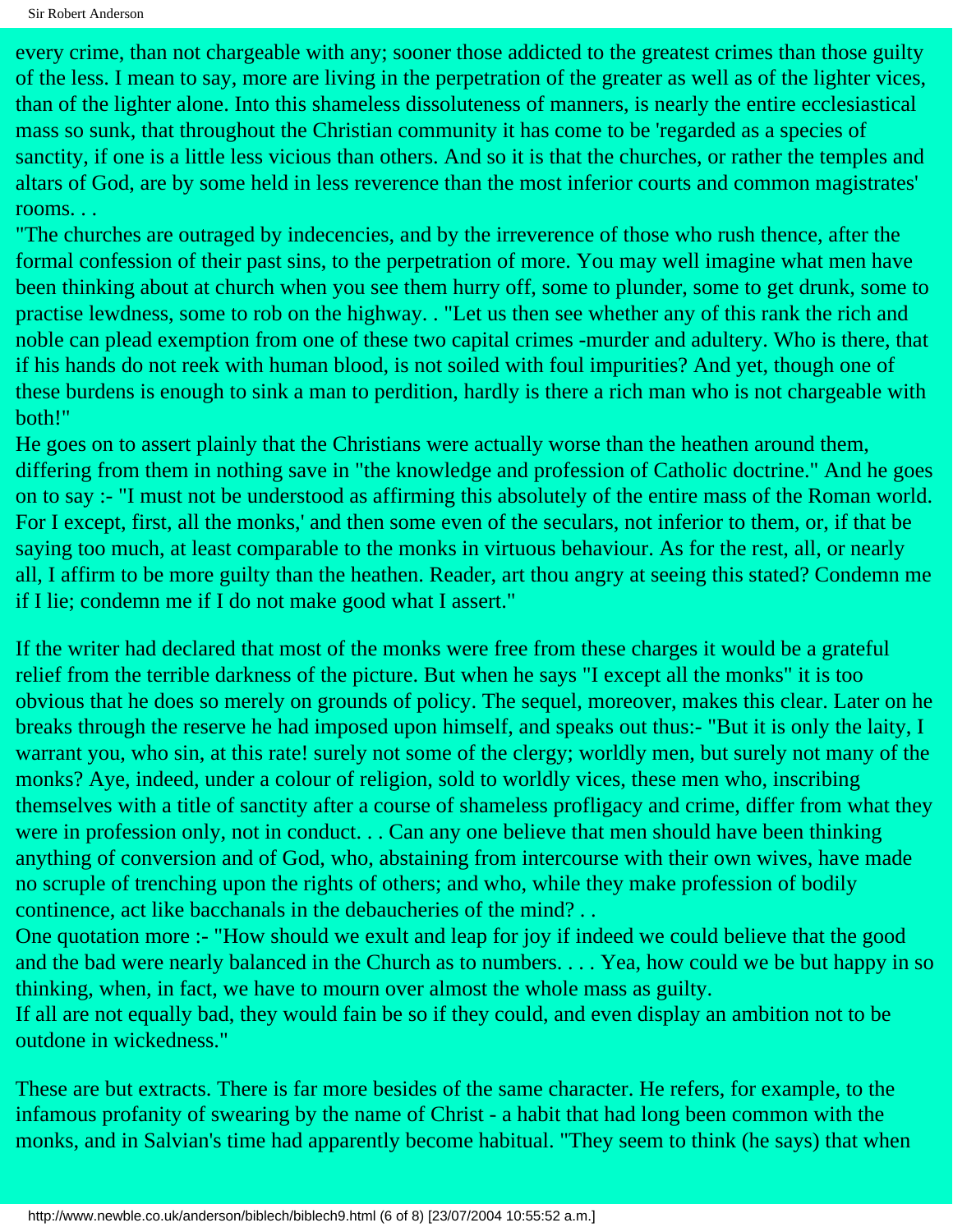they have sworn by Christ their crimes are in some way sanctioned by religion." He cites cases even where men committed shameful acts of wrong because they had already sworn to Christ to do them! The morality of the Early Christians is one of Gibbon's "Five causes of the growth of Christianity. And Tertullian could boast that among those who were brought to justice for offences against the law no Christian could be found, "unless, indeed, the name of Christian were his only offence." Any, he declared, who transgressed the strict rules of Christian discipline and propriety were no longer considered Christians at all.' And yet, two centuries later, "ALMOST EVERY ASSEMBLY OF CHRISTIANS HAD BECOME A SINK OF VICES." If the ages which followed were "dark," as indeed they were, it was because the Church had utterly failed of its mission, and was sunk in error:, and evil of every kind. God has never left Himself without a witness and doubtless there were those who feared Him and thought upon His name. But organised Christianity had disappeared from the earth. When Pagan baptism became the initiatory rite of Christian fellowship, the Church of Christendom morally ceased to be the Church of God; and when, the fear "of persecution having ceased, Pagans flocked in through that open door in thousands, the entire mass soon sank to the level of the heathen world. Indeed, the case might be stated still more strongly. Even the heathen world was scandalised by the exhibition of impurity and hatred presented by what is blasphemously called the Church of God. "See how these Christians love one another" had given place to "See how these Christians hate one another." In the fight for the Popedom between the faction of Damasus and of, "Ursinus one hundred and thirty-seven corpses were left on the pavement of one of the churches of Rome in a single day.' What wonder that a Pagan historian of that age - a man whose writings are praised for the moderation with which he speaks of, the Christians - declared that no savage beasts could equal the cruelty of Christians to one another! What wonder that penal laws of merciless severity were needed to keep the baptismally regenerated Pagans from turning back to paganism !

If the reader will but bring an 'honest atid intelligent mind to bear upon the problem he cannot fail to recognise the moral of it. A tree is known by its fruits. In no possible circumstances could Christianity produce results such as have here been depicted. As surely as ever effect followed its cause, these results were the natural outcome of the doctrinal teaching - the christianised paganism which had taken the place of Christianity in this much vaunted primitive Church - the Church of the Fathers. The theory that that Church entered the Dark Ages united and pure, and that the corruptions which, characterised it when the light of a brighter age began to shine in Christendom are to be attributed to Rome - this is a delusion. And the delusion is a mischievous one. The misguided men who are now seeking to drag England back into the darkness are only embittered by charges based upon this error. Among them there are Jesuits, who from base motives cling to the Church which they betray. But these are an unworthy minority. The Ritualists as a body are sincere. And they know that the main doctrines for which they contend are derived, not from Rome, but from "the primitive and undivided Church" of the Fathers. The Reformers knew this also; and therefore they appealed, not to the cult of primitive Christendom, but to the Christianity of the New Testament. And no other appeal is worth struggling for. In the sixteenth century "The Bible was the religion of Protestants"; and if "the Evangelical Party" to-day is powerless to rally the country round them, or to stem the rising tide of error and superstition, it is because the Bible is no longer the labarum of the Evangelical cause.

#### (Footnote -

There are very many of the evangelical clergy, and vast numbers of the laity, to whom my words do not apply. But I am speaking of the party as a unit; and the influence of the party is destroyed by the attitude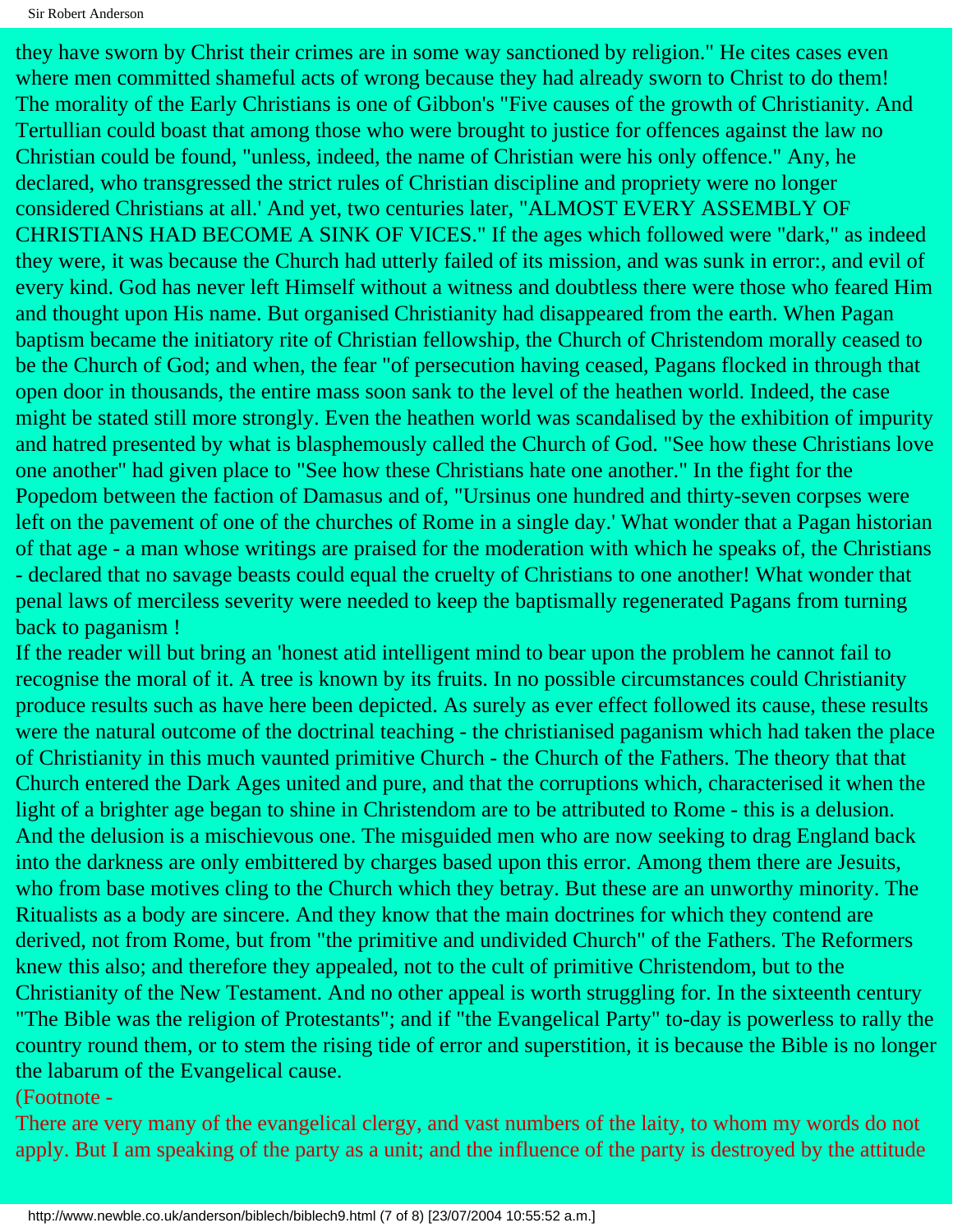of compromise maintained by the majority of its clerical members. If the evangelical party stood to-day where it stood half a century ago, it would have the country behind it, and it could dictate terms to those in authority. But instead of taking their stand upon the Bible, these men seek to go as far as they possibly can with the Romanisers, and slavishly follow them in many of their evil practices. How can such men excite enthusiasm for the principles of the Ref ormation? Fancy a temperance movement led by men who drink with the drunkards, stopping short only at getting drunk themselves! The old evangelicals put Christ first in everything; the modern ritualists put the Church first in everything. The one position is Christianity; the other the Christian religion. Modern evangelicalism in the Church of England is a feeble attempt at compromise between the truth and the error. Instead, therefore, of being a barrier against ritualism, it is but a halfway house on the road to it; as ritualism is a halfway house on the road to Rome. We can understand the position of those who hold that the Episcopal Churches of Christendom constitute the Church. But what can be said for men who imagine that the Church of England is the Church, though they have reserves about the Ritualists? They are like the old Scotchwoman who narrowed the pale of orthodoxy to herself and her husband, adding, after a pause, "And I'm no' sure about my husband!" [Chapter Ten](#page-57-0)

[Literature](http://www.newble.co.uk/anderson/literature.html) | [Photos](http://www.newble.co.uk/anderson/photos.html) | [Links](http://www.newble.co.uk/anderson/links.html) | [Home](http://www.newble.co.uk/anderson/index.html)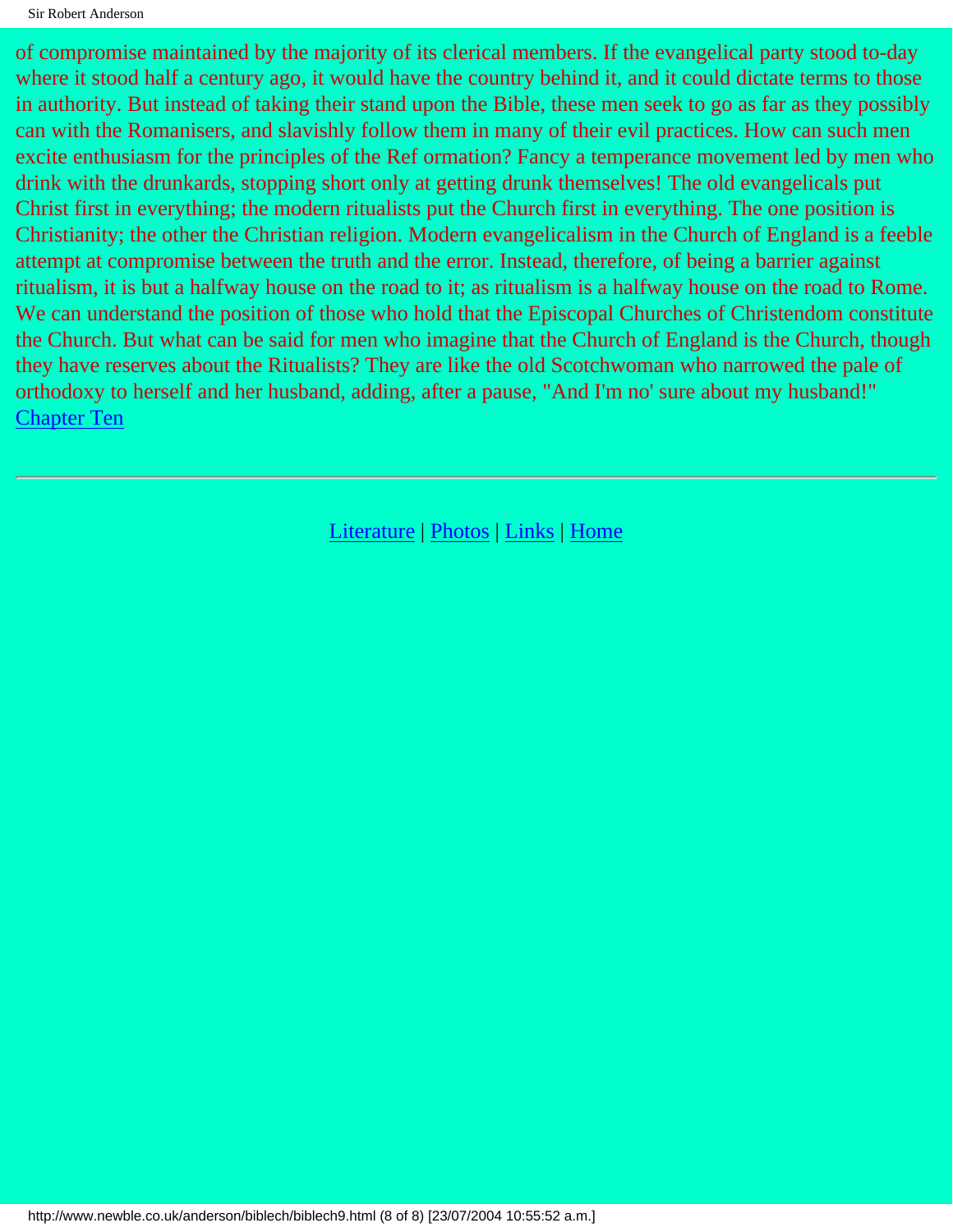# <span id="page-57-0"></span>**SIR ROBERT ANDERSON Secret Service Theologian**



#### **THE BIBLE OR THE CHURCH**

#### **CHAPTER TEN**

"THE Jews' religion" was a human system based upon a Divine revelation, and so is it with the religion of Christendom. But the Judaism of Messianic times was not an apostasy in the sense in which that can be averred of the religion of Christendom. For the Lord could sanction by His presence the services both of the temple and the synagogue. The cult was right: it was the men who were wrong. "God is Spirit, and they who worship Him must worship in spirit." With unspiritual men, therefore, even a religion which in itself was true became of necessity false. "For he is not a Jew who is one outwardly . . . but he is a Jew who is one inwardly, and circumcision is that of the heart, in the spirit, and not in the letter; whose praise is not of men, but of God." "For the Kingdom of God is not meat and drink; but righteousness and peace and joy in the Holy Ghost."' And if this was true in regard to a cult in which ordinances and the external element filled so large and prominent a place, how intensely true must it be of Christianity. Moses was the Apostle of "the Jews' religion." And in externals at least there was no wilful departure from his teaching. Any blunders in this respect were made honestly and through ignorance. Blunders there were, as for example in the celebration of the Day of the Firstfruits. This error, which has escaped the notice of theologians, destroyed the significance of one of the great characteristic types Of the law. The law enjoined that "on the morrow after the Sabbath" of Passover week, the first sheaf of the harvest should be cut and carried to the temple, to be "waved before Jehovah." The true " Day of the Firstfruits," therefore, always fell upon the "first day of the week." But in Ezra's revival, misreading the injunction, they took "the Sabbath" to mean the festival day of the passover. And thus it came about that on that Sabbath day during which the? Lord lay in the grave, the Jews were celebrating a rite divinely ordained to typify His resurrection from the dead.

See Lev. xxiii. 10, 11, 15, 16; and Deut. Xvi. 9. Also John xix. 31 ("that Sabbath was an high day," because it was "the day of the firstfruits"). I have dealt more fully with this in *The Coming Prince*, Chapter IX., and have there pointed out that the true "Day of Pentecost," as divinely ordered, was not the Sabbath upon which the Jews observed it, but that "first day of the week" on which the Holy Spirit was given. iCor. xv. 20, 23 especially refers to the firstfruits as a type of the resurrection. Just as God's accepting the first sheaf gathered was a token and pledge of His acceptance of the whole harvest, so the resurrection of Christ is a token and pledge of the resurrection of His people. I have seen it stated that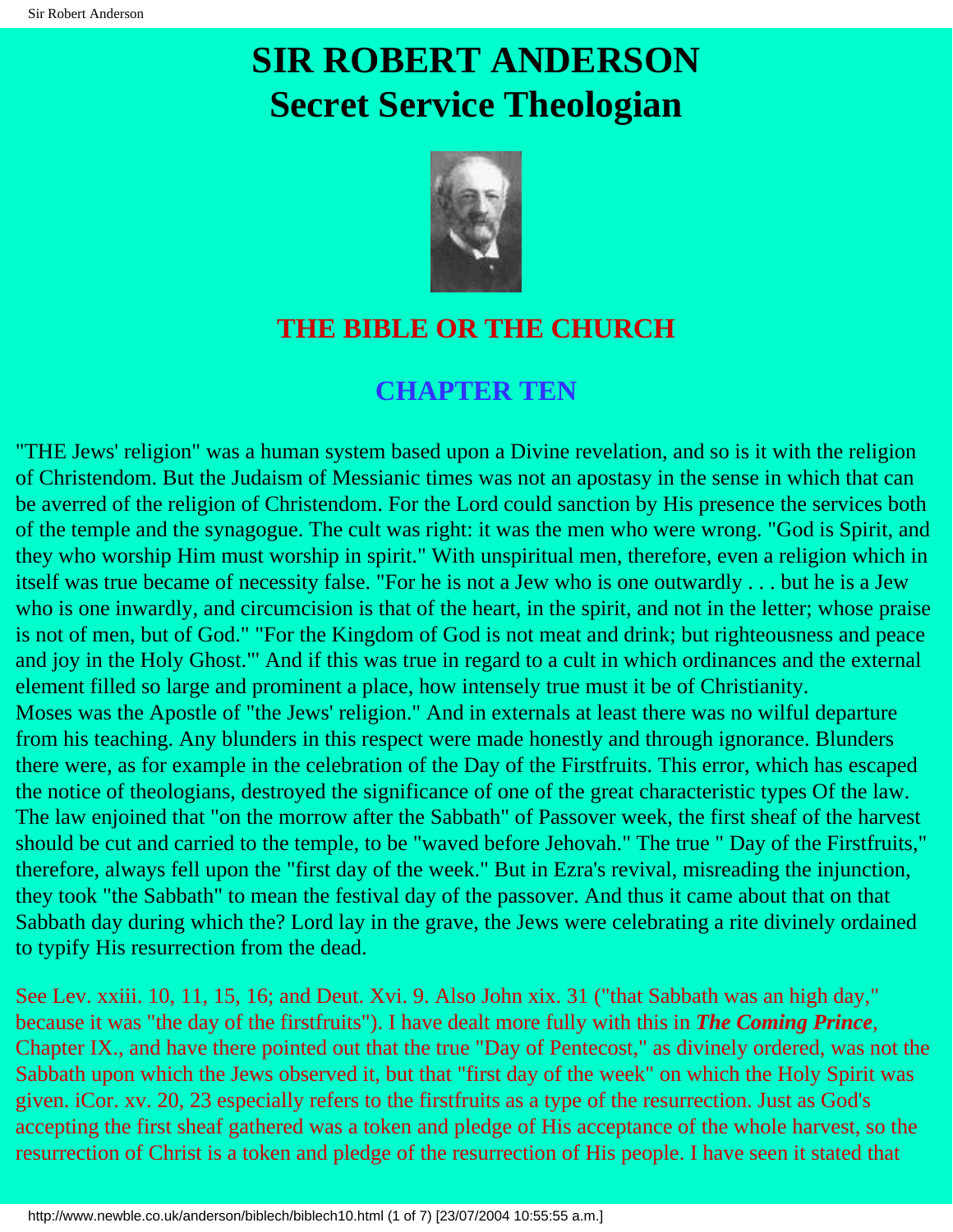Sir Robert Anderson

one of the points on which the Karaites differed from the "orthodox" Jews was that they followed the Scriptures in celebrating the Day of the Firstfruits, and therefore also the Day of Pentecost, upon the first day of the week.

But while those who honoured Moses sought to follow his teaching with scrupulous care, the New Testament has received very different treatment in the religion of Christendom. When the Lord and His disciples met to eat the paschal supper, the rite was essentially the same as in the days of Hezekiah or of Samuel. And if a heathen stranger could have passed from that "upper room" to other kindred scenes in Jerusalem, no difference in the ritual would have attracted his attention. Here, was Israel's Messiah surrounded by His disciples; there, were apostate Jews who on the morrow would clamour for Messiah's death. But disciples and apostates alike were celebrating the same ordinance according to the same ritual. The only difference between them was that while the disciples were spiritually quickened and enlightened, the apostates were spiritually in darkness and in death.

And if a Jew of those days could now come back to life he could again take part in the familiar rite in the home of any pious co-religionist. But imagine one of the primitive disciples present in St. Peter's at Rome today during the celebration of a baptism or a mass! A devotee of the old Eleusinian mysteries would find himself at home in the scene; but the disciple would shrink away from it, as from a specially profane development of paganism. Between the religion of Christendom and the revelation upon which it claims to be founded there yawns a gulf which is impassable.

To the apostasy of Christendom Judaism affords no parallel. As regard externals, Judaism appears to be an exception to the strange law of degeneration which marks the religion of mankind. The Scriptures are still read in the synagogues, and the paschal supper is still celebrated in simplicity. And in the Scriptures and the paschal rite may yet be found the means of their spiritual restoration. The altar is there and the wood for the sacrifice: all that is lacking is the fire from heaven to kindle it - a signal proof of the truth that "God has not cast away His people."' For though in this age of a silent Heaven, He does not declare Himself as the God "that repayeth them that hate Him to their face," He is none the less "the faithful God which keepeth covenant . . . to a thousand generations." Paganism is not less evil or less hateful because it masquerades in a Christian dress, and uses the language of Christianity. The guilt and infamy of Judas were all the greater because he ranked as an apostle of the Lord. And if there be indeed apostolic succession in the historic Church, we know to what source to trace its origin ! The Judaism which crucified the Lord was essentially a true religion: it became a false religion only because the very truth of God when administered by carnal men is changed into a lie. But the religion of Christendom is essentially a false religion, and so lost to shame, moreover, that it makes no effort even to cover itself with a Christian terminology. About the priest and the altar the New Testament is silent, save in that Epistle which was written expressly to teach that they belong in type to Judaism and in anti-type to Christ. And as for baptismal regeneration, and the mass, with its vestments and "candles vainly lighted at noonday" '-these are the well-known stock-in-trade of a Pagan priesthood, and the New Testament knows absolutely nothing of them.

Judaism, I repeat, affords no parallel to such an apostasy as this; but a counterpart may be sought in Buddhism. Just as the principles and practices of Buddhism are marked by the most flagrant opposition to the teaching of Gautama, so also the religion of Christendom stands out in open contrast with the teaching of Christ. I would not be understood as bracketing Gautama with the Lord Jesus Christ. I deplore such profanity. But again I appeal to the history of Buddhism as a striking instance of the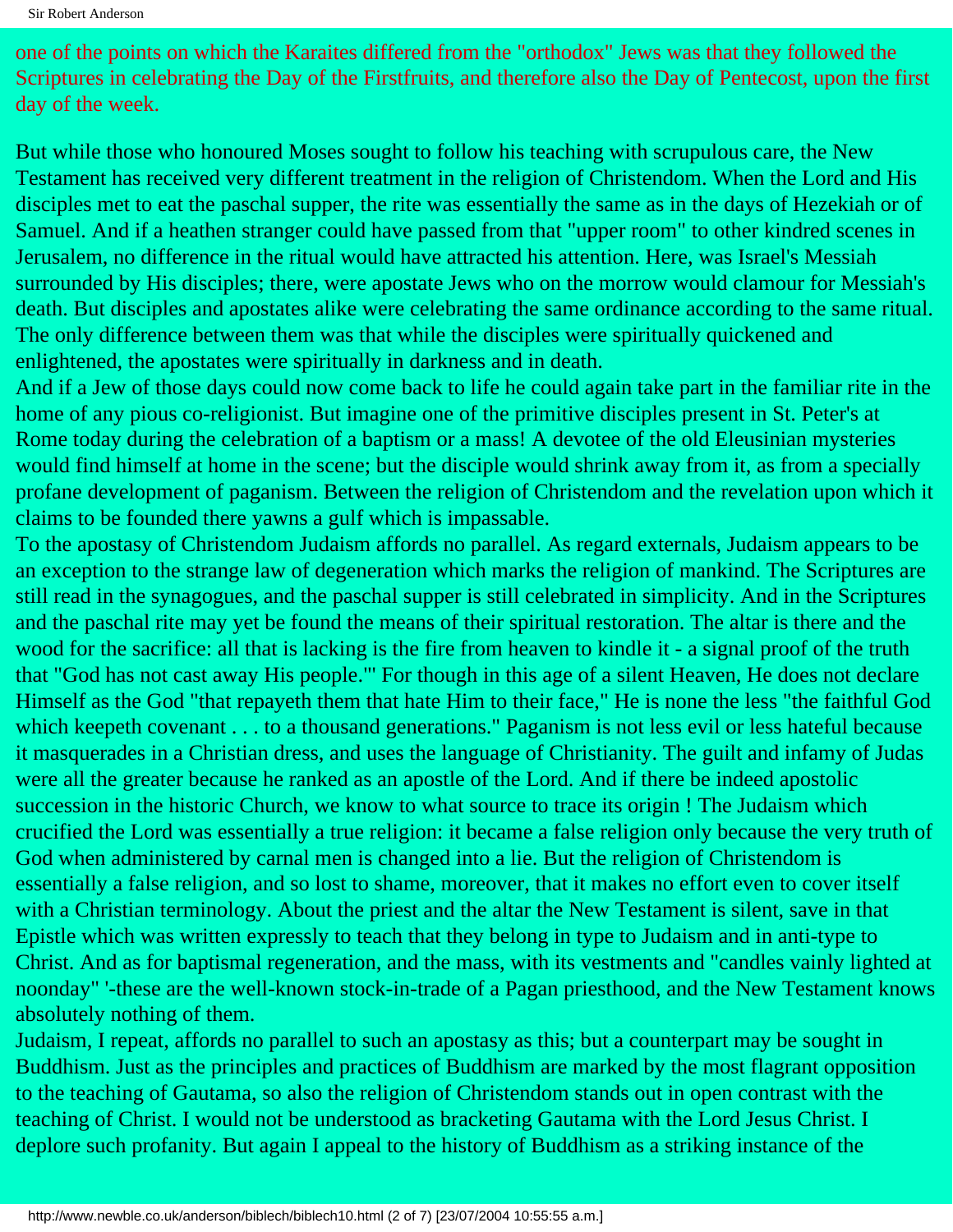working of that same law of spiritual gravitation which has been so apparent and so disastrous in the history of what - if it be lawful to coin a much needed word - might be described as Christianism. For while in the sphere of morals and of mind man is master of himself, the ruin of his spiritual nature is complete. Here he is so entirely the slave of perverted religious instincts that, apart from Divine grace, his recovery is impossible.

But even here we must distinguish. Divine grace is needed for the apprehension of Divine truth, but not for the detection of human error. No grace is needed to save a man from card sharpers and "confidence trick" men; and his native wit might equally avail to save him from the artifices and errors of human religion. In the only address to a heathen audience recorded in the New Testament, the Apostle appealed to reason and common sense to teach his hearers that their cult was false.

But while the victim of the criminal is eager to hide his shame, the dupe of the priest seems always ready to glory in it. Not many years ago one of our great city houses was defrauded of £20,000 in gold by a very clever, but very transparent trick; but their chief.anxiety was to avoid the ridicule which publicity would have brought 'upon them.

True it is that in the most solemn prophecy world, ever uttered-for the words fell from the lips of our Divine Lord - a time is foretold when false prophets shall arise who "shall show great signs and wonders, insomuch that if it were possible they shall deceive the very elect." ' But that time is yet to come. "Great signs and wonders"! The victim of the "confidence trick" can plead that with his eyes he saw the sheaf of counterfeit bank-notes, and he took them to be genuine. But what excuse can the victim of these sham priests set up to excuse his credulity ?An honest-hearted schoolboy might well be ashamed of being duped by them. As for priestly absolution, if even-handed justice were meted out to all, the Vagrant Act would suffice to deal with it. Ignorant women are sent to gaol for deceiving people about their future in this world, but educated men are allowed to deceive them with impunity about their future in the next. And yet human religion has a terrible power behind it. Satan is not, as men suppose, the instigator of their crimes. Religion is the special sphere of his influence. What other meaning can be given to the awful title, "the god of this world," accorded him in Holy Writ? Were it otherwise the religion of Christendom would never have survived the sixteenth century. When that century opened, the infamous Alexander VI. was on the papal throne. The letter of a devout Roman Catholic, recorded in the diary of a high official in personal attendance on the Pope, describes life in the Vatican under the Borgias. Here are extracts from it :

"Everything can be had for money. Crimes grosser than Scythian are committed without disguise under the eyes of the Pope. There are rapes, murders, incests, debaucheries, cruelties, exceeding those of the Neros and Caligulas. Licentiousness past description is paraded in contempt of God and man. Sons and daughters are polluted. Harlots and procuresses are gathered together in the mansion of St. Peter. On All Saints' day fifty women of the town were invited to dinner."

At this point the historian from whom the foregoing is quoted breaks off the narrative by adding: "The details of what followed are barely mentionable." ' The letter goes on to speak of the universal sale of indulgences, to provide a portion for the Pope's daughter, Lucretia, and also to mention his son Cesar Borgia as being as great a monster as himself. And as for the Sacred College, not a single voice is raised in warning or remonstrance..

Was it any wonder that when Charles V. ascended the Imperial throne the laity everywhere were in revolt against the Church? But the Emperor was no friend of Luther, no patron of the Protestants. The Edict of Worms, which devoted Luther to the flames, gave proof of his zeal for the Church; and it was no fault of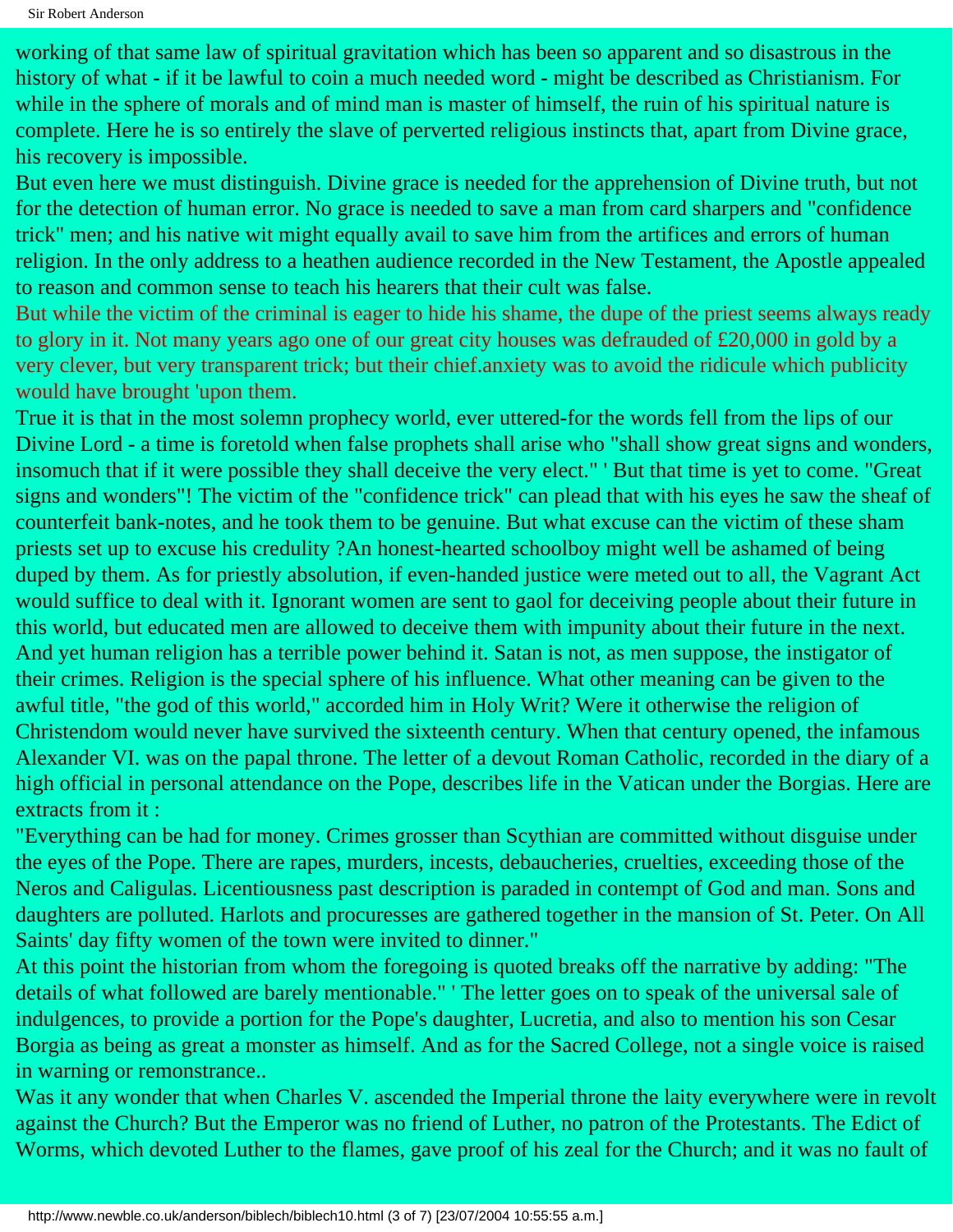Sir Robert Anderson

his that that edict was frustrated. But the dream of his life was the calling of a Council which, by dealing with the flagrant immoralities of the clergy, and allowing the voice of the laity a hearing, would prepare the way for his putting down the Protestants by force. Pope succeeded Pope, however, without his achieving his purpose. Neither Leo X. nor Clement VII. had any wish to be "reformed"; and when, a quarter of a century alter Charles's accession, Paul III. found himself compelled at last to yield, he took care that the Council should neither parley with the laity nor meddle with the vices of the clergy. The secret history of the Council of Trent has been laid bare by its "incomparable historian," as Gibbon calls him - Paolo Sarpi of Venice, that amazing prodigy of genius and learning. The shameful story is before the world.' There a Lot even in Sodom, and doubtless there were not a few such at Trent - the Spanish bishops were believed to be pure; but the Italian majority were for the most part men of the same kidney as Pope Paul - that "Vicar of Christ" who openly pensioned his bastard children upon the State, and made cardinals of his schoolboy grandsons.

His friend and biographer, Cardinal Pailavicino, pleads that he was no worse than his contemporaries! One might expect a "Vicar of Christ" to be better; but this perhaps is proof of Protestant ignorance and bigotry.

And these men, unknown to fame as theologians, and bound by their ordination oath to obey their master the Pope, settled the creed of Christendom, not omitting to devote to eternal damnation all who refuse the blasphemous lie that a thrice-holy God accredits licentious profligates as His ministers.

The Council of Constance had claimed jurisdiction over the Popes, and proceeded to try and depose the rival claimants to the chair of St. Peter, including John XXIII., of whom Gibbon writes, "The Vicar of Christ was only accused of piracy, murder, rape, sodomy, and incest; the most scandalous charges were suppressed."' But the Council of Trent established the supreme authority of the Pope.

Nine years after it was finally dissolved, occurred the "Massacre of St. Bartholomew." The leading Protestants of France were invited to Paris by the French king, Charles IX., to celebrate the marriage of his sister. They had been granted solemn and oath-bound pledges of safety, but at midnight on the festival of St. Bartholomew (21st Aug., 1572), the signal was given for their butchery. Ten thousand Huguenots, men, women, and children, including some five hundred persons of rank, were massacred. Their mangled bodies were flung into the streets; the gutters were choked with their blood. In other towns like butcheries were perpetrated." According to the estimate of Sully, the defenceless victims numbered seventy thousand. But when Charles, repenting too late of his hideous guilt, sought to palliate it by inventing charges of political conspiracy against the Huguenots, the "Vicar of Christ" rebuked his repentance by celebrating a Te Deum and ordering public rejoicings in honour of the crime. More than this, he sent Cardinal Orsino to convey his congratulations to the king. At Lyons, on his way to Paris, the emissary sought out the leader of the butchery, and gave him absolution and his blessing. And on reaching the capital he urged Charles to claim openly the credit of his acts, which future generations would attribute to zeal for the Catholic religion, now purified from heresy by the Council of Trent and by the extermination of the Protestant sect within his realm.

And this "Vicar of Christ" was not a depraved sensualist like some of his predecessors, but a theologian and a scholar.' Gregory XI,J'!. had much in common with his successors of 13ur own times. But on this very account his n~rnory is branded with eternal infamy.

And yet the Council of Trent has settled it that the Popes of our own times, notwithstanding their personal claims to veneration, have no better title to the homage of Christendom than an obscene monster like Alexander VI., or a monster as hateful, though of another kind, like Gregory XIII. That Pius X. is the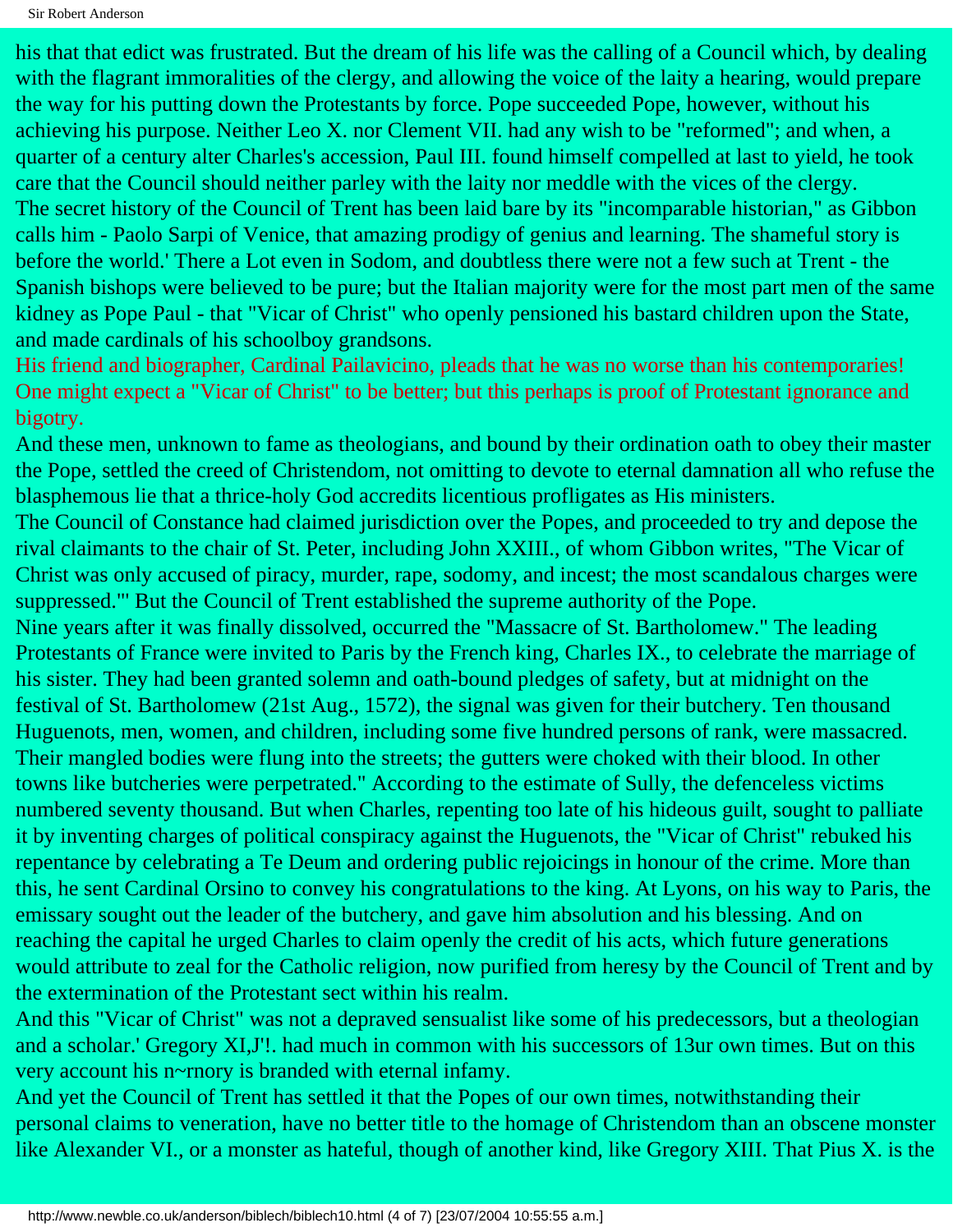Sir Robert Anderson

successor of the Apostle Peter is a mere theory; that he is the successor of these men is a plain fact. Just as a family or a nation can morally separate itself from its past, so can a Christian Church for it depends only on the living Christ in heaven, the Divine Spirit present upon earth, and the inspired Word of God. But the Church of Western Christendom is united to its past by a chain that reaches back through all the centuries of our era, and if one link be broken the chain is destroyed.

And yet if we ask the way of life, we shall get answer, "Submission to the Church." And when we press the inquiry and ask, What is submission? we shall be told, "Not the profession of Catholic doctrines, but obedience to the voice of the Shepherd." For "the sheep hear the voice of their Shepherd and they follow Him. He chooses the pastures; He leads His sheep into them. The relations of sheep and Shepherd correspond to those of disciple and Teacher. And hence it is clear that no one ought to be received into the Catholic Church unless he comes into the fold through the gate, of which Peter the Chief Shepherd is the Keeper."

The words are Cardinal Vaughan's. Referring to the difficulties and prejudices which have to be overcome, he proceeds: "Now, instead of entering into a maze of objections, into a labyrinth of difficulties, a shorter and more satisfactory course should be taken. Find the Divine Teacher, find the Supreme Shepherd, find the Vicar of, Christ. Concentrate all your mental and moral faculties upon finding the Head of God's Church upon earth. This is the key to the situation."' The daring profanity of this is accentuated by the use of capital letters, which lead the reader to suppose that the Divine titles so familiar to the student of Scripture refer to his Divine Lord., But he is startled and shocked to that they are applied to an Italian priest, whose claim to them is, as we have seen, no better than that of the incarnate fiends of eternally infamous memory, who ruled the Church of Rome in other days. Nothing ever penned by Edmund Burke has been more often challenged than the statement - in the most brilliant passage of the most brilliant of his treatises, that, "vice itself lost half its evil in losing all its grossness." By parity of reasoning it might perhaps be urged that the superstitions of Christendom are less degrading than those of Pagan cults. But the true contrast is between human superstitions on the one hand, and Christianity on the other. And this explodes the fallacy of Macaulay's well-known problem "Whether England owes more to the Roman Catholic religion or to the Reformation." "For political and intellectual freedom," the historian goes on to say, "and for all the blessings which political and intellectual freedom brought in their train, she is chiefly indebted to the great rebellion of the laity against the priesthood." This is her debt to the Reformation. To the Church of Rome she owes it that the dawning of that bright day was delayed for centuries; that by her hideous cruelties, and the debasing influence of her teaching, the chains were riveted which at last made that "rebellion" a necessity.

It is commonly assumed that religion, if earnest and sincere, must be pleasing to God and a benefit to men. But Scripture and history combine to refute such an error. The religious zeal of those who crucified the Lord was altogether exemplary. Nor was religion with them what it has so often proved in the history of Christendom -a mere cloak for immorality. In the terrible denunciations of the Pharisees, which fell from the lips of Christ Himself, the secret sinfulness of their hearts was exposed, but there was not a word to justify the charge that they were outwardly immoral. Nor was any such reproach ever cast upon them by the great Apostle who had been trained in their school, and whose knowledge of their lives was intimate and full. "I bear them witness," he declared, "that they have a zeal for God." And if such men were branded by the Lord Himself as a "generation of vipers," "children of hell," and farther from the kingdom than publicans and harlots, why should we doubt that there are men among" us today of scrupulous morality and intense religious zeal, who, like them, are "children of hell," and farther from the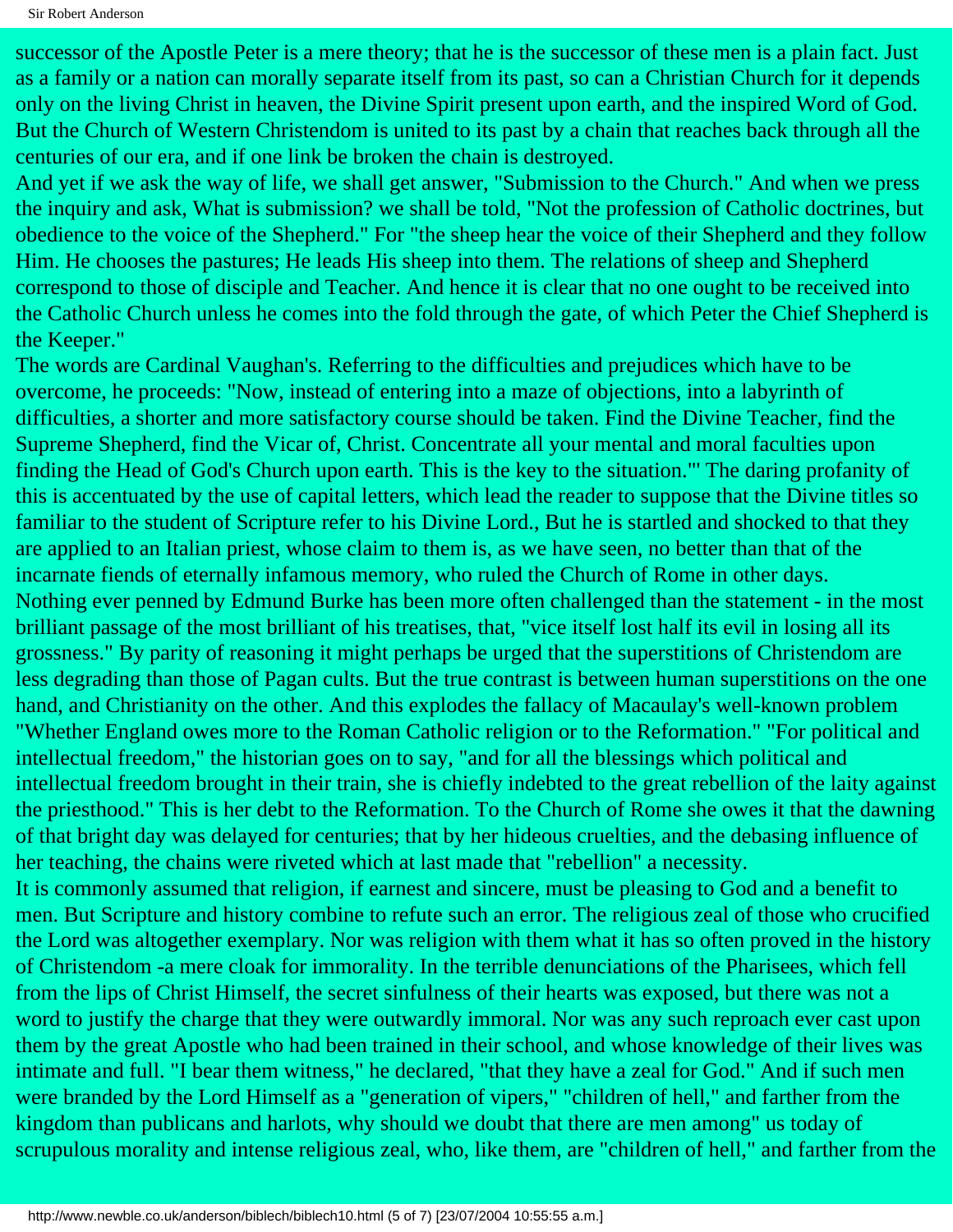kingdom than the openly dishonest and impure?

The religion of Christendom has so lowered the standard of rrrorals that morality has come to mean no more than freedom from one special lust. But God makes no such distinction between sins; and even men of the world have often juster thoughts. It was not thus that John Stuart Mill used the word when recording how his father taught him to regard religion as "the greatest enemy of morality."' The indictment is a terrible one; but in the light of notorious facts, who can resist the charge, inspired though it be by the bitterest prejudice?

From the murder of Abel to the supreme tragedy of Calvary, and down through all the ages of the history of Christendom, religion has been the fruitful cause of more wickedness and hate and cruelty and bloodshed than all the common lusts and vices of humanity. These lusts and vices have degraded men to the level of the brute, but religion has changed them into flends. Hence it is that in every age religion has been the most implacable enemy of God, the most relentless persecutor of His people.

The following is Hume's account of the massacre of the Protestants in Ireland in 164I : "But death was the lightest punishment inflicted by these rebels. All the tortures which wanton cruelty could devise, all the lingering pains of body, the anguish of mind, the agonies of despair, could not satiate revenge excited without injury, and cruelty derived from no cause. To enter into particulars would shock the least delicate humanity. Such enormities, though attested by undoubted evidence, appear almost incredible. Amidst all these enormities the sacred name of RELIGION resounded on every side, not to stop the hands of these murderers, but to enforce their blows, and to steel their hearts against every movement of human or social sympathy." This quotation is an adequate defence of the memory of the great man who, in 1649, meted out well-deserved punishment to the authors and abettors of these crimes.

"It cannot be," the Lord exclaimed, "that a prophet perish out of Jerusalem!" With common men the prophet's mantle would insure immunity from outrage. Religion it was that made it the outward badge and emblem of martyrdom. "Which of the prophets did not your fathers persecute?" was the martyr Stephen's scathing charge against the religious leaders of his people-" They killed them which showed before of the coming of the Righteous One, of whom ye have been now the betrayers and murderers." Religion it was that crucified the Lord of Glory, and stoned His faithful servant.

It was the Lord's misinterpreted words about the temple which most excited the malignity of the religious Jews (Mark xiv. 18, xv. 29). Stephen received a patient hearing until, referring to Isaiah's words, he declared that God did not dwell "in temples made with hands" (Acts vii. 48). This evidently provoked an outburst of opposition which led to his breaking off his narrative, and launching the rebuke of verses 51- 53. Just as in the case of Paul, the declaration that he had been charged to preach to the Gentiles so exasperated his hearers that in a frenzy of passion they exclaimed, "Away with such a fellow from the earth... for it is not fit that he should live." And but for the intervention of the Roman power they would have murdered him then and there (Acts xxii. 21-24). Such is religion

Religion inspired the persecutions even of Pagan Rome. For though in the case of a monster like Nero it was no more than a cloak for his infamies, in the case of emperors of a different type it was the genuine motive of their cruelties. Nor will it avail to plead that theirs was a heathen cult. It is a matter of common knowledge, astounding though the fact may be, that the persecutions of the Christian centuries, perpetrated in the name of the Christian religion, equal in fiendish malignity and cruelty the atrocities of Pagan Rome. As a matter of fact, in the case of such men as Trajan and Marcus Aurelius, persecution was not the outcome of malignity at all. The State required that every man should have a religion. But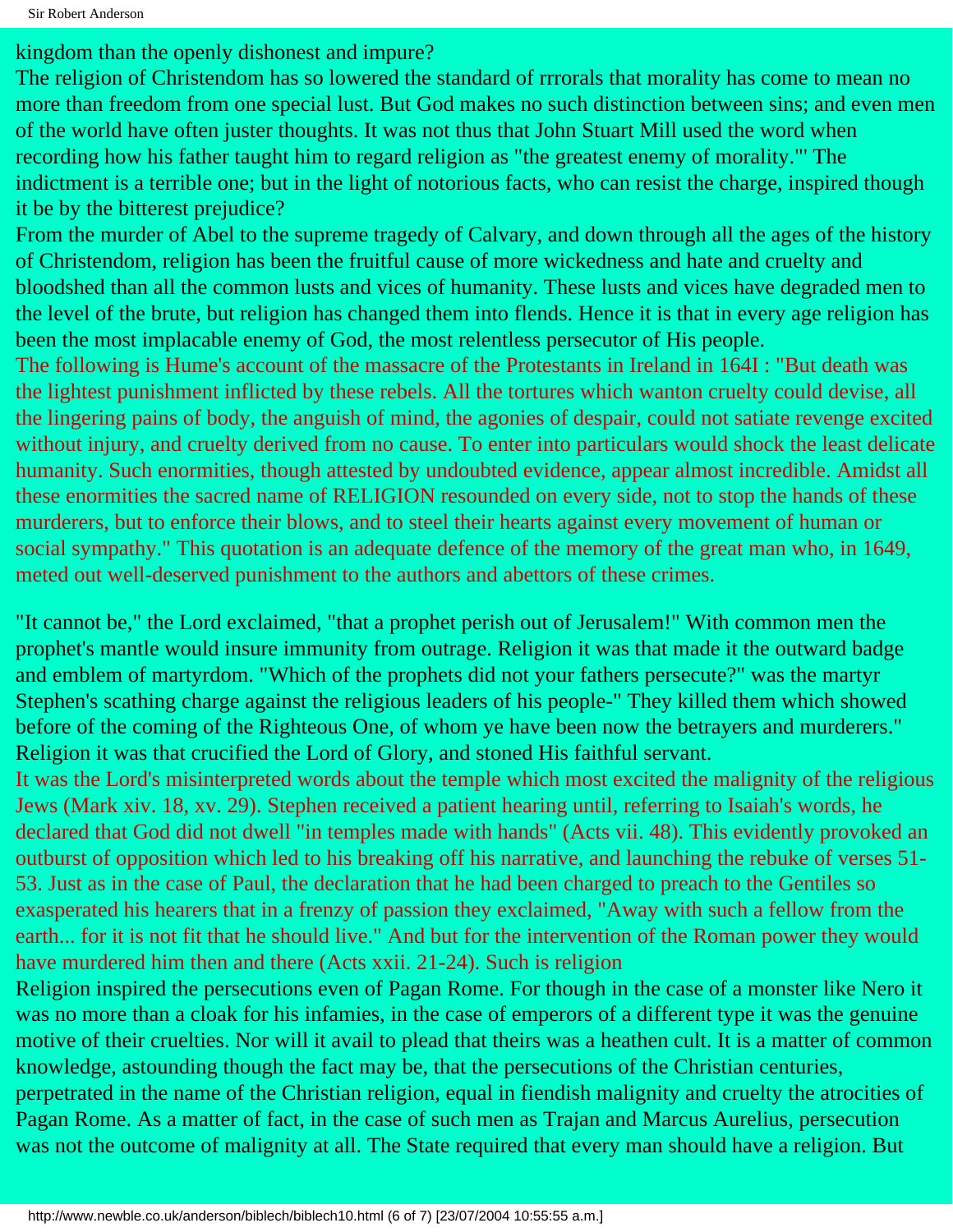Sir Robert Anderson

Christianity had not yet degenerated into a religion, and so the Christians ranked as Atheists, and they were punished accordingly.' Christianity was aggressive. It proclaimed a revelation, and inculcated a faith, that drew away men from all religions. It thus came to be regarded as an enemy to religion; and rightly so. Religion therefore became the enemy of Christianity. Such it has ever been. As Renan tersely puts it, the temple has always been anti-Christian.

This accusation is mentioned by both Justin (Apol. i. 5, i6) and Tertullian (Apol. x.). And Eusebius records that when the Roman pro-consul called upon Polycarp to renounce his fellow. ship with Christians, he did so in the words, "Repent: say, 'Away with the Atheists,'"

But here mark the contrast. In his famous letter to Pliny, Trajan enjoined upon his pro-consul not officiously to press inquiries concerning the Christians, and on no account to receive charges made against them by informers. How different this from the spirit and the methods of the persecutions inspired by the so-called Christian Church in the name of Christ! In the passage already quoted, Mill goes on to say that a hundred times he heard his father declare that the Christian's God was "the most perfect conception of Wickedness which the human mind can devise." And if the Christian's God be the 4od of "the historic Church "- the god of the religion of Christendom, is not this true? If the judgment which we mete out to men in other spheres is to be applied to this, and guilt is to be measured by enlightenment and privileges neglected and abused, the Church of Christendom stands out as the most hideous inpersonation of evil which the world has ever known. "No means came amiss to it, sword or stake, torture chamber or assassin's dagger. The effects of the, Church's working were seen in ruined nations and smoking cities, in human beings tearing one another to pieces, like raging maniacs, and the honour of the Creator of the world befouled by the hideous crimes committed in His name. All this is forgotten now," the writer here quoted sorrowfully adds-" forgotten, or even audaciously denied." We judge of a Pagan god by the acts of his worshippers, committed in his name and in his honour. Let us be consistent and fair, and apply the same test here; and instead of denouncing Mill as a coarse blasphemer, we shall hang our heads as we deplore the ignorance which confounds the god of Christendom with the Christian's God, and the Christ of Christendom with the Christ of the New Testament.

The god of Christendom is a god who can own as his specially accredited agents and ministers men whose lives were marked by immoralities and crimes so flagrant and so shameful that the record of them here would render these pages unfit for the eyes of the innocent and pure; a god who can sanction and bless atrocities as hideous and hateful as any that we associate with the names of Nero and Diocletian. With all the passion of which we are capable we protest against the blasphemy of confounding this god with the God of the Bible, or the Christ of "the historic Church" with our Divine Lord and Saviour. [Chapter Eleven](#page-64-0)

[Literature](http://www.newble.co.uk/anderson/literature.html) | [Photos](http://www.newble.co.uk/anderson/photos.html) | [Links](http://www.newble.co.uk/anderson/links.html) | [Home](http://www.newble.co.uk/anderson/index.html)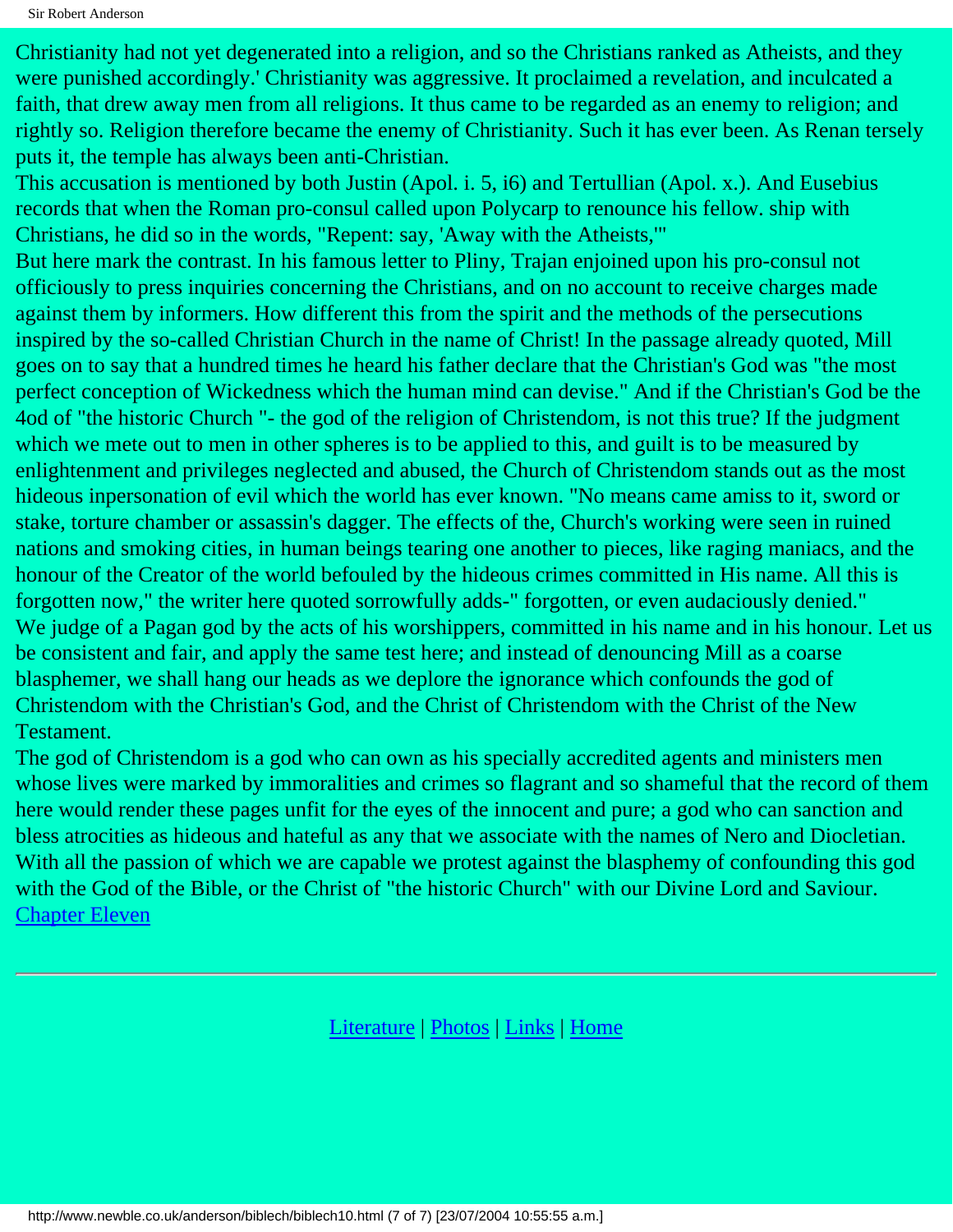### <span id="page-64-0"></span>**SIR ROBERT ANDERSON Secret Service Theologian**



### **THE BIBLE OR THE CHURCH**

#### **CHAPTER ELEVEN**

ANY one who approaches the study of theology with a mind trained and formed by full and systematic study of Holy Scripture enjoys an immense advantage over those who, reversing the process, have been taught to read the Scriptures in the light of theology. In dealing with the ritualists and sacerdotalists of apostolic days, the Epistle to the Hebrews attributes their errors to ignorance of the first principles of the oracles of God,"' the rudiments, that is, of revealed religion, the - A,B, C of the Divine revelation of the Old Testament. To what extent, then, has the theology of Christendom fallen under a similar reproach? The Old Testament Scriptures admit of a fourfold division - the historical, the typical, the prophetical, and the devotional or experimental. Of these, the first and the last - history and spiritual experience - are not specially the domain of the theologian at all. What then of the others? It is notorious that theology ignores them altogether. Prophecy it rejects with deliberate purpose; and as regards typology the dictum of Hengstenberg still holds good, that "the elucidation of the doctrine of the types, now entirely neglected, is an important problem for future theologians." ' But in this intensely valuable and interesting study, "now entirely neglecled," may be found landmarks to guide us in our search for truth, and safeguards against the errors by which at this moment Christianity is assailed, and our liberties as Englishmen are endangered.

By one school of theologians, now both popular and active, the Divine revelation of Judaism is bracketed with old-world paganism; by others it is dismissed to the sphere of archaeology. But the Mosaic types are the alphabet of the language in which the truths of Christianity have been delivered to us; or, if the illustration may be permitted, the Divine guide-book to the City of God. Without further preface, then, will the reader bear with a brief excursion into this wonderful field of inquiry?

Though in a sense the Bible is a literature, its unity must never be ignored. Regarded as *a book*, Genesis constitutes its introduction. Adam and the history of his world for thousands of years are dismissed in a brief preface of eleven chapters, and the rest of the Old Testament concerns itself with Abraham and his race.

"The elucidation of the doctrine of the types" must not be confounded with the allegorising of Scripture which renders the exegesis of the Fathers so fanciful-a system derived from the Greeks, who had learned to treat their classics in this way.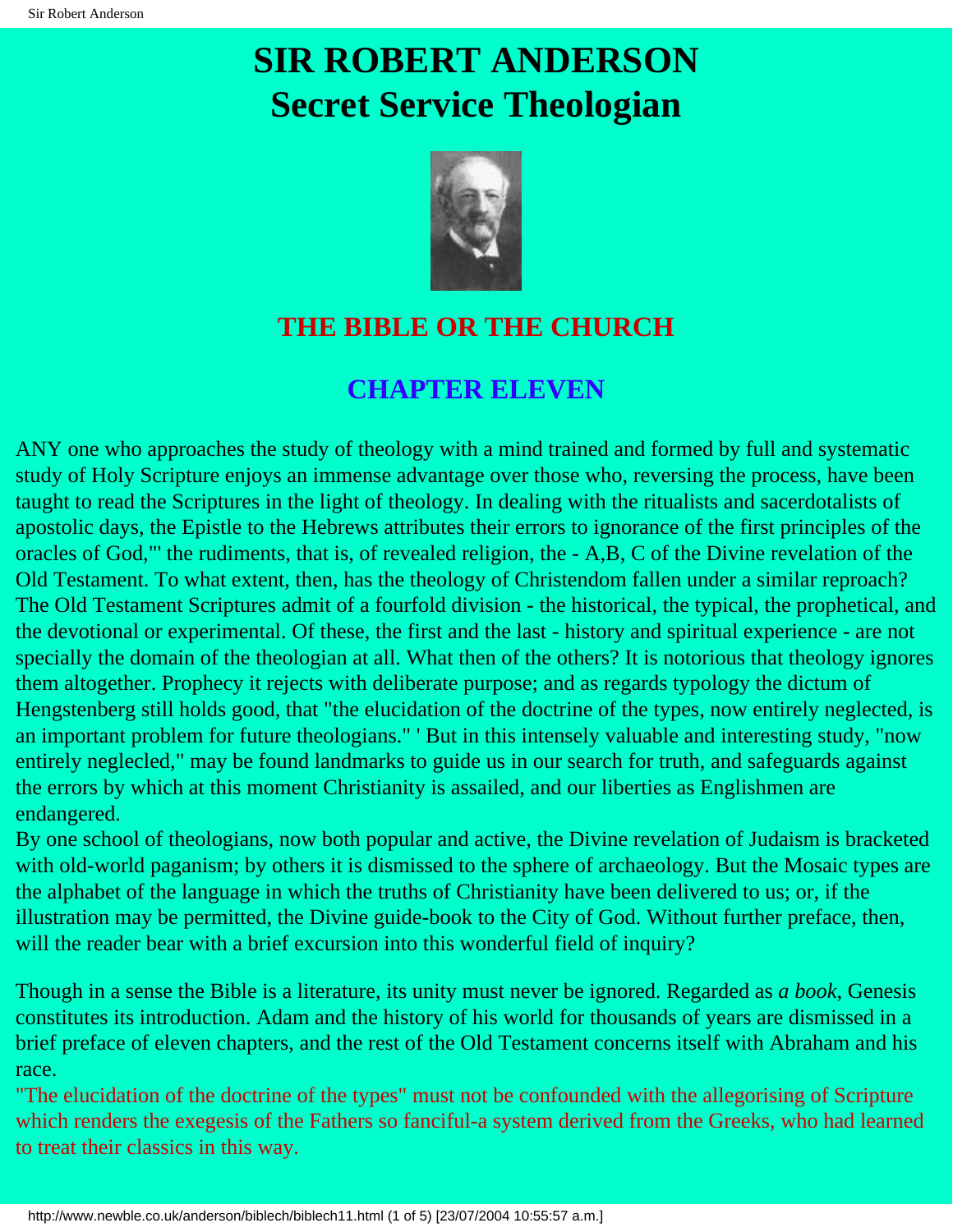The narrative of Genesis closes by recording how the descendants of Abraham came to be sojourners in the land of Egypt. As we turn the page, the opening chapter of Exodus tells how they had lapsed into a condition of hard and degrading servitude. This is the point at which the history of Israel in its typical character begins. Man's condition by nature is that of slavery in the house of bondage. He is absolutely dependent on a Divine deliverer. The narrative opens, then, by representing the Israelites as the slaves of Pharaoh, and it proceeds to unfold the story of their deliverance.And here the essentially typical character of the history is apparent. First, the fact of their deliverance is made subordinate to its purpose: "Let My people go, that they may serve Me" was the Divine demand. And secondly, as the deliverance must be in the way of redemtion, the history leads up to the promulgation of a death sentence: "All the firstborn in the land of Egypt shall die "'-the firstborn being typically the representative of the family. This was not a sentence upon the Egyptians, but upon the inhabitants of the land. The doom fell upon Egypt and upon all who dwelt in Egypt. There was no difference here between the Israelite and the Egyptian. And a death sentence can be satisfied only by death. But God provided a redemption. The story of the Passover is known to all. Every Hebrew family was to sacrifice a lamb, and the blood of that sacrifice was to be sprinkled upon the lintel and the door-posts of every Hebrew hut. For the Divine word declared, "I will pass through the land of Egypt this night, and will smite all the firstborn in the land if Egypt. . . . And when I see the blood I will pass over you." Or, as Moses explained it to the people, "The Lord will pass over the door, and will not suffer the destroyer to come into your houses to smite you."' Death was the appointed judgment upon Egypt; but upon the blood-stained house death had already passed. They were redeemed from death by a death already accomplished - redeemed by the blood of the paschal lamb. And that bloodshedding typified the great sacrifice of Calvary: hence the inspired words-" Redeemed . . . with the precious blood of Christ, as of a lamb without blemish and without spot." But this was merely redemption from Egypt's doom. Redemption from Egypt's bondage was to follow. But let us keep clearly in view the moral order of it; for this is a truth which theology has mystified. Who is there who has not pictured to himself that midnight scene when the Egyptians "rose up in the night," and "there was a great cry in Egypt "-a nation lamenting its dead! And that same night the Hebrew slaves arose as freemen, and set out upon their march to the promised land. The redemption in Egypt was followed by redemption from Egypt The sinner is saved in his sins, but that is not all: he is saved from his sins. Israel's redemption in Egypt was only and altogether byj the blood of the lamb: redemption from Egypt was by "the strong hand and the outstretched arm" of Israel's God.

The passage of the sea was the first in that wonderful journey. "The waters divided," and the redeemed people passed through as on dry land. But when the Egyptians press after them, the waters returned and overwhelmed them. The people had already been taught the atoning efficacy of death: they had now to learn its separating power. Death rolled between them and the scene of their bondage. Death to sin is no mere theory of doctrine; it is a great fact in the Christian's heart and life.

Now, these things, we are expressly told, were "types." And, as a matter of fact, the crucifixion of Christ took place upon the anniversary of the Exodus; and "that self-same day" was again the anniversary of the covenant with Abraham. The resurrection therefore was on the anniversary of the passage of the Red Sea; as that again was on the anniversary of the resting of the ark on Ararat. Every part of the wonderful story, indeed, is rich in typical teaching. The manna from heaven for their food was a type of Christ. The rock that gave out water for their thirst was a type of Christ. The Lord is not a mere turnkey who releases us from the prison-house of sin: the christian learns to say of Him, "The Lord is my Shepherd, I shall not want."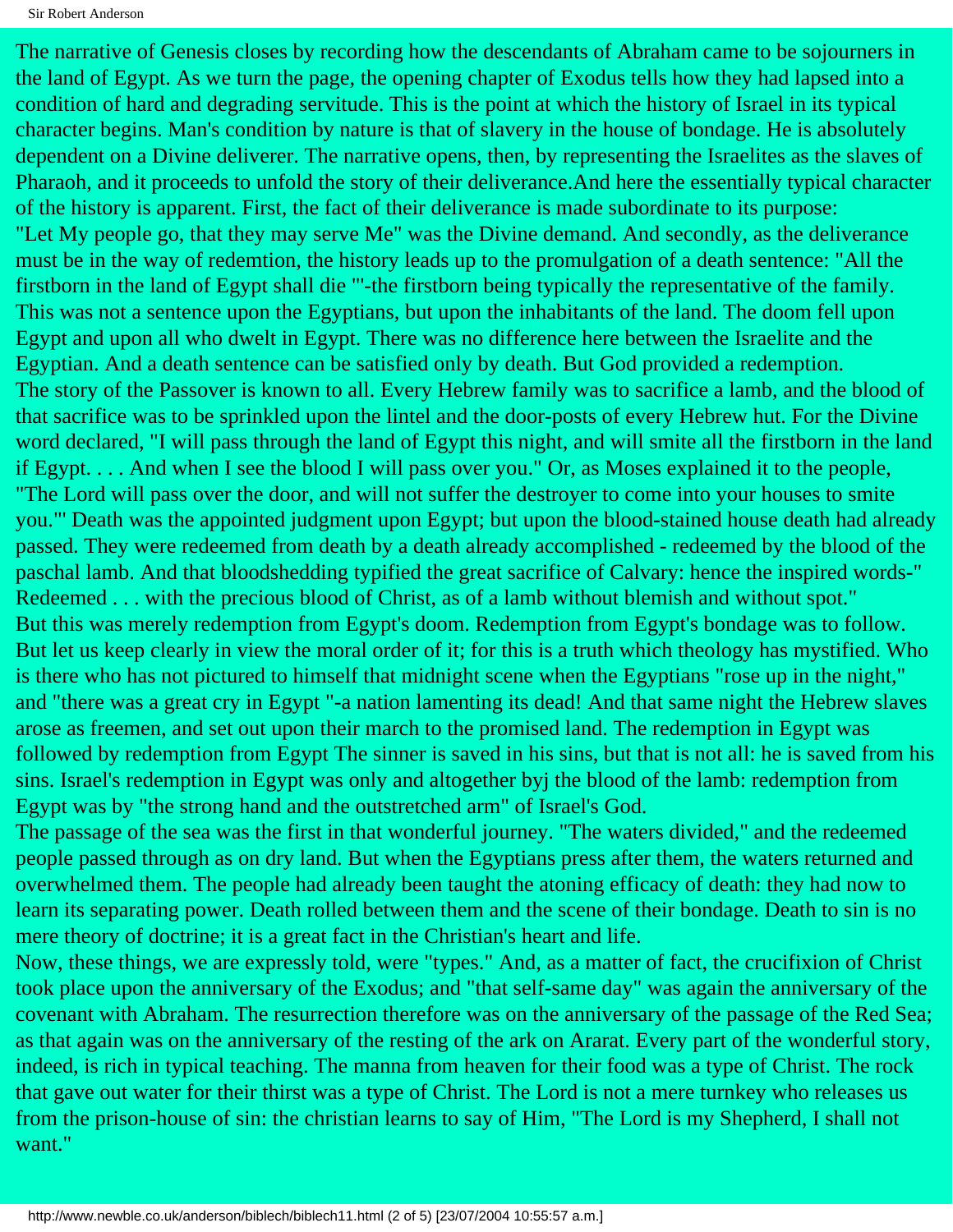But passing by all this, the events of Sinai claim special notice here. Then it was that the I law was given not the ten commandments merely, but the ritual of the national worship; not till then was it that the covenant was dedicated. At this point the typology of Exodus becomes of transcendent importance in delivering us from the errors and superstitions of the religion of Christendom. For the 24th chapter of Exodus, which fills so large a place in the doctrinal teaching of the New Testament, is very generally ignored in the theology of Christendom.

A few weeks only had passed since the Israelites had groaned in Egyptian bondage: now they stood a redeemed people around Mount Sinai, and God had given them a law, and prescribed for them a religion. But while His purpose was to have His people near Him, the scene only emphasised the distance which separated them from Him. Great and wonderful though the blessings were which they had already proved, their redemption was wholly incomplete. Moses, indeed, could approach, but this was only because of his typical position as mediator of the covenant. As for the rest, not even the elders of Israel, not even Aaron, could stand in that awful presence. The Divine command was clear: "Moses alone shall come near the Lord; but they shall not come nigh, neither shall the people go up with him."' When Moses had thus received "all the words of the Lord and all the judgments," he came and told them to the people, and then recorded them in writing. This accomplished, he set up an altar, and the great sacrifice of the covenant was offered; and by the blood of that sacrifice, sprinkled both upon the book and upon the people, the covenant was dedicated. in other words, Israel was thus brought into covenant with God, and became a holy people, as befitted the relationship.

And now mark the change. THEN (the next verse records) went up Moses, and Aaron and his sons, and the elders of Israel, "and they saw the God of Israel." The very same men who had been warned off the mountain at the peril of their lives were now bidden to participate in its most dread solemnities. And as expressive of the fulness of their welcome and the peace which ruled their hearts in that holy presence, it is recorded that "they saw God, and did eat and drink."

The very first command which followed this Priesthood had no part in obtaining redemption: that was the work, not of Aaron, but of Moses not of the priest, but of the mediator. The great redemption sacrifices, offered once for all, and never to be repeated, to which Israel owed the position of a saved and covenant people, were not priestly offerings at all.

Repetition may be pardoned here, because the truth in question is outraged and denied by the Pagan conception of priesthood which prevails in Christendom. The moral order of these types is clear. The deliverance of Israel by the blood of the Passover was accomplished in Egypt - in the very scene of their bondage: God saves the sinner in his sins - as he is, and where he is. Then the Israelites were delivered out of Egypt, and permitted to see the destruction of the power which had held them in servitude: God saves the sinner from his sins and teaches him that sin has no longer the power to enslave him. Finally, the Israelites we are brought near to God as a holy people, through "the blood of the covenant," and taught to be at peace in His holy presence "But now" (we read) "in Christ Jesus, ye who once we're far off are made nigh by the blood of Christ: for He is our peace."

1 And all this apart from priesthood. Where, then, did the priest come in? Not, I repeat, until redemption was complete, and the tabernacle - the dwelling-place of Jehovah - was set up. Then, and only then, the priest was consecrated.' His functions had to do with the worship of a redeemed people. But the teaching of the Epistle to the Hebrews is clear and emphatic, that the repetition of the sacrifices in Israel was due to the fact that those sacrifices were but "a shadow of good things to come." They could not "take away sins"; therefore they could not "make the comers thereunto perfect." "Else would they not have ceased to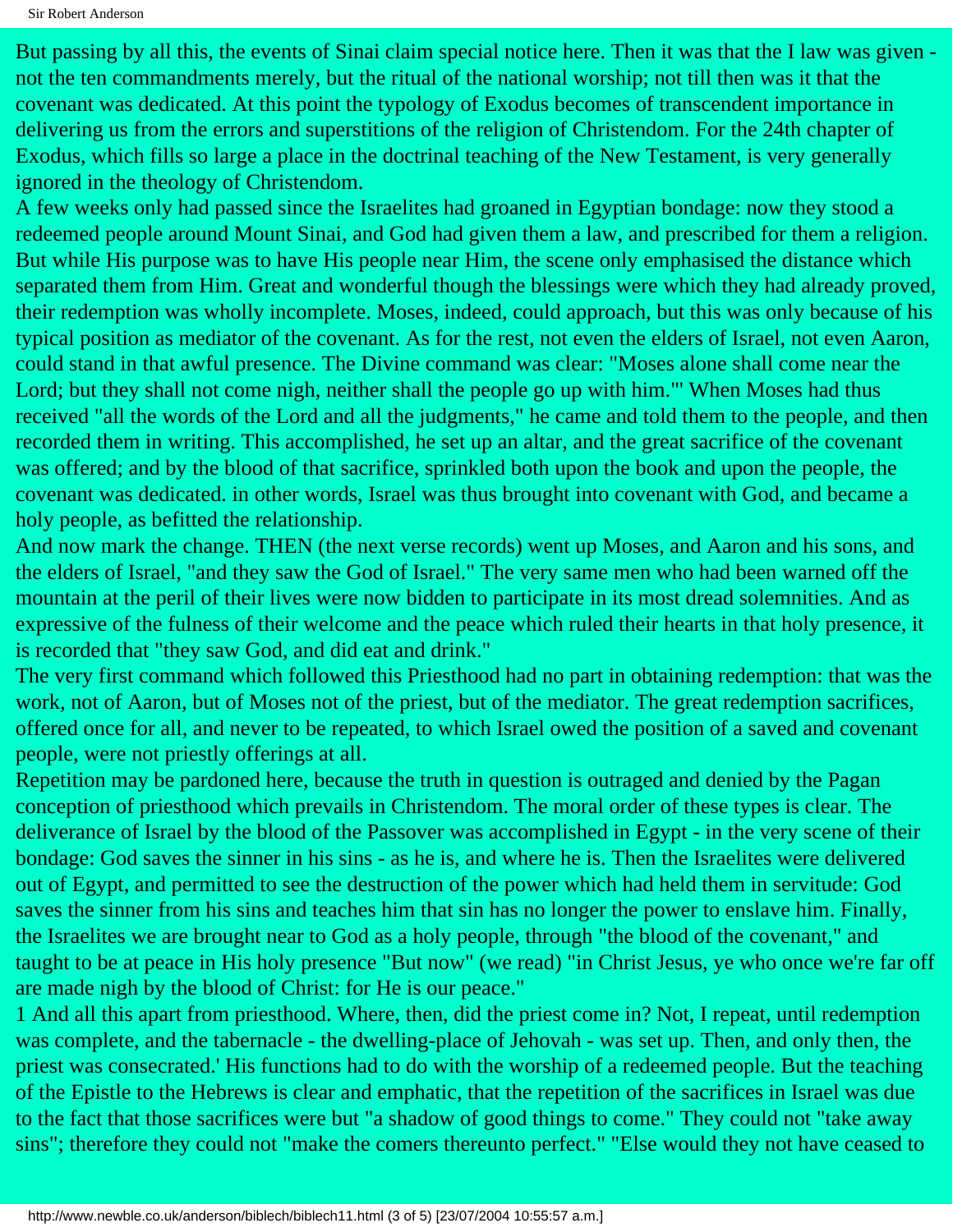Sir Robert Anderson

be offered?" But what the typical sacrifices could not do, Christ has done. "He appeared to put away sin by the sacrifice of Himself." And this He has actually accomplished. "For by one offering Hehath perfected for ever them that are sanctified." Hence the language of the new covenant, "Their sins and iniquities will I remember no more." And the words which immediately follow declare, "Now, where remission of these is there is no more offering for sin."

The types teach in part by comparison and in part by contrast. While the continually repeated sacrifices of the law were a Divine protest and warning that sin was not actually put away, the great redemption sacrifices, offered once for all, foreshadowed the accomplishment of the Divine will on Calvary. What those sacrifices prefigured, Christ has accomplished. What those sacrifices were in type, He is in reality. To the sinner who believes on Him He is, in fact, what the passover and the burnt-offerings of the covenant were to the Israelite in type -"both righteousness and sanctification, even redemption."' And as it was in the type, so it is here. Redemption being now complete, the exhortation which immediately follows is "Let us draw near." This is the climax of the doctrinal teaching of the Epistle to the Hebrews. The purpose of that Epistle is not to teach how a sinner can be redeemed. Redemption is assumed. The passover has no place in the doctrine of it. That is past; and it is to the great burnt-offering of the covenant that the parting words of the Epistle refer. Just as Moses made purification of sins, and then went up to God, so also did the Lord Jesus Christ.' And the teaching of the Epistle, pursued with many a digression rendered necessary by prevailing ignorance and error, is that there is now no need for further offering or sacrifice, no need for a human priest; but that, in virtue of the great sacrifice, and of what Christ is to the redeemed sinner, there is access even to the Divine presence.

At this point the type becomes confused. The Divine intention was that the mediator of the covenant should himself have become the priest. But this failed, owing to the unbelief and wilfulness of Moses, who claimed to have Aaron associated with him. But Christ is both Mediator and Priest. And His priesthood is of the order of Meichisedek, whose ministry was not to sacrifice for sins, but to succour and bless. It began therefore, not with Calvary, but with His ascension to the right hand of God. Then it was that He was "named of God a priest." Save in the sense in which every Christian is a priest, there can be no priest on earth apart from the family of Aaron. This rule is so absolute that it applies even to Christ Himself. As the Epistle to the Hebrews emphatically declares,' "If He were on earth He would not be a priest at all." Therefore if any one claims to be a priest, he must be a Pagan priest. A Christian priest! If "priest" here means a sacrificing priest, a man might as well call himself a Christian atheist. It was not narrow intolerance, but appreciation of truth, that led the Reformers to describe the sacrifice of the Mass as not merely a "fable," but a "blasphemous fable."' The following sentences, quoted from Bishop. Liglitfoot of Durham, will be a fitting conclusion to the present chapter. Referring to "the Kingdom of Christ" he says :-.

"It has no sacred days or seasons, no special sanctuaries, because every time and every place alike are holy. Above all it has no sacerdotal system. It interposes no sacrificial tribe or class between God and man. . .

"For communicating instruction and for preserving public order, for conducting religious worship and for dispensing social charities, it became necessary to appoint special officers. But the priestly functions and privileges of the Christian people are never regarded as transferred or even delegated to these officers. They are called stewards or messengers of God, servants or ministers of the Church, and the like; but the sacerdotal title is never once conferred upon them. The only priests under the Gospel, designated as such in the New Testament, are the saints, the members of the Christian brotherhood. As individuals all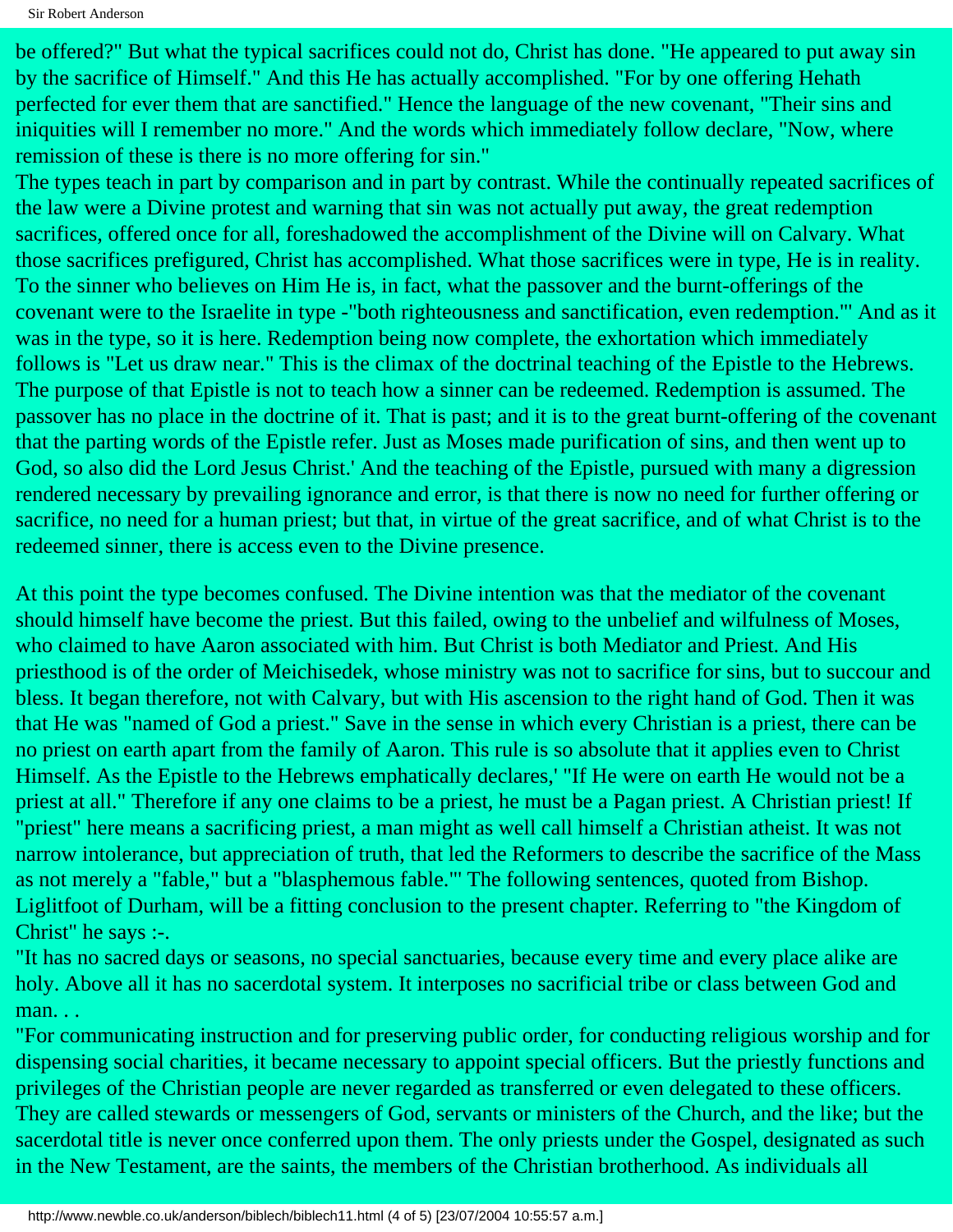Christians are priests alike. . . . The most exalted office in the Church, the highest gift of the Spirit, conveyed no osacerdotal right that was not enjoyed by the humblest member of the Christian community." [Chapter Twelve](#page-69-0)

[Literature](http://www.newble.co.uk/anderson/literature.html) | [Photos](http://www.newble.co.uk/anderson/photos.html) | [Links](http://www.newble.co.uk/anderson/links.html) | [Home](http://www.newble.co.uk/anderson/index.html)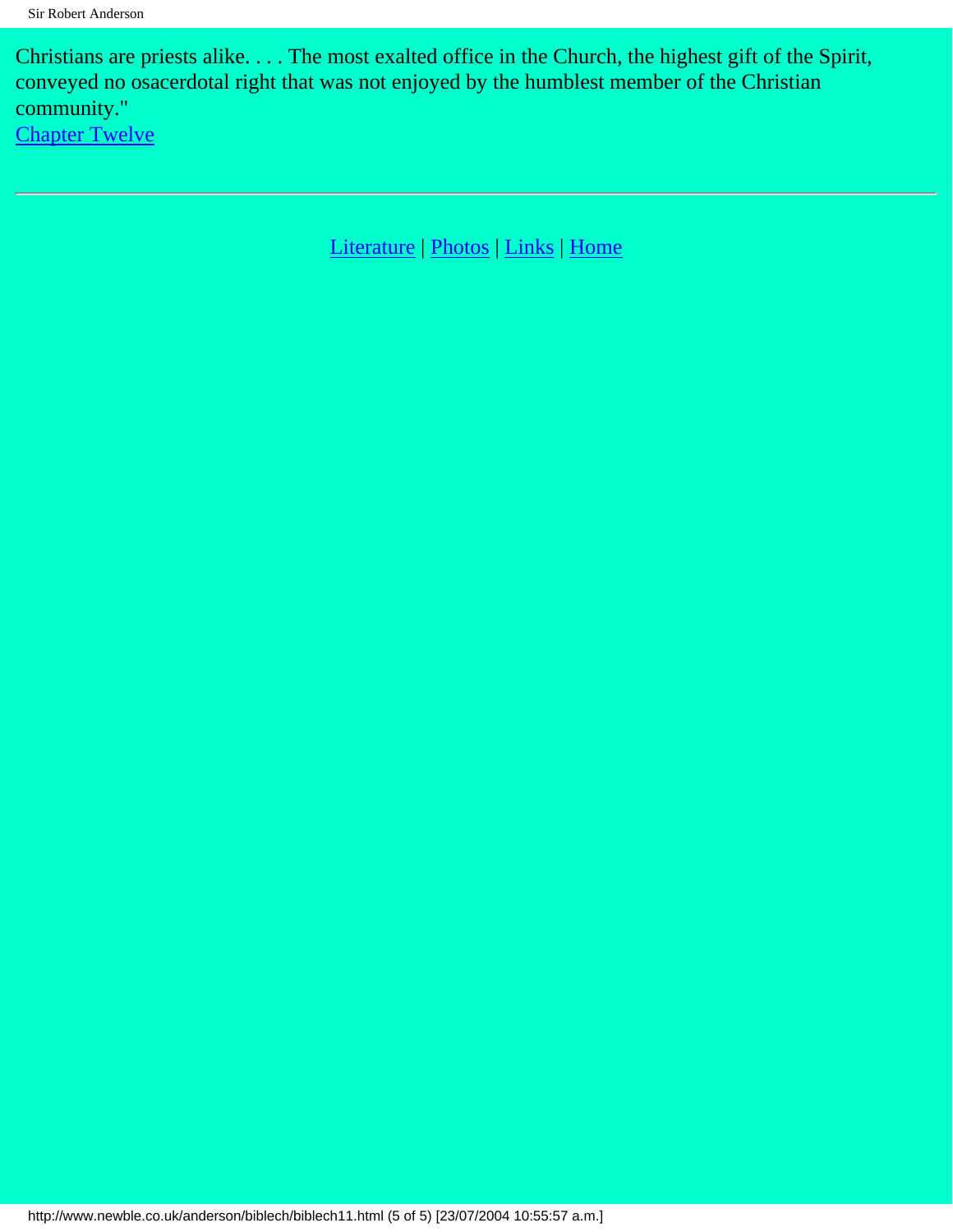# <span id="page-69-0"></span>**SIR ROBERT ANDERSON Secret Service Theologian**



### **THE BIBLE OR THE CHURCH**

#### **CHAPTER TWELVE**

T HE intelligent reader will have noticed that the blessings enumerated in the preceding chapter were only for the covenant people, "the Israel of God." But men by nature are "aliens from the commonwealth of Israel and strangers from the covenants of promise :"' How, then, can the gulf be passed which separates these positions?

This is a question to which we may reasonably demand a plain answer. Latin theology, ignoring Divine grace, points men to priestly mediation and mystical rite as the appointed means of bringing them within the covenant, which is thus widened and lowered to reach men in their natural condition. Here, for example, is the opening sentence of the treatise on "Apostolic Succession," already referred to: "Jesus Christ founded a visible society, which, as embodying God's new covenant with men and representing

His goodwill towards them, was intended to embrace all mankind."' This amazing state ment, so pregnant with error and yet so "orthodox," merits close attention and careful analysis.

It tells us (i) That Jesus Christ founded a Church. (Not *the* Lord Jesus Christ, and the omission is significant.)

(2) That the Church embodies God's new covenant.

(3) That the new covenant is with *men*, i.e., with the Adamic race.

(4) That the Church therefore represents His goodwill toward men; and this being so,

(5) That the Church was intended to embrace all mankind

These propositions display the hopeless confusion which Latin theology makes between the' Church and the Kingdom - the Church of this dispensation, and the Kingdom which was preached in the early period of the Lord's earthly ministry, and which will again be preached hereafter, when Israel is restored to Divine favour. The very word (Greek) refutes the error. The Church is not the world Christianised, but an election out of the world. In these days it may seem hypercritical to distinguish thus between the Church and the Kingdom; but it was this blind and guilty ignorance which led the historic Church to burn the martyrs.'

God was on the side of the martyrs; the devil was on the side of the Church and its theology. And yet we are told that the Church represents the goodwill of God toward men! If it were so, we might well pray to be delivered from His goodwill! In view of the Church's actual history, the statement is an insult to our intelligence. And, whatever the Church's history, to put it thus in the place of Christ is an outrage upon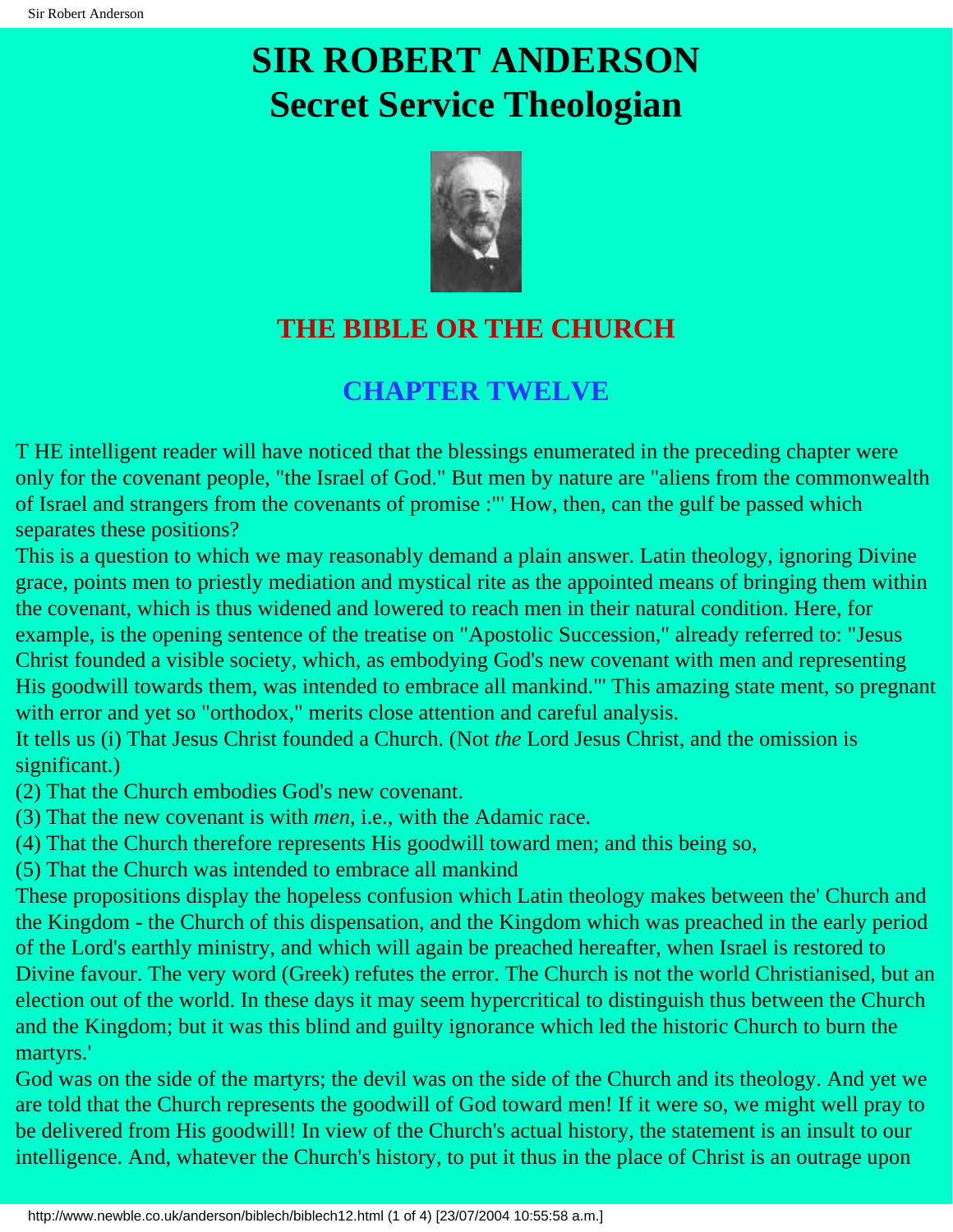Sir Robert Anderson

Divine truth, and a hall-mark of apostasy. "IN THIS was manifested the love of God toward us, that God sent His only-begotten Son into the world, that we might live through Him."

Underlying all this is the fiction of salvation ' through a covenant made with men as men - an error from which acquaintance with "the first, principles of the oracles of God" (to quote Hebrews again) would guard us. The covenant, as we have seen, was made with a people already redeemed and saved. And "the new covenant" is not for the race of Adam, but for "the seed of Abraham," "the house of Israel" '- not "Israel after the flesh," but the "Israel of God."

But this only brings us back to the question, How can we, who by nature are estranged from the covenant, be brought within the covenant?

Some who are teachers of the teachers of Christianity, in ignorance of the very alphabet of the language in which the New Testament is written (namely, the typology of the Old Testament), point to the difference between Matt. xxvi. 28 and 1 Cor. xi. 25 as an "inaccuracy." Its significance is that whereas the Jew, reached Christ in virtue of the covenant, the Gentile becomes a partaker of the covenant in virtue of union with Christ. In the one, therefore, it is, "This is My blood of the new covenant"; in the other, "This is the new covenant in My blood."

The answer is to be found in the great characteristic truth of Christianity, the forgotten truth of Grace - a truth which has dropped out of human theologies. Men are ready to believe in Divine benevolence to a favoured class. The popular description of this class would be that of good, religious people. Some would define it as the elect; others as the sacramentally initiated; but all would agree in setting limits to the Divine benevolence. And this, in fact, characterised the Old Testament revelation on the public side of it. And the same is true even of the Lord's earthly ministry. Hence such words as, "Salvation is of the Jews "; " I am not sent but to the lost sheep of the house of Israel." He was Israel's Messiah, "a minister of the circumcision."' But the ministry and death of Christ were infinitely more than this. They were the supreme revelation of Divine love to a lost world. In the estimation of Christendom, the crucifixion of Christ was merely an event in history, the greatest of all events perhaps - what the Exodus was to Israel the basis of religion and the beginning of a new era. But in fact it was the world's "crisis." And it was this, because it was the supreme manifestation of Divine love to man, and of man's hatred to God. "God so loved the world that He gave His only-begotten Son"; man so hated God that he crucified His onlybegotten Son The Jew has thus lost the position of religious privilege under the covenant. Every covenant has been broken, every promise forfeited. Man's probation has closed: he is shut up to wrath, and there is no appeal and no escape. The whole world has become guilty before God. Nothing remains but the day of judgment. But this was made the occasion for "the revelation of a mystery which was kept secret since the world began "the great "mystery" of Grace in the Gospel. To the Son the Father has assigned the Divine prerogative of judgment; and His own throne is a throne of judgment. But judgment is postponed. The only Being in the universe who can condemn a sinner is the Crucified of Calvary, and He is now sitting on the throne of God as a Saviour. When the day of judgment comes He will be only a Judge; but in this day of grace He is only a Saviour. It is not that there is grace for the elect, or the good, or the sacramentally initiated; but that grace is the principle on which God is dealing with a lost world. Grace is supreme. Grace reigns, "through righteousness, unto eternal life, by Jesus Christ our Lord."' The Epistle to the Hebrews is given to teach us how a redeemed sinner can draw near to God as a worshipper, in virtue of the blood of the covenant, with a great Priest to bless and succour him. The 'Epistle to the Romans is given to teach how a lost sinner can be saved, and reach the place where alone worship is possible and the need of a priest arises. The one begins with the burnt-offerings and peace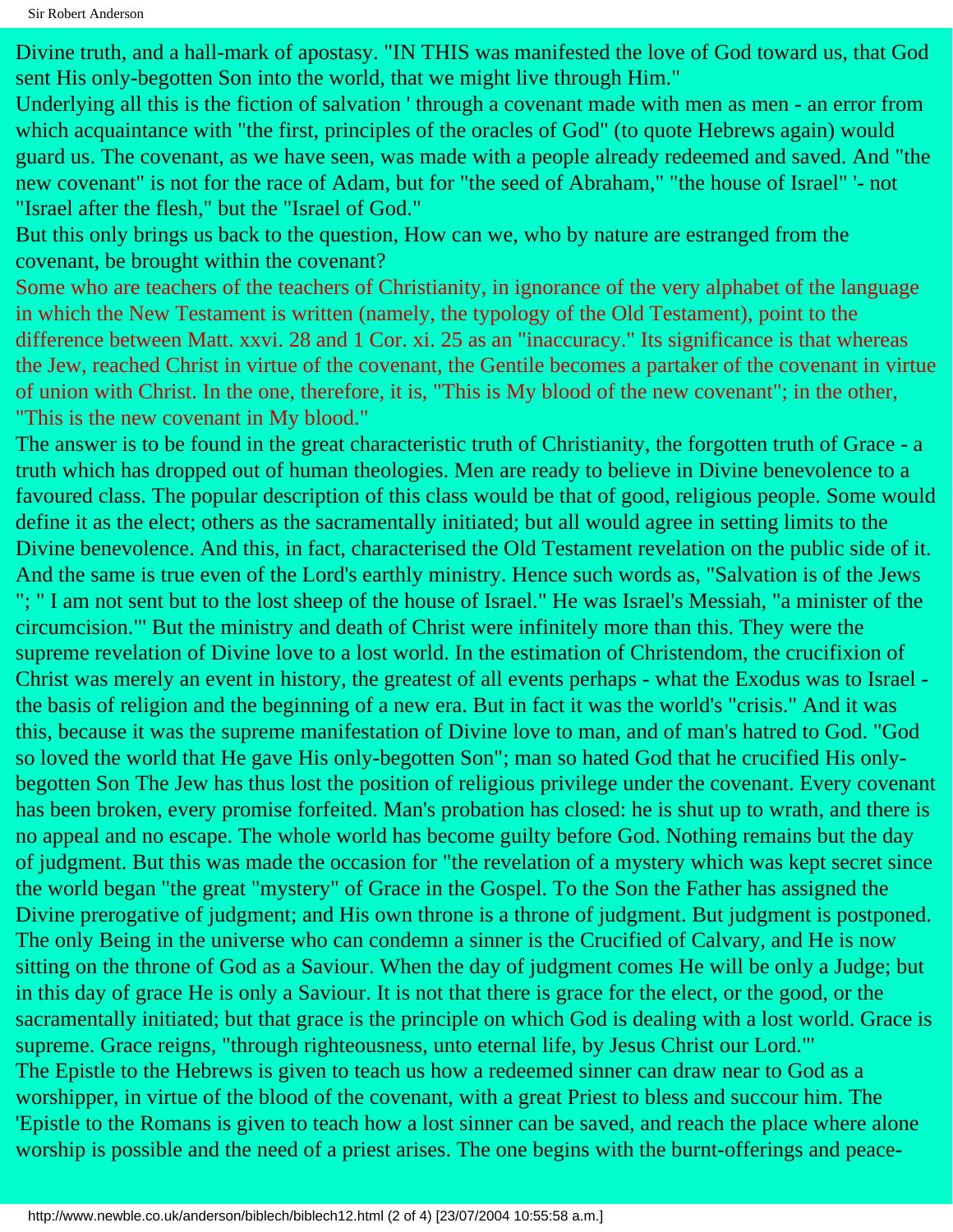offerings of the covenant; the other with the passover in Egypt. And it is the full display of that which the passover prefigured but dimly. The Gospel has revealed God, but it has not changed Him. Grace there always was, but it was veiled.

The distinction here made is one that ordinary intelligence can grasp. Grace may lead a man to write a money bill, or to adopt a child; but it is not grace that makes him meet the bill when due, or support the child he has adopted. And when God took up the Hebrews as His favoured people and brought tlem into special relationship with Himself, covenant superseded Grace as the characteristic of the Jewish dispensation. But when that people became the betrayers and murderers of Christ, when the Cross stood between an outraged God and a guilty and doomed world, then the only possible alternatives were grace and judgment. God must either deal with men according to their deserts, or else, in infinite mercy and love, pardon and bless them in spite of all.

And this, and nothing less than this, is "the Gospel of the grace of God." "God so loved the world that He gave His only-begotten Son, that whosoever believeth in Him should not perish, but have everlasting life. For God sent not His Son into the world to condemn the world, but that the world through Him might be saved."' "By grace are ye saved, through faith, and that (salvation) not of yourselves, it is the gift of God; not of works, lest any one should boast." "The wages of sin is death" (that is what men have earned), "but the gift of God is eternal life in Christ Jesus our Lord."' A gift may be deserved, but these words are the climax of an argument in which it is emphatically called "the gift by grace."

This will not be quoted in the newspapers. Neither will men believe it. The religion of Christendom is a systematised denial of it. But human religion is always anti-Christian. The Lord Jesus Christ preached the Gospel to sinners, and "the common people heard Him gladly," for they owned that they were sinners; but the religious people retaliated by crucifying Him. And when His Apostle, addressing his coreligionists, announced that he had been commissioned to preach this gospel to the heathen, they flew into a frenzy of passion, cast off their clothes, threw dust into the air, and shouted, "Away with such a fellow from the earth; it is not fit that he should live." He had not committed odious crimes, like some of his "successors" he had only preached forgiveness to common sinners in their sins, not through religion, but through Christ. And if this preaching excited fury in the days of real priests with real altars, need we ponder at opposition to it in these days of sham priests with sham altars! Theirs is the religion of Christendom, which, like a pirate, holds the tortuous channel of salvation by ordinances; while Divine grace has cleared the way right out to the open sea.

This doctrine is met by the profane taunt that it makes every one "his own absolver," and tends to levity and sin. But, in fact, it is "the truth which is according to godliness."' Writing to men who were converts from paganism, the Apostle declared that everywhere it brought forth fruit, even from the day they "heard and knew the grace of God in truth." This Gospel changed Onesimus, a runaway slave who robbed his master, into a "profitable" servant and a "faithful and beloved brother." For grace not merely saves a man, but it moulds his character and controls his conduct. "For" (we read) "the grace of God hath appeared, salvation-bringing to all men, instructing us, to the intent that, denying ungodliness and worldly lusts, we should live soberly and righteously and godly in this present world."

"Love your enemies and do them good," said the Lord to His disciples, "and ye shall be sons of the Most High; for He is kind loward Me unthankful and evil."

Is this true? Or is the prevailing belief well founded, that Divine benevolence is for those who give proof in some way that they deserve it, or who have by religious ordinances attained some vantage-ground of favour? No one can pretend to be indifferent upon such a question, for the issues at stake are of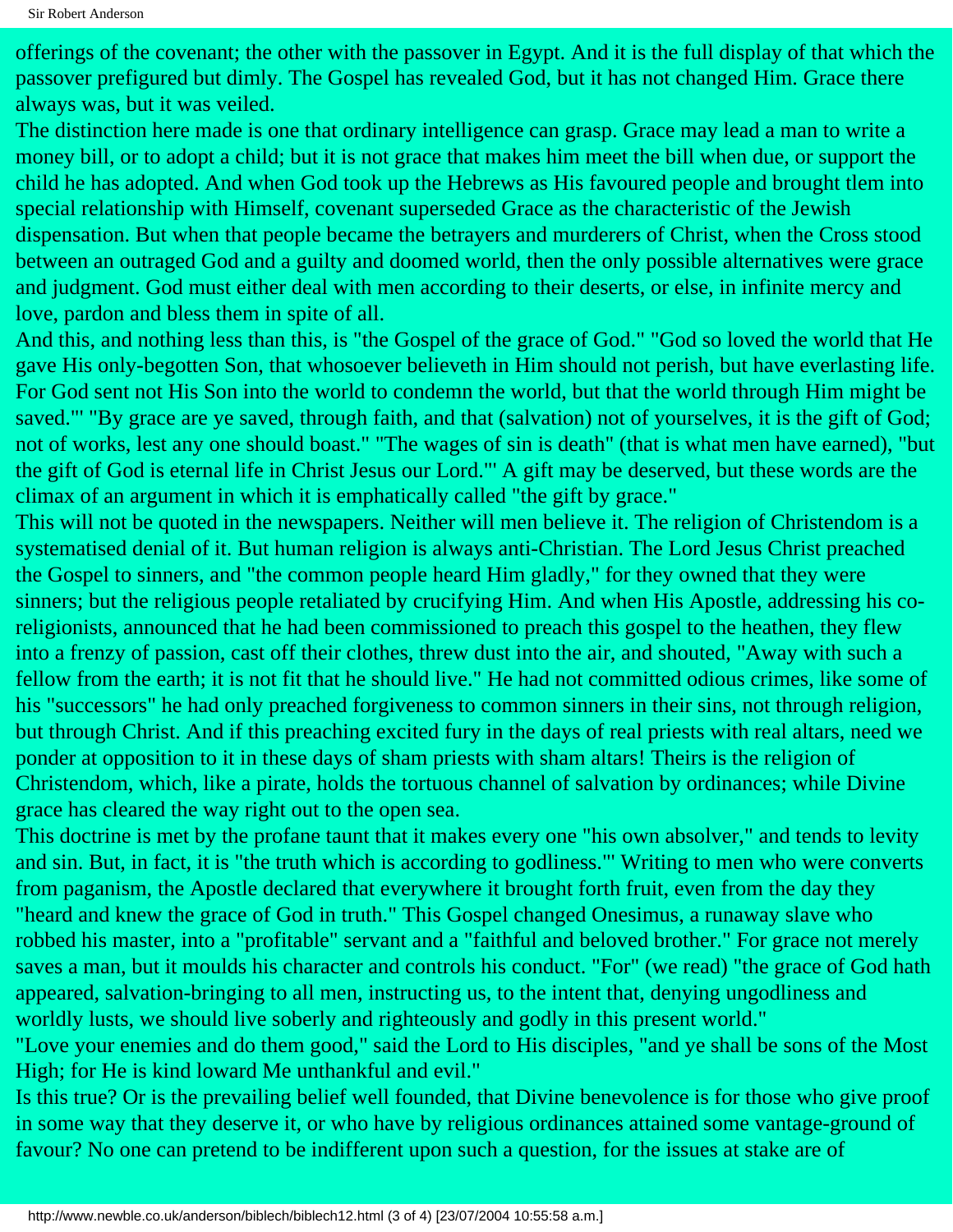overwhelming interest and importance. If the popular belief be false- if the words of Holy Writ be true then even one who may hitherto have led a godless life, ignoring alike the claims and the benefits of Christianity, is nevertheless an object of Divine pity and love, and may cast himself upon God with the certainty of being accepted and forgiven. "For He is kind to the unthankful and to the evil." [Chapter Thirteen](#page-73-0)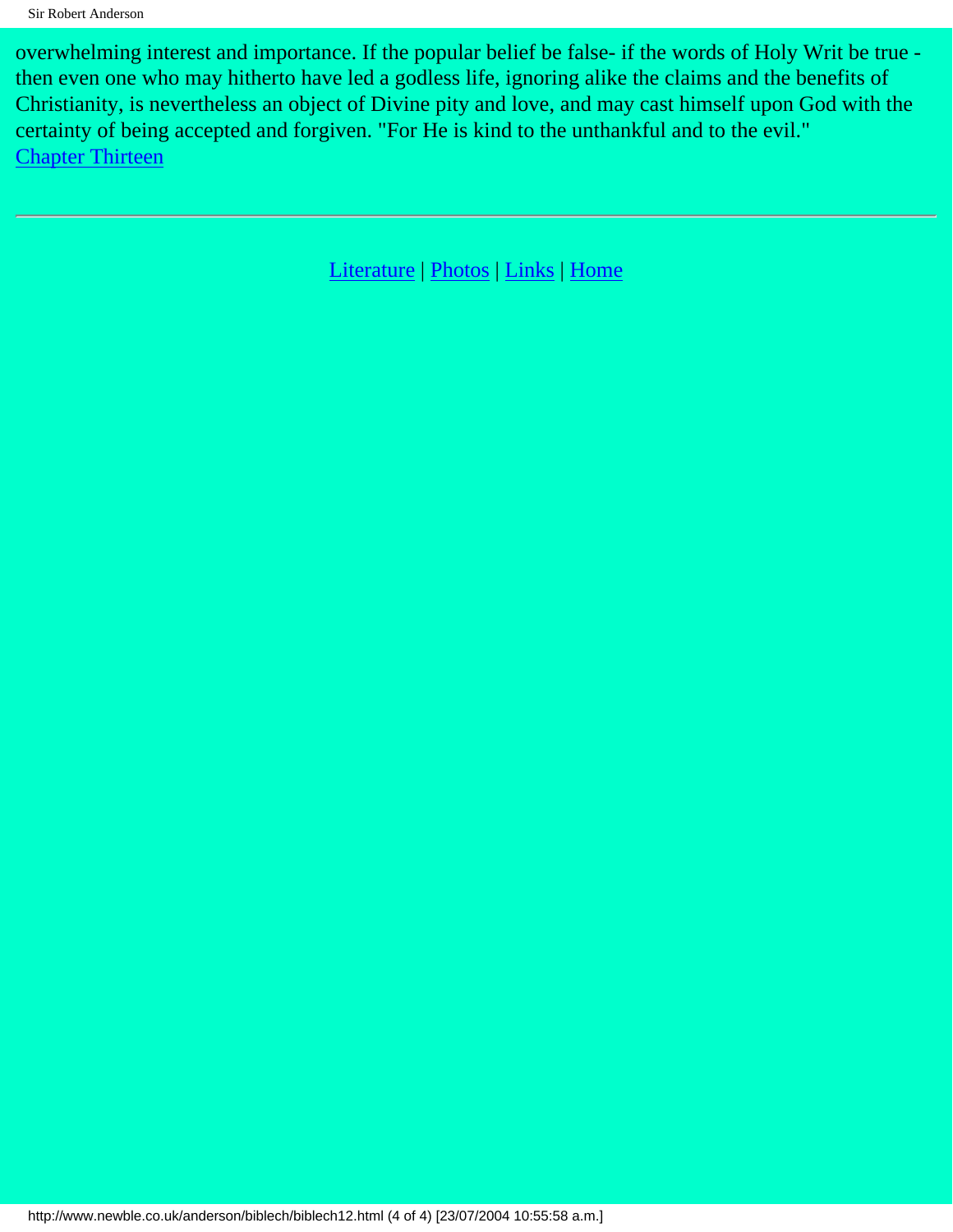# <span id="page-73-0"></span>**SIR ROBERT ANDERSON Secret Service Theologian**



## **THE BIBLE OR THE CHURCH**

## **CHAPTER THIRTEEN**

THE Bible or the Church? To the "Catholic" the antithesis here implied will seem not only fanciful but false. For, he will tell us, "Christ did not write a book; but He founded a Church, and it is to the Church that we owe the Bible." If this means that the Church on earth was established by the Lord's personal ministry the statement displays strange ignorance and error. "I am not sent but to the lost sheep of the House of Israel," He declared with reference to the limitations of His earthly ministry. It was vicariously, by the ministry of the Spirit, and by human agency, that He founded the Church. And by that same ministry and through similar agency He wrote the Book. "When the Spirit of Truth is come, He will guide you into all truth," was His word to the Apostles gathered round Him at the Last Supper; and He added, "He shall glorify Me, for He shall take of mine and shall show it unto you."' The Scriptures of the New Testament are one result of the fulfilment of that promise.

But while the Church soon lapsed from its high position of purity and privilege, the Bible remains unchanged. Not only is it unaffected by the apostasy of the Church, but its authority and its value are all the greater just because of that apostasy. In the days of pristine purity and power the Church might possibly have been a trustworthy guide. But in view of its actual history and its present condition the effrontery of the claims now made for it is amazing. Said one of the greatest of the Fathers, in face of the incipient apostasy of sixteen centuries ago, "there can be no refuge for Christians wishing to know the true faith, but the Divine Scriptures." With what emphasis may these words be re-peated to-day! But the " Catholic" will reply, It is the Church that has given us "the Divine Scriptures". Let us investigate this. The Jew was the divinely appointed custodian of the Hebrew Scriptures. And, moreover, they bear the imprimatur of our Divine Lord, given with such fulness and definiteness, that we need no human testimony to accredit them. "A transparent fallacy" will be the "Catholic's" rejoinder; for while the Lord's testimony to the Hebrew Scriptures is admittedly conclusive, we are dependent on the Apostolic writings for the records of His teaching. And therefore, as the Church bears to the New Testament the position which Israel held to the Old, its authority is supreme in regard to the Bible as a whole."

Now, in the first place, while the Scripture declares expressly that the "oracles of God" were entrusted to the Jew, it contains no similar declaration on behalf of the Church. And, recognising this, the Reformers rightly claimed no higher place for the Church than that of being "a witness and a keeper of Holy Writ."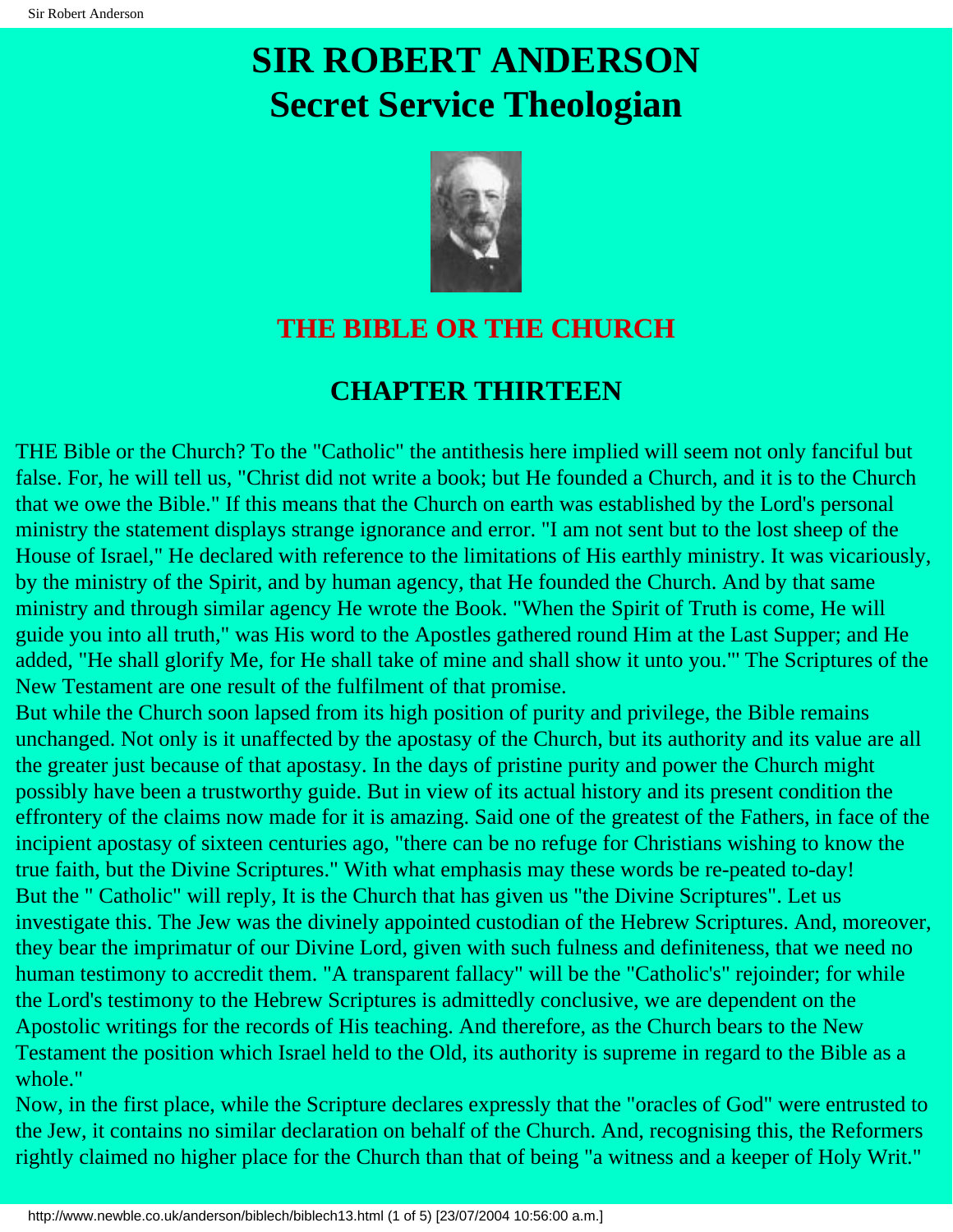But, secondly, even if this "Catholic" position were tenable, it would in no way support the figment that "we owe the Bible to the Church." Not more absurd would be the assertion that it is to the Trustees of the British Museum that we owe the ancient inscriptions entrusted to their care.

All these pretensions, moreover, depend upon a wholly false conception of the Church. The Church on earth was designed to be the whole congregation of Christian people, and not a governing authority set over them. As the Lord so plainly taught, it was to be, not even the sheepfold, but the flock; whereas, according to the popular belief, it is not the flock at all, but the sheepfold plus the shepherds and the sheep-dogs!

(Footnote - "Not one fold, but one flock; no one exclusive enclosure of an outward Church." Alford on John x. r6. "One fold" is the Vulgate perversion of the Lord's words, reproduced in our own Authorised Version.)

There is nothing in Scripture to suggest that the Professing Church was designed to be a great ecclesiastical corporation, such as "the Catholic Church" became under the patronage of the Christianised Pagan Emperors. In pristine and brighter days, when the Disciples were characterised by moral purity and spiritual power, they were scattered everywhere by persecution. But while this precluded the maintenance of any ecclesiastical curia to deal with questions of doctrine or discipline, it led to the spread of Christianity in the world, and the great mission of the Church on earth was thus fulfilled. The Church has given us the Bible! It would be as reasonable to maintain that the Corinthian Church gave us the Corinthian Epistles, or that we owe the Book of the Revelation to the seven Churches in Asia. In the old dispensation "the Church in the Wilderness" was not "the oracle of God." Neither was it the giver of the "living oracles," but only the recipient of them. And so it was with the Pentecostal Church. God who spoke in times past to the fathers has in these last days spoken to us.' The Scriptures were given to the Church - not through the Church. Indeed the figment that an ecclesiastical corporation could be "the oracle of God" appears grotesquely false to all whose thoughts upon this subject are formed upon Scripture. In no single instance recorded in either Old Testament or New has God ever given a revelation save through individual men chosen by Him to that end. If an exception were possible it would be found in the record of the Jerusalem Council of Acts xv. But it was by the light of Holy Scripture that the Apostles and Elders decided the questions upon which that Council adjudicated.

But, it will be objected, was it not the Church that settled the Canon of the New Testament? True it is that the genuineness and authenticity of these sacred writings were guaranteed by competent authority; but the question here involved was entirely one of evidence, and not of inspiration in any sense whatever. And lastly, appeal is made to the Lord's words, "He that receiveth you receiveth Me,"' and again, "He that heareth you, heareth me." But these sayings were addressed, the one to His Apostles, and the other to the missionaries whom He accredited to the Jewish cities in the days of His earthly ministry. Rome, however, not only misapplies them to the Church which was founded by the Apostles after the Ascension, but profanely appropriates them to the apostasy of Christendom.

All this is so plain upon the open page of Scripture that it is idle to discuss the question whether, supposing the professing Church originally held the position which Rome would assign to it, that position could still be claimed for it to-day. The true Church, the Body of Christ, can never fail; but here we are dealing with the Church in its outward and earthly aspect In the days of the ministry, "the Jewish Church " was an apostasy It had killed the prophets, and it was about. to crucify the Son of God. And though as to its calling and responsibilities it was Divine, our Lord emphatically designated lt "the world" in His words recorded in John xv. 19-24, and kindred passages. And surely these are among the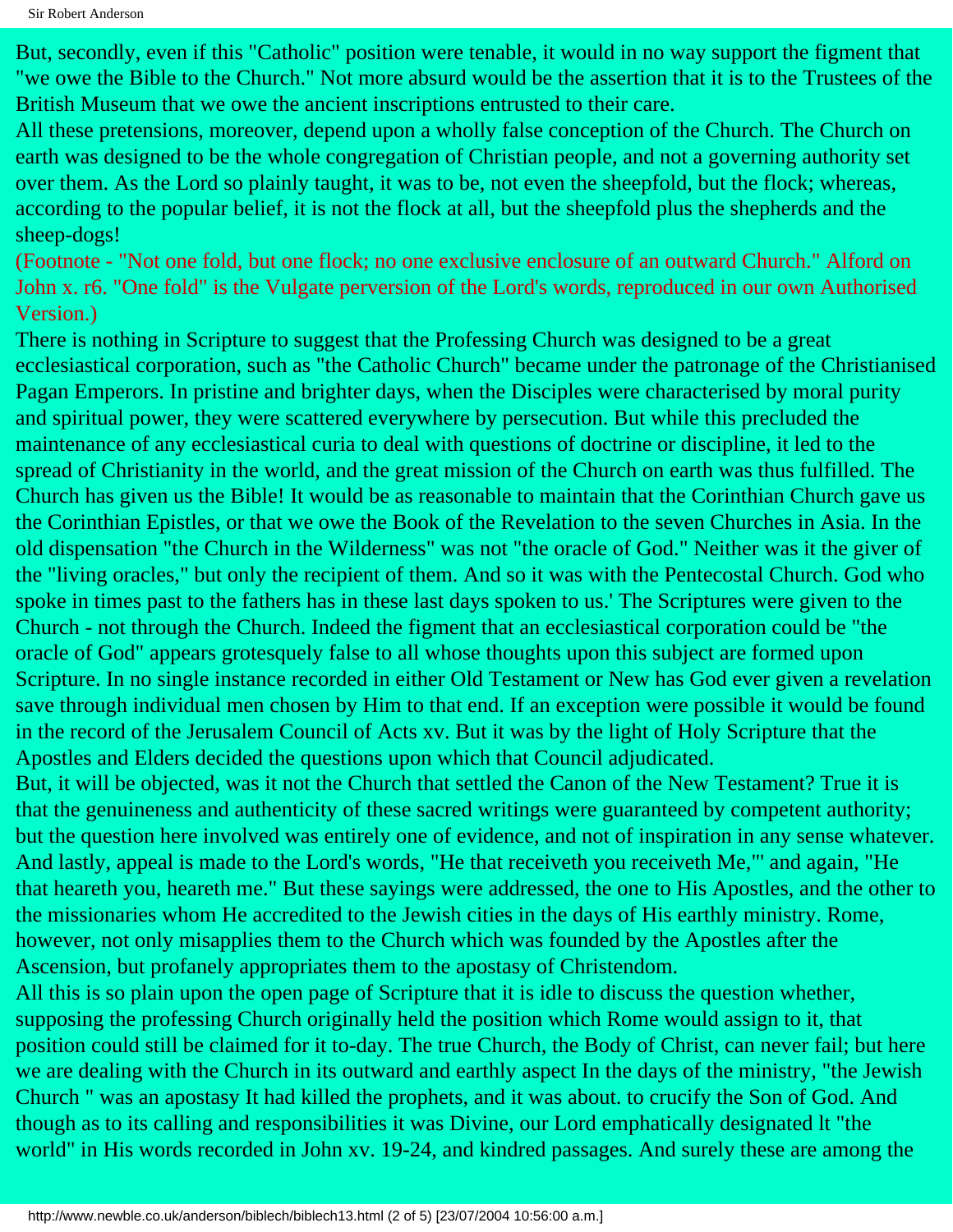things that are "written for our learning." Though the professing Church of Christendom is as regards its calling and responsibilities the Church of God on earth, all who are spiritually enlightened recognise that it is in fact a specially insidious and dangerous phase of "the world."

What then should be our attitude toward it ? In "using the world" we are not to use it, unduly,' but with intelligent discrimination. If in such a matter we appeal to the teaching of the Reformers it is oniy because we believe their teaching was in accordance with Scripture. And here we have abundant guidance. We have, first, the Lord's plain warnings to His disciples respecting their relations with "the Jewish Church." Secondly, we have the Apostolic writings of the Epistles. And finally we have the Lord's last words in the Book of the Revelation, which deals explicitly with the difficult circumstances in which we find ourselves as, we near the close of this "Christian dispensation."

We cannot recover lost privileges and blessing by denying facts and taking our stand upon the historic continuity of the Church. But we can in this way, set up again the awful "entail" of guilt, which the Reformers sought to break. For while the martyred prophets of "the Jewish Church" were reckoned by tens, or possibly by hundreds, "the Christian Church," in its evil history, has murdered untold myriads of the saints of God. And their blood cries aloud for vengeance; for while grace is boundless in the case of the individual sinner, God never forgives a "corporation."'

(Footnote - When we evangelise heathen races our first effort is to give them the Scriptures in their own language. And a beginning is made by translating some selected book of the New Testament. But can we conceive a proposal that the Apocalypse should be chosen for this purpose! Why then was it that Wyciiffe began his great task by placing this very Book in the hands of the people of this country? The answer is not doubtful. It was because "the Church" placed its ban upon the circulation of the Bible, and it was necessary to destroy the superstitious belief in the Church before the Bible could get a hearing.) Apart from the testimony of Scripture, the light of reason, if unclouded by superstition, would, suffice to teach us that God would never own the apostasy of Christendom as His Church. But the teaching of Scripture is full and clear. Not until an election from the earthly people is manifested as "the Bride" is the Professing Church of this dispensation openly branded as "the Harlot." And then the command will take effect, "Come out of her, My people, that ye be not partaker of her sins, and that ye receive not of her plagues." Meanwhile, the Epistles to the Seven Churches - words, be it remembered, that come to us from the lips of the Lord Himself- are given for our present guidance. Our duty is not to separate ourselves from "the Professing Church," but to keep ourselves clear of the evil that abounds in it. And this is precisely the position which was taken by the Reformers.

But we who thus stand for the Bible are accused of Bibliolatry. If we charged those who bring this taunt with making an idol of the Church, they would plead that they reverence and obey the Church because of Him who speaks to them in and through it. But this is precisely our position respecting the Book. We reverence and obey it because of Him whose Word it is, and of whom it speaks. It is not the Bible that we worship, but the Christ of the Bible. And if you filch the Bible from us, or disparage its authority, you rob us of Christ.

And this brings us to the vital issue which this controversy too often obscures. That a Christian is one who believes in the Lord Jesus Christ may seem to be a mere platitude, but it is really a truth which needs to be asserted with sustained emphasis. That Christ must have the first place is a statement which is not only inadequate but deceptive. The Divine religion of Judaism was given to lead men to Christ. Its rites and ordinances were like the sign-posts we set up to guide the wayfarer. Christianity is the realisation and fulfilment of that religion. And if we are to use words with strict accuracy, Christianity is not a religion at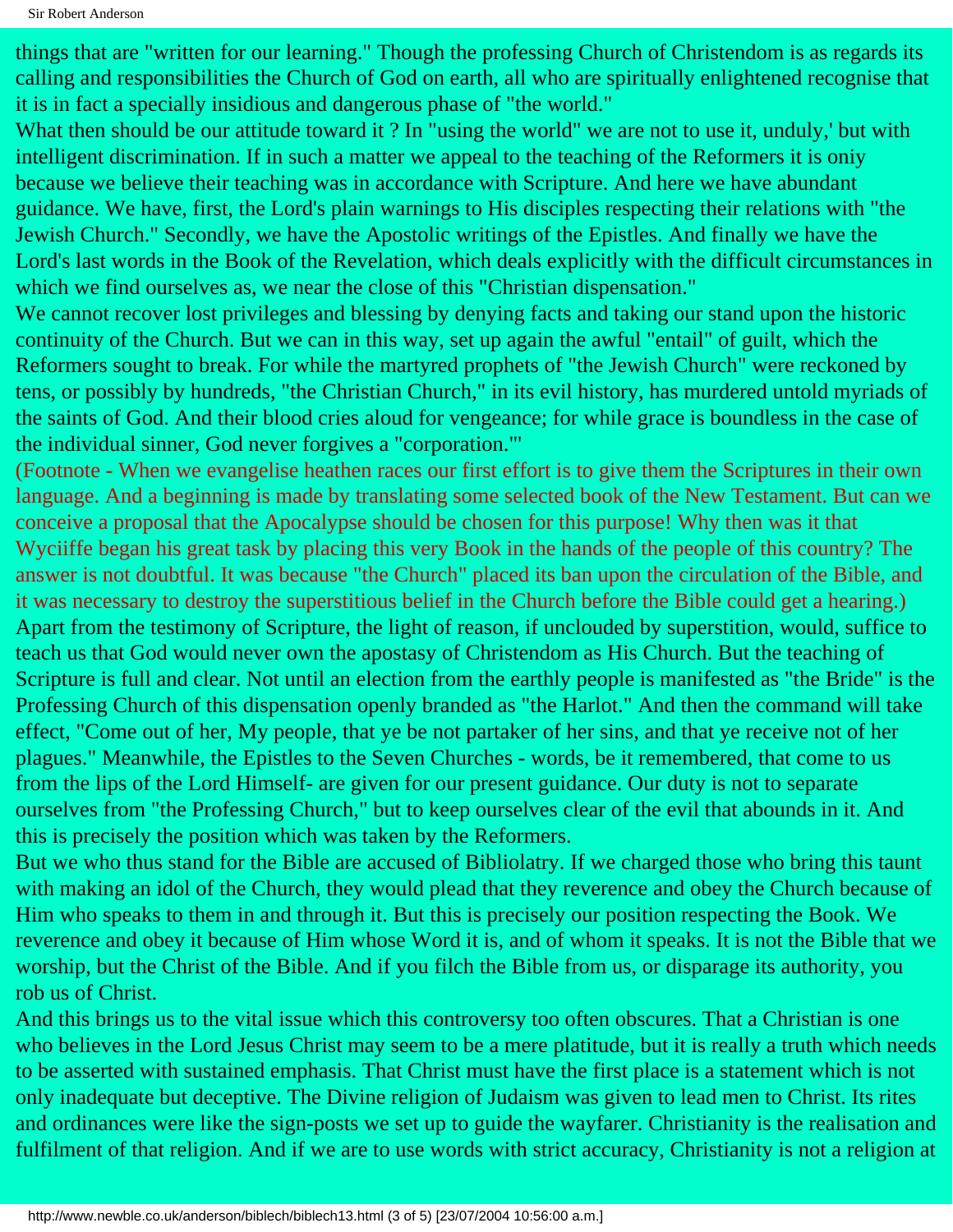all, but a revelation and a faith. The Jew had a religion; So also has the "Catholic" to-day; and the mere Protestant is in the same category. But the Christian has Christ. The impatience with which most people will dismiss this aphorism only proves what need there is to assert it. It is not that the Lord Jesus Christ should have the first place, but that to the Christian He is "all and in all." .

Though Abraham had a second wife, Sarah enjoyed an unquestioned pre eminence in his homage and love But would any true woman now consent to be a chief wife on such conditions? And yet this parable illustrates the place which "Christian religionists" accord to the Lord Jesus Christ He holds the first place, but "the Church" claims a share of their homage. Or, to change the figure, their "high altar" is dedicated to Him alone, but they have a "Lady Chapel" and a side altar in honour of the Church Once, and only once, is the word "religion" used in Scripture in relation to Christianity And when the assembled Christians first heard the words, "Pure religion and undefiled before God and the Father is this" with what confidence they must have expected an enumeration of Christian rites in contrast with the Jewish And with what surprise they must have heard the sequel-"to visit the fatherless and the widows in their affliction, and to keep himself unspotted from the world" These exhortations 'have nothing to do with eccelesiastical ordinances, nor do they relate to Sunday worship or services They concern the ordinary week-day life of the Christian. The words are intended, not to mark a parallel, but to suggest a contrast. As Archbishop Trench remarks, "St. James is claiming for the new dispensation a superiority over the old in that its very consists in acts of mercy, of love, of holiness."'

"Think not that I am come to destroy the law or the prophets," said the Lord in the Sermon on the Mount; "I am not come to destroy but to fulfil." In this sense alone it is that Christianity has superseded Judaism, namely, by fulfilling it. And a "Christiaic religion" which consists of ordinances in the Jewish sense is essentially anti-Christian. Judaism was the renewal of an earlier revelation. ,Did any sane man, whether savage or civilised, ever evolve from his own brain the thought that if he offended his neighbour the way to appease him would be to make a mess opposite his door by the slaughter of an ox or a sheep? And the man who could imagine that his god would be thus propitiated must suppose his god to be as thorough a lunatic as himself! How, then, can the universality of the practice of sacrifice be explained? Neither reason nor instinct will account for it. It must be due to a tradition common to the whole human race, and such a tradition must have sprung from a primeval revelation. God thus sought to teach the truth that man is a sinner, that the penalty of sin is death, and that therefore pardon is possible only by atonement. When we are dealing with full-grown men we declare our wishes and expect: them to be observed. But we teach our children. by lessons given "line upon line and precept upon precept," repeated day by day. And the Jewish cult was the divine "kindergarten" of religion. The daily sacrifices, and every part of that ritual, testified to the fact of sift and the truth of redemption. "All that were looking for the redemption" is the beautiful and apt description of those who knew the spiritual meaning of the cult. And while the redemption was then a hope, it is now a reality. For in Christ "we have redemption."' Not in religion, but in Himself, and not through ordinances, but "through His blood." Of course the "blood" is a figurative expression, but the figure is neither poetical nor pagan. The Jewish ritual supplies the grammar of the language in which Christian truth is given us in the New Testament; and the blood points to the death of Christ on Calvary as the fulfilment of all which that ritual prefigured. But Christianity is more than this. It is not a mere "plan of salvation" for men, it reveals God. Christ is called the Word of God just because He is the expression of what God is- "the effulgence of His glory and the very image of His substance."' Hence the Lord could say, "He that hath seen Me hath seen the Father." Therefore it is that to the Christian, Christ is "all and in all."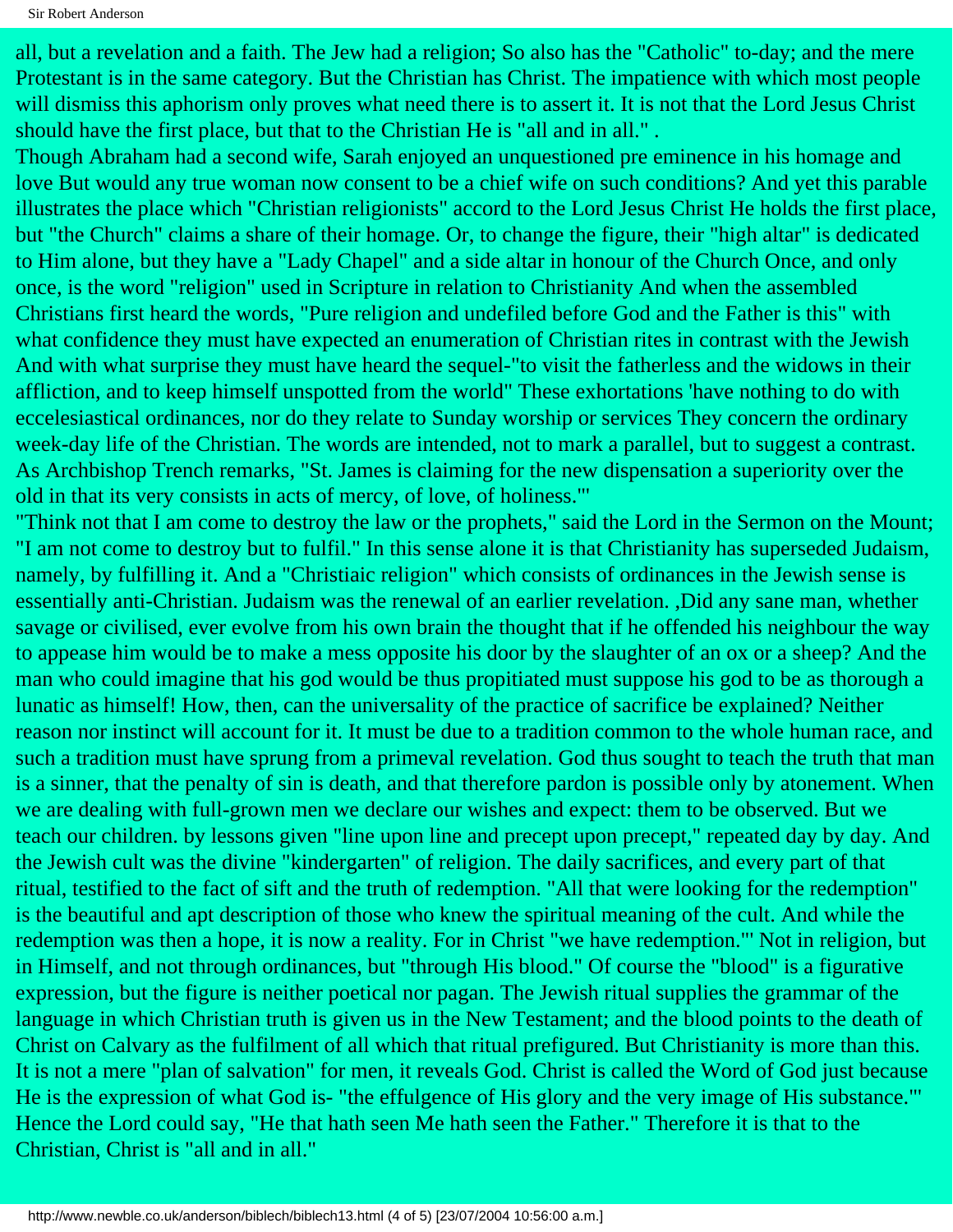Sir Robert Anderson

And the underlying controversy here is not of Protestant against "Catholic." The questions involved concern that deeper problem of human nature which has been discussed in these pages. No one who is versed in Patristic literature will traverse Harnack's statement that in the full development of the Church of the Fathers, when the purifying and testing influence of persecution had ceased, "Christ as a person was forgotten. For the natural propensities of the human heart were then free to work unchecked. Christianity became merged In "the Christian religion," and the Lord Jesus Christ was overshadowed by the great organisation which claimed the proud title of the "Holy Catholic Church."

"In the years of transition from the ancient to the modern world, when all civilised society seemed to be disintegrated, the confederation of the Christian Churches, by the very fact of its existence upon the old imperial lines, was not only the most powerful, but the only powerful organisation in the civilised world. It was so vast and so powerful, that it seemed to be, and there were few to question its being, the visible realisation of that Kingdom of God which our Lord Himself had preached - of that 'Church' which He had purchased with His own blood.

This confederation was the 'city of God'; this and no other, was the 'body of Christ'; this and no other, was the 'Holy Catholic Church.'" The Reformers recognised the evil of this. But instead of boldly repudiating it, they had recourse to a feeble compromise; they sought to mask the evil by re-defining "the Holy Catholic Church." Archbishop Whately noticed that the errors of Rome have their roots in human nature, and "human nature" it was that evolved the errors here in question. "The Church " and the crucifix are the outward expression and symbol of them. With Protestants the crucifix generally gives place to the empty cross, but the underlying principle is the same.

A dead Christ -"Jesus" is his familiar designation '-has supplanted the Lord Jesus Christ; and by "the Church" the benefits of His passion are dispensed to the faithful. Originating in the halcyon days of the Fathers, these errors reached their full development in Rome, but the principle they involve may be found in the teaching of our Protestant communities. Even among spiritual Christians, indeed, there are but few who are not in some degree corrupted by them. And while all who accept this false conception of the Church are on a road which logically leads to Rome, those who hold with the Reformers are separated from Rome by a barrier which is impassable.

(Footnote - "The modern familiarity of use of 'the simple name 'Jesus' has little authority in Apostolic usage. . . . So common in the Gospels, it is rare in the Epistles. . . . Whenever it occurs it wiii be found to be distinctive or emphatic."

The quotation is from Bishop Eliicott's note on Eph. iv. 20-" Ye did not so learn Christ . . . as truth is in Jesus." That is, as truth is exemplified in the life He lived as a man on earth. The popular cant phrase, "truth, as it is in Jesus," is intended to connote a system of evangelical doctrine. In all the Episties of Paul there are only eight passages in which "the simple name Jesus" is used (it occurs also eight times in Hebrews); and in every instance some special significance attaches to the use of it.) [Appendix One](#page-78-0)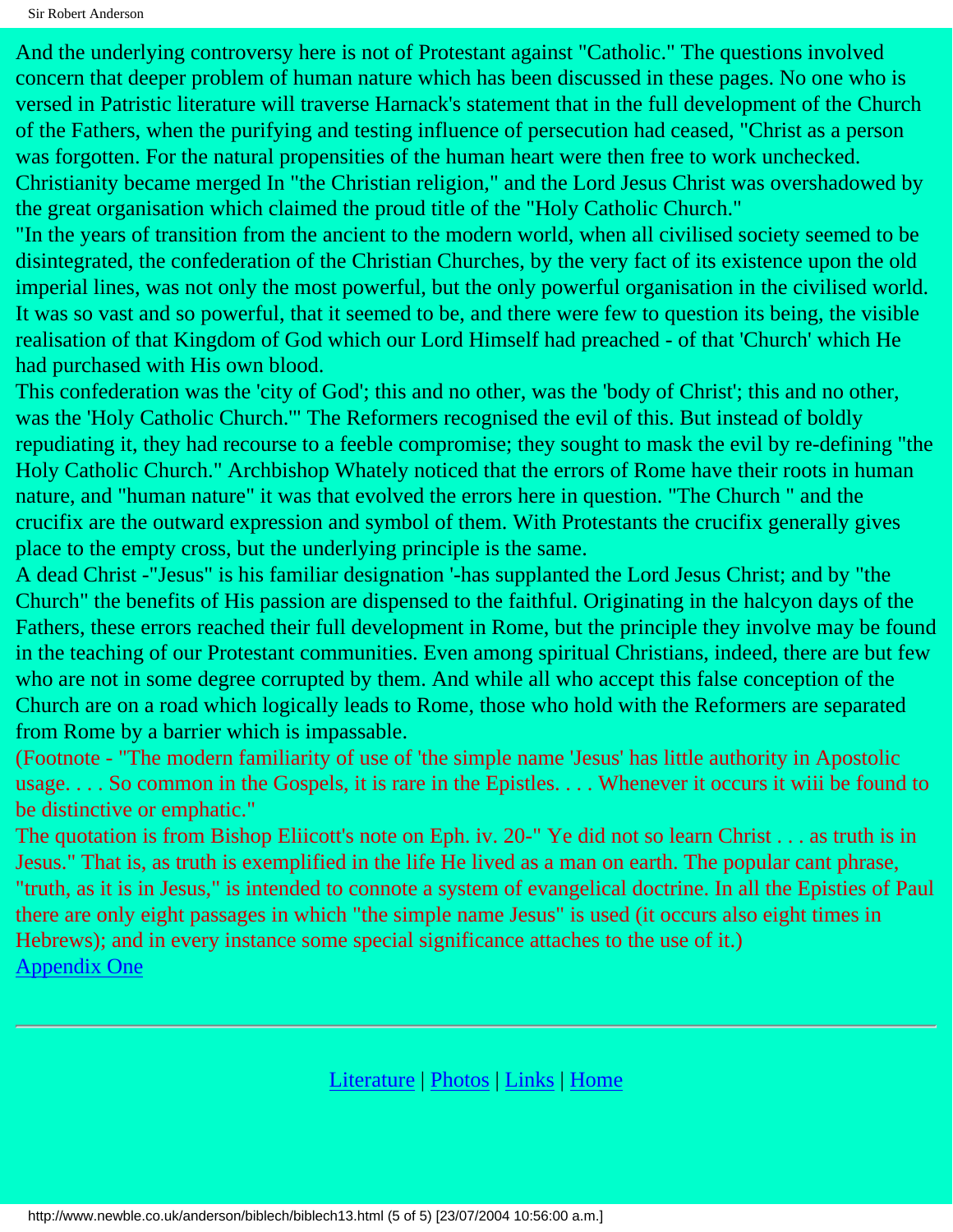# <span id="page-78-0"></span>**SIR ROBERT ANDERSON Secret Service Theologian**



## **THE BIBLE OR THE CHURCH**

### **APPENDICES APPENDIX I CHRISTIAN BAPTISM AND BAPTISMAL REGENERATION.**

ALL Christians recognise that baptism is - in the true, as distinguished from the superstitious sense of the word - a sacrament; that is, it is an outward symbol to represent a spiritual truth. But most even of those who reject that root error of apostasy, baptismal regeneration, cling to the belief that the truth which the rite symbolises is the new birth.

This is one of the many amazing vagaries of religious thought. For, as already noticed, Scripture in the plainest possible way connects baptism with death; and there is not one solitary passage in which it is mentioned in connection with regeneration or birth; not one which connects it in any way with the operation of the Holy Spirit, or the communication of spiritual life.

But, it will be said, there are two passages in which, though not expressly mentioned, it is clearly referred to, For the Christian, death implies resurrection ; but we must not confound the resurrection with the new birth. which negative this statement. I allude of course to i John iii. and Titus iii. With these passages therefore I now propose to deal.

The occasion of the Nicodemus sermon was the first Passover of the Lord's ministry. The fame of His miracles was abroad, and many were led thereby to "believe in His name" They were miracle made dis ciples. Theirs was a political faith, for the hope of a Messiah was part of the politics of every Jew. Nicodemus, however, seems to have had deeper aspirations, which led him to seek out the Lord, albeit he came to Him in secret. The multitude thought only of a greater Judas Maccabus; Nicodemus hailed him as a God sent teacher. He was as much in advance of the sensual crowd as is the Pharisee of our own day, but he was just as far from the Kingdom. Therefore he was "answered" at the very threshold by the overwhelming announcement," Except a man be born anew he cannot see the kingdom of God." The retort of Nicodemus was not the expression of ignorant coarseness. Coming from such a man, it betokens rather his impatience at being met by what may have seemed to him an enigmatical subtlety. Possibly it was a weariness of such subtleties, the stock-in-trade of the Rabbis, which brought him to the Saviour. But his question only brought out the still more explicit statement, "Except a man be born of water and the Spirit he cannot enter into the kingdom of God."

Now, first it is essential to notice that this is not a twofold birth (of water, and of the Spirit), but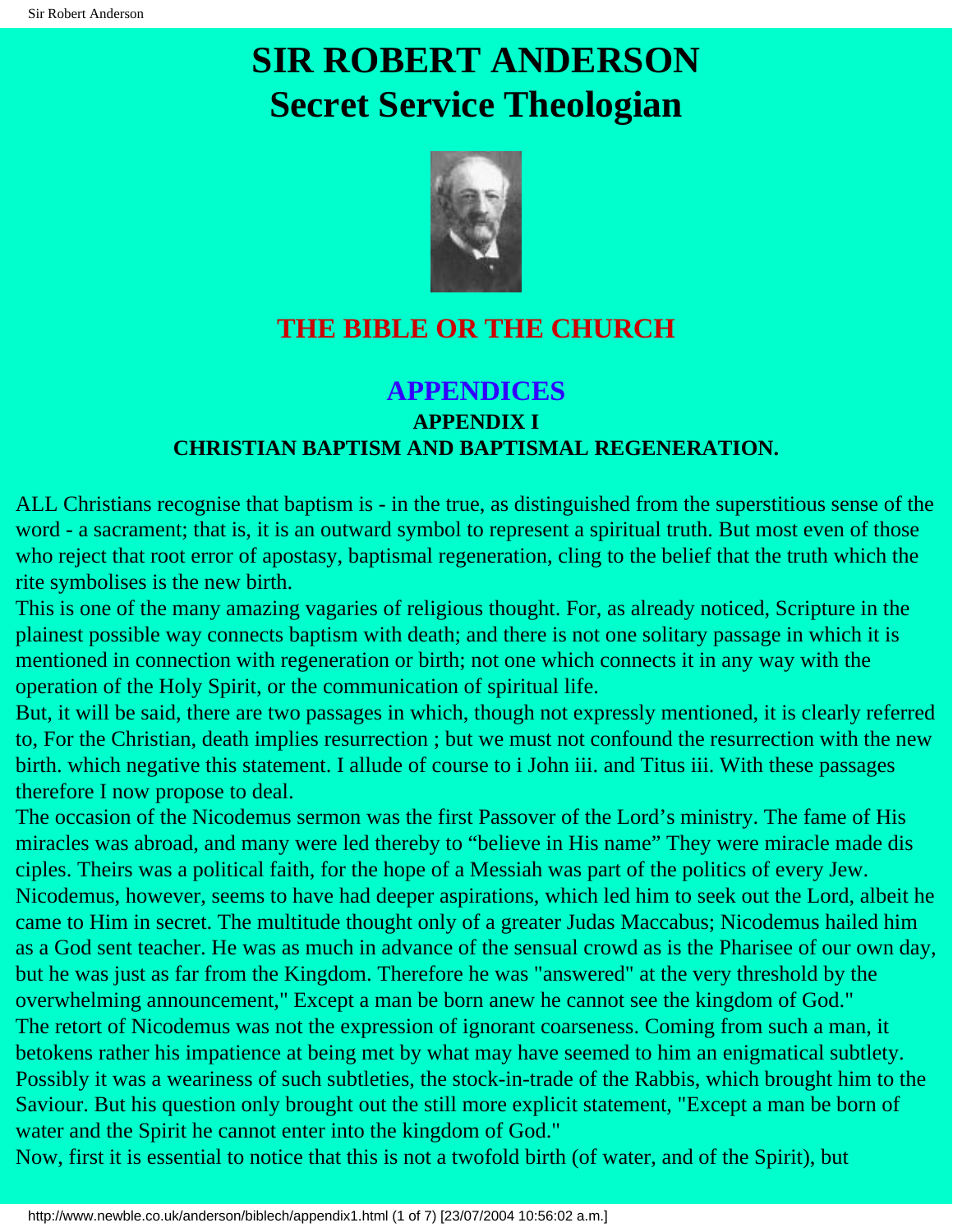emphatically one - a birth of water-and-Spirit, in contrast with the birth which is of flesh. This is not obvious in a translation; but in the original it is unmistakable. And the context emphasises it, for in the very next sentence, and again in verse 8, the water is omitted altogether, and the new man is spoken of merely as "born of the Spirit." It follows, therefore, that whatever the water signifies it must be implied in the words "born of the Spirit," and every one who has been "born anew" has been "born of water and the Spirit."

Secondly, it is certain that the doctrine here implied ought to have been known to Nicodemus; for the Lord rebuked his ignorance of it. But what is called "Christian baptism" had not yet been instituted. Even "the Twelve" knew nothing of it: how then could Nicodemus have known of it? The only baptism then known was that of the Baptist, and that baptism was expressly contrasted with the Spirit's work Matt. iii. ix). It was a public confession of failure and sin, preparatory to receiving a coming Messiah. But "Christian baptism" was a public confession of faith in Christ already come and gone back to heaven, and a public submission to the Lordship of Christ on the part of those who professed to have been already "born of the Spirit."' That is to say, baptism followed the new birth.

When Cornelius and his household were brought in, the question was not "Why should not baptized persons receive the Spirit?" but "Can any man forbid water that these should not be baptized, who have received the Holy Ghost as well as we?" Their baptism was not the completion of the new birth, but the recognition that they were already born of water and the Spirit.

(Acts xix. i - 6 gives in a marked way the contrast between the two baptisms. The disciples then were rebaptized, not to make them Christians, but because they were Christians. And the coming upon them of the Holy Spirit, as theiEe mentioned, had reference expressly to the exercise of Pentecostal gifts. ) But all this is negative. The water of John iii. does not refer to baptism: the question remains, What is its symbolism ? Here we must keep prominently in view that the truth involved ought to have been known to Nicodemus. "Art thou the teacher of Israel, and knowest not these things?" the Lord exclaimed in indignant wonder at his ignorance. Therefore in speaking of the new birth by water and the Spirit the Lord referred to some distinctive truth of the Old Testament Scriptures, which ought to have been familiar to a Rabbi of the Sanhedrin.

Before we turn to the Old Testament, it is important to inquire whether any further light can be obtained from the New. The second passage already mentioned at once suggests itself: "According to His mercy He saved us, through the washing of regeneration and renewing of the Holy Ghost" (Titus iii. 5). Each of the prominent words here used occurs but once again in the New Testament: "renewing" in Rom. xii. "regeneration" in Matt. xix. 28; and "washing" in Eph. v. 26. The word rendered "washing" is a noun, not a verb. This loutron is, strictly speaking, not the washing, but the vessel which contains the water. Certain expositors of course wish to read it "font" or "laver" ; but this is a false exegesis. The New Testament is written in the language of the Septuagint version of the Old; and we turn to that authority to settle for us the meaning of any doubtful term. Appeal may here be made to a weighty minority of theologians, from Calvin to the late Bishop Ryle (of Liverpool). Dr. Ryle's "six reasons" for rejecting the popular exegesis are conclusive. In his Commentary on John iii. 5 Calvin writes, "I cannot bring myself to believe that Christ speaks of baptism; for it would have been inappropriate."

And for this purpose the Apocryphal books are sometimes as useful as the sacred Scriptures. Now, loutron is not the rendering for "laver" in the Greek version. The LXX use it twice; namely in Cant. iv. 2 (where it is the washing place for sheep); and in Ecclesiasticus XXX1. 25, where the Son of Sirach writes: "He that washeth himself after the touching of a dead body, if he touch it again what avails his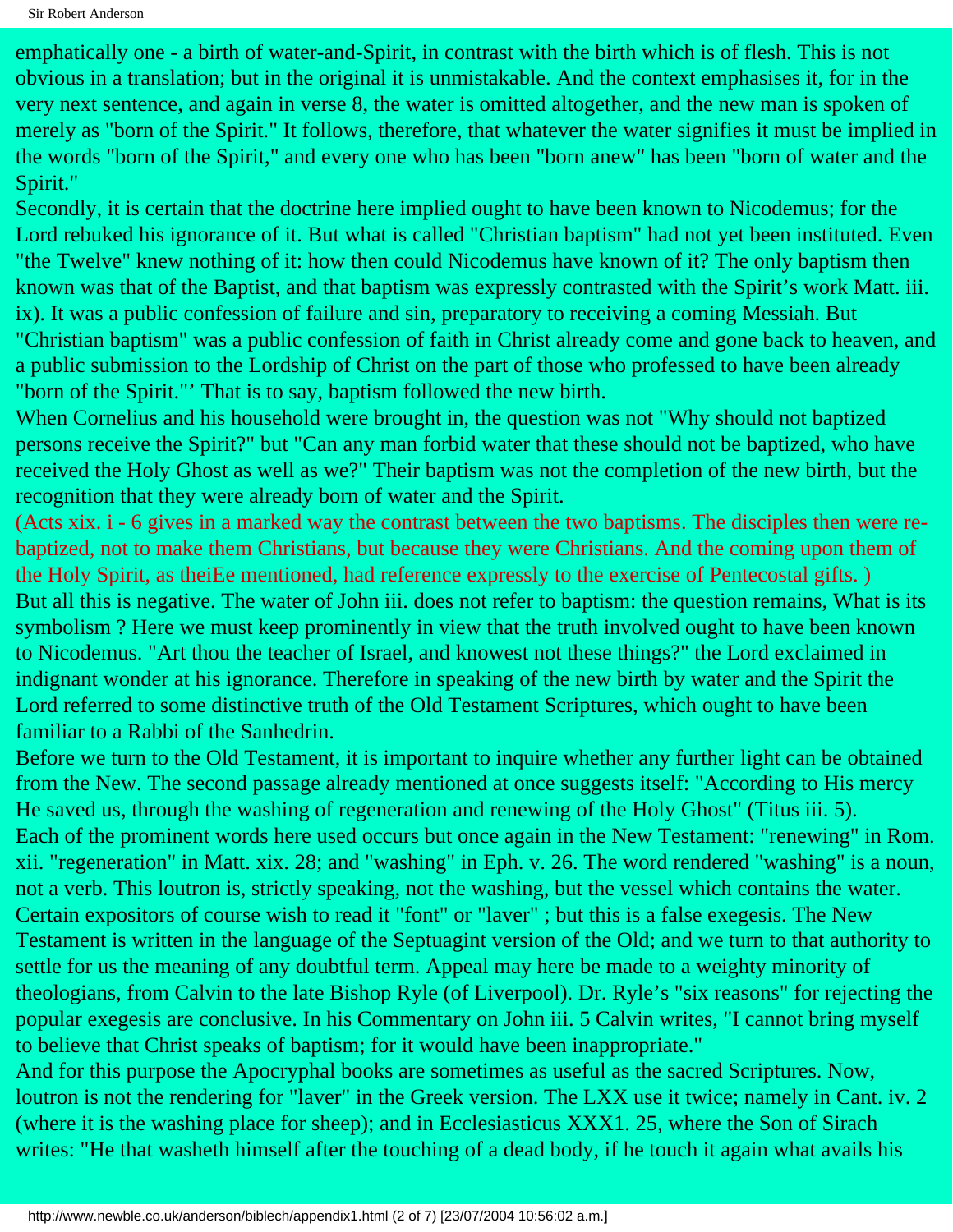#### loutron?"

This last passage is of the very highest importance here, and gives us the clew we are in search of. The reference is to one of the principal ordinances of the Mosaic ritual - a type, moreover, which fills a large place in New Testament doctrine - especially in Hebrews - namely, the great sin-offering as connected with "the water of purification" (Numb. xix.).

In Titus iii. 5, as in John iii. 5, a false exegesis depends on separating the words in a way that the original will not permit. The absence of both preposition and article before "renewing," requires that the words shall be construed together : - " the loutron of regeneration and renewing of the Holy Spirit." The reference here is not to a mystical rite established in after times by the Church in its decadence, but to one of the greatest of the types of the divinely ordered Hebrew religion. The great sin- offering of Numb. xix. was burned outside the camp, and water which had flowed over the ashes had cleansing efficacy. But does Scripture connect this type with the Spirit's work? First let us note that in Matt. xix. 28 - the only other passage where the word "regeneration"' is used - it refers to the fulfilment of the Kingdom blessings to Israel, the epoch described in Acts iii. 21 as "the of the restoratian of all things, which God hath from the mouth of all His holy prophets." With this to guide us, we turn to one of the most definite of the prophecies, Ezek. xxxvi., xxxvii. We there read: "I .. take you from among the heathen, and gather you of all countries, and will bring you into your own. Then will I sprinkle clean water upon you. . . . A heart also will I give you. . . . And I will put My heart within you." Then follows the vision of the valley of dry bones. The prophet is commanded to say, "thus saith the Lord God, Come from the four winds, 0 beat and breathe upon these slain, that they may live." - once again the words are repeated, " I shall put My heart in you, and ye shall live."

Here then is the most characteristic of all the propheci of that great revival which the Lord's own lips have described as the "regeneration " - a prophecy to which the Jew clung with special earnestness, a prophec ignorance of which in a Rabbi of the Sanhedrin was a disgraceful as if an English theologian knew nothing of the Nicodemus sermon! And it was the great truth of this prophecy - salvation through the sin-offering in the powez of the Divine Spirit, that the Lord enforced in His words to Nicodemus, and which the Apostle emphasised in th Epistle to Titus. Thus only could the sinner enter the Kingdom. We conclude, then, that whatever the water typified ii Ezek. xxxvi. and Numb. xix., it symbolised also in John iii. How could the defiled Israelite gain access to the sacrifice of the great sin-offering for purification? Water which had flowed over the ashes of the sacrifice was sprinkled upon him. We know what the sacrifice typified, what did the water typify? What is the means by which the defiled sinner is brought into contact, as it were, with the great sin-offering, of Calvary? By "the word of the truth of the Gospel." And so we find in the only other passage where the word loutron occurs, the cleansing is by "the loutron of water in the Word" (Eph. v. 26).

Baptism is a public act performed by man, for which man can fix the day and hour. The new birth of water and the Spirit is altogether the work of God; and as our Lord so expressly declares, no man can forecast, no man can command it. "The Spirit breathes where He wills, and thou hearest His voice, but knowest not whence He cometh and whither He goeth: so is every one that is born of the Spirit." It was presumably the obvious reference to Ezekiel which led our translators to render *irvEisa* by wind. Of course it may have that meaning; just as in English "spirit" may mean alcohol. But the word occurs 370 times in the New Testament (23 times in John), and yet nowhere else is it translated wind. But the need of all this discussion depends solely on necessity of clearing away the accumulations of error prejudice which obscure and distort the teaching of the passage. In added words the Lord Himself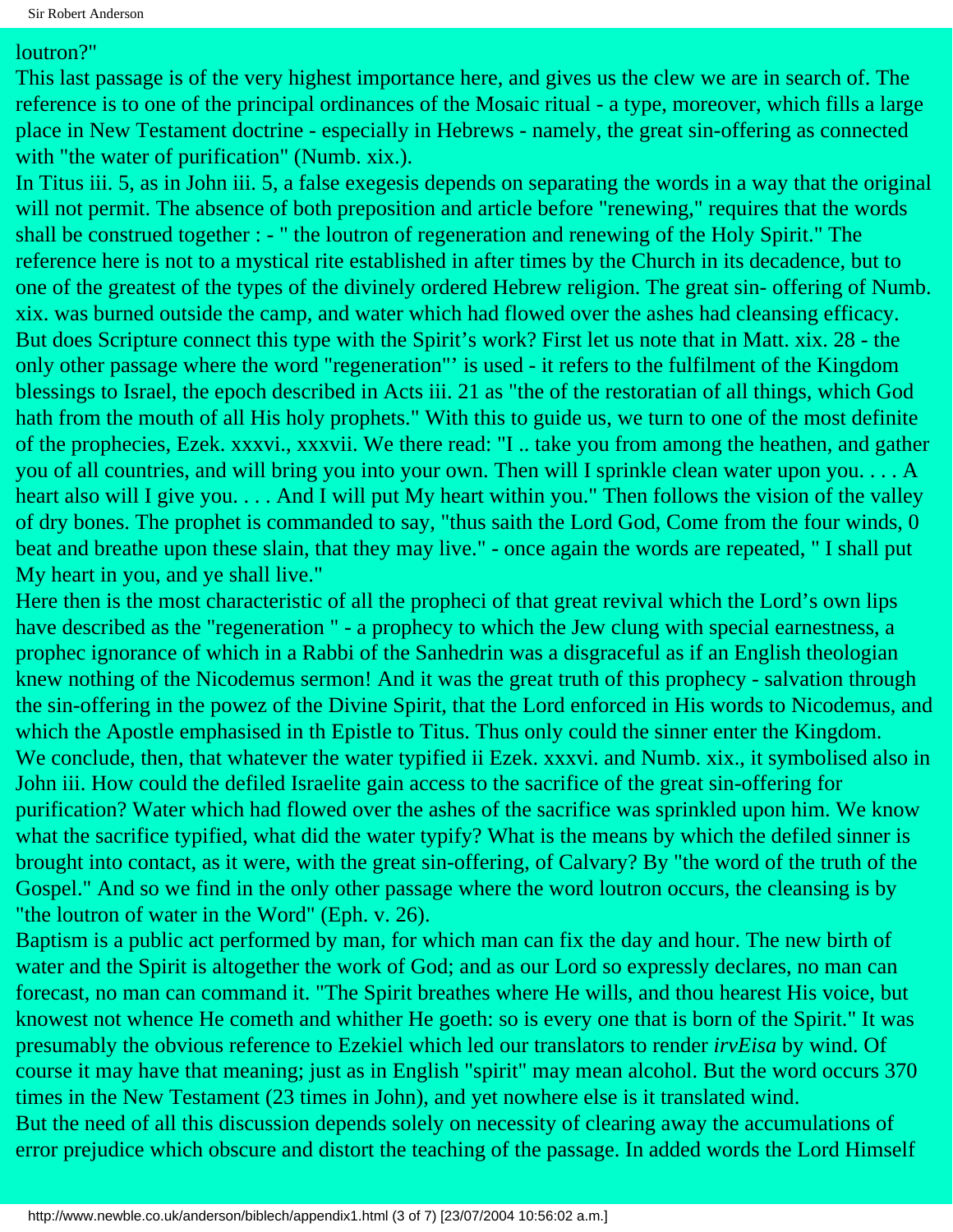has made His meaning unequivocally clear. In the ninth verse Nicodemus repeats as a humbled seeker after truth, the question which he has previously raised (verse 4) petulant unbelief, "How can a man be born anew And now the answer is vouchsafed to him: "As Moses lifted up the serpent in the wilderness, even so must the Son of Man be lifted up, that whosoever believeth in Him should not perish, but have eternal life." The new birth is not the result of a mystical human rite, but of faith in Christ - not as a teacher or an example, but as the ant type of the great sin-offering; as "lifted up," that is, crucified (comp. chap. viii. 28, and xii. 32). And as other Scriptures tell us, "Faith cometh by hearing, and hearing by the Word of God." "We are born again by the living and eternally abiding Word of God" (x Pet. i. 23) Every one who sanctions the baneful delusion that the water of John iii. refers to baptism, serves as a decoy not only for the advocates of baptismal regeneration but also for those who preach salvation apart from the great sacrifice of Calvary.

In this matter Christendom is in direct conflict with Scripture. Christendom teaches that baptism symbolises birth. Holy Scripture declares that it symbolises death. Christendom teaches that it is the putting away of the filth of the flesh. Holy Scripture declares it is "not the putting away of the filth of the flesh, but the answer of a good conscience toward And in the same passage (i Pet. iii. 21) the apostle enforces the symbolism of death by declaring that baptism is the antitype of the Flood. The water which overwhelmed the world bore up the ark.

Noah was thus saved from death by death; as is the sinner who on believing in Christ becomes one with Him in death. But if it be a question of the new birth we are "born again BY THE WORD OF GOD.' (i Pet. . 23).

The word "baptism" occurs 22 times, and the verb "baptize" 77 times, in the New Testament. But this statement might leave a false impression as to the prominence given it in the doctrinal teaching of the Scriptures. Of these 99 occurences, 55 are in the Gospel narratives, and 27 in the Acts of the Apostles. The rest only are in the Epistles, and in only nine passages. Of these, one (i Cor. x. 2) relates to the Israelites being "baptized unto Moses," another (i Cor. xii. 13) to the Spirit's baptism and a third (i Cor. xv. 29) to "baptism for the dead."

But a further analysis will show results still more startling. In i Cor. i. 13 - 17, not only is the mention of baptism not doctrinal, but the Apostle there thanks God that he himself had not baptized, and declares that Christ had not sent him to baptize. Could he have possibly used such language if he had been acting under the commission of Matt. xxviii. 19, or if baptism held the place which Christendom has given it? It appears, therefore, that in the theology of the Epistles there are but five passages where baptism is doctrinally mentioned. They are as follows : - "Are ye ignorant that all we who were baptized unto Christ Jesus were baptized unto His death? We were buried therefore with Him through baptism unto death" (Rom. vi. 3, 4). "For as many of you as were baptized unto Christ did put on Christ"(Gal. iii. 27). "One Lord, one faith, one baptism" (Eph. iv. 5). "Buried with Him in baptism "(Col. ii. 12). "Which also [i.e., Noah's flood] in the antitype doth now save you, even baptism, not the putting away of the filth of the flesh, but the interrogation of a good conscience toward God, through the resurrection of Jesus Christ" (i Pet. iii. 21). The words of i Cor. vi.ii have been adapted by both translators and revisers to suit the popular reference of them to baptism. But the margin of R.V. gives what the Apostle actually wrote. He specifies sinners of the worst type, and adds: "And such were some of you; but ye washed yourselves, but ye were sanctified, but ye were justified in the name of the Lord Jesus Christ and "in the Spirit of our God." Now, the "washing" is a figure; sanctification and justification are facts : what, then,, does the figure denote? The typology of the Mosaic ritual will supply the answer. Washing with water always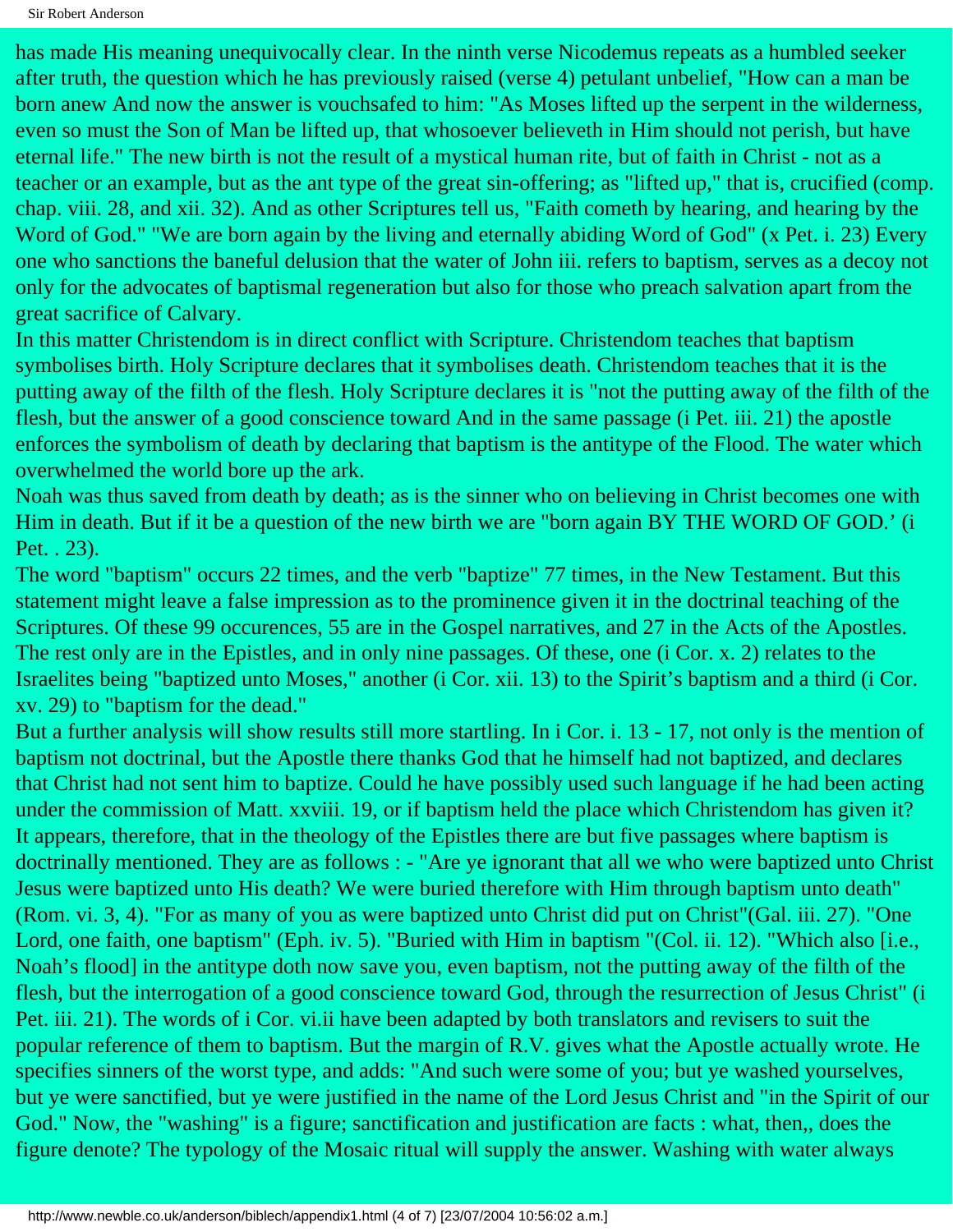means practical cleansing.'

Ignorance of this has had baneful effects on Christian doctrine, tending, as it does, to make the great Atonement seem an excuse for neglecting practical purity of life. The Apostle's meaning is thus clear: "You turned from your sins, you were sanctified, you were justified." And this will enable us to understand Acts xxii. (the only other passage where the same expression occurs). The Apostle records the words which Ananias addresseci to him at his conversion: "Arise and be baptized, and wash away thy sins, calling on the name of the Lord." To suppose that, in direct opposition to his definite, teaching about baptism, the Apostle in this didactic and incidental way intended teach that it was a purging from sin, is too wild for discussion.

Such is its meaning, ex. gr., in Heb. x. 22. It is a reference to the ritual of Numb. xix. The Israelite was cleansed by being sprinkled with the water which had flowed over the ashes of the great sin-offering, and then by bathing himself in water.

His meaning again is clear: "Arise and be baptized, and turn away from your evil courses, calling on His name."

This note would be incomplete without some reference to Matt. xxviii. iv. But the questions to which the passage gives rise are much too large to allow, of their being adequately discussed here. The fact that the commission there recorded remained a dead letter is wrongly used to discredit the authenticity of the words. That the commission was not acted on by the Apostles is clear to every student of the Acts. It directed them to go out and make disciples of the Gentiles, whereas they preached to the Jews only. A special vision was needed to lead Peter to visit the house of Cornelius; and the Apostle to the Gentiles declared emphatically, "He sent me not to baptize." At the Council of Acts xv. no one of the inspired apostles was led to refer to this commission, and there is no mention in Acts of any case of baptism in the name of the Trinity.

All this is urged as proof that the passage is an interpolation. But here the answer is obvious that, were this so, the passage would have been so framed as to avoid such a criticism. The solution of the difficulty is to be found in the essentially prophetic character of the first Gospel, and the well-known distinction between ultimate and intermediate fulfilment. If this distinction be overlooked, many a page of Holy Scripture musts be rejected on the same ground.

Regarded as a prophecy, the commission belongs to the day, still future, when "the Lord shall be king over all the earth," and "all peoples, nations, and languages shall serve Him." And when that day comes, the question will not be of individual faith in an absent and rejected Saviour and Lord, but of submission to Divine sovereignty, openly declared and enforced on earth. And baptism will become "the outward and visible sign" of that submission. The intelligent Bible student will here turn at once to passages like Daniel vii. 13,14, Zechariah xiv., and the many "kingdom" Psalms (such as xcvi. to c.). And now we can understand still more fully why it should be at the close of Matthew's Gospel that this commission is recorded, and why it is to the Gentile nations that the messengers are sent forth, blessing to Israel being assumed. The reason is simple and clear, namely, that prophetically the commission belongs to the age when the Church of this dispensation shall have passed to heaven (i Thess. iv. i6, 17), and When the true remnant of Israel - the "all Israel" of Romans Xi. 26 (see ix. 6, 27), typified by the "five hundred brethren" who gathered round the Lord upon the mountain - shall be the missionaries to the world.! ( It is generally admitted that this was the appearing mentioned in x Cor. xv. 6. If not, then this, the most important event of the "forty days," is unnoticed in the Gospels - an incredible suppositioh. I may here remark that the English reader is apt to be misled by the "then" and the "they's" of Matt. xxviii. i6, i7.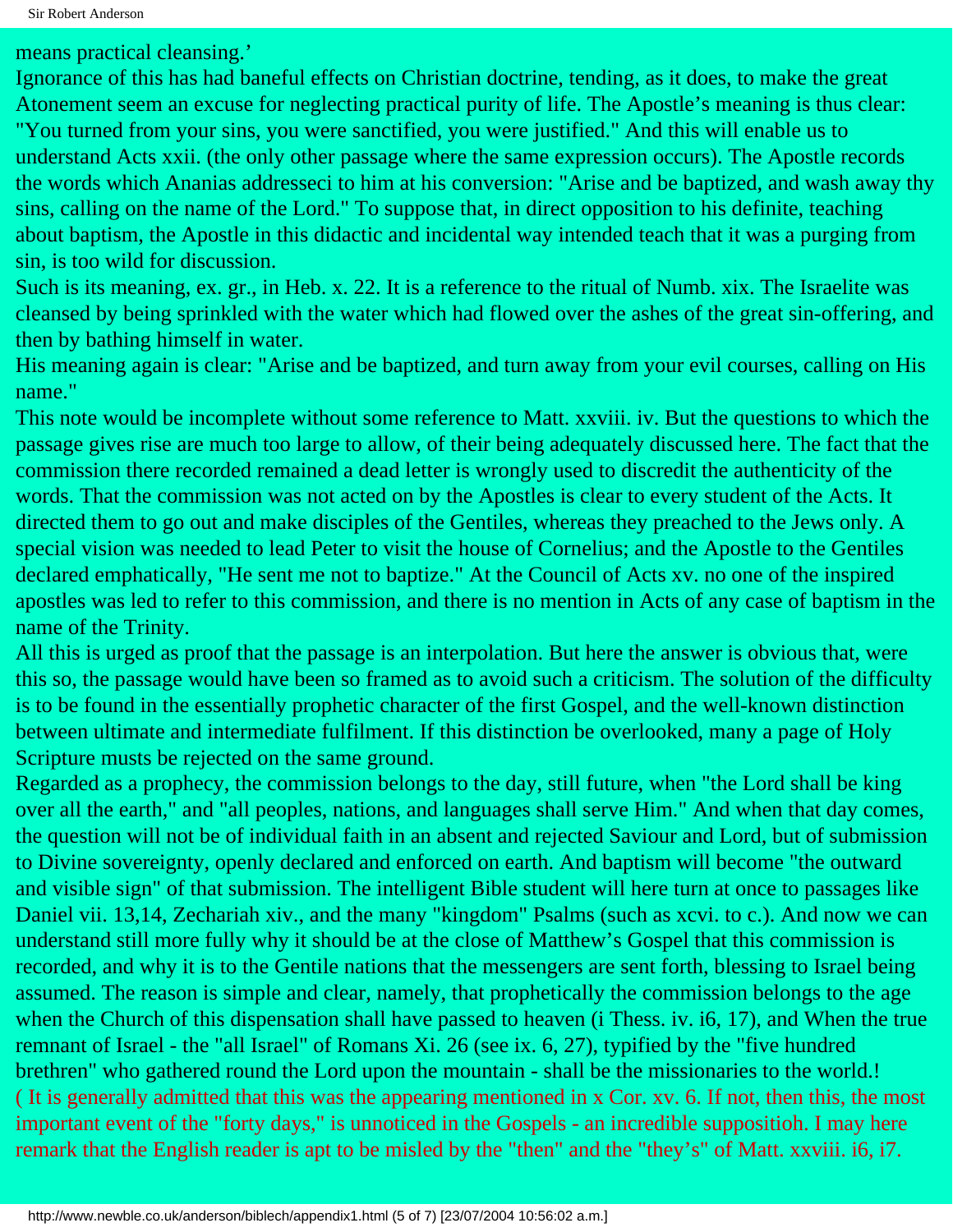These words, which seem so emphatically to limit the appearing to the Eleven, are in fact not in the Greek at all. "Then" is "the 8s resumptive," often untranslatable, sometimes (as in verse z) left untranslated. It here marks that verse s6 is not a continuation of a consecutive narrative, but the record of a special event, and the pronouns are merely implied in the verbs used. The Eleven are expressly mentioned, no doubt, because every one knew that the "five hundred brethren" were there, and the Lord's command to the Apostles to remain in Jerusalem might have a cast a doubt upon the fact that they were present.)

May I add that any one of "the five hundred" could have framed a narrative of all the appearings of the "forty days"? The omission of such a record in Matthew is not to be explained by ignorant talk about "fragmentrary materials," &c. As I have said elsewhere, those who profess to account for the Bible on natural principles can give no explanation of the omissions of Scripture. The first Gospel ignores the Lord's appearances in Jerusalem for the same reason that it ignores Jerusalem altogether, so far as it was possible to ignore it, in the record of the Lord's ministry from first to last.

The purpose of the four Gospels in the Divine scheme of revelation is to present Christ in different aspects of His Person and work, as Israel's Messiah, Jehovah's Servant, Son of Man, and Son of God. It is with the first that we have here to do. Galilee was prophetically and dispensationally connected with the godly remnant, which, in the apostasy of the nation, was divinely regarded as the true Israel. Therefore it is that to the Lord's ministry in Galilee such prominence is given in the Hebrew Gospel. According to Matthew, the last words spoken to the Eleven before the agony in Gethsemane were that after He was risen again He would go before them into Galilee (Matt. xxvi. 32). And the first message sent to His "brethren" after the resurrection, first by the mouth of the angel who appeared to the woman at the sepulchre, and afterwards by His own lips, was that He would meet them in Galilee (Matt. xxviii. 7, so).

What then was needed to complete the book? But for the guiding and restraining Spirit of God, the Apostle would doubtless have given a record of the events of those forty days. From a practical and common-sense point of view, it is idle to talk here of "fragmentary materials." Any one of the disciples could have compiled such a narrative, but it would have been wholly foreign to the scope and purpose of the first Gospel. As it is the Galilee ministry which is the burden of it, all that remains is to record how, in the scene of that ministry, the Lord gathered His disciples round Him, and gave them the pregnant and prophetic words with which that Gospel closes.

As regards the meaning of this difficult text, 1 Cor 15:29, Bengel declares that "baptism for the advantage of the dead came into use from a wrong interpretation of this very passage." "Nor is it to be believed," Bloomfield writes, "that the Apostle would for the sake of a very precarious argument countenance so grovelling a superstition." And yet we are told that the reference is to "a practice not otherwise known to us" (Alford). If it be so, it is a most pitiable collapse of a sublime passage - " a splendid outburst of mingled rhetoric and logic." Indeed the suggestion is as silly as it is irreverent. If, as Alford supposes, it is an *ad hominem* argument, it must be an appeal to the common faith and practice of all Christians everywhere. The solution of the enigma is to be found in correcting the punctuation. Verses 20 - 28 are in a separate paragraph. And resuming at verse 29 the argument of verse 19, the Apostle exclaims, "What shall they do who are baptized?" For while baptism connotes death it implies resurrection; and if this be gone both the blessing and even the meaning of the ordinance are gone with it.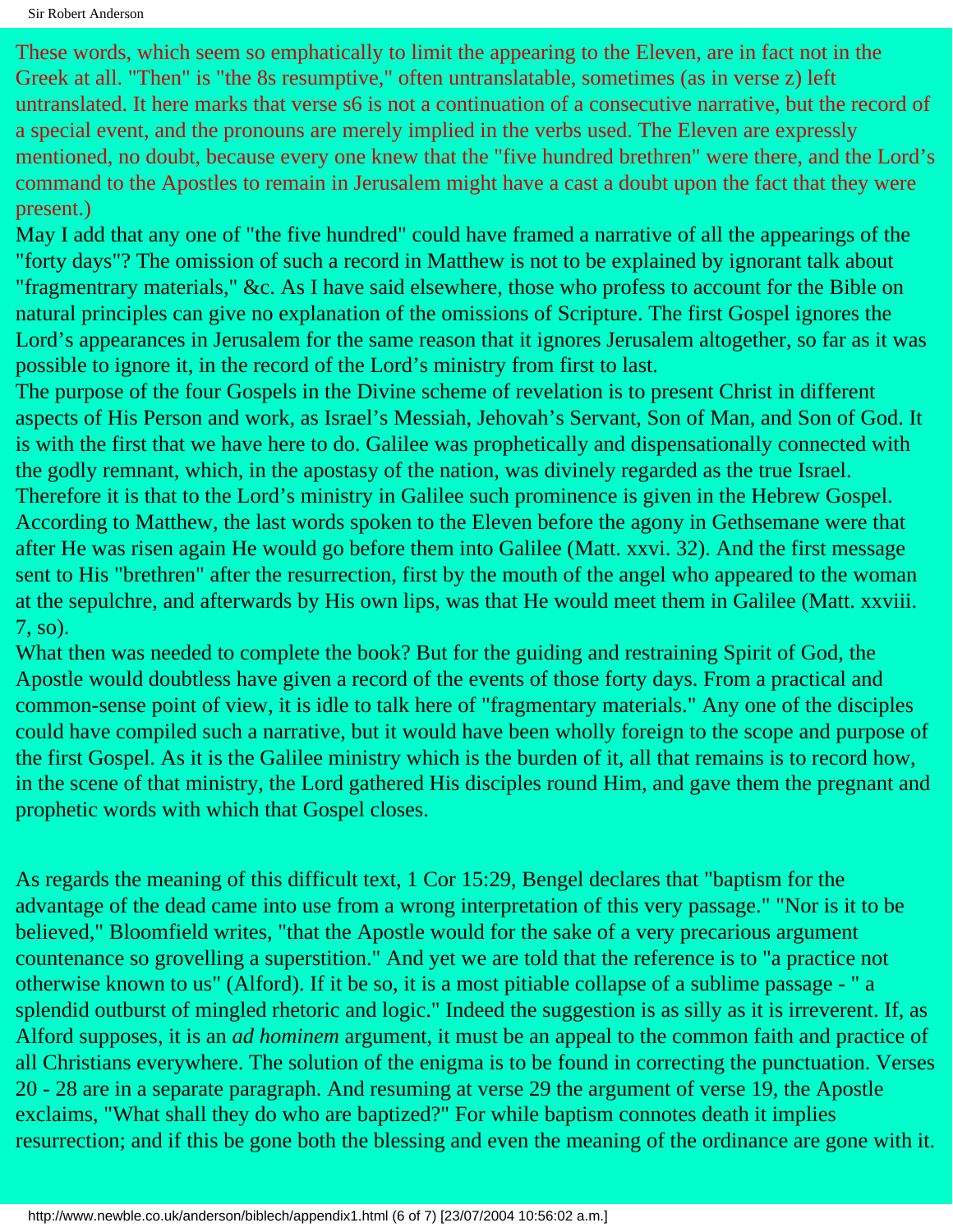"It is for corpses if the dead rise not: why are they then baptized for them?" See Dr. Bullinger's Figures of Speech, pp. 41 - 44). 15 [Appendix Two](#page-85-0)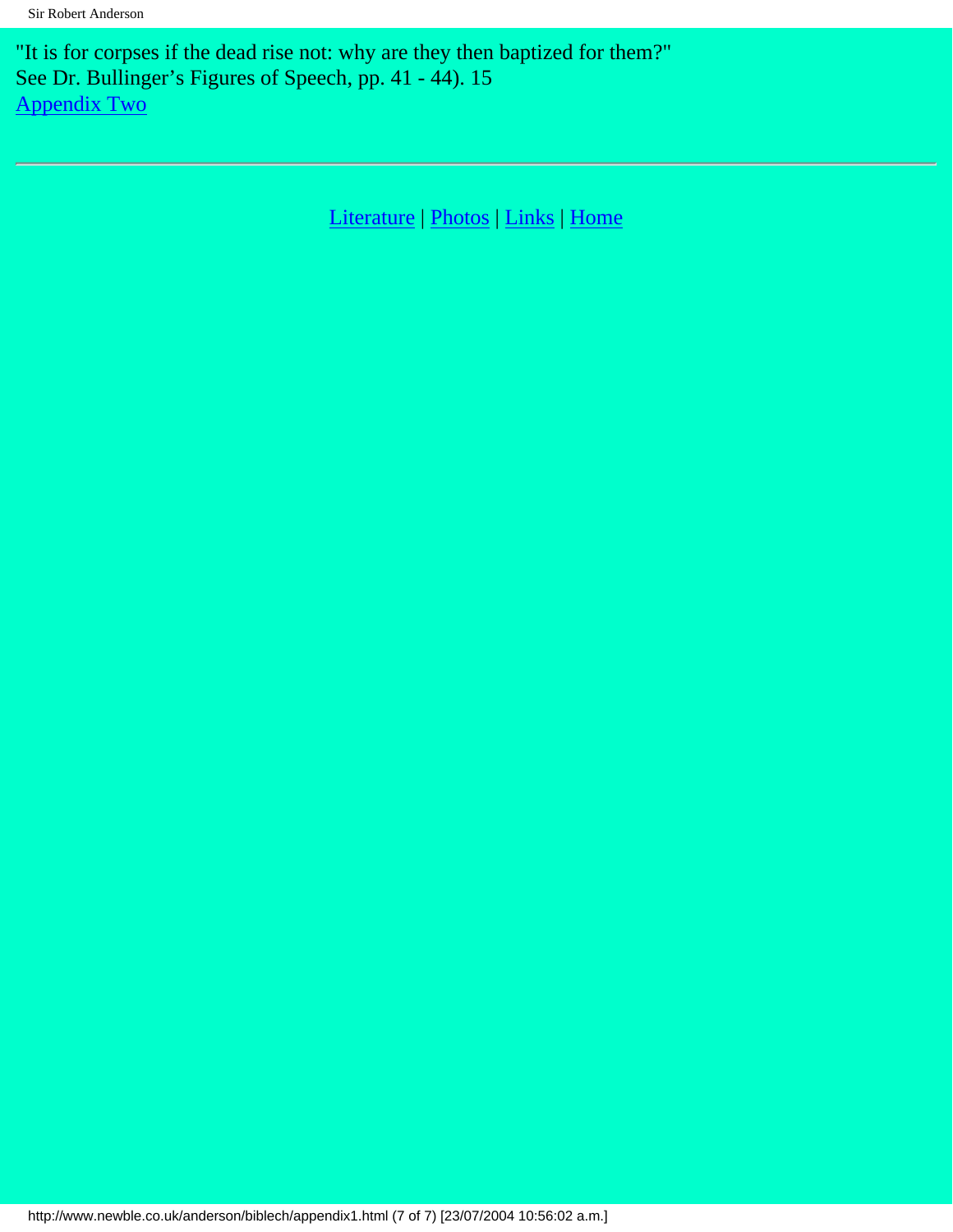# <span id="page-85-0"></span>**SIR ROBERT ANDERSON Secret Service Theologian**



## **THE BIBLE OR THE CHURCH**

## **APPENDIX 2 ROMISH PROPAGANDISM**

A FEW years ago I received a letter from a gentleman living near London, expressing solicitude for my spiritual welfare, and an earnest desire to see me within the fold of the Catholic Church. Though the writer was a stranger to me, the tone in which he wrote was such that I was careful to reply in terms befitting the courtesy and grace which marked his letter. My acknowledgment drew from him a rejoinder of several sheets, in which, still more urgently, he pressed his appeal. In answer to this I wrote in terms which I supposed would be deemed final, and enclosed a copy of one of my books (The Gospel and its Ministry), to which I referred as proof that I already possessed in Christ every blessing which he imagined the Church could give; and moreover, that I was, from his point of view, a hopeless heretic. My surprise therefore was great at receiving again a prompt reply at considerable length, assuring me of the pleasure with which he had read my book, and of the increasing desire be felt that I should be in my right place, namely, within "the Church."

My kind and courteous, though unknown, friend, never failed promptly to renew his appeals to me, whenever, by replying to his letters (which I did generally after long intervals), I afforded him the opportunity. I fear my Protestant zeal led me to say many things that were galling and some that were unjust ; but nothing from my pen availed to betray my correspondent into an expression of anger or even of disappointment.

Towards the close of our correspondence he sent me a copy of a Catholic treatise, to show me how grievously I misjudged his Church. His letter, enclosing the book, gave me the first definite hint of what I naturally guessed, that his letters to me were part of a systematic effort to lead selected Protestants to make their submission to Rome. This fact renders the correspondence worthy of mention in these pages. Nor is there any breach of confidence in my giving extracts from his letters, for I exclude everything that could possibly betray his identity. Such are the methods by which the perverts to Rome are won. Here are the arguments which influence them.

In returning the book I wrote refusing to listen to the Church and appealing to Holy Scripture. The following is an extract from his reply :—

You refuse to listen to the Church, and you turn with confidence to a Book—a Book which you have received from the Church, and apart from which you cannot understand. Christ referred you to no book.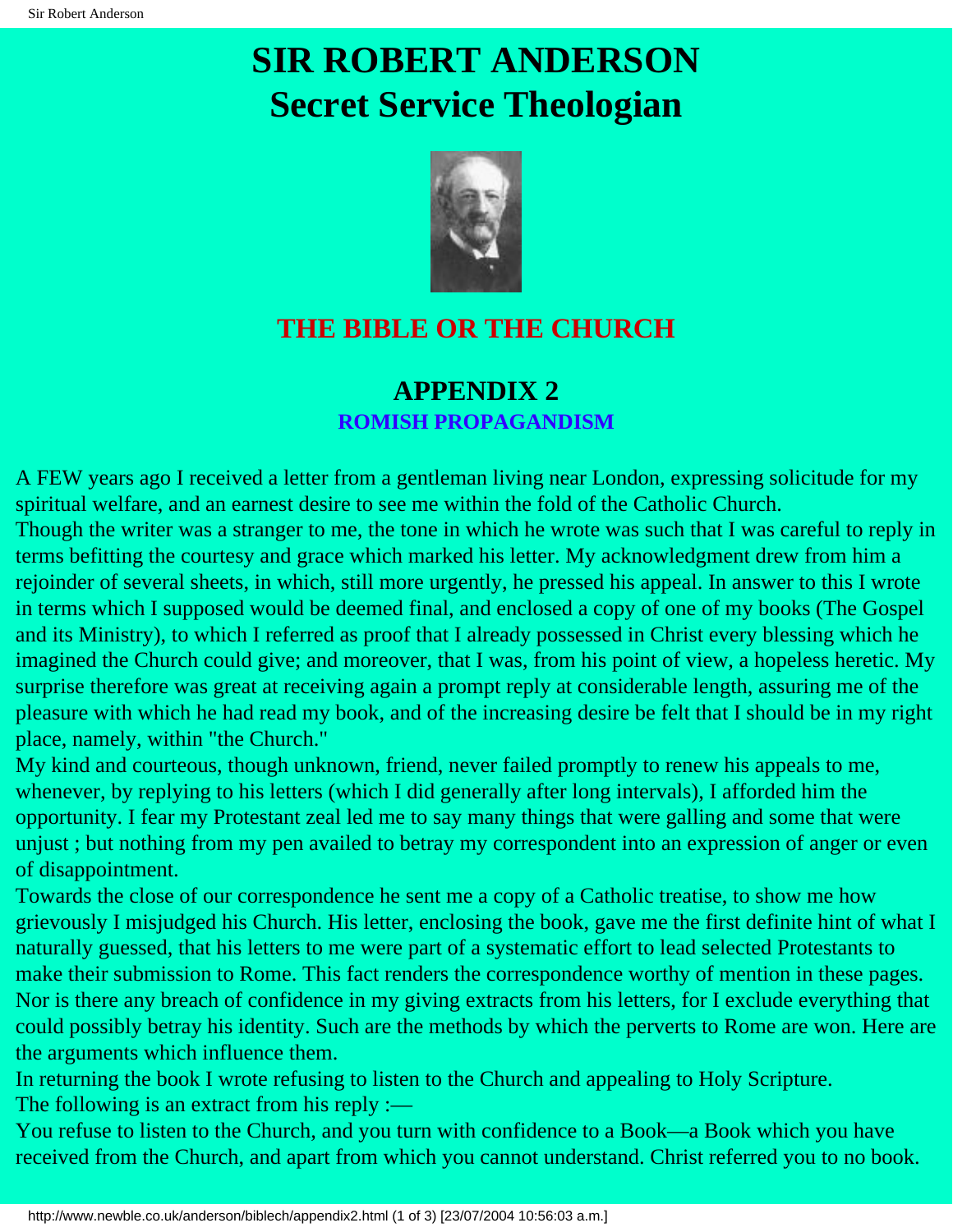He told you to hear the Church, and no one for 16oo years after His ascension ever thought that faith came by reading a book or a collection of books, but by humbly hearing the voice of the Divine Teacher. I know the Book is the written Word of God, and I value it and reverence it as such; but the written word and the spoken word are to me one and the same Word. God does not speak one thing, and cause men to write as His Word another thing. God's Word is one, spoken and written; and He cannot contradict Himself. What the Church teaches is Divine; she is God's voice speaking to the unbelieving world; qui vos audit me audit. What has been preserved to us of the written Word confirms the teaching of the Church. The Church received her teaching, not from the Bible, but from Christ. She taught before a word of the New Testament was ever written, she could have gone on teaching for ever if it had never been written, or if it had perished. The living Word of God can never perish, the Church's voice is eternal and it is world-wide.

To this letter I wrote a reply at once, but my letter lay unposted for more than six months. I then sent it with an explanatory note, again expressing my appreciation of his kindness and zeal, and making one more appeal to him. The following is copied from the enclosure

"You refuse my appeal to the written Word of God, and point me to "the Church." But when I ask, "Why should I trust 'the Church'?" you refer me to the written Word of God! It amazes me that an intelligent man like yourself cannot see the inconsistency of such a position. Either "the Church" can justify its pretensions by an appeal to Scripture, or it cannot. If it cannot there is an end of the matter. If it can, then let us turn to Scripture and bow to its decision. The passage you have quoted again and again (Luke x. i6) consists of words spoken by the Lord to a company of Jews who were sent out as Jews to preach the kingdom to Jews, in a dispensation before the Church was constituted ! .

I accept your clearly implied, but courteously veiled, taunt that I am setting up my judgment against that of Christendom. And I am not afraid of this. Even if I stood alone I should not swerve. But behind me are the apostles and prophets and the million martyrs who have dared to stand for God and His Word against an apostate Christendom, and have sealed their testimony with their blood. And speaking of martyrs, may I ask in the name of common fairness and common sense, how is it that if your Church believes, as you say, that God alone, and His grace alone, can produce the change of mind and heart which is called conversion, that same Church has tortured and murdered the unnumbered victims of her persecutions -for not getting "converted" ? Do you not know that if my lot had been cast in darker days, your Church would have burned me at the stake, or torn me to pieces on the rack? You seem to me to shut your eyes both to history and Scripture, and blindly to accept a theory which Scripture knows nothing of and history refutes. Have you not read such passages as the close of Matt. xxiii.? If the Church of the last dispensation merited such scathing words, may not the Church of this dispensation be equally apostate ?- Have you never read 2 Tim.? And pray look at the close of chap. iii. In the midst of error and apostasy, even then leavening the whole lump, "the Holy Scriptures" are declared to be the true safeguard and guide."

This brought me a reply, from which I quote the following

"I am much obliged to you for your letter of yesterday's date, enclosing your reply written last September. My correspondence is rather voluminous, and I regret to say that I forget what I then said. I am always very grateful to any one who wishes and tries to do me what he conscientiously believes is good, however misled and mistaken I may myself find him to be. It is therefore no mere form when I cordially thank you for your kind wishes and kind expressions. I value both, but I believe your religeous opinions to be in many important matters entirely erroneous arid, indeed pernicious and contrary to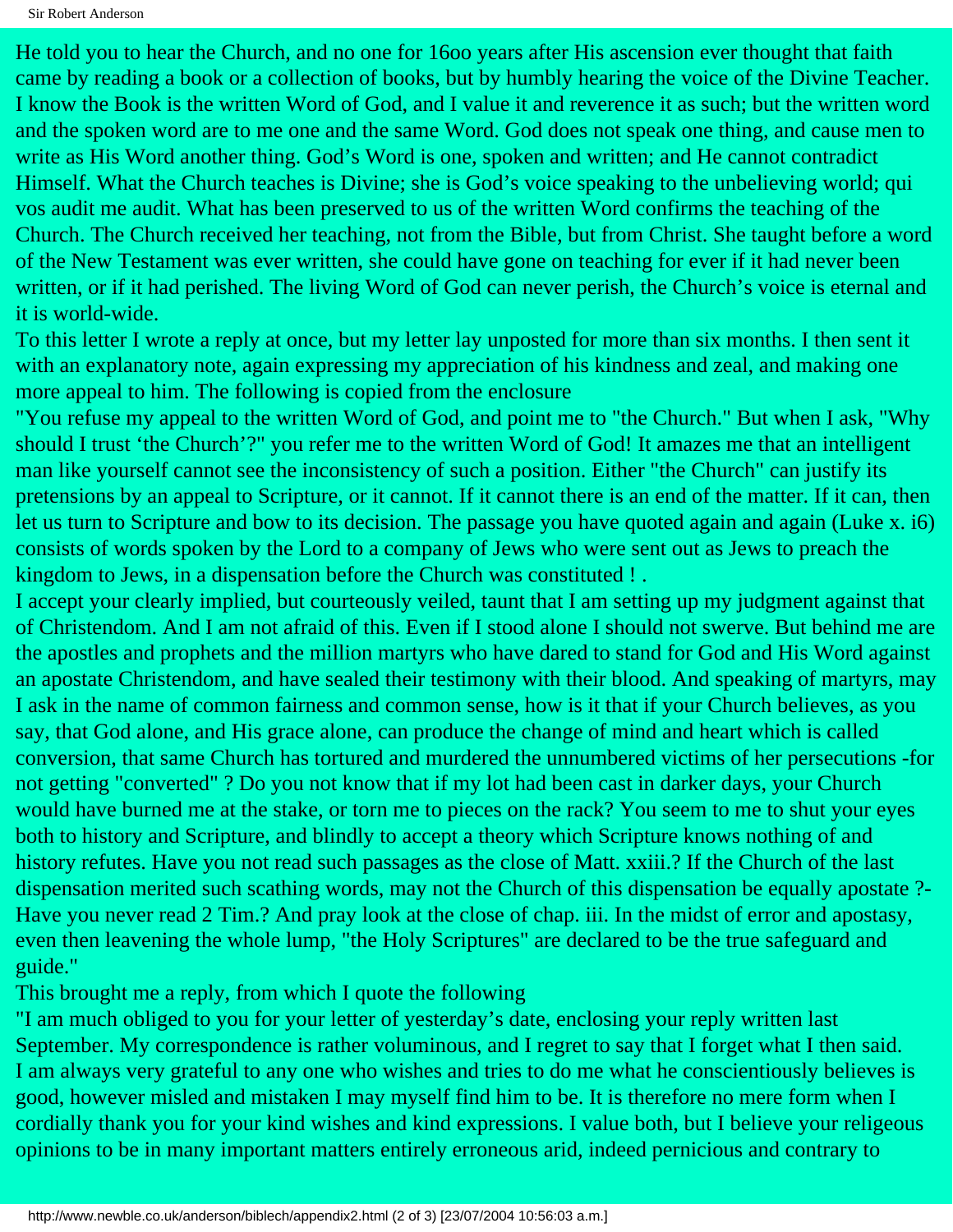revealed truth and to the revealed will of God. Therefore it would be the greatest calamity to me if I were able and perfectly impossible to adopt such opinions in lieu of the one eternal truth revealed by God, and taught by the Divine Teacher sent by God, i.e., His Church. If I lost confidence in the Divine Teacher, I should at once lose confidence in the Deity whose mouthpiece she is. If the Catholic Church is not true, not Divine, therefore fallible, "apostate," &c., &c. (as her enemies suppose), then to me Christianity is an illusion a mythology, a falsehood, a merely human thing on a level with Buddhism, Islamism, &c., &c., in many respects superior to them, doubtless, but no more Divine than they. I see no alternative between Catholicism and Agnosticism. I accepted the former in exchange for the latter, and I daily see more and more its holiness, beauty, perfection, divinity, truth. You are surprised at this. No wonder. You see the painted window on the outside, I see it from within—that is the difference. . . . You trust the New Testament which came after the Church and which she has declared to be the written word. I require no Bible to convince me of the truth and divinity of the Holy Church of God. I value the Bible because the Church tells me it is the written word. . . . -

You ask me how it is that the Church "has tortured and murdered the unnumbered victims of her persecutions for not getting converted." The answer is most simple. The Church has never "tortured or murdered" any one whatever! Did not Fénélon say, what all her best divines approve: "By force hypocrites and not converts are made." You read "history" written by bigots, who distort and pervert the truth. The cruelties inflicted by kings and statesmen for State reasons cannot with justice be referred to the Church. . . . The Church is not the author of those uncivilised methods, and they form no part of her teaching; - The Church and Christ are one. Her voice is His voice and so long as we hear that, and obey, we are doing God's will. That is our position. Conversion is the work of God alone—no force, argument, or persuasion of man's invention can accomplish it.

Place yourself on your knees before God and ask light and grace from Him, tell Him you will sacrifice all things for His sake; that you are ready to do His will and to obey; and you will rise up, if He will, as new a creature as Saul of Tarsus after he had heard the voice."

His last letter remains unanswered; for I am utterly at a loss to know what answer is possible to one who thus ignores or distorts both history and Scripture, and honestly and earnestly believes in what he calls "the Church." Here, I repeat, are the arguments by which the perverts to Rome are being won. Here, in its most advanced development, is the pestilently evil and profane view of "the Church" which is slowly but surely undermining Christianity in the Church of England at this moment. [Appendix Three](#page-88-0)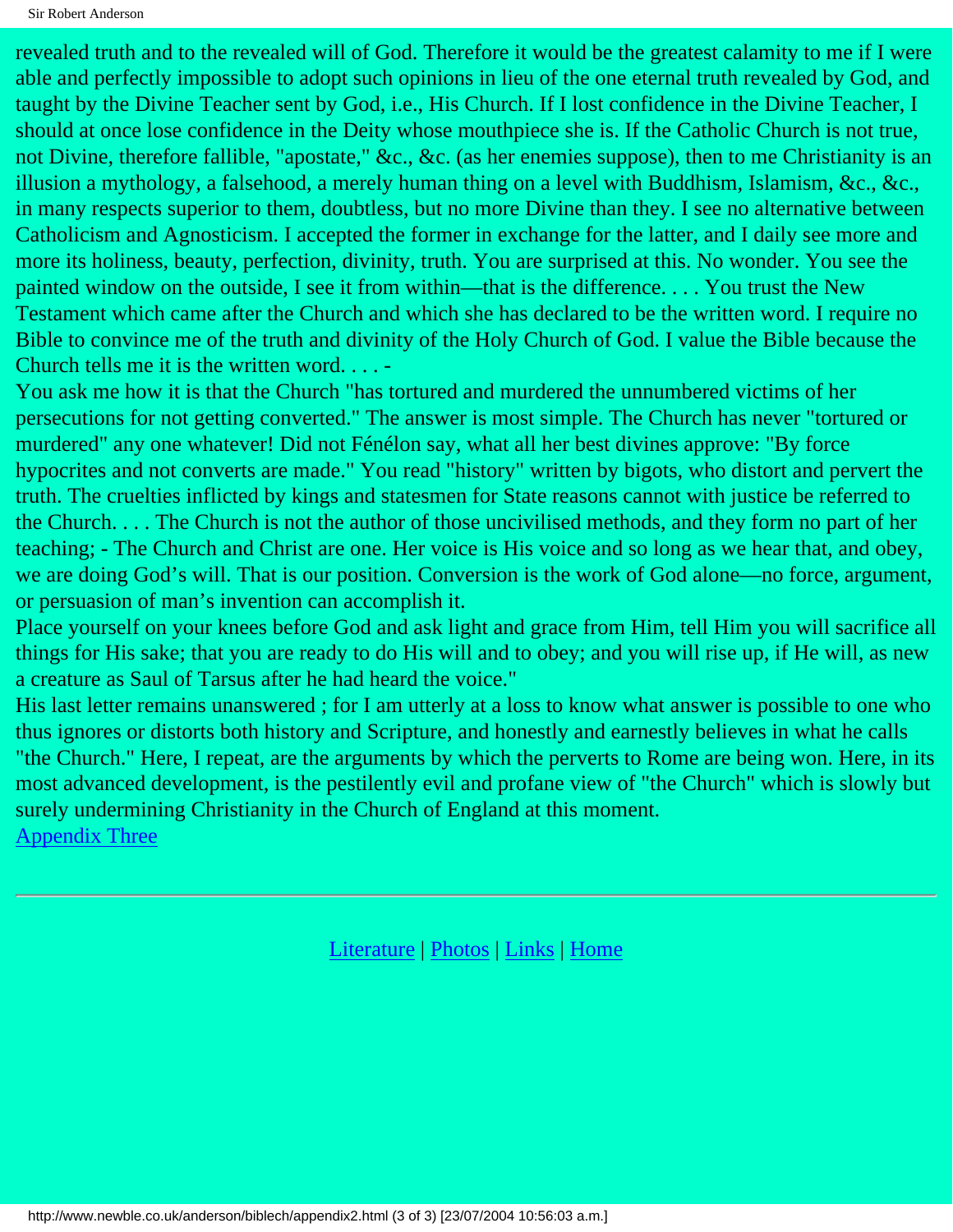# <span id="page-88-0"></span>**SIR ROBERT ANDERSON Secret Service Theologian**



## **THE BIBLE OR THE CHURCH**

### **APPENDIX, III PAOLO SARPI AND THE COUNCIL OF TRENT.**

OF Paolo Sarpi it has been said that "there was no department of human knowledge about which he did not know everything that had been ascertained by others, and few to which he did not make substantial contributions." In truth, he seems to have been one of the most extraordinary men of his own or of any age. Born in Venice in 1552, he joined the Servites at thirteen years of age, and was immediately put forward as their champion at the great annual disputation in the Frari Church, where, before all the noble and great and wise of Venice, he held his own against all disputants. Five years later, at eighteen, he was appointed to the chair of Positive Theology at Mantua, and became private theologian to the Duke. In 1575 he returned to Venice, where he held the chairs of Philosophy and Mathematics in the monastery until, in 1579, he became a Principal of his Order. His high character, his intense piety, and his altogether phenomenal erudition and genius, secured for him the friendship of all who were best qualified to supply him with materials for his history of the Council of Trent.

His quarrel with the Vatican came later, and was brought about as follows: In 1606 the Senate of Venice, in order to secure his services, created for him the office of Theological Counsellor; and in the fierce struggle of that year between the Republic and the Pope, Paolo Sarpi was the adviser of the Senate. Paul V. launched his Bull of interdict and excommunication against Venice. Sarpi held that this action was ultra vires; and, acting on their Counsellor's advice, the Senate confronted and thwarted the Pope at every point. The Pope ordered the clergy to close the churches and suspend all services and sacraments. The Republic threatened to punish any priest who acted on the order. The Pope ordered the clergy to leave the country and repair to Rome. They were warned that if they attempted to act on the order they would be hanged at the frontier. The Pope was brought to his knees, and after pleading in vain for some way to save his dignity, he was compelled to issue another Bull, withdrawing the interdict; and this the Senate, acting on Sarpi's advice, would not permit to be read in the churches. Never since has any Pope dared to issue such an interdict.

Needless to say, the result was to make the Pope the bitter enemy of Paolo Sarpi. Having tried in vain every artifice to get him to Rome, he determined to be revenged by other means. Though, honours and money were pressed upon Sarpi, he refused to change his mode of life and while his days were spent in the public service, he insisted on returning nightly to his cell in the monastery. On the night of the 5th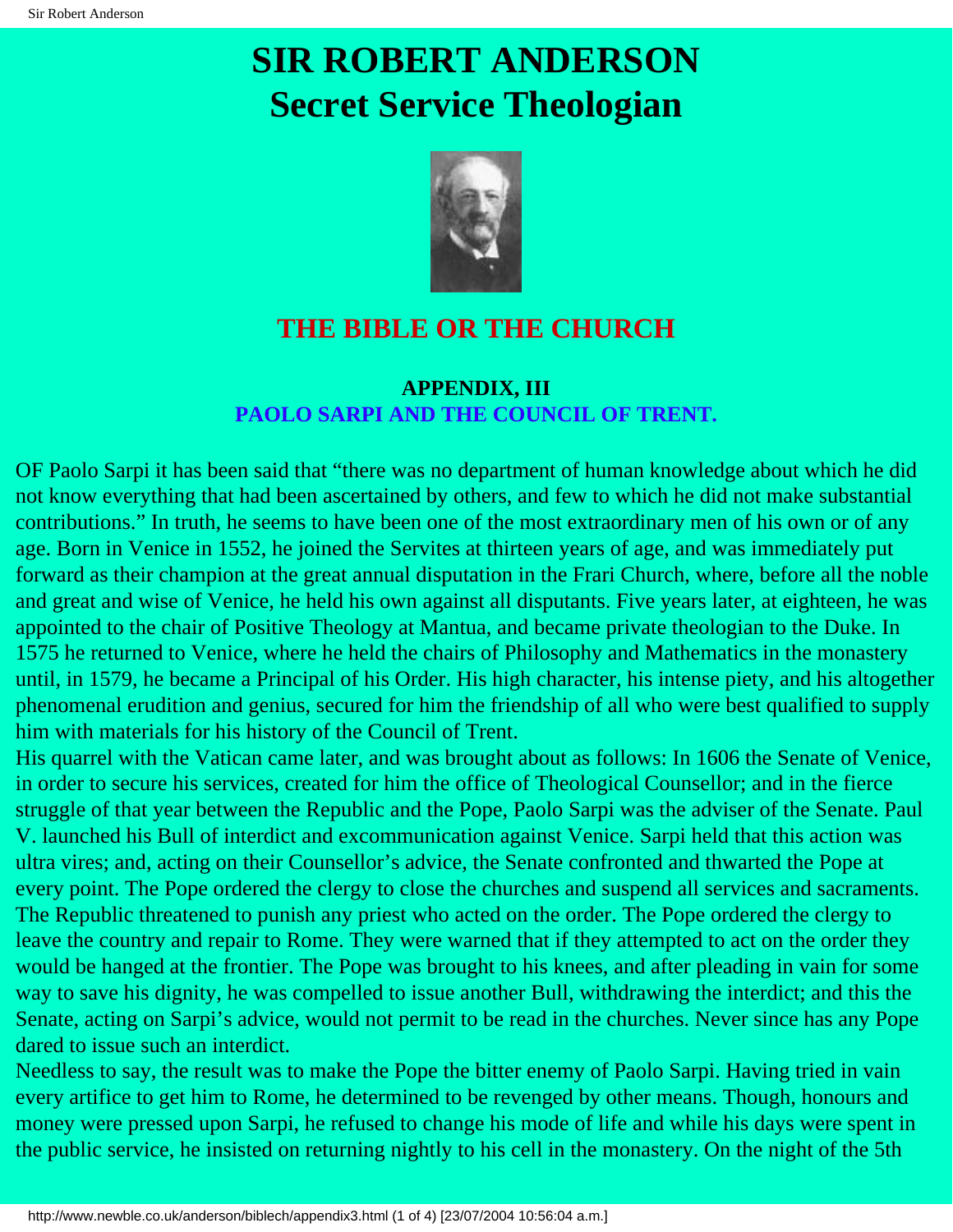October, 1607, he was waylaid by assassins hired by Paul V., and left for dead within a few hundred yards of the monastery. But to the bitter disappointment of the Pope, and to the amazement of everybody, he recovered. For another fifteen years he continued his career of service to Venice and the world, and notwithstanding further Papal plots against his life, he died peacefully in his cell on the 15th January, 1623.

His fame may be judged by the fact that his death was formally reported to all the Courts of Europe, and that he was voted a State funeral and a public monument. But the malignity of the Vatican is undying. Plot after plot was hatched to desecrate the dead friar's tomb and scatter his ashes. Ten times those ashes were disturbed, and secretly reinterred to save them from the Papal emissaries; and for 270 years the decree of the Senate to erect a monument to his memory remained in abeyance. It was not till the 20th September, 1892, that, in pursuance of that decree, the statue which now stands in the Campo di Santa Fosca was unveiled in honour of that truly great and noble man.

"To magnify the importance of the Council of Trent I believe to be impossible," says Froude; and for the sake of those who may not have access to such a book as his, I give the following brief outline of the wonderful story.

The Papal Bull summoning the Council bore date the 22nd of May, 1542, but the ecclesiastics who came together at Trent in the August following were too few in number to enter on their task. France, in alliance with the Turks, had declared war against the Emperor, and neither French nor German bishops could attend. England, of course, stood aloof; for Cardinal Pole represented no one but himself and the Pope. And the Spaniard had not yet arrived. Thus the year passed away, and when in the winter the Italian bishops, impatient of delay, seemed about to proceed to business, Granvelle, the Imperial chancellor, was despatched to stop them. On January 9, 1543, he delivered in peremptory terms his master's orders; and though Pope Paul would have gladly disregarded them, the fear of man restrained him; for not sixteen years had passed since Rome had been stormed by a German army, and what had happened so recently might happen again. After many delays, the 15th of March, 1545, was fixed by another Bull for the Council to reassemble, but it was not until May that any of the bishops arrived. Cardinal Del Monti, afterwards Pope Julius III., was the chief Papal Legate.

His first trouble was the claim of the Emperor's representative, Mendoza, Spanish ambassador at Venice, to sit next to him, and above the bishops. Next came Mendoza's demand for further delay: By the end of May only twenty bishops were present, all Italians. They must wait for the Spaniards. Again the year almost ran out, and it was not till the 13th of December that the opening ceremony at last took place. But Monti's patience and skill were sorely taxed. One of the first dangers he had to meet was a demand on the part of the bishops to make the Council independent of the Pope. This was with difficulty avoided. The next was the Imperial demand that the question of morals should have precedence of discussions upon doctrine. This was regarded by Paul as a covert attack upon himself. There was too much glass about his house to make stone-throwing pleasant or safe. Del Monti was ordered to force forward the examination of doctrine and to thrust aside reform. But all he was able to attain was a compromise, that doctrine and morals should be dealt with in alternate sessions. The Imperial representative remonstrated that three cardinals and forty bishops, all of whom were personally insignificant, were incompetent to settle the faith of the world: but the forty bishops thought otherwise, and the Council proceeded to redress. On the motion of Cardinal Pole, they began by affirming the "Apostles' creed." The next proposal, to declare allegiance to "the apostolic see," might have caused a division had not the news of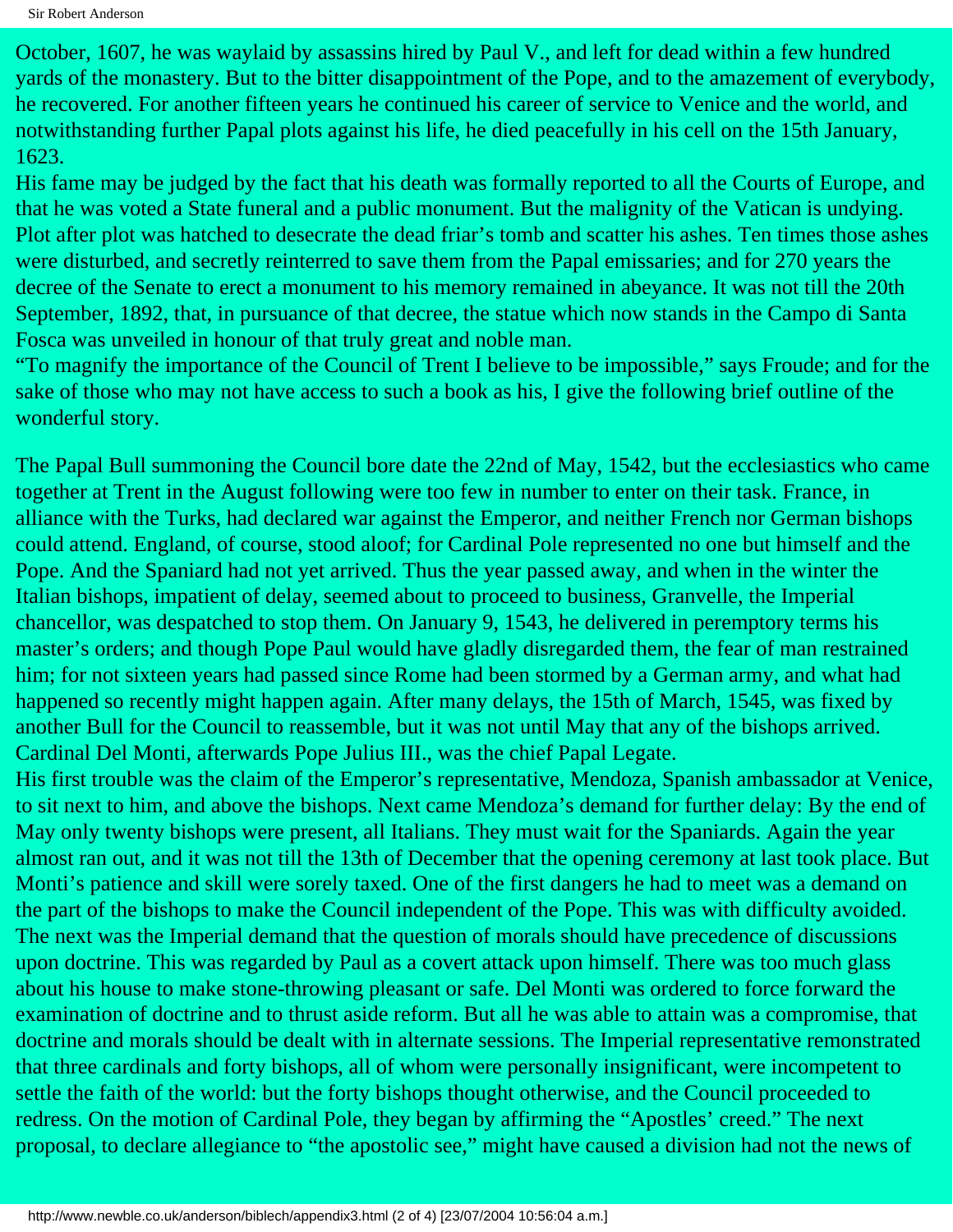Luther's death (February 18, 1546) come opportunely to put every one in good humour. They proceeded to consider and anathematise the arch-heretic's doctrines. The Vulgate, that most depraved translation, was canonised as being itself (including the Apocrypha) Divine Scripture; human tradition was raised to the same level as the Scriptures themselves, and the laity were declared incompetent to interpret, or even to understand them. Explosions occurred from time to time, as one bishop or another paraded his personal grievances against the Pope or the Curia; but in spite of these interruptions the formulating of dogmas went on apace by the obedient vote of "the Pope's brigade" of Italian bishops. The Emperor was itidignant. It was a reform of morals he wanted, and a fair hearing for the Protestants. But he was helpless. Twenty Spanish bishops had joined the Council, but the Spaniards, though personally abler and purer than the Italians, were, as ecclesiastics, still less disposed to parley with heretics. They forced to the front, however, the question of the corruptions which allowed the Roman Cardinals to live in splendid idleness by drawing the revenues of benefices which they never visited; and it taxed the firmness of Paul and the diplomacy of Del Monti to save the offenders.

The winter of 1546 was exceptionally severe, and the effeminate Italians were miserable at Trent. It was the Emperor's determination alone which had fixed a German town as the meeting-place, and it was fear of the Emperor that kept them there. But the action of the Spaniards threatened to wreck the whole fabric of the Papacy, and in the following spring, under Del Monti's advice, the Pope decided to remove the Council to Papal territory. A rumour was started that the plague was in Trent. Paolo Sarpi declares that two physicians were secretly instructed to encourage the belief. The Papal Legate arranged the scheme in spite of the protests of the Imperial representative, and the Council adjourned to Bologna, Don Francis of Toledo and most of the Spaniards alone remaining in Trent. But the work of the Council was practically accomplished. The creed of Christendom - that astounding monument of narrow intolerance and base superstition - had been settled.

The rest is easily told. In November, 1549, Paul III. died, and Del Monti succeeded to the Pontificate. Willing to propitiate the Emperor, he offered to send the Fathers back to Trent. But doctrines had been settled, and the reform of morals was hopeless. Paolo Sarpi narrates that on one occasion when the question was brought up, the bishops set to discussing whether their own exemption from the jurisdiction of ordinary courts ought not to be extended to their concubines! All that remained, therefore, of Charles' original scheme was to get the German Reformers to the Council. But the Council of Constance had decided that a safe conduct granted to a heretic need not be respected; and, with the fate of Huss before their minds, the Reformers were cautious. The Council was to reassemble on May 2, 1551, but another year passed, and these difficulties still blocked the way. And even then the only Germans who attended were laymen.

The full Council met, and the foreign ministers of State were present in their robes. In plain language Leonard Badehorn addressed the brilliant assembly, repudiating the authority of the Council, because the Scriptures were not the rule of controversy with them, and the members were the servants of the Pope who ought to be on his trial with the rest of them. He scouted the idea that sixty such bishops could settle the faith of the world. He spoke, he declared, as the representative of the Elector Maurice of Saxony. The next day, after Mass in the cathedral, the reply of the Council was read, acceding to the full the German demand for a safe conduct such as they could trust. But it was made plain that the Protestants were to be heard only to please the Emperor. They were to have no deliberative voice, nor were the decrees already passed in condemnation of their doctrines to be reconsidered. Melanchthon and the divines of the Augsburg Confession therefore never attended. The events which followed in Germany - the march of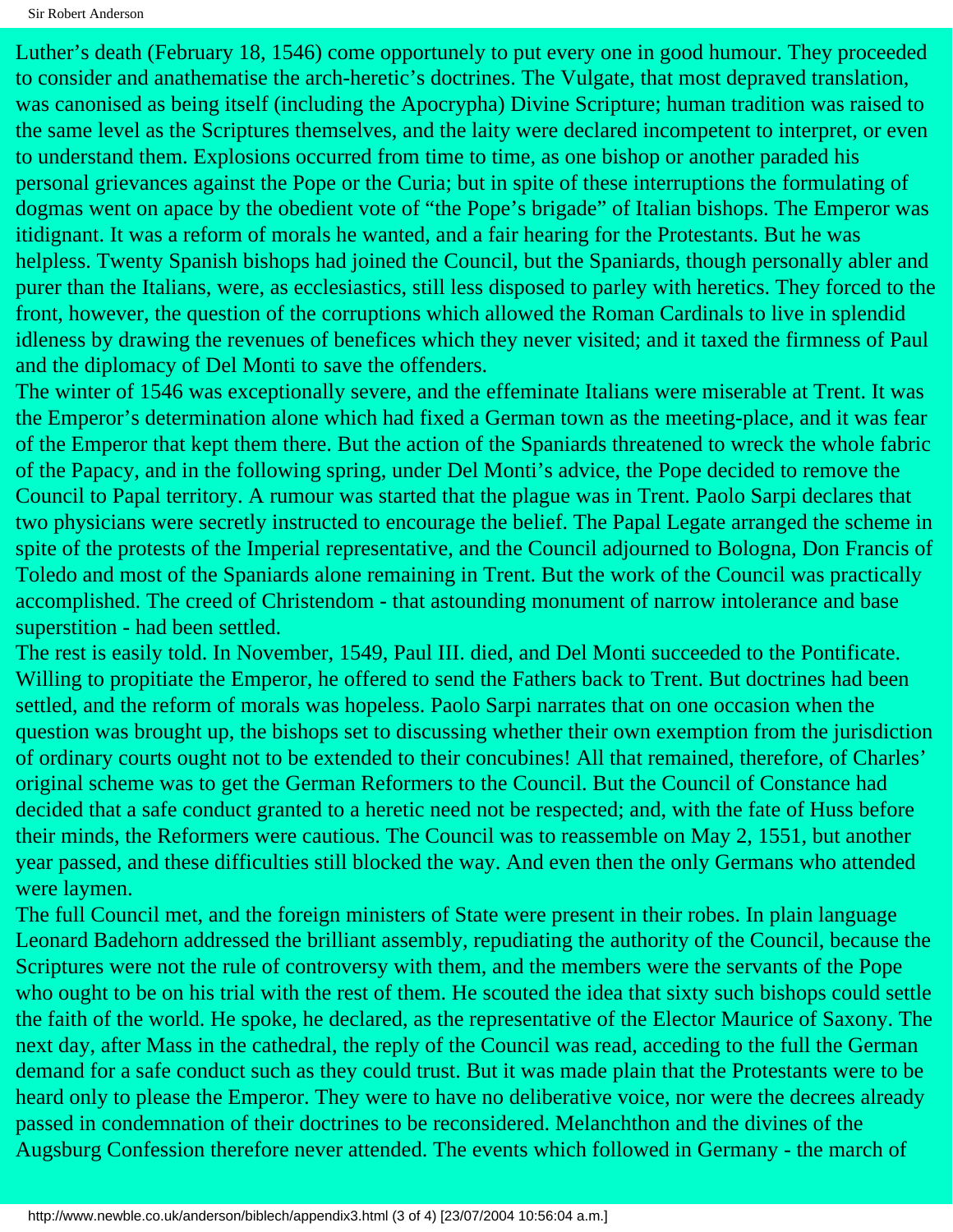Maurice of Saxony upon Innspruck, and the flight of the Emperor - are among the enigmas of history. But Innspruck was only three days' march from Trent; and when the news reached the Council, the Italian bishops stampeded, as the historian describes it, "like a gang of coiners surprised by the police." 'The Papal Legate, Cardinal Crescentio, and a few of the Spaniards, lingered long enough to pass a vote declaring that all their decrees should be valid for ever.

The Council of Trent of ten years later was, in everything but name, a new assembly. Such in briefest outline is the story of a Council which was repudiated, not only by England and Germany, but even by Catholic France. Thus was the faith of Christendom decreed by a gang of some three-score Italian and Spanish priests. Thus ended one of the most transparent, and yet one of the most successful, impostures in the history of the world.

[APPENDIX 4](#page-92-0)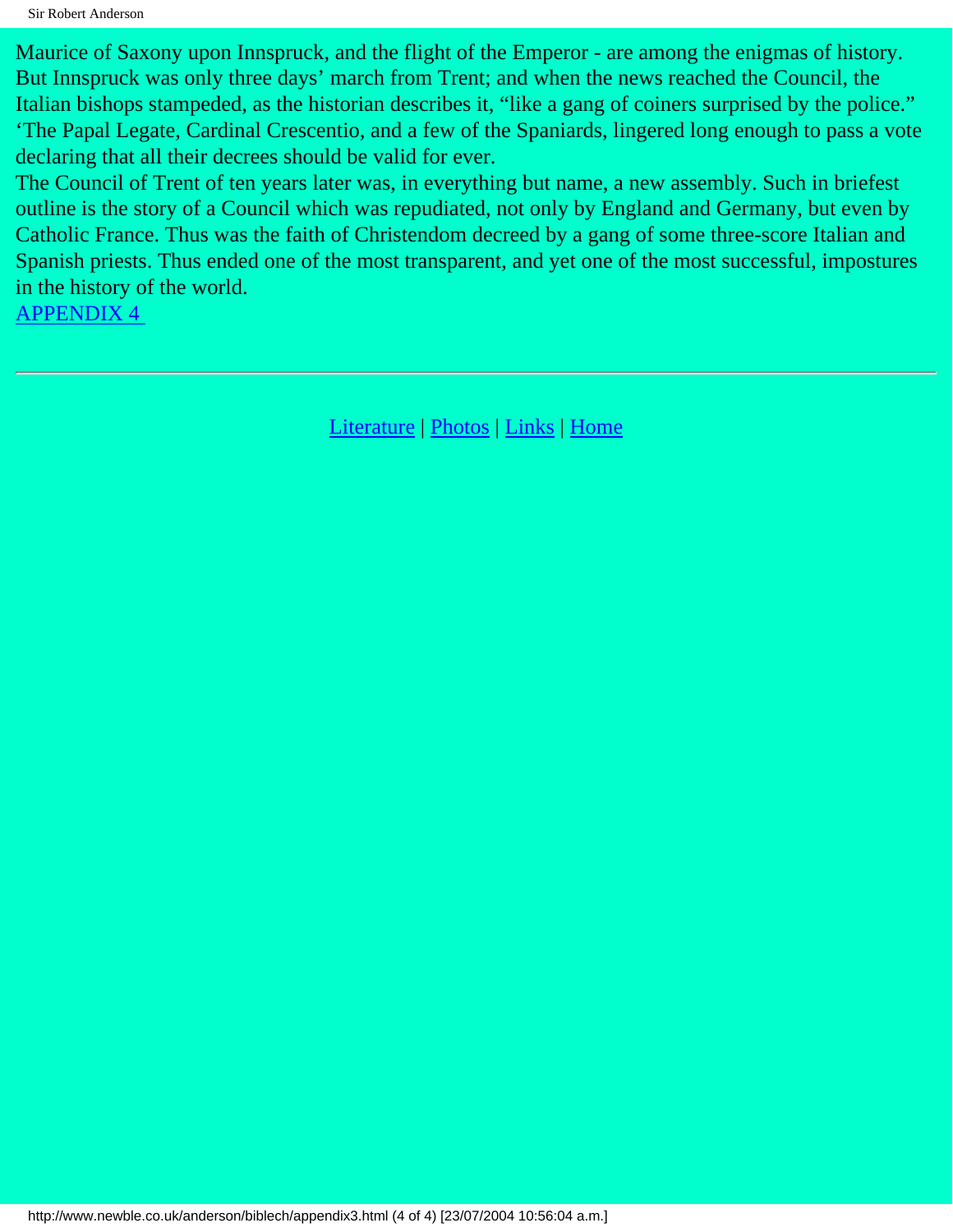# <span id="page-92-0"></span>**SIR ROBERT ANDERSON Secret Service Theologian**



## **THE BIBLE OR THE CHURCH**

### **APPENDIX IV.**

## **NOTE 1. - BISHOPS**.

THE Epistle to the Philippians is addressed to "all the saints," "with the bishops and ministers." Upon which Dean Alford remarks, "The simple juxtaposition of the officers with the members of the Church, and indeed their being placed after those members, shows the absence of hierarchical views such as those in the Epistles of the apostolic Fathers." And again, in his comments on Acts xx. 17, 28 (which records that Paul addressed the elders of the Church in Ephesus as bishops), he refers thus to the perversion of the passage by Ireneus: "So early did interested and disingenuous interpretations begin to cloud the light which Scripture might have thrown on ecclesiastical questions." And he notices the mistranslation of verse 28 in A.V. ("overseers" in lieu of bishops), as concealing "the fact of elders and bishops having been originally and apostolically synonymous." This is obvious from Tit. i. 5, 7, which enjoins the appointment of "elders in every city . . . if any man is blameless . . . for the bishop must be blameless." And so again in Acts xiv. 23, "And when they had appointed for them elders in every church." And in his essay on "The Christian Ministry," (Philippians, p. 97) Bishop Lightfoot of Durham writes: "It is a fact now generally recognised by theologians of all shades of opinion, that in the language of the New Testament the same officer in the Church is called indifferently 'bishop' and 'elder' or 'presbyter.' Some who would despise these great Protestant theologians, and who would regard a layman who discusses such subjects as being "in the gainsaying of Korah," will listen perhaps to the most learned of the Latin Fathers. In Jerome's Commentary on Titus they will find all this in the plainest words. He says, "A presbyter is the same as a bishop and. . . Churches were governed by a common council of presbyters." And again, "Therefore, as we have shown, among the ancients presbyters were the same as bishops; but by degrees, that the plants of dissension might be rooted up, all responsibility was transferred to one person."

#### **NOTE II. - "DEACONS."**

The word deacon occurs in two passages in our English Bible, viz., Phil. i. i and 1 Tim. iii. 8-13. It there represents the Greek word, which occurs eight times in the Gospels and twenty-two times in the Pauline Epistles, and nowhere else. In the Gospels it means servant in the common sense of that word, save only in John xii. 26 ("There shall My servant be"). The Apostle uses it only in the higher sense, save in Rom.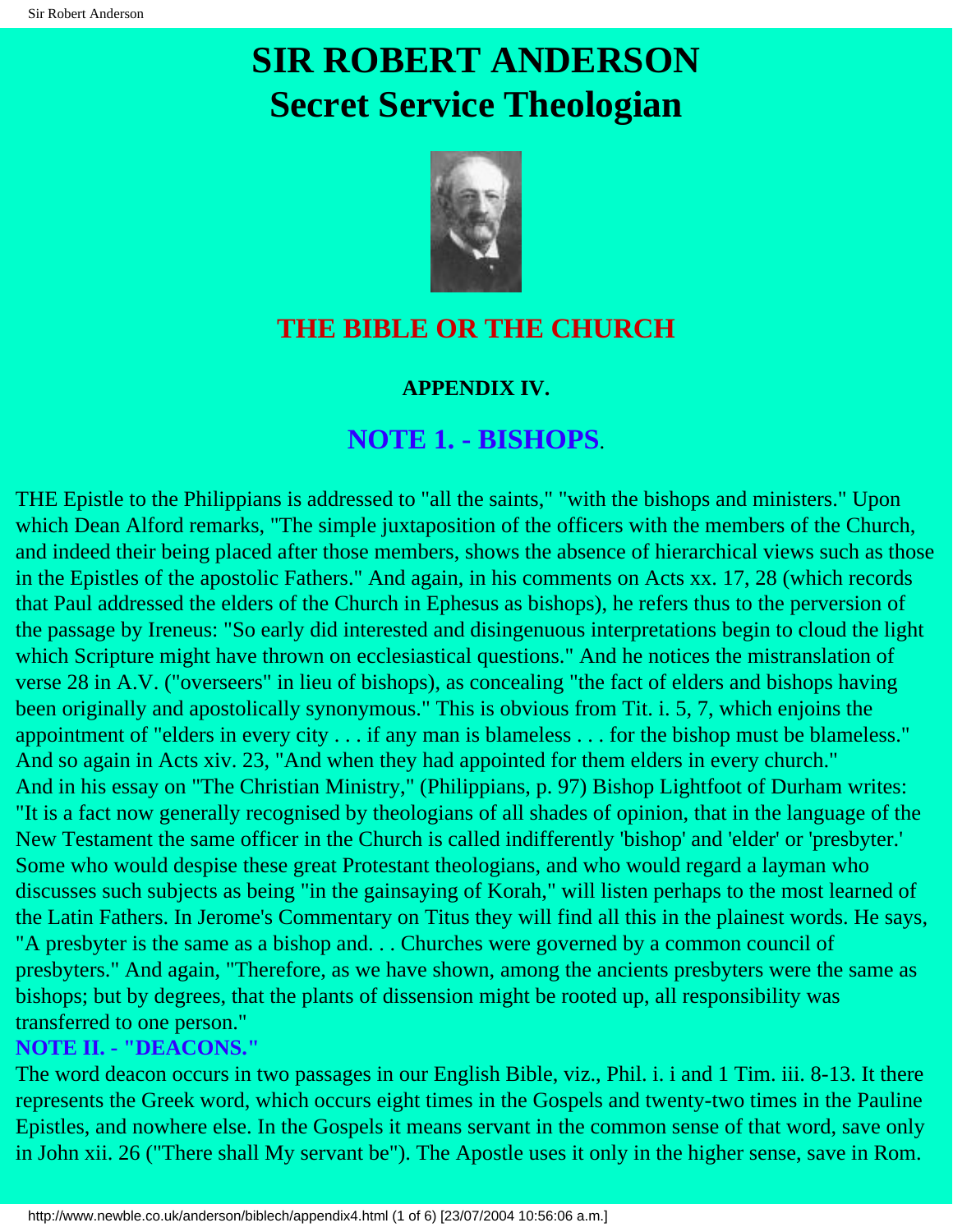xiii. 4. But by an extraordinary vagary of Christian thought, the seven men appointed, as recorded in Acts vi., to take charge of the collections are called deacons; and the word having thus acquired the meaning of a subordinate minister, it was then, with an ecclesiastical bias, introduced into the two passages above indicated. Its use there is not translation but exegesis ; for when the New Testament was written the Greek language possessed no word corresponding to it. And "using the office of a deacon" (A.V.) or "serving as a deacon" (R.V) in verses io and 13, is a sheer mis-translation. The verb thus rendered is the kindred term used thirty-six times in the New Testament, and it ought to be rendered "to minister." The New Testament knows nothing of "the office of a deacon." Besides the apostles, there were in the Church "bishops" and" ministers." The functions of an elder or bishop were not ministry, but rule. If he ruled well he was to be doubly esteemed, and still more esteemed if (in addition to discharging the duties of his office) he "laboured in the word and in teaching" (i Tim. v. 17). The " bishop" was generally appointed by an apostle or his delegate (Tit. i. 5). But the practice of appointing "ministers" belongs to postapostolic times. The call to the ministry was altogether of God. They who claimed to have received the call were duly tested; the command was, "Let them first be proved, and then, if they be blameless, let them minister" (i Tim. iii. io). This survives in the service for "the making of deacons," which is very ancient. (The service for "ordering of priests" belongs to a later and more corrupt era.) Before the bishop proceeds to ordain the candidate he requires him to declare that he is "truly called, according to the will of our Lord Jesus Christ, to the ministry." The call itself is neither of men nor by men. **NOTE III.-"THE CHURCH"**

In controversies of the kind raised by "the Oxford movement" and by the present ritualistic revival, the real question at issue is "the Church." On the one side there is the Romish view; on the other is that of the Reformers. Which is right? This question is of vital importance. No one, whatever his opinions may be, can fail to be struck by the silence of Scripture respecting that which is the paramount reality in the religion of Christendom. Prominence is given to "the Church which is His body" ; but about the Church as an organised society on earth, there is, if we except i Cor. Xii. 28 and i Tim. iii. 15, practically nothing in the New Testament, save warnings of its apostasy. Latin theology, however, maintains its position, first, by ignoring all this; secondly, by confounding the Church with the kingdom; and thirdly, by taking words spoken to the apostles in the days of the Lord's earthly ministry as applicable to "the Church" of Christendom.

John xx. 23 may seem an exception to this. But let the objector answer this question, Whether were the Lord's words addressed to the whole company of the disciples there assembled, or to the Apostles as such? If the former, there is an end of the matter from the Romish standpoint; if the latter, then let those who claim to have the powers of Apostles in the spiritual sphere, give proof that they possess such powers, in the sphere where we can test them.

Since the beginning of the "Oxford movement" to the present hour, no one has seceded to Rome who has not taken that step as the result of deciding the question, Whether is the Church of Rome or the Church of England the Church? It is like one of those catch questions which are framed so to fix the attention on a side issue that the real issue involved escapes notice. Of course we answer, with the Reformers, "Neither the one nor the other." - According to them "the Church" is "a congregation of faithful men, in the which the pure Word of God is preached, and the sacraments duly administered according to Christ's ordinance in all those things that of necessity are requisite to the same" (Art. xix.). This is the creed of the Church of England. And if any bigot should set up the plea that by these concluding words the Reformers intended to limit their definition to episcopacy, he is answered by the language of the 55th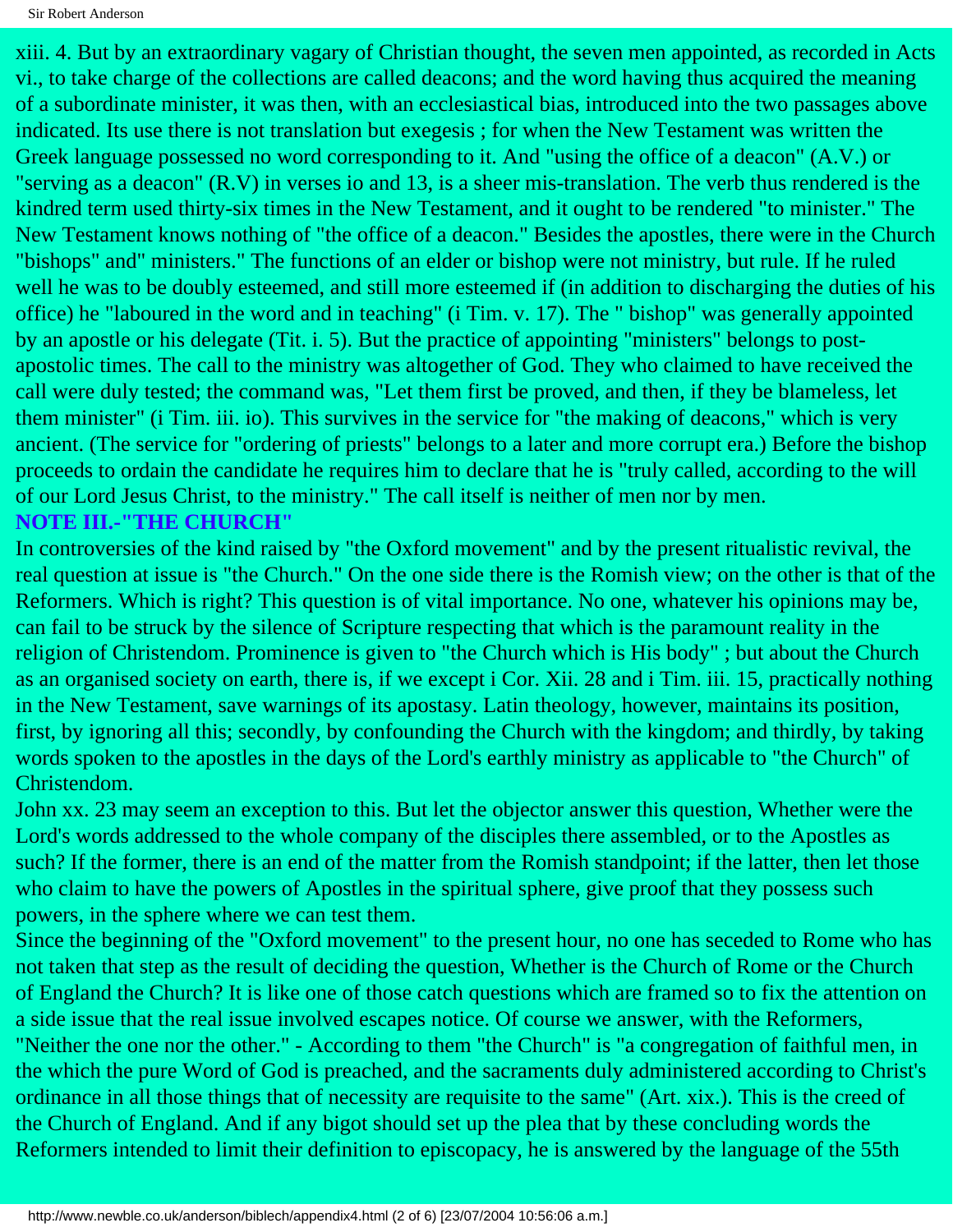Canon of the Convocation of 1603, which is as follows: "Before all sermons, lectures, and homilies, the preachers and ministers shall move the people to join with them in prayer, in this form, or to this effect, as briefly as conveniently they may; Ye shall pray for Christ's Holy Catholic Church, that is, for the whole congregation of Christian periple dispersed throughout the whole world, and especially for the Churches of England, Scotland, and Ireland." Such is " the Catholic Church" for whose "good estate" prayer is made continually in our churches. In 1603 the only Episcopal Churches outside the kingdom were those which Article xix. expressly excludes; and the Church of Scotland (which is here expressly named) was Presbyterian. All that Dean Hook has here to urge is that, as othe Archbishop who presided at the Convention was (he declares) a bitter and unscrupulous bigot, it is "monstrous to suppose" the Presbyterian Church of Scotland was intended. But the fact remains that there was no Episcopal Church in Scotland. The plain truth is that the Church of England does not teach this anti-Christian figment of Apostolic Succession in an episcopacy. Article xxiii. could never have been framed by men corrupted by such an error. And Hooker-a high authority upon the doctrines of the Church-repudiates it. "Some do infer" (he says) "that no ordination can stand but such only as is made by Bishops, which have had their ordination likewise by other Bishops before them till we come to the very apostles, . . . to this we answer, that there may be sometimes very just and sufficient reason to allow ordination made without a Bishop" (Eccies. Pol. vii. i4).

If Rome has paramount claims to the position she assumes, it is as being indisputably the most distinctive and advanced embodiment of the apostasy. When the historic Church adopted the pagan rite of baptism (see ch. viii) it ceased to have any moral right to be considered the Church of God; and when in a later age it gave up the Lordship and Headship of Christ its fall was complete. For if baptismal regeneration is un-christian, apostolic succession is antichristian.

In Christianity the Church holds its true place as "a congregation of faithfulmen," and the test of faithfulness is that the Lord Jesus Christ is all in all. But in "the Christian religion" the Church is everything. Indeed there is more about "the Church" in many an evangelical sermon than in the whole of the New Testament.!

(Footnote - The expression "Church of Christ" is not found in Scripture, though "Churches of Christ" occurs (Rom. xvi. i6). The word "Church" in 'the singular occurs but fifty times in the Epistles; in the vast majority of these occurrences it is used narratively, or with reference to some local congregation. Eph. and Col. deal with the Church as the vital unity-the body of Christ; and all that the New Testament has to say of the visible or professing Church corporately, will be found in i Cor. xii. and xiv. and i Tim. iii. 15.)

### **NOTE IV.-"THE PRIEST IN ABSOLUTION"**

In the course of official duty I have read many obscene books, but I have seldom read anything more gratuitously filthy than the standard works intended for the guidance of priests in questioning penitents. Compared with Romish treatises, those in use among the Romanisers in the Church of England seem mild. Dr. Pusey's Manual for Confessors (based on Abbé Gaume's work) entirely omits the section relating to the seventh commandment-an acknowledgment that, in his day, Englishmen would not tolerate it. But impurity is an evil plant of rapid growth, and no such reserve was used by "The Society of the Holy Cross" when, in 1866, they issued The Priest in Absolution. Part I. of this work, a tract of 90 pages, was published and sold openly, and reached a second edition in 1869. Part II., a book of 322 pages, was "privately printed for the use of the clergy." It was dedicated "to the Masters, Vicars, and Brethren of the Society of the Holy Cross," and its circulation has been chiefly among the conspirators of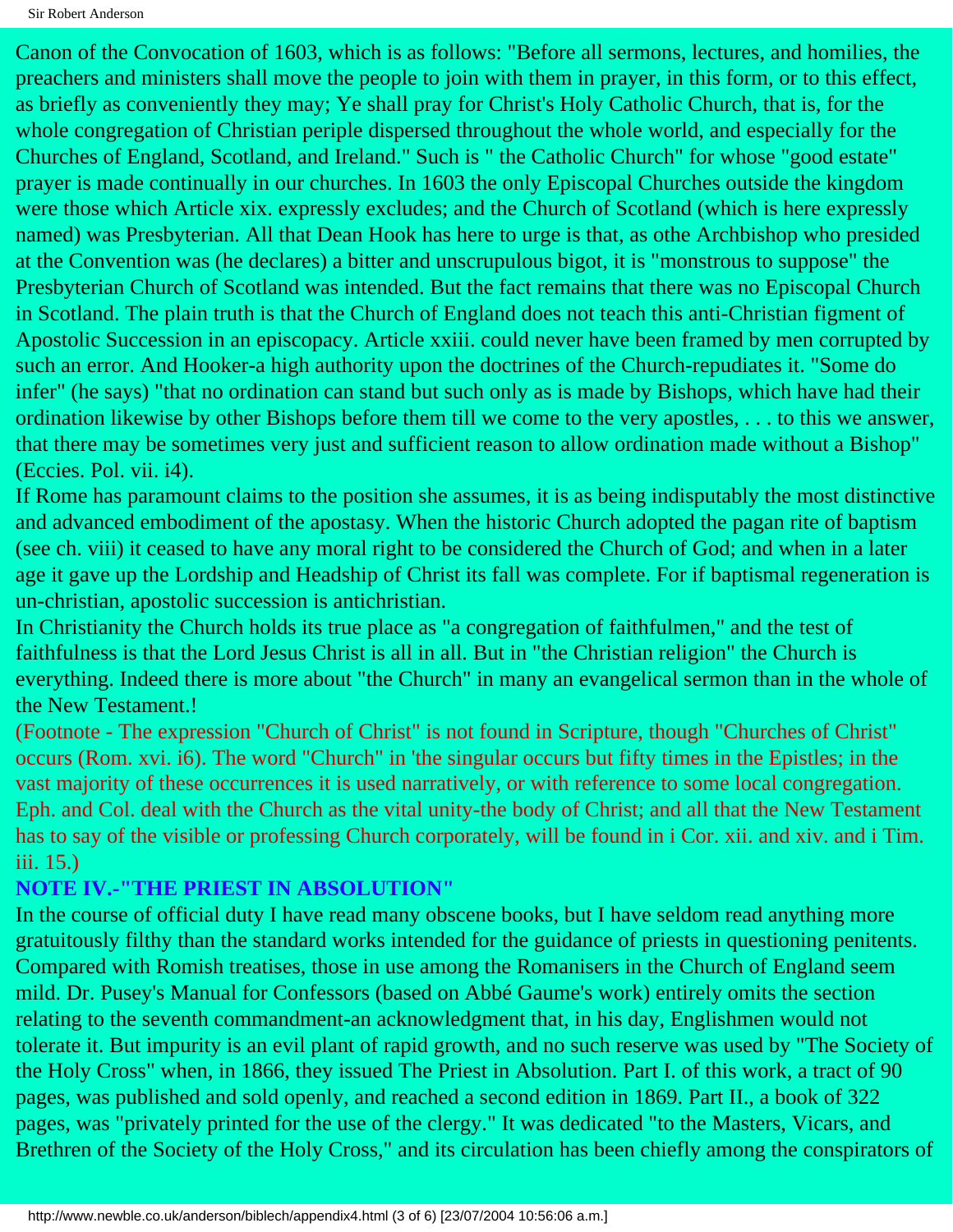Sir Robert Anderson

that Jesuitical organisation. I have been fortunate enough, however, to see a copy of it, and I have made extracts which I intended to set out here. But this purpose I have abandoned, for I have sought to exclude everything from these pages which would render them unfit for general readers. When the late Lord Redesdale brought the book before the House of Lords (June 14, 1877) the extracts he read from it were deemed too indecent even for the secular newspapers; and the Archbishop of Canterbury (Dr. Tait), who followed Lord Redesdale, declared "that it is a disgrace to the community that such a book should be circulated under the authority of clergymen of the Established Church."

The history of this shameful book, and of the controversy to which it gave rise, will be found in Chapter IV. of Mr. Walsh's Secret History of the Oxford Movement-a work which ought to be in the hands of every voter in the country. With his usual coldness he discusses them question as though these "priests" who practise this abominable system were all excellent men, whose only error is doctrinal. But suffice it to say - for the subject is a delicate one - that those who claim to be priests with authority to forgive sins need expect no quarter when they outrage morality. The scandal is still recent respecting one leading member of the Society of the Holy Cross, whose name figures in Mr. Walsh's pages; and were I to refer to others it would not betoken Protestant bigotry, but special knowledge.

### **NOTE VI.-THE "VIRGIN MARY" MYTH**

If, in the face of the plain statements of the 19th, 20th, and 25th verses of the first chapter of Matthew, people can deny that the mother of our Lord became Joseph's wife, it is idle to argue the question. Jerome it was who first formulated the Virgin Mary myth in a systematic way. With reference to the verses above cited, he exposed the fallacy of holding, as Hooker expresses it, "that a thing denied with special circumstance doth import an opposite affirmative when once that circumstance is expired." Sound logic this, provided "the thing denied" be something against the doing of which there exists a presumption, on account of its being vicious or wrong. And this Jerome's argument assumes, thus begging the whole question. If we deny that a man committed some grossly immoral act on the day when a wife whom he dearly loved lay dying, we do not imply that he committed such acts on other days, but merely give a special reason for rejecting the charge that he did so on the day in question. But if we assert that a man did not eat meat during Lent we do distinctly imply that he did do so at Easter. Some who deplore Mariolatry may perhaps shrink from the thought that Mary became the wife of Joseph. But the question arises, how far that feeling may be due to the very error which God intended to correct by recording so plainly that she, whom all generations call blessed, entered into the marriage relationship. "Let marriage be had in honour among ALL", (Heb. xiii. 4, R.V.).

#### **NOTE VII.-THE APOSTLE PAUL ON CELIBACY**.

The Apostle Paul's words in i Cor. vii. 25-40 have been misused in support of pernicious teaching on the subject of celibacy. But as Dr. Chr. Wordsworth writes

(Church History, vol. iii. chap. vi.), he "qualifies his commendations of celibacy by grounding them on considerations of the present distress (in i Cor. vii. 26) in which the Christian Church was, in tha.t age of persecution; and he condemns in the strongest terms those who forbid to marry, even as contravening the divine truths which flow from the doctrine of the Incarnation, and as led astray by seducing spirits and doctrines of devils, and declares his will that younger women should marry and bear children. (i Tim. V. 14), and that every man should have his own wife, and every woman her own husband (i Cor. vii. 2), and that marriage is honourable in all (Heb. xiii. 4) and 'a great mystery,' being a figure of Christ's union with His Church (Eph. V. 23-33)."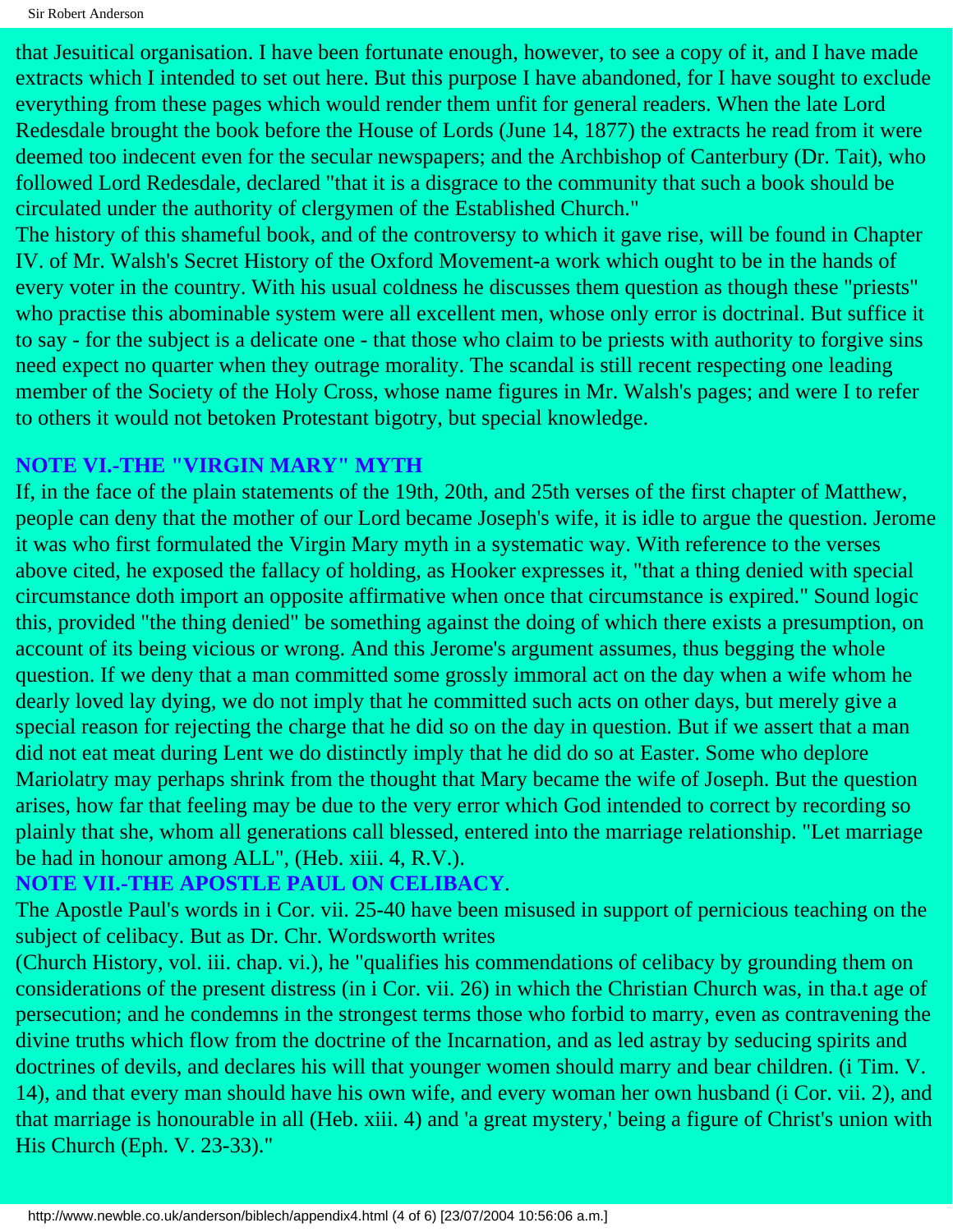But the Bishop overlooks the fact that the Apostle never contemplates pledged celibacy. A life pledge not to do that which God sanctions to be done is entirely beyond the scope of his words. And any suggestion of monasticism is absolutely abhorrent to his teaching. And further, not only are these words of counsel framed with special reference to the persecution then prevailing, but the Apostle prefaces them by the express warning, "Now concerning virgins I have no commandment of the Lord." Such reservations are of immense importance as indicating the meaning of inspiration, and the supreme authority of inspired Scripture. "The exception proves the rule," and of the rest of the Epistle the Apostle could write, "If any man think himself to be a prophet or spiritual, let him acknowledge that the things that I write unto you are the commandments of the Lord ' (i Cor. xiv. 37). Nothing can be more explicit than the distinction. In the one case it is, "I command, yet not I, but the Lord" ; in the other case it is, "But to the rest speak I, not the Lord'? (i Cor. vii. 10, 12).

#### **NOTE VIII.-" WE HAVE AN ALTAR."**

The language of Heb. xiii. 2o is freely used against the truth which it is the main object of the Epistle to establish. Here is the passage: "We have an altar whereof they have no right to eat which serve the tabernacle. For the bodies of those beasts, whose blood is brought into the sanctuary by the high priest for sin, are burned without the camp. Wherefore Jesus also, that He might sanctify the people with His own blood, suffered without the gate. Let us go forth, therefore, unto Him without the camp, bearing His reproach."

The briefest summary of the views of commentators upon the words "We have an altar," would fill many a page. And it would convey the false impression that the statement is a hopeless enigma; whereas, in fact, its meaning is simple and clear to those who understand the language in which it is written, i.e., the typology of Scripture, "now entirely neglected" (as Hengstenberg so truly says). But let us keep in view: (i) That the passage belongs, not to the doctrinal, but to the practical teaching of the Epistle;

(2) That so far from its being the promulgation of some deep or mysterious truth, it is merely an incidental appeal to one of the plainest and best known ordinances of the law, and this, as the basis of the practical exhortation of verse 13; and

(3) That there is no emphasis on the pronouns "we" and "they": as a matter of fact they are not expressed in the original at all.

We may therefore at once rule out any explanation which makes the " we refer to Christians and the "they" to Jews; or which "involves the anachronism of a distinction between clergy and laity, which certainly then had no place" (Alford). The words are equivalent to "There is an altar." And as the words were addressed to Hebrews, and no one versed in the teaching of the law would tolerate the thought of eating the great sin-offering, we may rule out also any exposition which rests on a blunder so gross. The priests were to eat of the ordinary sin-offerings, but not of those of which the blood was carried into the holy place (Lev. vi. 30; x. i6, i8). Having regard to (3) we dismiss also of course the, exegesis, "We have an altar," namely, the Cross. Moreover, this also rests upon ignorance of the types; for under the law no victim was ever killed upon the altar, and there was no altar of sin-offering at all. The blood of the sinoffering was put upon the altar of burnt-offering, and in certain specified cases, upon the altar of incense. The use of the word " altar" in the passage is merely an instance of the familiar figure of Metonymy; as when, ex. gr., we say that a man keeps a good table, meaning thereby that he has goodfood. To conclude: the passage may be thus amplified and explained :-We know that in the aspect of His work, which was typified by the great sin-offering, Christ stood absolutely alone and apart from His people. But the Cross does not speak to us merely of the curse of God upon sin; it expresses also the reproach of